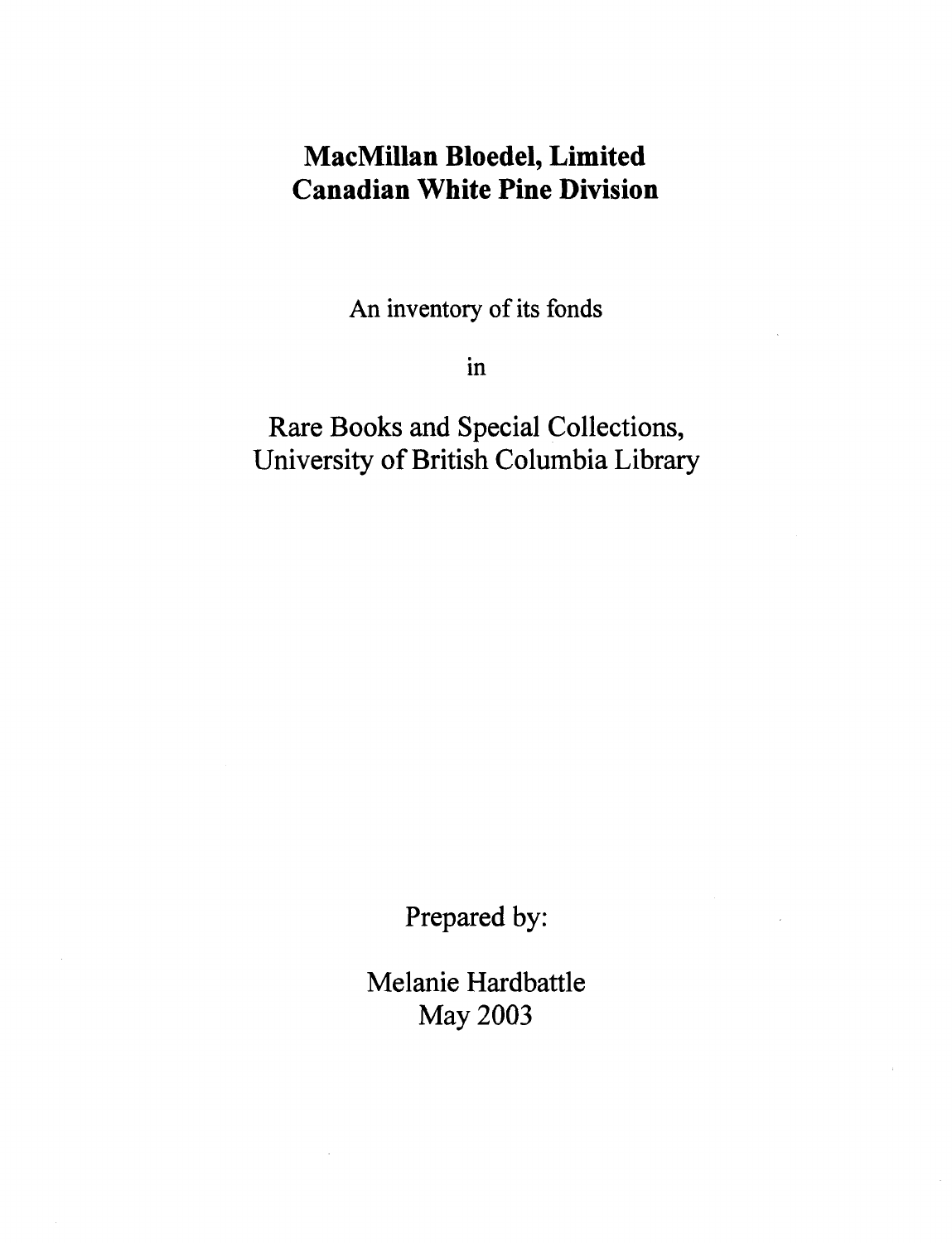# **TABLE OF CONTENTS**

## **Series/sub-series descriptions**

## **File list**

 $\sim 10^{-1}$ 

| Photographs from Personnel Department records series 96-105 |  |
|-------------------------------------------------------------|--|
| Photographs from Safety Department records series 105-106   |  |
| Photographs from Physical Plant and Maintenance Department  |  |
|                                                             |  |
|                                                             |  |
|                                                             |  |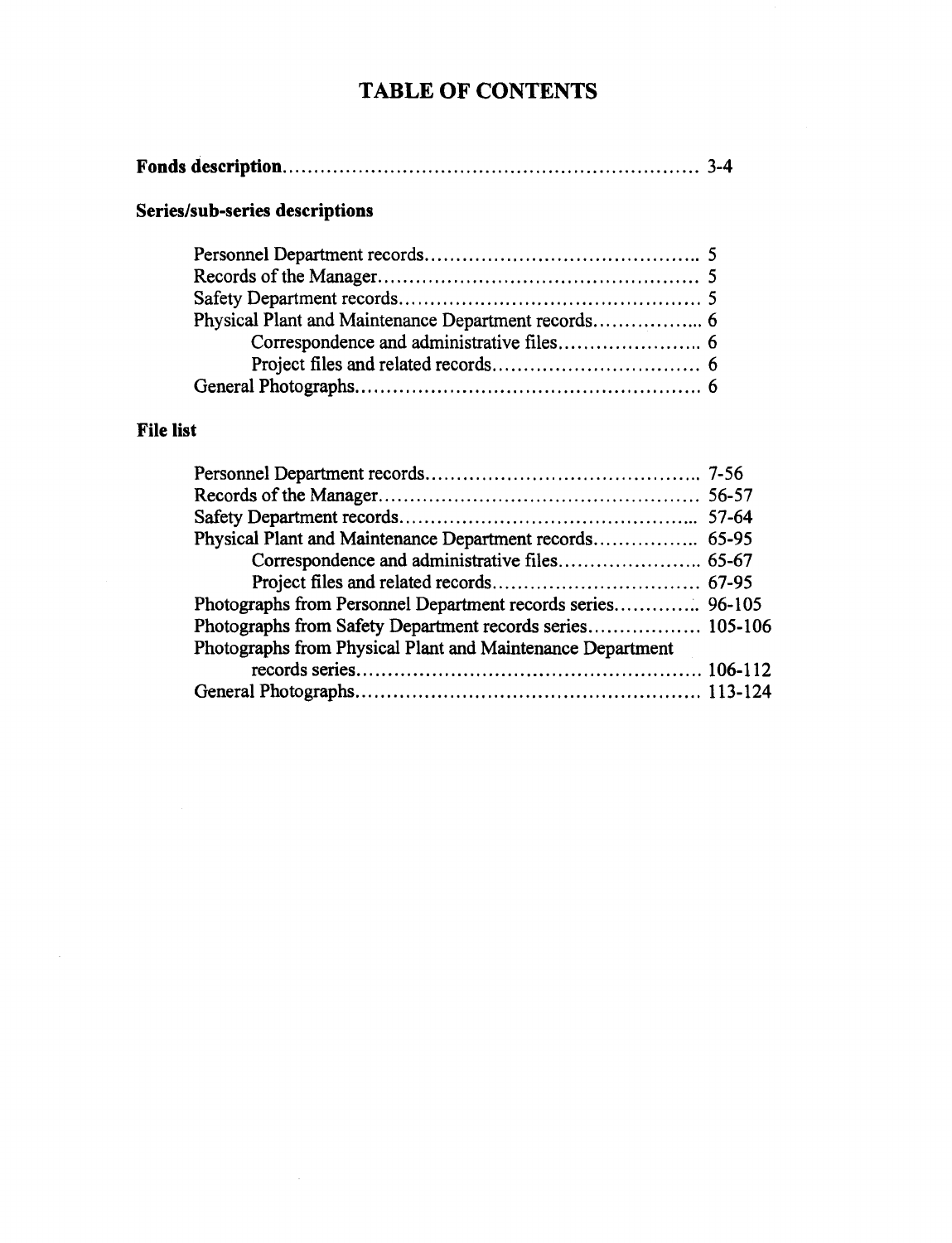### **FONDS DESCRIPTION**

### **MacMillan Bloedel, Limited, Canadian White Pine Division**

MacMillan Bloedel, Limited, Canadian White Pine Division fonds. 1920-1998, predominant 1941-1989. 10.8 m textual records and other material.

#### **Administrative History:**

The Canadian White Pine Division of MacMillan Bloedel, Limited, located on the Fraser River in Vancouver, British Columbia, is one of the oldest mills on the West Coast and was the first sawmill owned and operated by the H.R. MacMillan Export Co., the predecessor company to MacMillan Bloedel, Limited. The portion of the mill known as "B" Mill was originally built in 1923 as Dominion Mills; the H.R. MacMillan Export Company purchased it in 1935. Like other large sawmills on the West Coast, the mill first produced Douglas Fir lumber in lengths up to 40 feet. This lumber was intended mainly for structural purposes, such as framing. In time the mill expanded its range of lumber production to include Western White Pine, Hemfir, Spruce, and Western Red Cedar. The sawmill's booming grounds were located on the Fraser River.In 1944 "C" Mill was built; it was integrated with "B" Mill in 1959 to establish a "one mill concept," with "B" Mill processing larger diameter logs and "C" Mill processing smaller diameter logs. In addition to the "B" and "C" mills, the present sawmill includes a planer mill and necessary support services. Today the plant produces only Western Red Cedar, both rough and finished, for domestic and foreign markets. The Canadian White Pine mill became part of Weyerhauser operations as part of that company's merger with MacMillan Bloedel, Limited in 1999.

#### **Scope and Content:**

The fonds consists of records of the Personnel, Safety, and Physical Plant and Maintenance departments of the Canadian White Pine Division of MacMillan Bloedel, Limited, as well as some records of the Division's Manager and other MacMillan Bloedel, Limited divisions. Includes administrative, personnel, project, and subject files containing correspondence, memoranda, reports, statistics, financial records, statements, organizational charts, brochures, newsletters, and other records. The fonds also includes many plans, photographs and slides, and some artifacts. Fonds has been arranged into the following series: Personnel Department records (1923-1997, predominant 1941-1989); Records of the Manager (1938-1946, 1968-1974); Safety Department records (1938- 1978, predominant 1952-1976); Physical Plant and Maintenance Department records (1920-1998, predominant 1946-1982); and General Photographs (1940-1981).

**Source of supplied title:** Title based on contents of the fonds.

**Physical description note:** Includes 522 photographs, 274 negatives, 124 slides, 15 photocopied photographs, 861 plans, 16 artifacts, and 9 certificates.

**Immediate source of acquisition:** The records were acquired from Weyerhauser Company, Limited in 2002.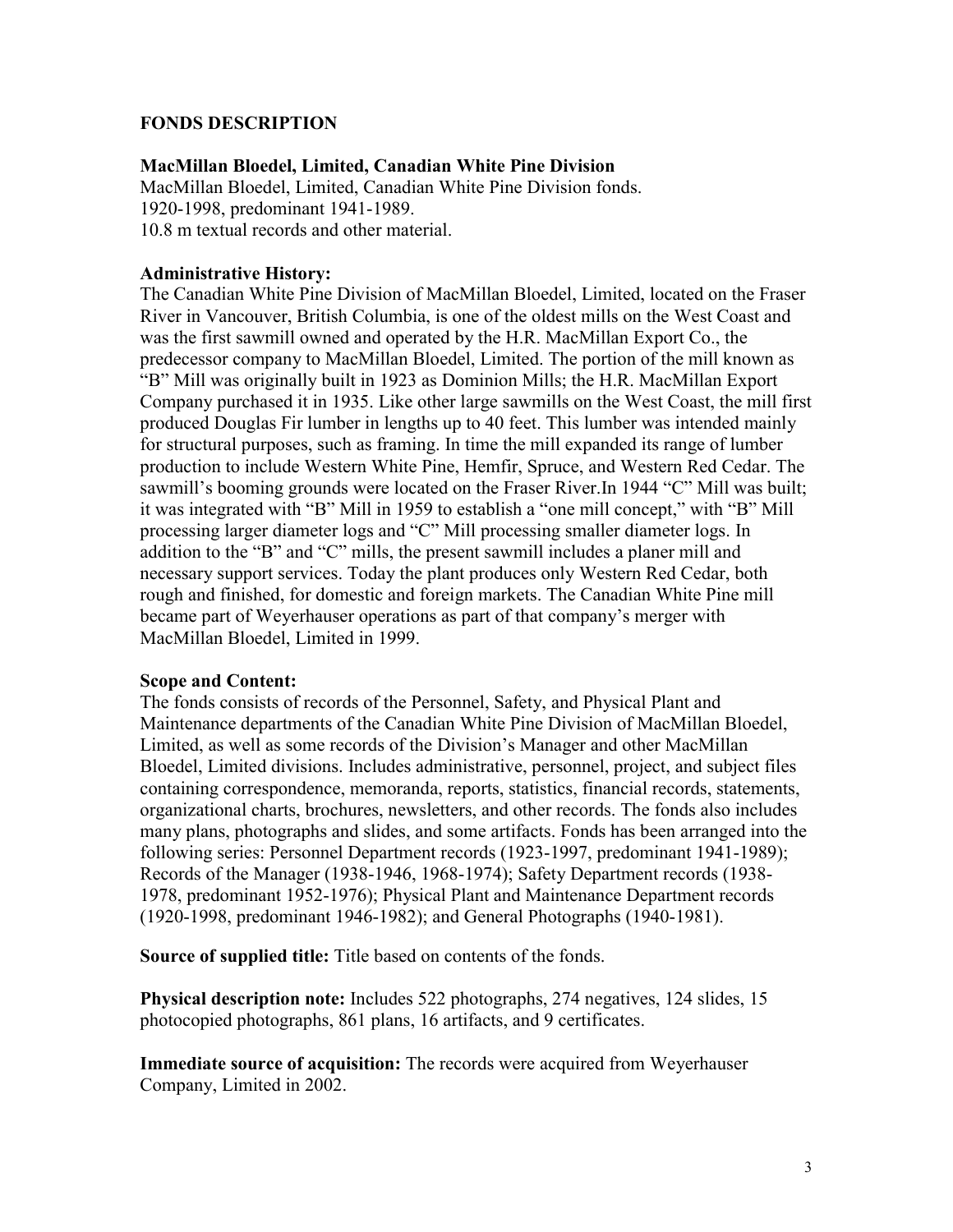**Arrangement:** The fonds has been arranged into series according to department. When possible, the original arrangement of the records has been maintained.

**Restrictions:** Restrictions apply to some individual files.

**Finding aids:** File list is available.

**Related records:** Related records at this institution are located in the MacMillan Bloedel Ltd. fonds and the H.R. MacMillan fonds.

**Accruals:** Further accruals may be expected.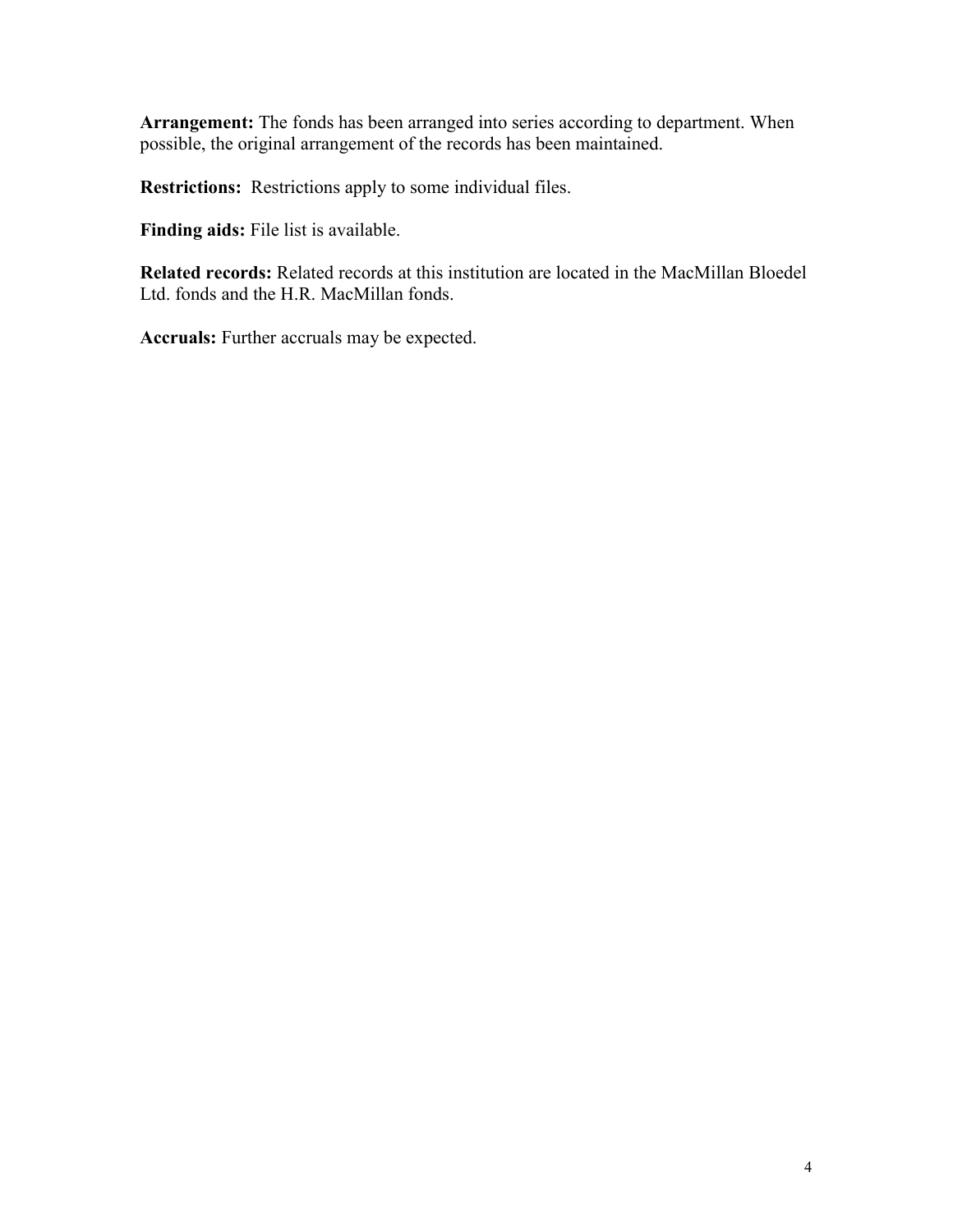## **SERIES DESCRIPTIONS**

#### **Personnel Department records. --** 1923-1997, predominant 1941-1989.

6.34 m textual records and other material.

Series consists of correspondence, reports, minutes, statistics, brochures, newsletters, photographs, slides and other records of the Canadian White Pine Division Personnel Department. Includes records pertaining to employee wages and benefits, hiring and seniority, labour relations, policies and procedures, safety, job training, events, and public and employee relations. Series also includes records related to personnel and safety related activities of the Alberni Pacific, Chemainus, New Westminster, Red Band, Somass, and Vancouver Plywood divisions.

Title based on contents of series.

Includes 138 photographs, 124 slides, 5 negatives, 5 certificates, and 16 artifacts. When possible, records have been maintained in their original groupings, arranged generally chronologically, and then alphabetically within each grouping. Personnel related records may also be found in the following series: Safety Department records, Records of the Manager, and Physical Plant and Maintenance Department records.

#### **Records of the Manager. --** 1938-1946, 1968-1974.

.24 m textual records.

Series consists of subject files of the Division Manager. Includes correspondence, minutes, reports, statistics, statements, and other records related to Division management and organization, labour relations, production, safety, and public and employee relations. Title based on contents of series.

Files arranged alphabetically.

Management related records may also be found in the Personnel Department series and the Safety Department Series.

#### **Safety Department records. --** 1938-1978, predominant 1952-1976.

1 m textual records and other material.

Series consists of records of the Canadian White Pine Safety Department. Includes safety regulations, accident reports and statistics, safety programme, training and awards records, safety meeting minutes, Workmen's Compensation Board correspondence and reports, reports, correspondence and other records related to first aid services at the mill, as well as photographs, signs, ephemera, and safety related newsletters and publications. Series also includes some personnel and management related records, as well as records related to the safety activities of other divisions.

Title based on contents of series.

Includes 14 photographs, 7 negatives, and 4 certificates.

When possible, records have been maintained in their original groupings, arranged generally chronologically, and then alphabetically within each grouping.

Files related to safety meetings, issues, concerns, policies and procedures may also be found in the Personnel Department records series, as the two departments were sometimes merged as the Personnel and Safety Department, and in the Records of the Manager and the Physical Plant and Maintenance Department records series.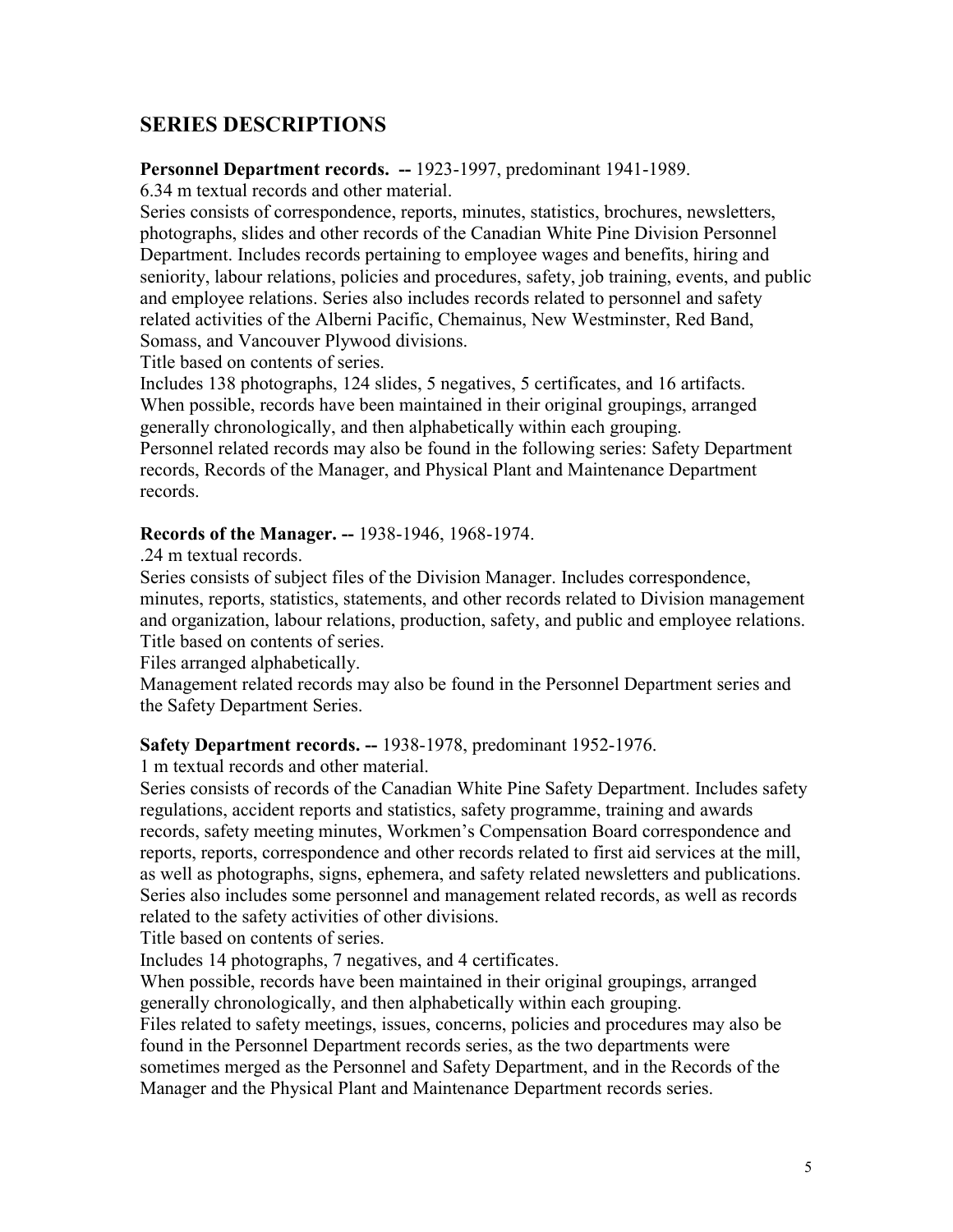#### **Physical Plant and Maintenance Department records. --** 1920-1998, predominant 1946-1982.

3.2 m textual records. -- 861 plans. -- 146 photographs.

Series consists of project files, administrative files, and blueprint, blueline and other plans pertaining to various projects, equipment purchases, and renovations to the sawmill carried out by the Physical Plant and Maintenance Department. Series has been arranged into the following two sub-series: Correspondence and administrative files (1965-1992) and Project files and related records (1920-1998).

Title based on contents of series.

#### **Correspondence and administrative files.** -- 1965-1992.

.34 m textual records. -- 2 plans. -- 1 photograph.

Sub-series consists of reports, correspondence, work orders, photographs, and other records related to the activities and personnel of the Physical Plant and Maintenance Department. Series also includes some records related to personnel and safety concerns and activities, as well as some records pertaining to the work of the Research and Development Department.

Title based on contents of sub-series.

Sub-series has been arranged first generally chronologically and then alphabetically.

#### **Project files and related records.** -- 1920-1998.

2**.**9 m textual records. -- 859 plans. -- 145 photographs.

Sub-series consists of project files and blueprint, blueline, and other plans concerning specific projects or equipment purchases carried out by the Physical Plant and Maintenance Department. Files include correspondence, reports, work orders, and photographs.

Title based on contents of sub-series.

Files have been maintained in their original groupings, which have been arranged generally chronologically and then according to project number within the groupings when possible.

#### **General Photographs.** -- 1940-1981.

224 photographs. -- 262 negatives. -- 15 photocopied photographs.

Series consists of photographs of the Canadian White Pine mill, including images of mill machinery, equipment and employees. Includes several photographs taken for Company brochures.

Title based on contents of series.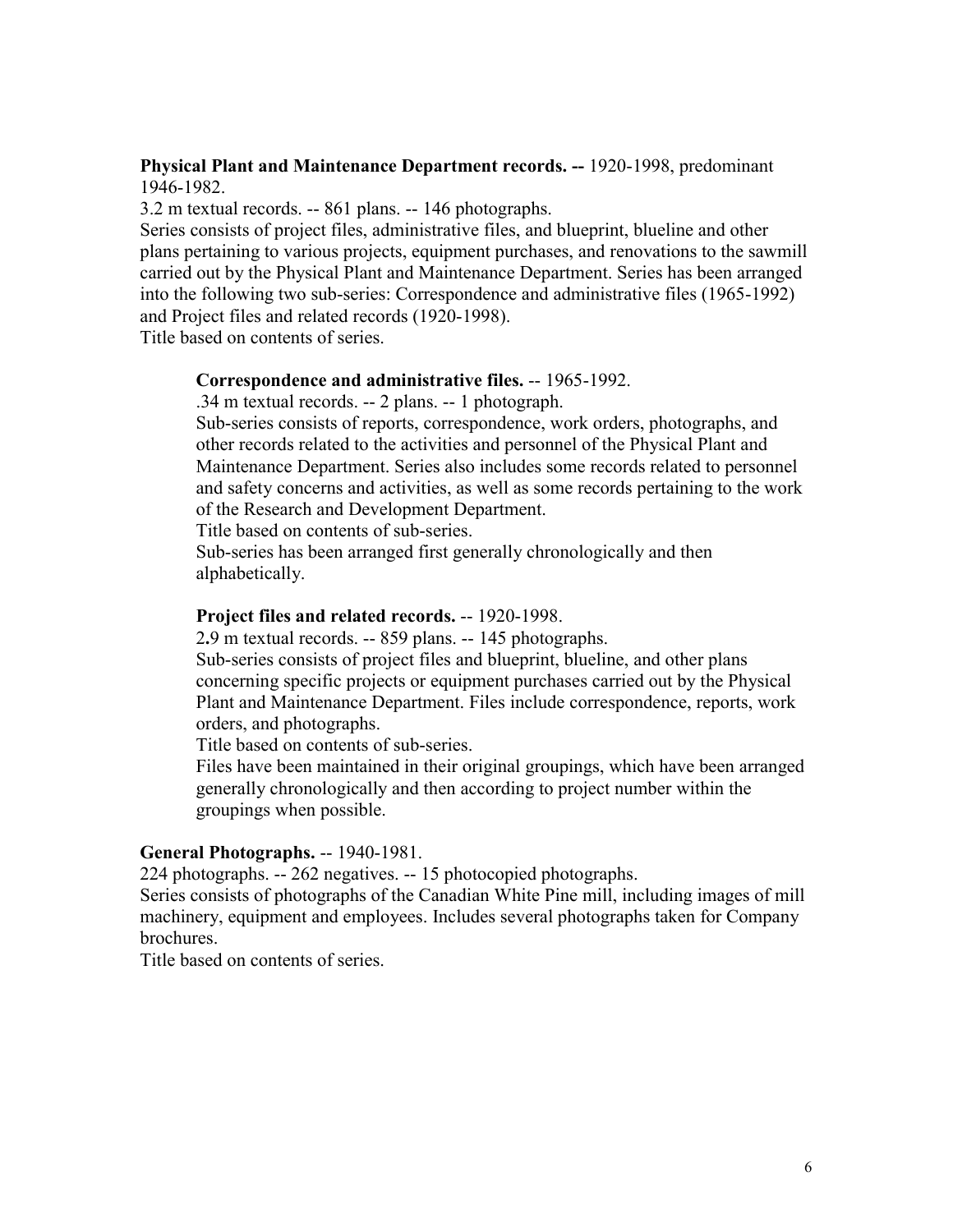# **FILE LIST**

**BOX/FILE** DATE(S) R?\*

**\*R** indicates a file with access restrictions

## Personnel Department records

| $\mathbf{1}$ | $\mathbf{1}$   | <b>Wage Rates</b>                                                                                             | 1941-1951          |             |
|--------------|----------------|---------------------------------------------------------------------------------------------------------------|--------------------|-------------|
| $\mathbf{1}$ | $\overline{2}$ | <b>Wage Sheets</b>                                                                                            | 1942-1959          |             |
| $\mathbf{1}$ | $3 - 4$        | <b>Wage Rate Changes</b>                                                                                      | 1944-1950          |             |
| $\mathbf{1}$ | 5              | Canadian White Pine Co. Ltd. - Wage Scale Effective<br>as at June 20, 1946                                    | 1945-1946          |             |
| $\mathbf{1}$ | 6              | Wage Schedule                                                                                                 | 1948-1954          |             |
| $\mathbf{1}$ | 7              | Wages Schedule 1966                                                                                           | 1966-1972          |             |
| $\mathbf{1}$ | 8              | <b>Wage Rates</b>                                                                                             | 1973-1974          |             |
| $\mathbf{1}$ | 9              | Grading and Dressing Rules (BCLMA)                                                                            | 1923-1934          |             |
| $\mathbf{1}$ | 10             | Grading and Dressing Rules (BCLMA and others)                                                                 | 1948-1949,<br>1961 |             |
| $\mathbf{1}$ | 11             | [CWP leases and financial and other reports]                                                                  | 1939-1951          |             |
| $\mathbf{1}$ | 12             | Canadian White Pine Employees' Committee Minute<br>Book (1942-1946) and related documents                     | 1942-1952          |             |
| $\mathbf{1}$ | 13             | MacMillan Industries Ltd. - Savings Bonds 1949                                                                | 1949               |             |
| $\mathbf{1}$ | 14             | MacMillan Industries Ltd. - Social Agencies 1949                                                              | 1949               |             |
| $\mathbf{1}$ | 15             | Employees                                                                                                     | 1950-1957          | $\mathbf R$ |
| $\mathbf{1}$ | 16             | <b>Management Meetings</b>                                                                                    | 1950-1951          |             |
| $\mathbf{1}$ | 17             | Serving the World with Forest Products – H.R.<br>MacMillan Export Company Limited and Subsidiary<br>Companies | [ca. 1950]         |             |
|              | 18             | Group Insurance                                                                                               | 1952-1964          |             |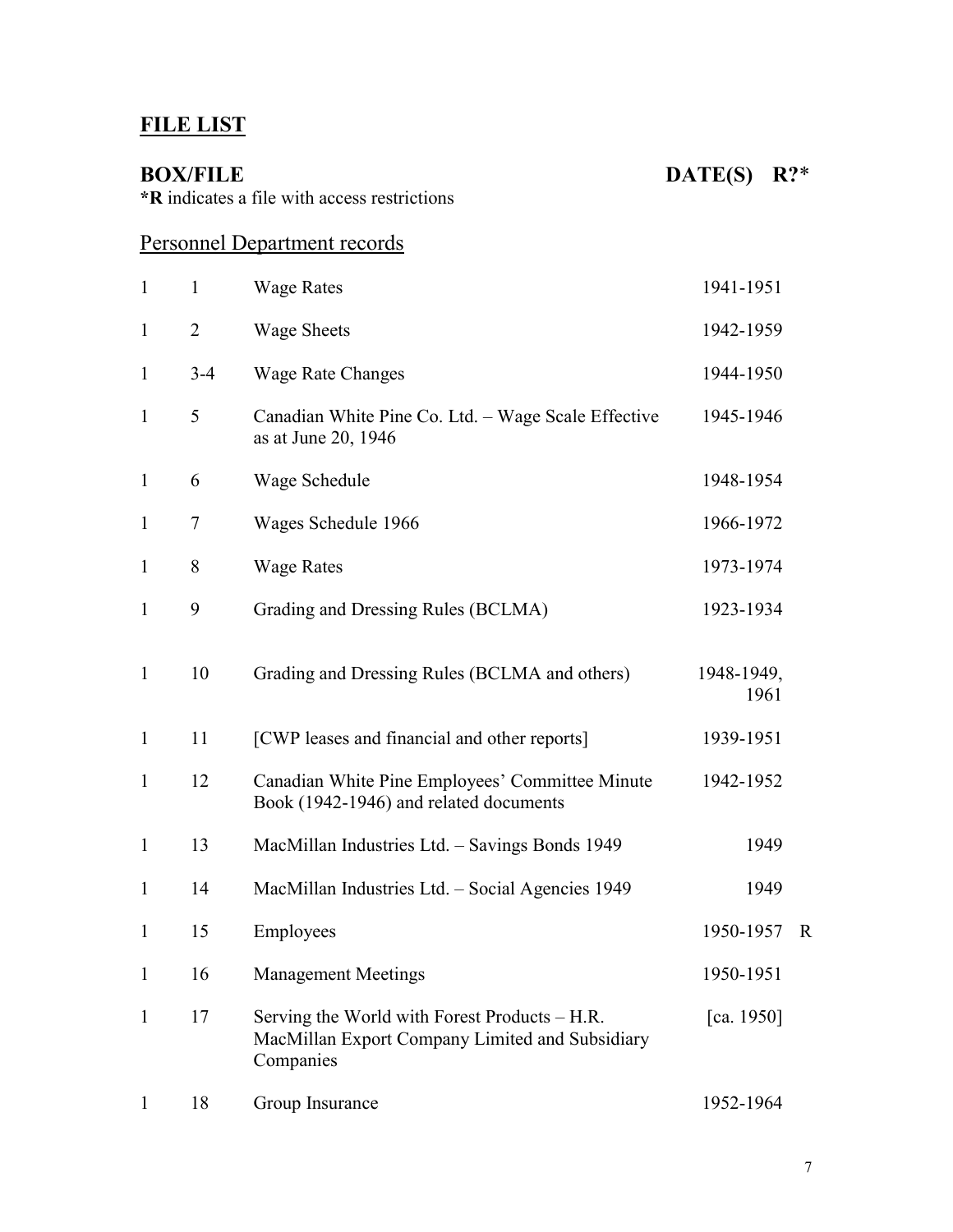| $\mathbf{1}$   | 19             | MacMillan & Bloedel: Divisional Accounting Manual     | 1953-1954 |
|----------------|----------------|-------------------------------------------------------|-----------|
| $\mathbf{1}$   | 20             | MacMillan & Bloedel: Divisional Accounting Manual     | 1953-1954 |
| $\mathbf{1}$   | 21             | Anniversary Interviews                                | 1957-1958 |
| $\mathbf{1}$   | 22             | Authorization 1956                                    | 1955-1956 |
| $\mathbf{1}$   | $23 - 24$      | Authorization 1957-1958                               | 1956-1958 |
| $\mathbf{1}$   | $25 - 26$      | Authorization 1959-1960                               | 1959-1960 |
| $\overline{2}$ | $\mathbf{1}$   | Canada Savings - Series Oct./Nov. 1955                | 1957-1958 |
| $\overline{2}$ | $\overline{2}$ | Coffee Dispensers and Coca-Cola [Fundraising]         | 1955-1957 |
| $\overline{2}$ | 3              | Community Chest and Council                           | 1957-1958 |
| $\overline{2}$ | 4              | Staff, Employees in Community Youth Work              | 1953-1957 |
| $\overline{2}$ | 5              | Company Officials                                     | 1955-1958 |
| $\overline{2}$ | 6              | Correspondence to J.D. Forrest                        | 1957-1958 |
| $\overline{2}$ | $\overline{7}$ | Jan. '56 Notes & H.Q. Correspondence                  | 1954-1955 |
| $\overline{2}$ | 8              | H.Q. Correspondence Re: Administration                | 1957-1958 |
| $\overline{2}$ | 9              | <b>Cost Reduction</b>                                 | 1957-1958 |
| $\overline{2}$ | 10             | Departmentalization                                   | 1955-1958 |
| $\overline{2}$ | 11             | Dept. of Labour – Statistics from Jan 1/52 to Oct./56 | 1950-1956 |
| 2              | 12             | Dept. of Labour Statistics From: Jan. 1957            | 1957-1958 |
| 2              | 13             | <b>Forward Planning</b>                               | 1954-1955 |
| $\overline{2}$ | 14             | C.W.P. Forward Planning Minutes 1955-1956             | 1955-1956 |
| $\overline{2}$ | 15             | C.W.P. Forward Planning Minutes 1957                  | 1957      |
| $\overline{2}$ | 16             | Golf Tournament '55                                   | 1955      |
| $\overline{2}$ | 17             | Golf Tournaments 1955                                 | 1956      |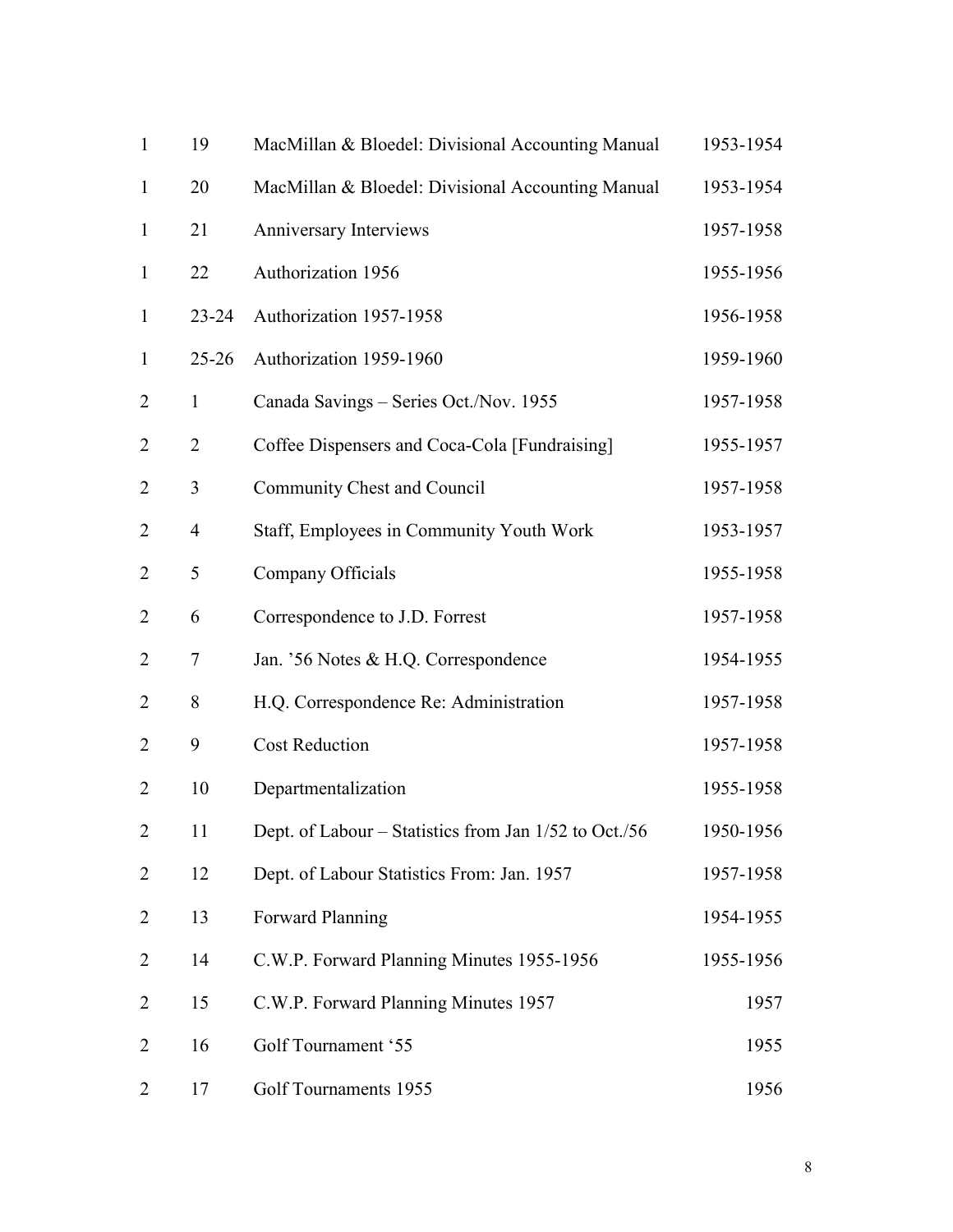| $\overline{2}$ | 18        | Golf Tournament 1956                                 | 1956-1958 |             |
|----------------|-----------|------------------------------------------------------|-----------|-------------|
| $\overline{2}$ | 19        | Golf 1957                                            | 1957      |             |
| $\overline{2}$ | 20        | Golf Tournaments 1958                                | 1958      |             |
| $\overline{2}$ | 21        | Golf                                                 | 1959-1960 |             |
| $\overline{2}$ | 22        | Graders and Tallymen                                 | 1956-1957 |             |
| $\overline{2}$ | 23        | Grading                                              | 1954-1958 | $\mathbf R$ |
| $\overline{2}$ | 24        | Hours of Work 1958                                   | 1958      |             |
| $\overline{2}$ | 25        | M.S.A.                                               | 1945-1958 |             |
| $\overline{2}$ | 26        | N.E.S. [National Employment Service] Statistics 1958 | 1958      |             |
| $\overline{2}$ | 27        | One Mill Concept                                     | 1958-1959 |             |
| $\overline{2}$ | 28        | Pension Plans - Correspondence                       | 1952-1958 | $\mathbf R$ |
| $\overline{2}$ | 29        | Personnel Supervisors Minutes - Nanaimo, B.C.        | 1954-1958 |             |
| $\overline{2}$ | 30        | Potentials                                           | 1952-1958 | $\mathbf R$ |
| $\overline{2}$ | 31        | Pre-Employment Medicals                              | 1952-1956 |             |
| $\overline{2}$ | $32 - 33$ | <b>Public Relations</b>                              | 1956-1958 |             |
| $\overline{2}$ | 34        | Sundry Receipts for February 1956                    | 1956      |             |
| $\overline{2}$ | 35        | <b>Plant Security</b>                                | 1952-1958 |             |
| $\overline{2}$ | 36        | 1958 Submarine Diving Regulations                    | 1958      |             |
| $\overline{2}$ | 37        | Succession & Development Committee                   | 1957      | $\mathbf R$ |
| $\overline{2}$ | 38        | <b>Staff Terminations</b>                            | 1956      | $\mathbf R$ |
| $\overline{2}$ | 39        | Tours – Directors 1958                               | 1958      |             |
| $\overline{2}$ | 40        | Tours - Open House                                   | 1952-1958 |             |
| $\overline{2}$ | 41        | 1958 Tug Boats                                       | 1958      |             |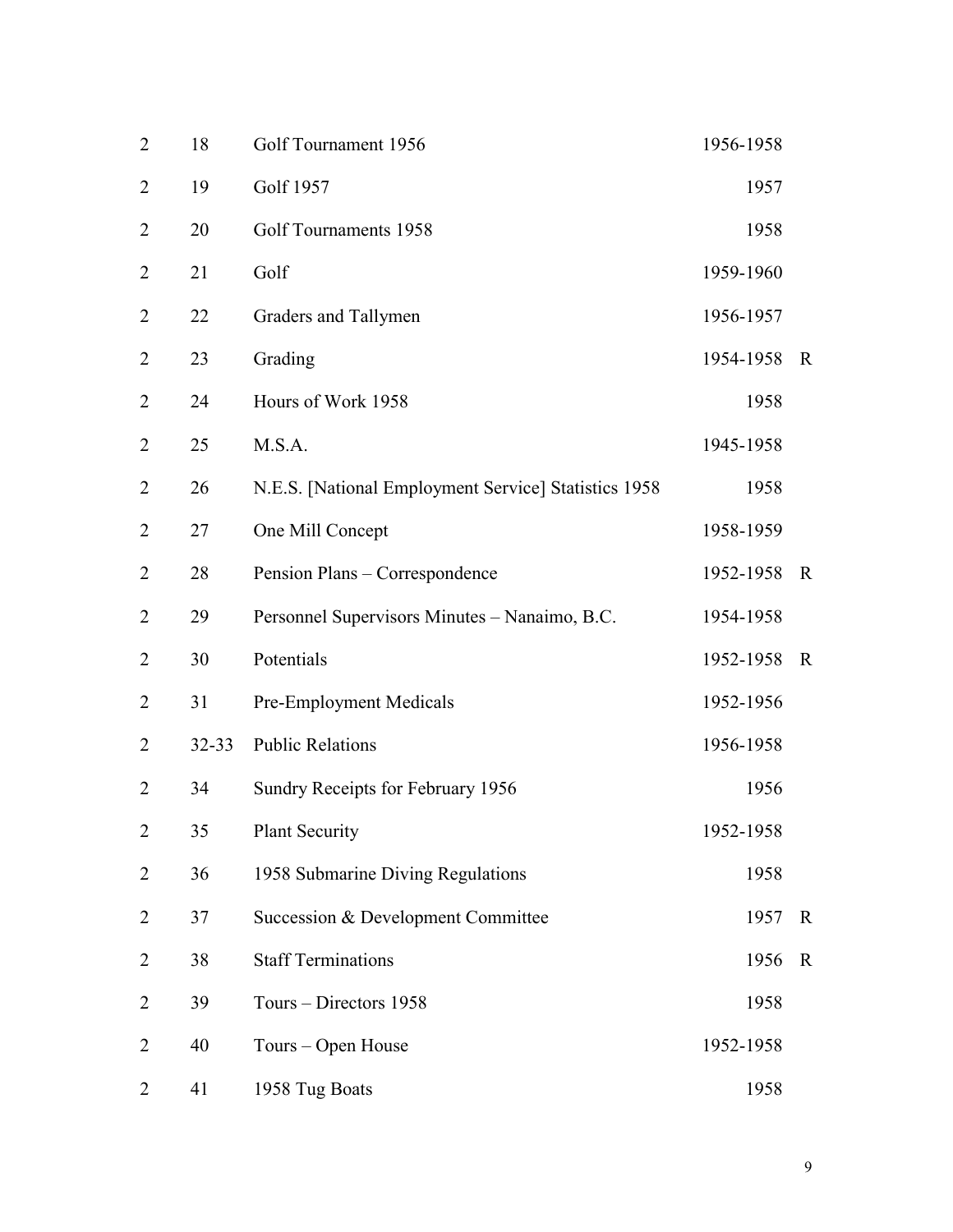| $\overline{2}$ | 42             | Wage Revision From Jan./56                                | 1956-1958 |             |
|----------------|----------------|-----------------------------------------------------------|-----------|-------------|
| $\overline{2}$ | 43             | Wage Revision From Jan./52 to Dec./55                     | 1952-1958 |             |
| $\overline{2}$ | 44             | $X$ -ray [T.B.]                                           | 1956-1958 |             |
| 3              | $\mathbf{1}$   | 1959 Employees – Mutual Benefit Association               | 1959-1960 | $\mathbf R$ |
| 3              | $\overline{2}$ | 1959 Employees - Third Week Holiday                       | 1959      |             |
| 3              | 3              | 1959 Employment & Termination Report                      | 1959      | $\mathbf R$ |
| 3              | $\overline{4}$ | 1959 Inventory                                            | 1959      |             |
| 3              | 5              | 1959 Notices                                              | 1959      |             |
| 3              | 6              | 1959 Pension Plan Forms                                   | 1959      |             |
| 3              | $\tau$         | Index: I.W.A. Files 1959                                  | 1959      |             |
| 3              | 8              | Arbitration Awards, April 1958 -                          | 1958      |             |
| 3              | 9              | 1959 Master Agreements - 1957-1959                        | 1958-1959 |             |
| 3              | 10             | 1959 Contract / Interpretation and<br>Departmentalization | 1959      |             |
| 3              | 11             | 1959 Future Use                                           | 1959      |             |
| 3              | 12             | 1959 I.W.A. Correspondence                                | 1959      |             |
| 3              | 13             | 1959 I.W.A. Correspondence [Leave of Absence]             | 1959      |             |
| 3              | 14             | 1959 I.W.A. & Management                                  | 1959      |             |
| 3              | 15             | 1959 C.W.P. Plant Committee                               | 1959      |             |
| 3              | 16             | Job Postings 1958                                         | 1958      |             |
| 3              | 17             | 1959 Job Breakdown                                        | 1958-1959 |             |
| 3              | 18             | 1959 Job Postings                                         | 1959      |             |
| 3              | 19             | 1959 MinutesOther Divisions                               | 1959      |             |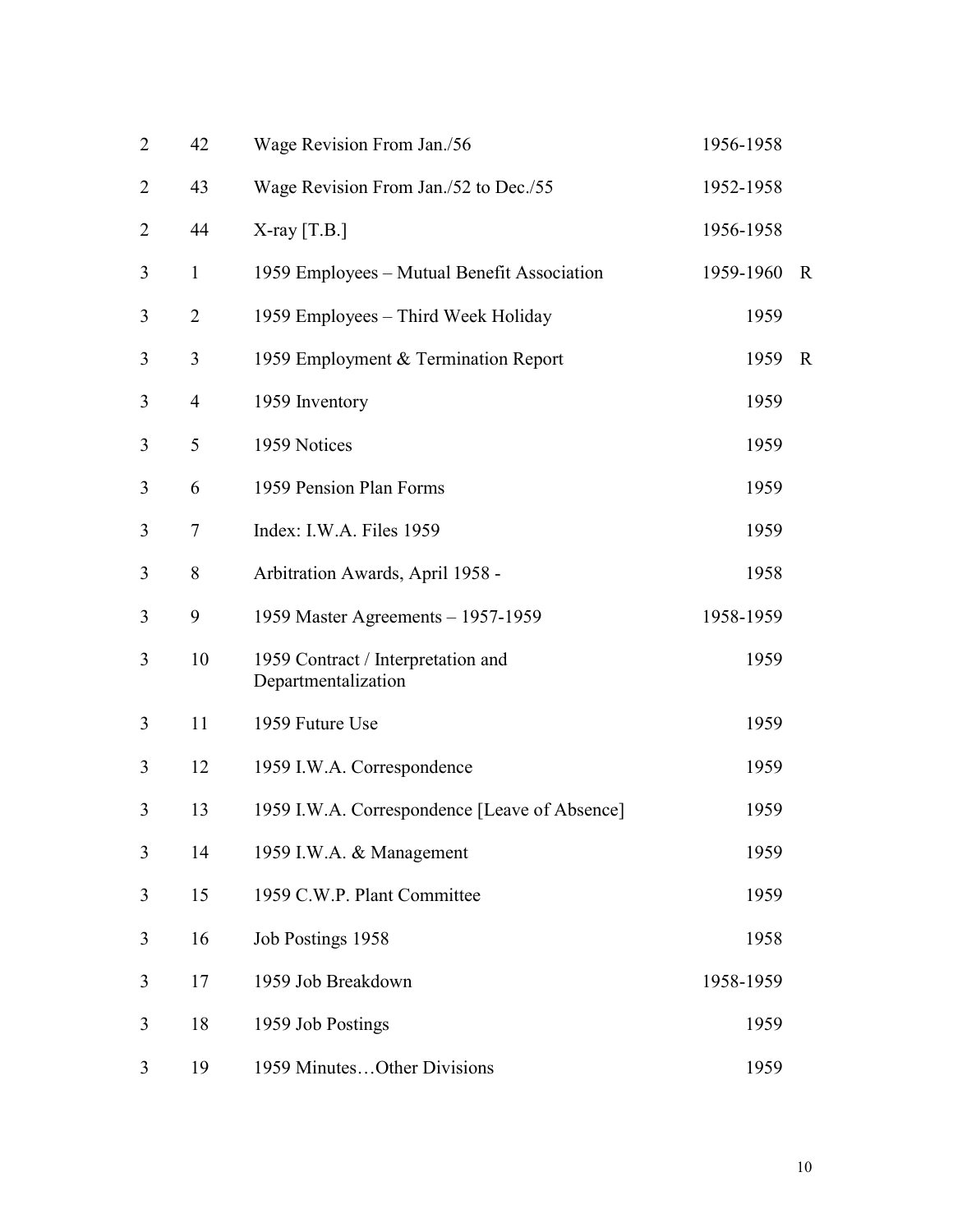| 3 | 20 | 1959 Negotiations                           | 1959      |
|---|----|---------------------------------------------|-----------|
| 3 | 21 | 1959 Strikes                                | 1959      |
| 3 | 22 | 1959 Wage Revisions                         | 1959      |
| 3 | 23 | 1959 Workmen's Compensation Costs           | 1959-1960 |
| 3 | 24 | 1959 Annual Shutdown                        | 1958-1959 |
| 3 | 25 | 1959 Canada Savings Bonds                   | 1958-1959 |
| 3 | 26 | 1959 Correspondence – Head Office           | 1959      |
| 3 | 27 | 1959 Correspondence – Miscellaneous         | 1959      |
| 3 | 28 | 1959 Cost Reduction                         | 1959      |
| 3 | 29 | 1959 Department of Labour                   | 1950-1959 |
| 3 | 30 | 1959 Golf - Tournament                      | 1959      |
| 3 | 31 | 1959 Grading                                | 1959-1960 |
| 3 | 32 | 1959 Personnel Management Association       | 1958-1959 |
| 3 | 33 | 1959 Personnel Supervisors Minutes          | 1959      |
| 3 | 34 | 1959 Public Relations                       | 1959      |
| 3 | 35 | 1959 Social Committee                       | 1959      |
| 3 | 36 | 1959 Teletype Messages                      | 1959      |
| 3 | 37 | 1959 Training Courses                       | 1959      |
| 3 | 38 | 1959 Week-end Casuals                       | 1959      |
| 3 | 39 | 1960 C 1-a Canada Savings Bonds – General   | 1960      |
| 3 | 40 | 1960 C-3a Cost Centres - Personnel          | 1960      |
| 3 | 41 | 1960 C-3b Cost Centers – Safety & First Aid | 1960      |
| 3 | 42 | 1960 D 1-a Department of Labour – General   | 1960      |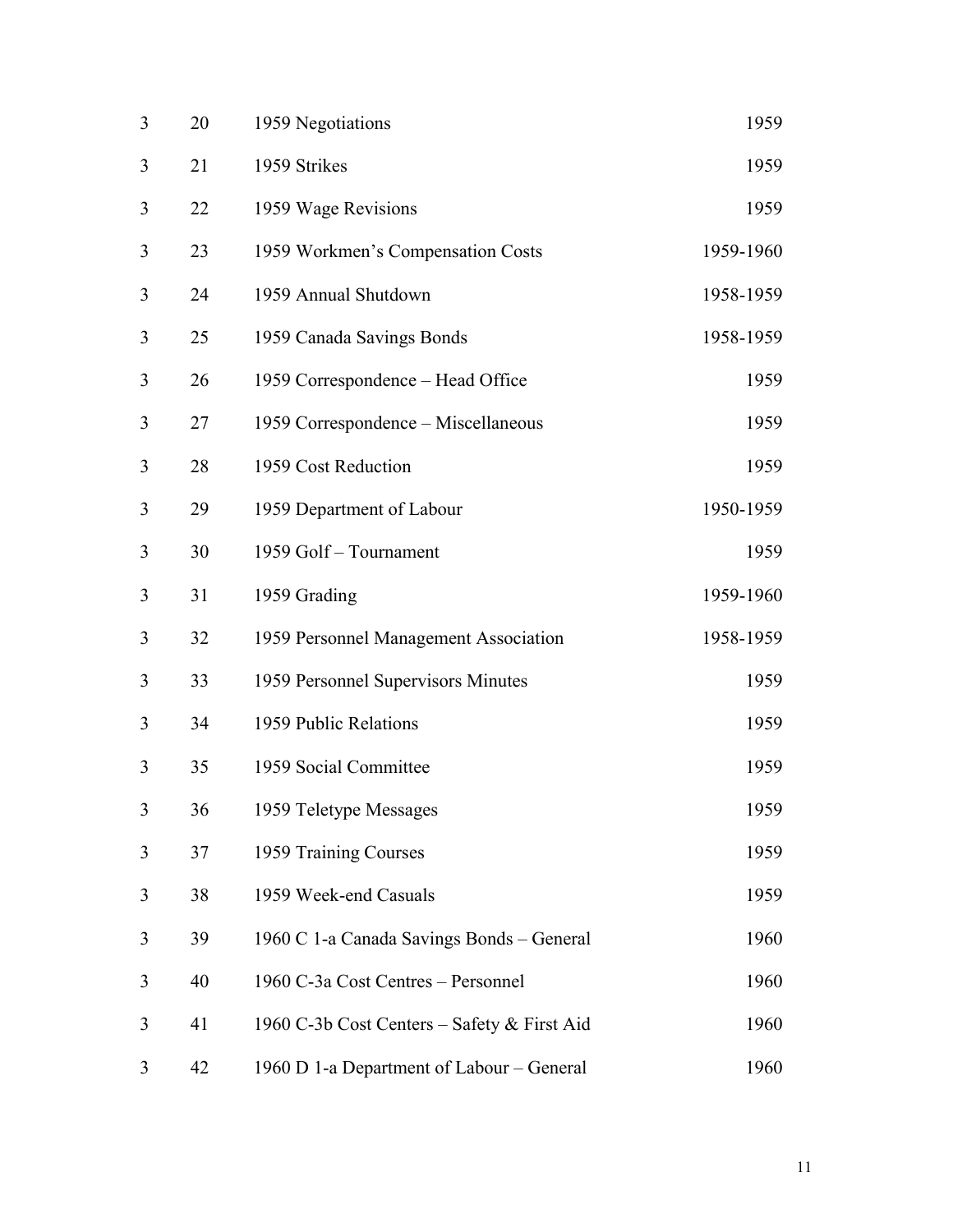| 3 | 43             | 1960 E 1-b Employees - Mutual Benefit Account                                               | 1959-1960 |              |
|---|----------------|---------------------------------------------------------------------------------------------|-----------|--------------|
| 3 | 44             | 1960 E 1-d Employees – Oldsters                                                             | 1960      | $\mathbf R$  |
| 3 | 45             | 1960 E 1-e Employees – Pension Plan                                                         | 1960      |              |
| 3 | 46             | 1960 E 1-e Employees – Rates of Pay                                                         | 1957-1960 |              |
| 3 | 47             | 1960 E 1-g Employees $-$ Job Postings                                                       | 1960      |              |
| 3 | 48             | 1960 Foremen Training                                                                       | 1960      |              |
| 3 | 49             | 1960 G 1-a Government of Canada – General                                                   | 1960-1961 |              |
| 3 | 50             | 1960 G 1-a Government of Canada – Province of<br>British Columbia Emergency Overtime Report | 1960      |              |
| 3 | 51             | 1960 H-1c Head Office - Sales Training                                                      | 1960-1961 | $\mathbb{R}$ |
| 3 | 52             | 1960 I-1a Inventory                                                                         | 1960-1961 |              |
| 3 | 53             | 1960 I-1a Industrial Relations - C.J. Alcott                                                | 1959-1960 |              |
| 3 | 54             | 1960 I-1c Industrial Relations - G.J. Towill                                                | 1960      |              |
| 3 | 55             | 1960 I-1d Industrial Relations - R. Wilson                                                  | 1960      |              |
| 3 | 56             | 1960 I-1e Industrial Relations - General                                                    | 1959-1961 |              |
| 3 | 57             | 1960 I-2a I.W.A. - Arbitration Awards                                                       | 1960      |              |
| 3 | 58             | 1960 I-2b I.W.A. - Plant Committee                                                          | 1960-1961 |              |
| 3 | 59             | 1960 I-2c I.W.A. – General Correspondence                                                   | 1960      |              |
| 3 | 60             | 1960 I-2d I.W.A. – Management & Union Meetings                                              | 1960      |              |
| 4 | $\mathbf{1}$   | 1960 I-2f I.W.A. – Inter-Divisional Meetings                                                | 1960      |              |
| 4 | $\overline{2}$ | 1960 I-4a Inter-Office Correspondence – F.W.<br>Fearman                                     | 1960-1961 |              |
| 4 | 3              | 1960 I-4b Inter-Office Correspondence - A. Lorimer                                          | 1960      |              |
| 4 | 4              | 1960 I-4c Inter-Office Correspondence – R.A. Dines                                          | 1960      |              |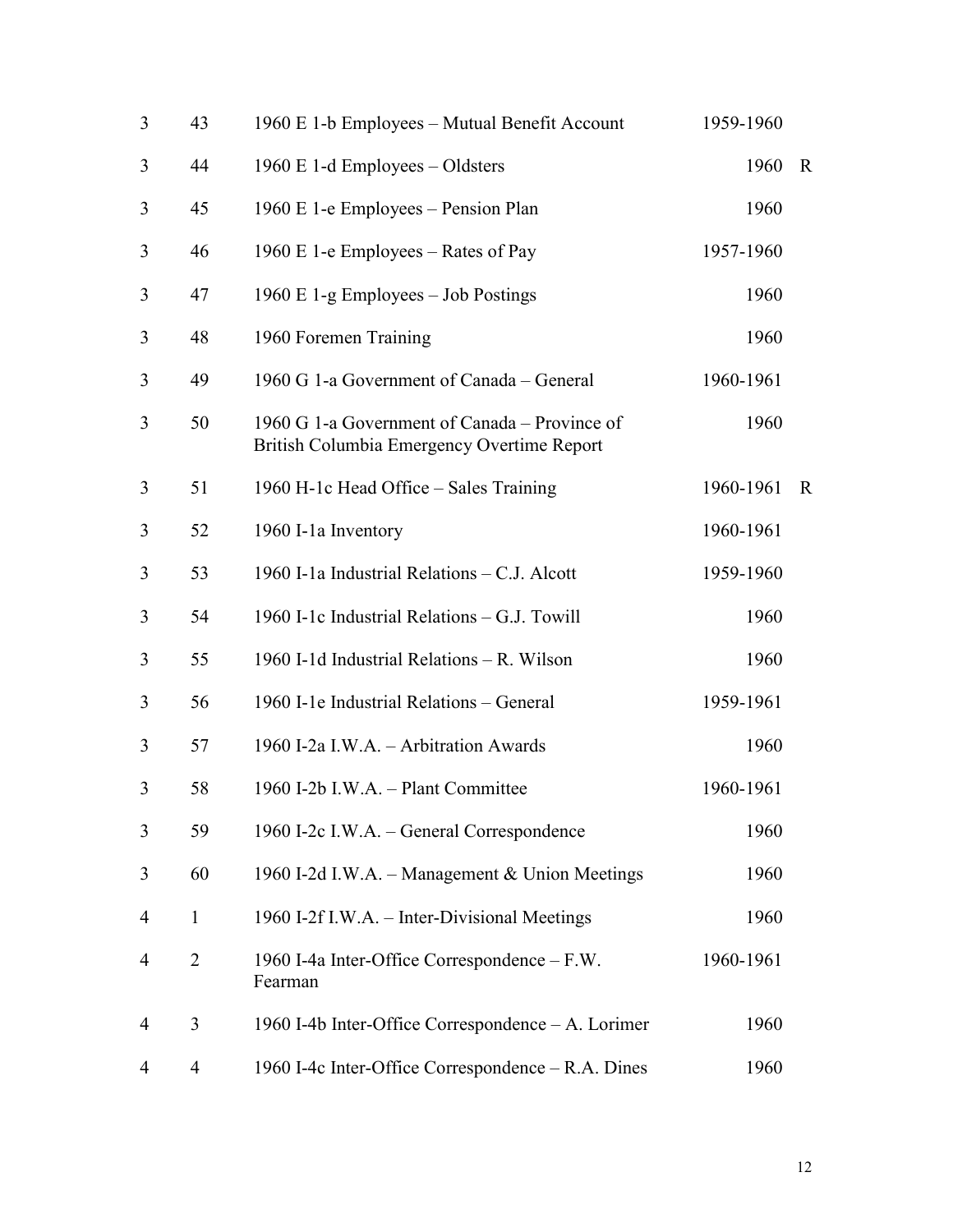| $\overline{4}$ | 5  | 1960 M-2a Miscellaneous - General                                                                  | 1960      |             |
|----------------|----|----------------------------------------------------------------------------------------------------|-----------|-------------|
| 4              | 6  | 1960 M-2d Meetings – Manager's Monthly                                                             | 1960-1961 |             |
| 4              | 7  | 1960 N-1a Notices - To Employees                                                                   | 1960      |             |
| $\overline{4}$ | 8  | Powerhouse – Application for Certification by<br><b>International Union of Operating Engineers</b> | 1960      |             |
| 4              | 9  | 1960 P-1a Public Relations - Tours, Visitors, etc.                                                 | 1960-1961 |             |
| 4              | 10 | 1960 S-1a Sports & Social Activities - General                                                     | 1960      |             |
| 4              | 11 | S 2-b Safety – Programme                                                                           | 1960-1961 |             |
| 4              | 12 | S 2-c Safety – Training                                                                            | 1959-1960 |             |
| 4              | 13 | W-1a Workmens' Compensations Board - General<br>1960                                               | 1960-1961 |             |
| $\overline{4}$ | 14 | 1961 File Index – Personnel and Safety Department                                                  | 1961      |             |
| 4              | 15 | 1961 C-1c Correspondence - Miscellaneous                                                           | 1961      |             |
| 4              | 16 | 1961 D-1a Department of Labour – Overtime Permits                                                  | 1961      |             |
| $\overline{4}$ | 17 | 1961 D-1b Department of Labour – Emergency<br>Overtime Reports                                     | 1961      |             |
| 4              | 18 | 1961 E-1b Employees – Mutual Benefits Account                                                      | 1961      |             |
| 4              | 19 | 1961 E-1c Employees – Mutual Benefits Association                                                  | 1961      |             |
| 4              | 20 | 1961 E-1d Employees - Pension Plan                                                                 | 1961      | $\mathbf R$ |
| 4              | 21 | 1961 E-2a Employment Statistics – Employment<br><b>Termination Reports</b>                         | 1961      | $\mathbf R$ |
| 4              | 22 | 1961 I-1a Inventory – General                                                                      | 1961      |             |
| 4              | 23 | 1961 I-2a I.W.A. Seniority Additions & Deletions                                                   | 1961      | $\mathbf R$ |
| 4              | 24 | 1961 I-2b I.W.A. - Applications for Leave of Absence                                               | 1961      |             |
| 4              | 25 | 1961 I 3-d I.W.A. – Management & Union Meetings –<br>C.W.P.                                        |           | R           |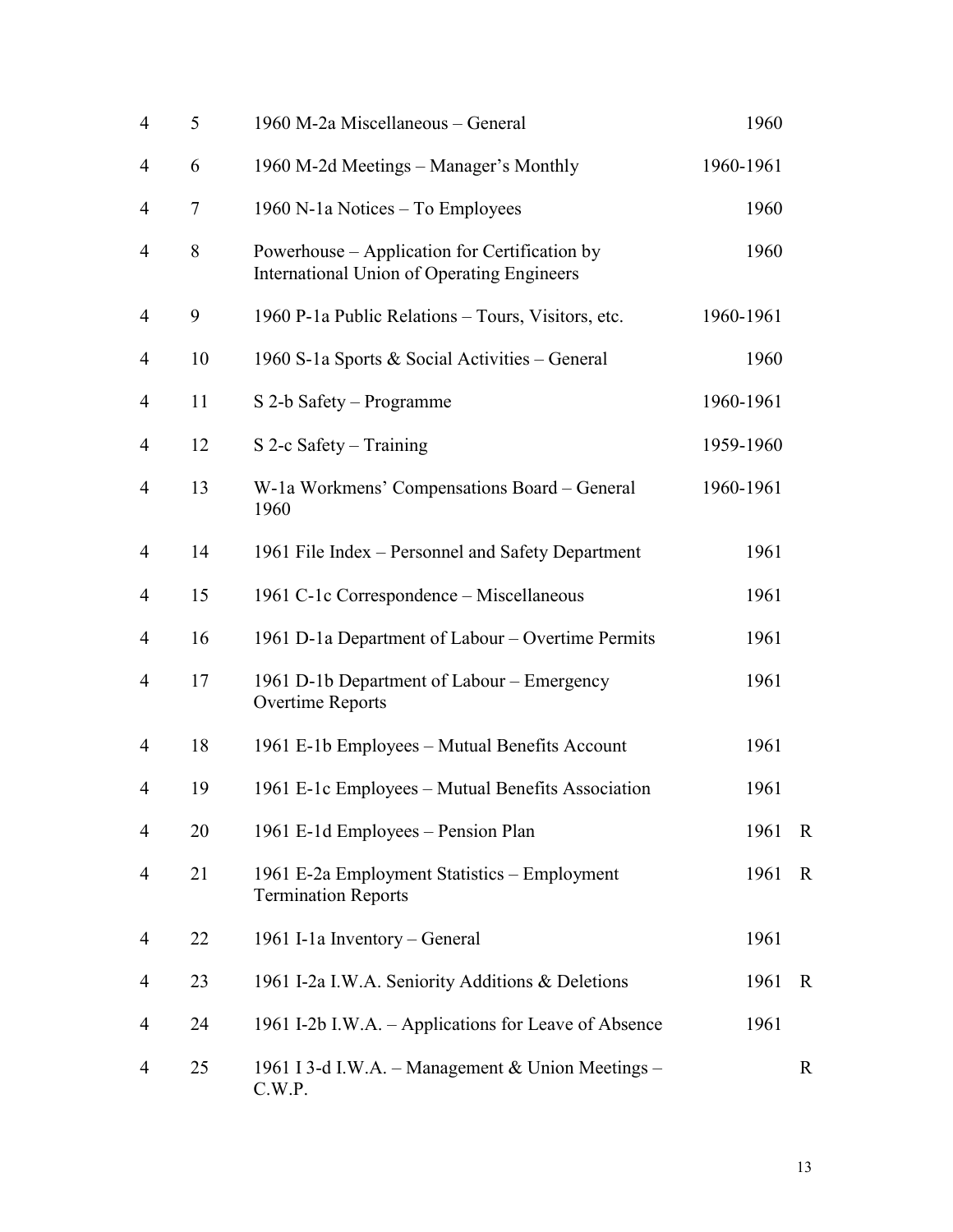| $\overline{4}$ | 26 | 1961 M-1a Medical Services Association – General                                      | 1961      |
|----------------|----|---------------------------------------------------------------------------------------|-----------|
| 4              | 27 | 1961 N-1a Notices – To Employees                                                      | 1961      |
| 4              | 28 | 1961 U-1b U.I.C. – Report of Hiring and Separations                                   | 1961      |
| 4              | 29 | 1962 File Index – Personnel and Safety Department                                     | 1962      |
| 4              | 30 | 1962 A 1-a Accident Frequency Rate & Compensation<br>Cost Statements - D.W.C. MacBean | 1962-1963 |
| 4              | 31 | 1962 A 1-b Accidents – Frequency Rates – Inter-<br>Divisional Sawmills                | 1962      |
| $\overline{4}$ | 32 | 1962 A 1-c Accidents – Frequency Rates –<br>B.C.L.M.A. Reports                        | 1962-1963 |
| $\overline{4}$ | 33 | 1962 A 1-d Accidents – Frequency Rates – Wood<br>Products Industry, N.S.C.            | 1961-1962 |
| $\overline{4}$ | 34 | 1962 A 1-f Accidents – Investigations – C.W.P.                                        | 1962      |
| 4              | 35 | 1962 A 2-a Annual Shutdown - General                                                  | 1961-1962 |
| 4              | 36 | 1962 B 1-a B.C.L.M.A. - General                                                       | 1962      |
| $\overline{4}$ | 37 | 1962 B 1-b B.C.L.M.A. – Lumber Grading & Tallying<br>(restrict)                       | 1962      |
| 4              | 38 | 1962 C 2-a Canadian Red Cross - General                                               | 1962      |
| 4              | 39 | 1962 C 3-a Canada Savings Bonds – General                                             | 1962      |
| 4              | 40 | 1962 C 5-a Correspondence – General                                                   | 1961-1962 |
| 4              | 41 | 1962 C 6-a Cost Centres - Budgets                                                     | 1962      |
| 4              | 42 | 1962 C 6-b Cost Centres - Personnel                                                   | 1962      |
| 4              | 43 | 1962 C 6-c Cost Centres – Safety and First Aid                                        | 1962      |
| 4              | 44 | 1962 D 1-b Department of Labour – Survey of Wage<br>and Salary Rates                  | 1962      |
| 4              | 45 | 1962 E 1-a Employees – Casual Employees                                               | 1962      |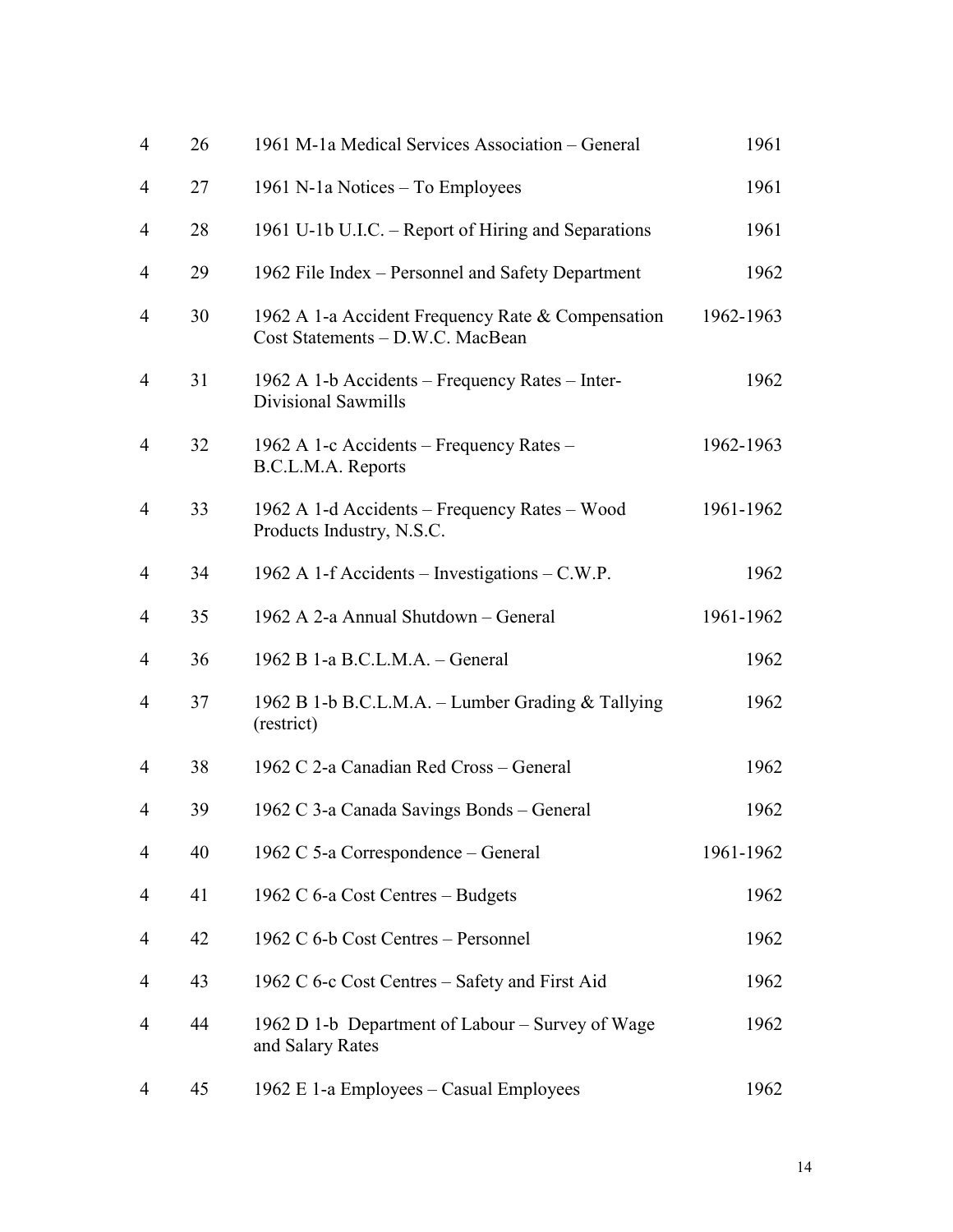| $\overline{4}$ | 46 | 1962 E 1-e Employees – Oldsters                                                  | 1962      |             |
|----------------|----|----------------------------------------------------------------------------------|-----------|-------------|
| 4              | 47 | 1962 E 1-g Employees - Job Postings                                              | 1962      |             |
| 4              | 48 | 1962 E 1-h Employees – Rates of Pay                                              | 1961-1962 |             |
| 4              | 49 | 1962 E 1-i Employees – Seniority Lists                                           | 1962      |             |
| 4              | 50 | 1962 E 2-a Employment Applications                                               | 1962      | $\mathbf R$ |
| 4              | 51 | 1962 F 1-b Forest Industry Health & Welfare Plan                                 | 1962      |             |
| $\overline{4}$ | 52 | 1962 F 1-c Forest Industries 1962 Contract – Progress<br>Reports                 | 1962      |             |
| 4              | 53 | 1962 H 1-a Head Office - Information & Press<br>Releases                         | 1962      |             |
| $\overline{4}$ | 54 | 1962 H 2-a Hours of Work - General                                               | 1962      |             |
| 4              | 55 | 1962 H 2-b Hourly Paid Supervisors                                               | 1962      | $\mathbf R$ |
| $\overline{4}$ | 56 | 1962 I 1-a I.R.D. - C.J. Alcott                                                  | 1962      |             |
| 4              | 57 | 1962 I 1-b I.R.D. - F.J. Crease                                                  | 1962      |             |
| 4              | 58 | 1962 I 1-c I.R.D. - D.W.C. MacBean                                               | 1961-1962 |             |
| $\overline{4}$ | 59 | 1962 I 1-d I.R.D. - G.J. Towill                                                  | 1962      |             |
| 4              | 60 | 1962 I 1-e I.R.D. - C.G. Wright                                                  | 1962      |             |
| $\overline{4}$ | 61 | 1962 I 2-a I.R.D. - Employee Benefits - A.S. Appleby                             | 1962      |             |
| 4              | 62 | 1962 I 3-a I.R.D Inter-divisional – Eastern District<br><b>Converting Plants</b> | 1962      |             |
| 4              | 63 | 1962 I 3-b I.R.D. Inter-divisional – Other Divisions                             | 1962      |             |
| 4              | 64 | 1962 I 4-a Inter-Office – A.G. Pare                                              | 1961-1962 |             |
| 4              | 65 | 1962 I 4-b Inter-Office - W.B. Couldwell                                         | 1961-1962 |             |
| 4              | 66 | 1962 I 4-d Inter-Office - L.N. Lorimer                                           | 1961-1962 |             |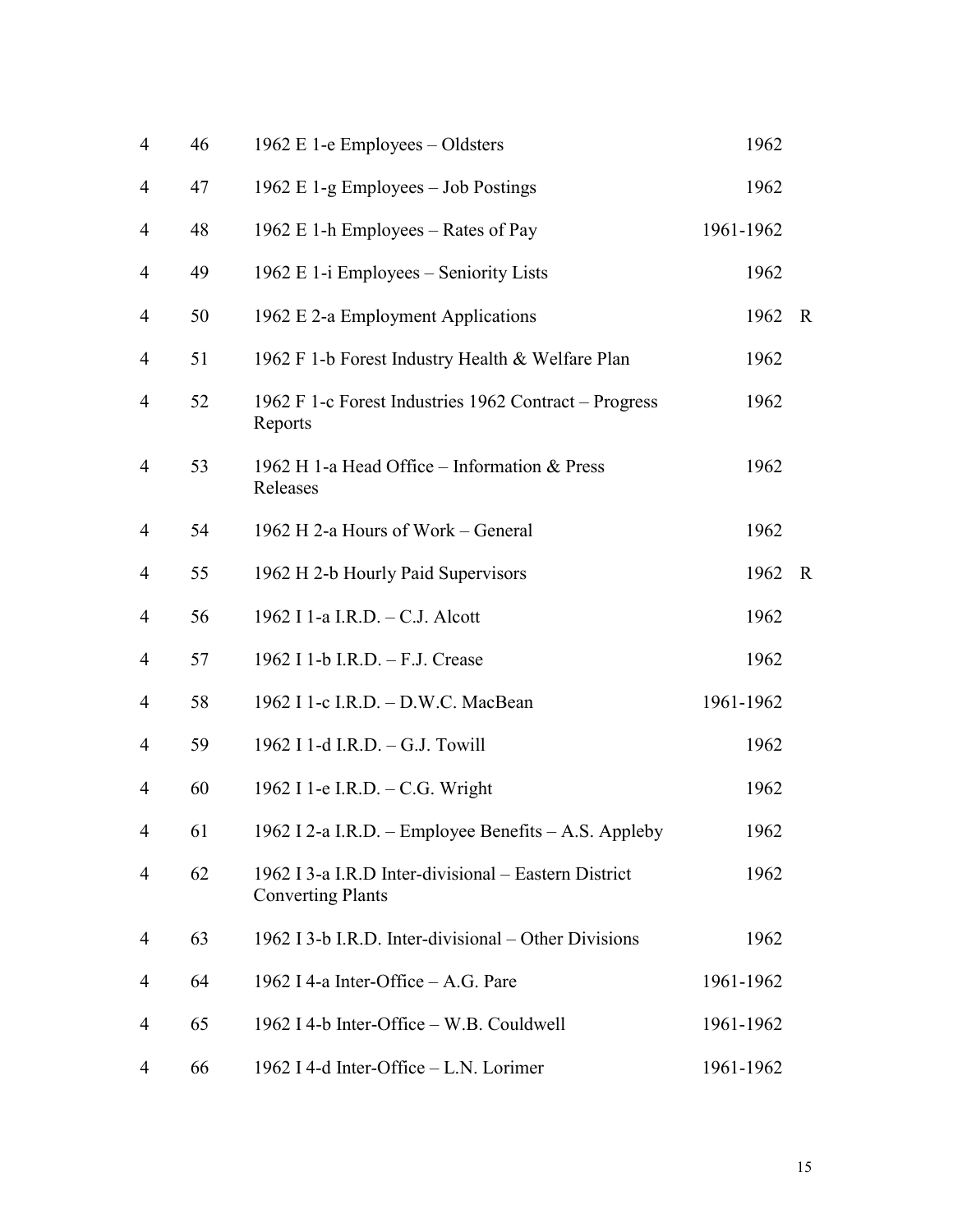| $\overline{4}$ | 67             | 1962 I 4-e Inter-Office – Foremen                                               | 1962      |             |
|----------------|----------------|---------------------------------------------------------------------------------|-----------|-------------|
| 5              | $\mathbf{1}$   | 1962 I 4-f Inter-Office – General                                               | 1962      |             |
| 5              | $\overline{2}$ | 1962 I 4-g Inter-Office – S. Laidman                                            | 1962      |             |
| 5              | 3              | 1962 I 5-a I.W.A. - Arbitration Awards                                          | 1962      |             |
| 5              | $\overline{4}$ | 1962 I 5-b I.W.A. – General Correspondence                                      | 1962      |             |
| 5              | 5              | 1962 I 5-c I.W.A. – Grievances                                                  | 1962      |             |
| 5              | 6              | 1962 I 5-d I.W.A. – Management & Union Meetings –<br>C.W.P.                     | 1962      |             |
| 5              | $\tau$         | 1962 I 5-e I.W.A. – Management & Union Meetings –<br>Chemainus                  | 1962      |             |
| 5              | 8              | 1962 I 5-f I.W.A. – Management & Union Meetings –<br>A.P.L.                     | 1962      |             |
| 5              | 9              | 1962 I 5-g I.W.A. - Management & Union Meetings -<br>V.P.D.                     | 1962      |             |
| 5              | 10             | 1962 I 5-h I.W.A. – Management & Union Meetings –<br>Somass                     | 1962      |             |
| 5              | 11             | 1962 I 5-i I.W.A. - Master Agreement                                            | 1962      |             |
| 5              | 12             | 1962 C 1-c Correspondence – Miscellaneous                                       | 1962      |             |
| 5              | 13             | 1962 D 1-a Department of Labour -- Emergency<br><b>Overtime Reports</b>         | 1962      |             |
| 5              | 14             | 1962 D 1-b Department of Labour – Overtime Permits                              | 1962      |             |
| 5              | 15             | 1962 E 1-a Employees - Address Records                                          | 1961-1962 | $\mathbf R$ |
| 5              | 16             | 1962 E 1-c Employees – Pension Plan Forms                                       | 1962      |             |
| 5              | 17             | 1962 E 2-a Employment Statistics – Employment and<br><b>Termination Reports</b> | 1962      |             |
| 5              | 18             | 1962 I 1-a I.W.A. – Applications for Leave of<br>Absence                        | 1962      |             |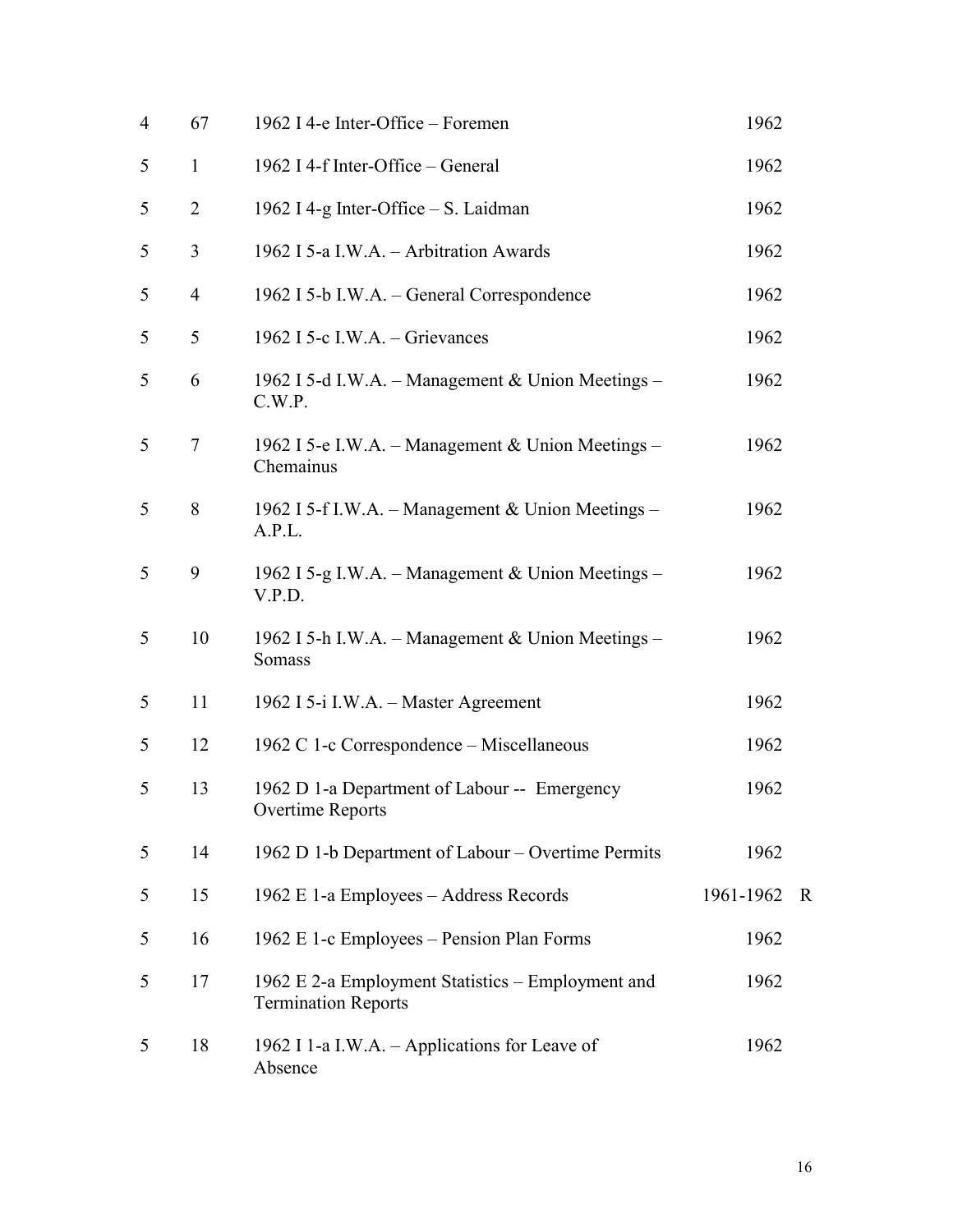| 5 | 19  | 1962 I 1-b I.W.A. – Seniority Additions and Deletions                 | 1962      | $\mathbf R$ |
|---|-----|-----------------------------------------------------------------------|-----------|-------------|
| 5 | 20  | 1962 I 2-a Inventory – General                                        | 1962      |             |
| 5 | 21  | <b>Management Training Program</b>                                    | 1962      |             |
| 5 | 22  | Management Development Workshop - June 26, 1962                       | 1962      |             |
| 5 | 23  | 1091 St. Louis, Robert Victor                                         | 1954-1970 | $\mathbf R$ |
| 5 | 24  | Accident Prevention Training for Junior Supervisors                   | 1963      |             |
| 5 | 25  | <b>Accident Prevention Training</b>                                   | 1963      |             |
| 5 | 26  | B.C.M. and W.S.M. [Layoffs]                                           | 1962      |             |
| 5 | 27  | 1963 E 1-c Employees – Pension Plan Forms                             | 1956-1963 |             |
| 5 | 28  | 1963 Industrial First Aid Certificates                                | 1962-1964 |             |
| 5 | 28a | 1963 I 2-a Inventory – General                                        | 1963      |             |
| 5 | 29  | 1963 I 5-b I.W.A. – General Correspondence                            | 1963      |             |
| 5 | 30  | 1963 I 5-d I.W.A. – Management & Union Meetings –<br>C.W.P.           | 1963      | $\mathbf R$ |
| 5 | 31  | 1963 I 5-e I.W.A. – Management & Union Meetings –<br>Chemainus        | 1963      |             |
| 5 | 32  | 1963 I 5-f I.W.A. – Management & Union Meetings –<br>A.P.L.           | 1963      |             |
| 5 | 33  | 1963 I 5-g I.W.A. – Management & Union Meetings –<br>V.P.D.           | 1963      |             |
| 5 | 34  | 1963 I 5-h I.W.A. – Management & Union Meetings –<br>Somass           | 1963      |             |
| 5 | 35  | 1963 I 5-i I.W.A. – Management & Union Meetings –<br>W.S.M.           | 1963-1964 |             |
| 5 | 36  | 1963 I 5-k I.W.A. – Management & Union Meetings –<br>Red Band Divison | 1963      |             |
| 5 | 37  | Job Evaluation                                                        | 1955-1963 |             |
|   |     |                                                                       |           |             |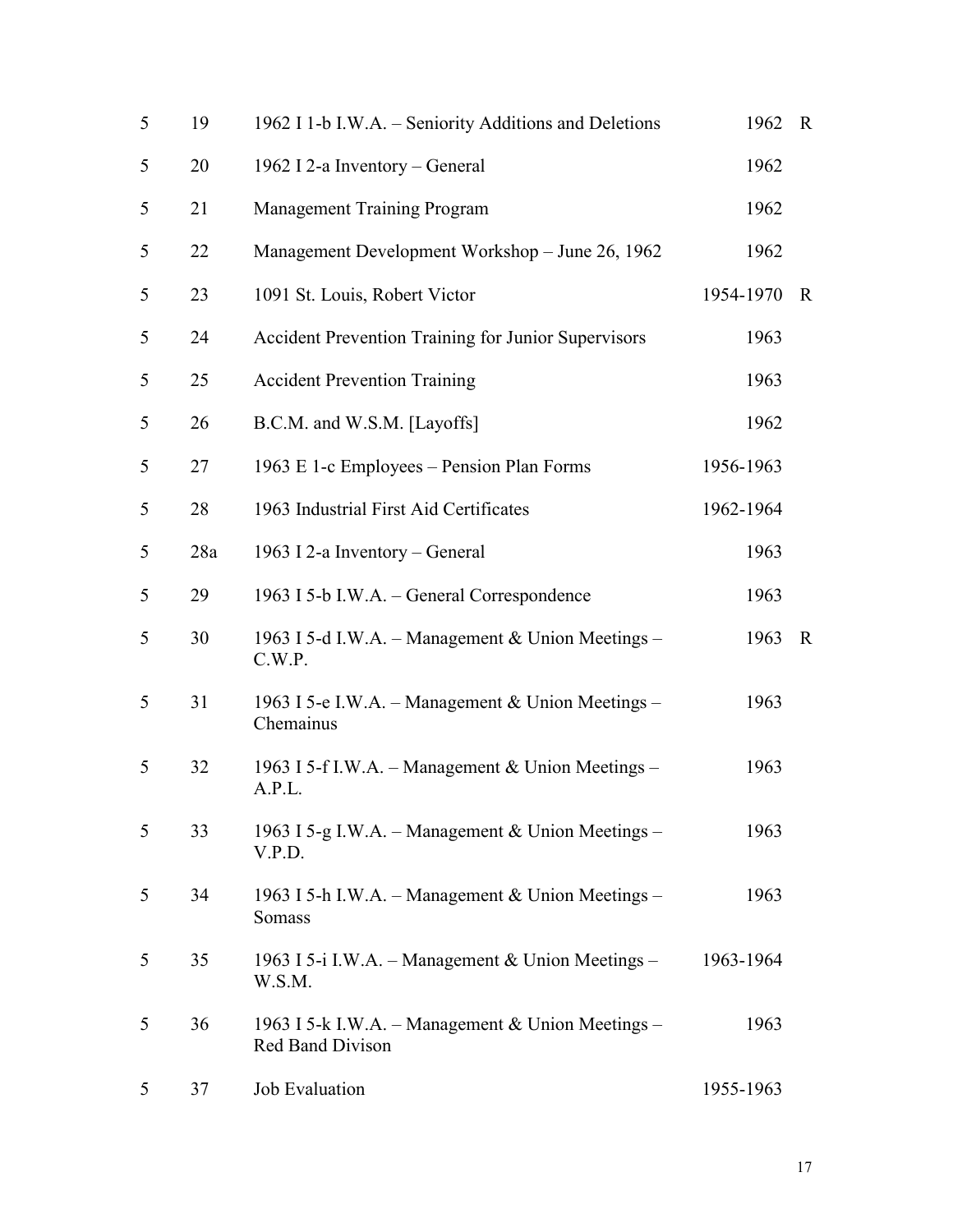| 5 | 38             | 1963 L 1-a Labour Turnover - W.S.M.                           | 1962-1963 |   |
|---|----------------|---------------------------------------------------------------|-----------|---|
| 5 | 39             | 1963 M 1-a Meetings – Manager's Monthly Meetings              | 1963      |   |
| 5 | 40             | 1963 M 1-b Meetings – Maintenance Meetings                    | 1962-1963 |   |
| 5 | 41             | 1963 M 1-d Meetings – Personnel Supervisor's<br>Meetings      | 1963      |   |
| 5 | 42             | 1963 M 1-e Meetings – Safety Meetings – C.W.P.                | 1963      |   |
| 5 | 43             | 1963 M 1-f Meetings – Safety Meetings – W.S.M.                | 1963      |   |
| 5 | 44             | 1963 M 1-g Meetings – Management Safety Meetings<br>$-W.S.M.$ | 1963      |   |
| 5 | 45             | 1963 M 1-h Meetings – Special Meetings                        | 1962-1963 |   |
| 5 | 46             | 1963 M 1-i Meetings – Foremen Safety Meetings                 | 1963      |   |
| 5 | 47             | 1963 M 2-a Management Training Program                        | 1963      |   |
| 5 | 48             | 1963 N 1-a National Safety Council                            | 1963      |   |
| 5 | 49             | 1963 N 1-a Notices – Employees' Charity Fund                  | 1963      |   |
| 5 | 50             | 1963 N 1-b Notices – Employees' Charity Fund<br>Minutes       | 1963      |   |
| 5 | 51             | 1963 N 1-c Notices – Employees General                        | 1963      |   |
| 5 | 52             | 1963 P 1-a Public Relations - Tours, Visitors, etc.           | 1963      |   |
| 5 | 53             | 1963 S 1-a Safety – Conferences                               | 1963      |   |
| 6 | $\mathbf{1}$   | 1963 S 1-b Safety – Future Reference                          | 1962      |   |
| 6 | $\overline{2}$ | 1963 S 1-c Safety – General                                   | 1963      |   |
| 6 | 3              | 1963 S 1-d Safety Programme                                   | 1963      |   |
| 6 | $\overline{4}$ | 1963 S 2-a Social Agencies                                    | 1963      |   |
| 6 | 5              | 1963 U 1-a U.I.C. - Correspondence                            | 1963      | R |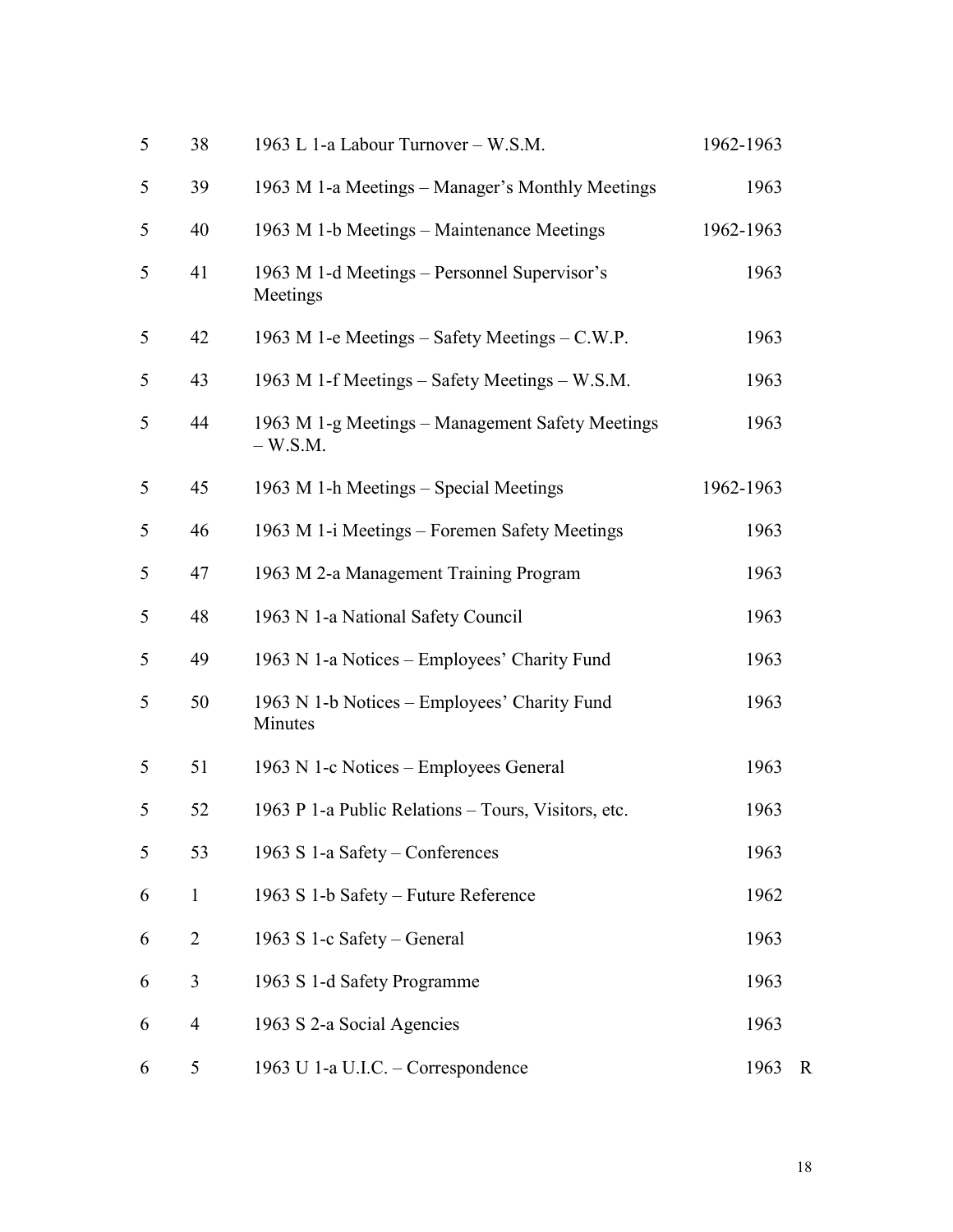| 6 | 6  | 1963 U 1-b U.I.C. – Report of Hiring and Separations                                        | 1963      |
|---|----|---------------------------------------------------------------------------------------------|-----------|
| 6 | 7  | 1963 W 1-a – W.C.B. – Inspector Reports                                                     | 1963      |
| 6 | 8  | 1963 W 1-b W.C.B. - General                                                                 | 1963      |
| 6 | 9  | 1964 File Index - Personnel and Safety Department                                           | 1964-1965 |
| 6 | 10 | 1964 A 1-a Accidents $-C.W.P. - W.S.M.$                                                     | 1964      |
| 6 | 11 | 1964 A 1-b Accidents – Accident Statistics – C.W.P. –<br>W.S.M.                             | 1964-1965 |
| 6 | 12 | 1964 A 1-c Accidents – Frequency Rate $\&$<br>Compensation Cost Statements - D.W.C. MacBean | 1964-1965 |
| 6 | 13 | 1964 A 1-e Accidents – Frequency Rates –<br>B.C.L.M.A. reports                              | 1963-1965 |
| 6 | 14 | 1964 A 2-b Apprenticeship [Millwright Training]<br>Program]                                 | 1963-1964 |
| 6 | 15 | 1964 A 3-a American Society of Training Directors<br>[BC Chapter]                           | 1964      |
| 6 | 16 | 1964 B 1-a B.C.L.M.A. - General                                                             | 1964      |
| 6 | 17 | 1964 B 1-b B.C.L.M.A. – Lumber Grading & Tallying                                           | 1964      |
| 6 | 18 | 1964 C 1-a Canadian Red Cross - General                                                     | 1964      |
| 6 | 19 | 1964 C 2-a Canadian Savings Bonds – General                                                 | 1964      |
| 6 | 20 | 1964 C 3-a Correspondence – General                                                         | 1964      |
| 6 | 21 | 1964 C 3-a Correspondence – General                                                         | 1964      |
| 6 | 22 | 1964 C 3-b Correspondence – Management Service                                              | 1964      |
| 6 | 23 | 1964 C 4-a Cost Centres - Budgets                                                           | 1964      |
| 6 | 24 | 1964 C 4-b Cost Centres – Personnel                                                         | 1963-1964 |
| 6 | 25 | 1964 C 4-c Cost Centres – Safety & First Aid                                                | 1963-1964 |
| 6 | 26 | 1964 D 1-a Department of Labour – General                                                   | 1964-1965 |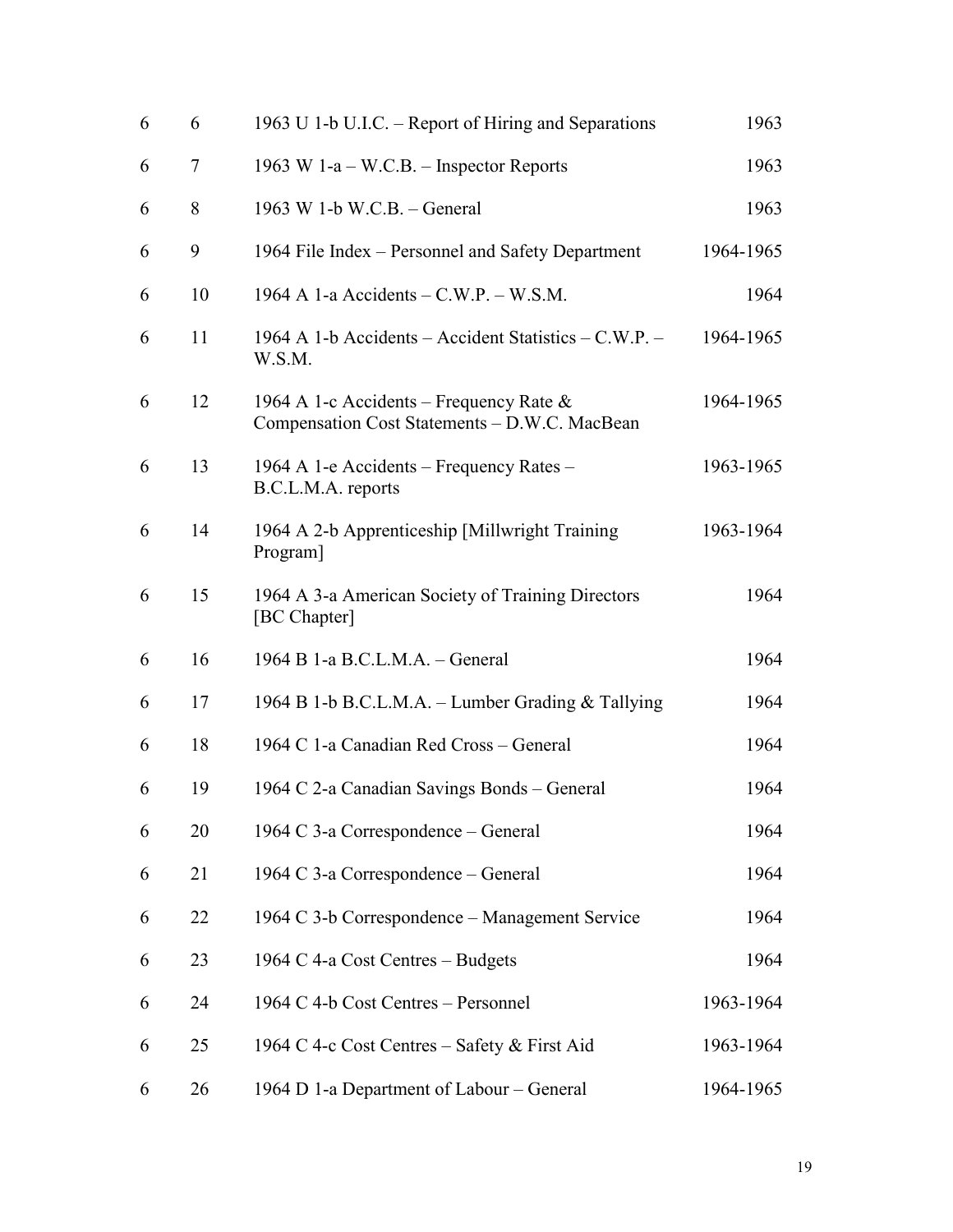| 6 | 27 | 1964 E 1-a Employees – Casual Employees                          | 1964       | $\mathbf R$ |
|---|----|------------------------------------------------------------------|------------|-------------|
| 6 | 28 | 1964 E 1-c Employees – Lumber & Plywood Price<br>Lists           | 1963       |             |
| 6 | 29 | 1964 E 1-e Employees – Job Postings                              | 1964       |             |
| 6 | 30 | 1964 E 1-f Employees – Rates of Pay                              | 1962-1964  |             |
| 6 | 31 | 1964 E 1-g Employees – Seniority Lists                           | 1961, 1964 | $\mathbf R$ |
| 6 | 32 | 1964 E 1-h Employees – Standard Crew – C.W.P. –<br>W.S.M.        | 1962-1964  |             |
| 6 | 33 | 1964 E 1-i Employees – Twenty-five Year Club                     | 1963-1965  |             |
| 6 | 34 | 1964 E 1-j Employees' Vacations                                  | 1964       |             |
| 6 | 35 | 1964 Employees' Wives Tours                                      | 1964       |             |
| 6 | 36 | 1964 E 2-a Employment Applications                               | 1964       | $\mathbf R$ |
| 6 | 37 | 1964 F 1-a Forest Industries 1964 Contract – F.I.H. &<br>W. Plan | 1964       |             |
| 6 | 38 | Gloves 1964                                                      | 1964       |             |
| 6 | 39 | 1964 H 1-a Head Office – Information and Press<br>Releases       | 1964       |             |
| 6 | 40 | 1964 H 2-a Hours of Work - General                               | 1964       |             |
| 6 | 41 | 1964 H 4-a H.R. MacMillan Family Fund                            | 1963-1964  |             |
| 6 | 42 | 1964 I 1-a Industrial Relations Department – C.J.<br>Alcott      | 1964       |             |
| 6 | 43 | 1964 I 1-b Industrial Relations Department -<br>F.J.Crease       | 1964       |             |
| 6 | 44 | 1964 I 1-c Industrial Relations Department – D.C.<br>Jenkinson   | 1964       |             |
| 6 | 45 | 1964 I 1-d Industrial Relations Department - D.W.C.<br>MacBean   | 1964       |             |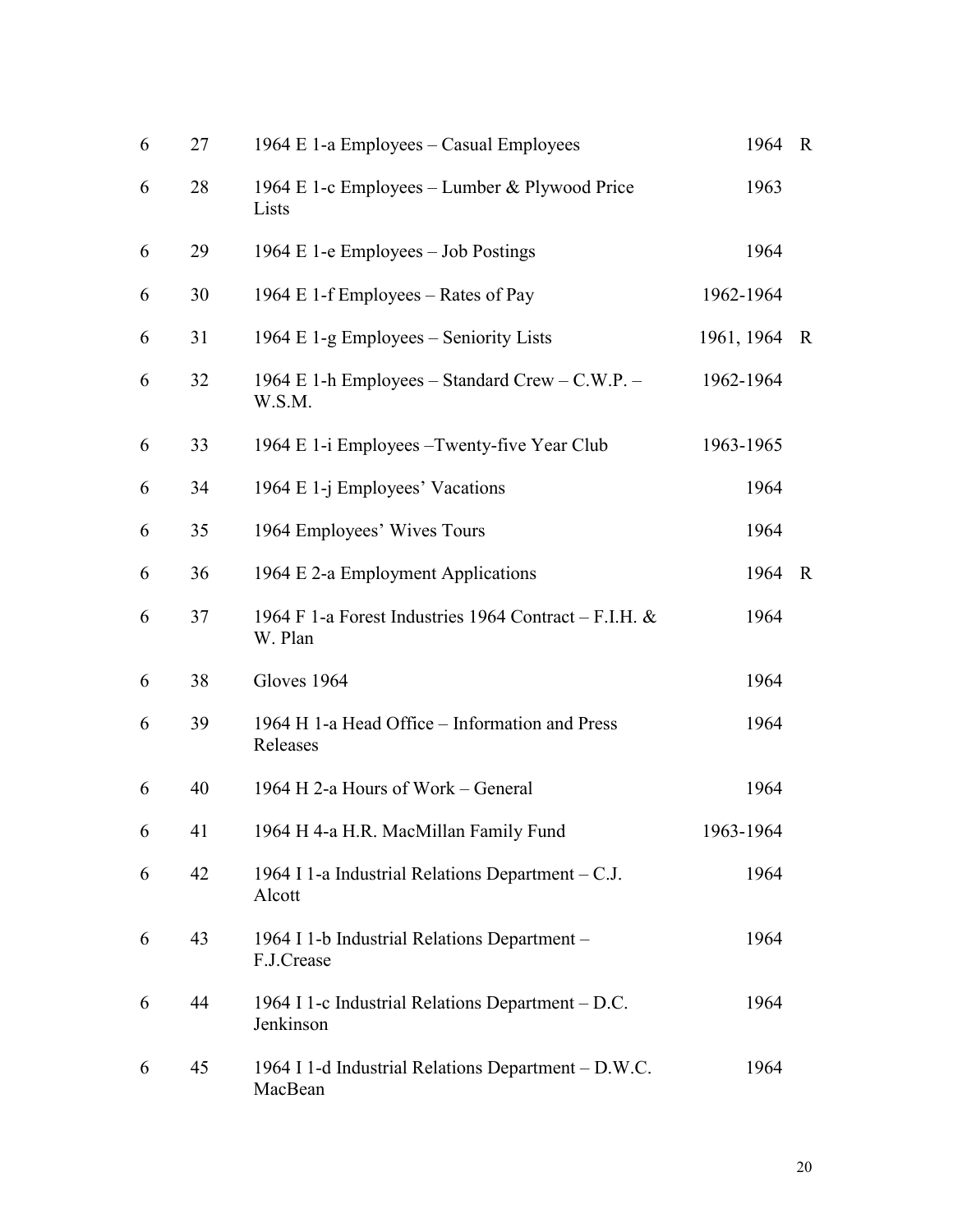| 6 | 46    | 1964 I 1-e Industrial Relations Department $-G.J.$<br>Towill   | 1963-1964 |              |
|---|-------|----------------------------------------------------------------|-----------|--------------|
| 6 | 47    | 1964 I 1-f Industrial Relations Department – C.G.<br>Wright    | 1964      |              |
| 6 | 48    | 1964 I 2-a Employee Benefits – A.S. Appleby                    | 1964      |              |
| 6 | 49    | 1964 I 2-b Employee Benefits – G.J. Peach                      | 1964      |              |
| 6 | 50    | 1964 I 3-a Inter-Divisional – Other Divisions                  | 1964      |              |
| 6 | 51    | 1964 I 4-a Inter-Office - W.B. Couldwell                       | 1964      |              |
| 6 | 52    | 1964 I 4-b Inter-Office - W.L. Black                           | 1964      |              |
| 6 | 53-54 | 1964 I 4-c Inter-Office $-$ R.A. Dines                         | 1964      |              |
| 6 | 55    | 1964 I 4-d Inter-Office - J.G. Noel                            | 1964      |              |
| 6 | 56    | 1964 I 4-e Inter-Office - S.W. Laidman                         | 1964      |              |
| 6 | 57    | 1964 I 4-f Inter-Office – L.N. Lorimer                         | 1962-1964 |              |
| 6 | 58    | 1964 I 4-g Inter-Office – R.A. Latta                           | 1964      |              |
| 6 | 59    | 1964 Correspondence – R.E. Wilson                              | 1964      |              |
| 6 | 60    | 1964 I 4-i Inter-Office – General                              | 1964      |              |
| 6 | 61    | 1964 I 4-j Inter-Office Correspondence – M.G.<br>English       | 1964      | $\mathbf{R}$ |
| 6 | 62    | 1964 I 5-a I.W.A. - Arbitration Awards                         | 1964      |              |
| 6 | 63    | 1964 I 5-b I.W.A. – General Correspondence                     | 1963-1964 |              |
| 6 | 64    | 1964 I 5-c I.W.A. – Grievances                                 | 1964      | R            |
| 6 | 65    | 1964 I 5-d I.W.A. - Management & Union Meetings -<br>C.W.P.    | 1964      |              |
| 6 | 66    | 1964 I 5-e I.W.A. – Management & Union Meetings –<br>Chemainus | 1964      |              |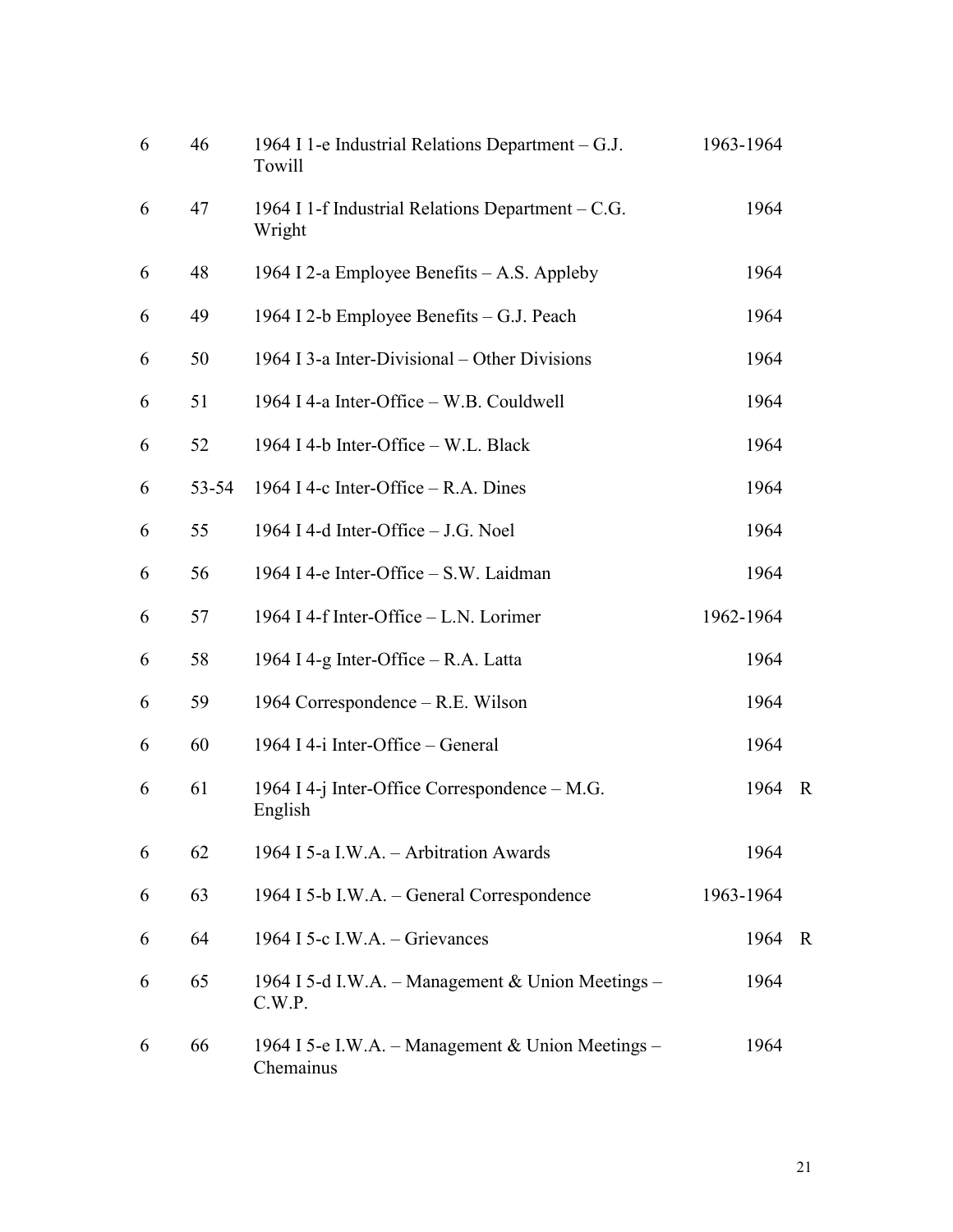| 6              | 67             | 1964 I 5-f I.W.A. – Management & Union Meetings –<br>A.P.L.                   | 1964-1965 |
|----------------|----------------|-------------------------------------------------------------------------------|-----------|
| 6              | 68             | 1964 I 5-g I.W.A. – Management & Union Meetings –<br>V.P.D.                   | 1964      |
| 6              | 69             | 1964 I 5-h I.W.A. – Management & Union Meetings –<br>Somass                   | 1964      |
| 6              | 70             | 1964 I 5-i I.W.A. - Management & Union Meetings -<br>W.S.M.                   | 1964      |
| 6              | 71             | 1964 L 1-a Labour Turnover – W.S.M.                                           | 1964      |
| 6              | 72             | 1964 M 1-a Meetings – Manager's Monthly Meeting                               | 1964      |
| 7              | $\mathbf{1}$   | 1964 M 1-b Meetings – Maintenance Meetings                                    | 1964      |
| $\tau$         | $\overline{2}$ | 1964 M 1-d Meetings - Personnel Supervisor's<br>Meetings                      | 1964      |
| 7              | 3              | 1964 M 1-e Meetings – Safety Meeting – C.W.P.                                 | 1964      |
| 7              | 4              | 1964 M 1-f Meetings – Safety Meetings – W.S.M.                                | 1964      |
| 7              | 5              | 1964 M 1-g Meetings – Management Safety Meetings<br>[ $C.W.P.$ and $W.S.M.$ ] | 1964      |
| $\overline{7}$ | 6              | 1964 M 1-h Meetings – Special Meetings                                        | 1964      |
| 7              | $7-9$          | 1964 M 2-a Management Training Program (3 folders)                            | 1963-1964 |
| $\tau$         | 10             | 1964 N 1-a National Safety Council                                            | 1963-1964 |
| 7              | 11             | 1964 P 1-a Public Relations – Tours, Visitors, etc.                           | 1964      |
| 7              | 12             | 1964 S 1-a Safety Conferences                                                 | 1964      |
| 7              | 13             | 1964 S 1-c Safety – General                                                   | 1963-1964 |
| 7              | 14             | 1964 S 1-d Safety – Programme                                                 | 1963-1964 |
| 7              | 15             | 1964 S 2-a Social Agencies                                                    | 1964      |
| 7              | 16             | 1964 U 2-a U.I.C. - General                                                   | 1964      |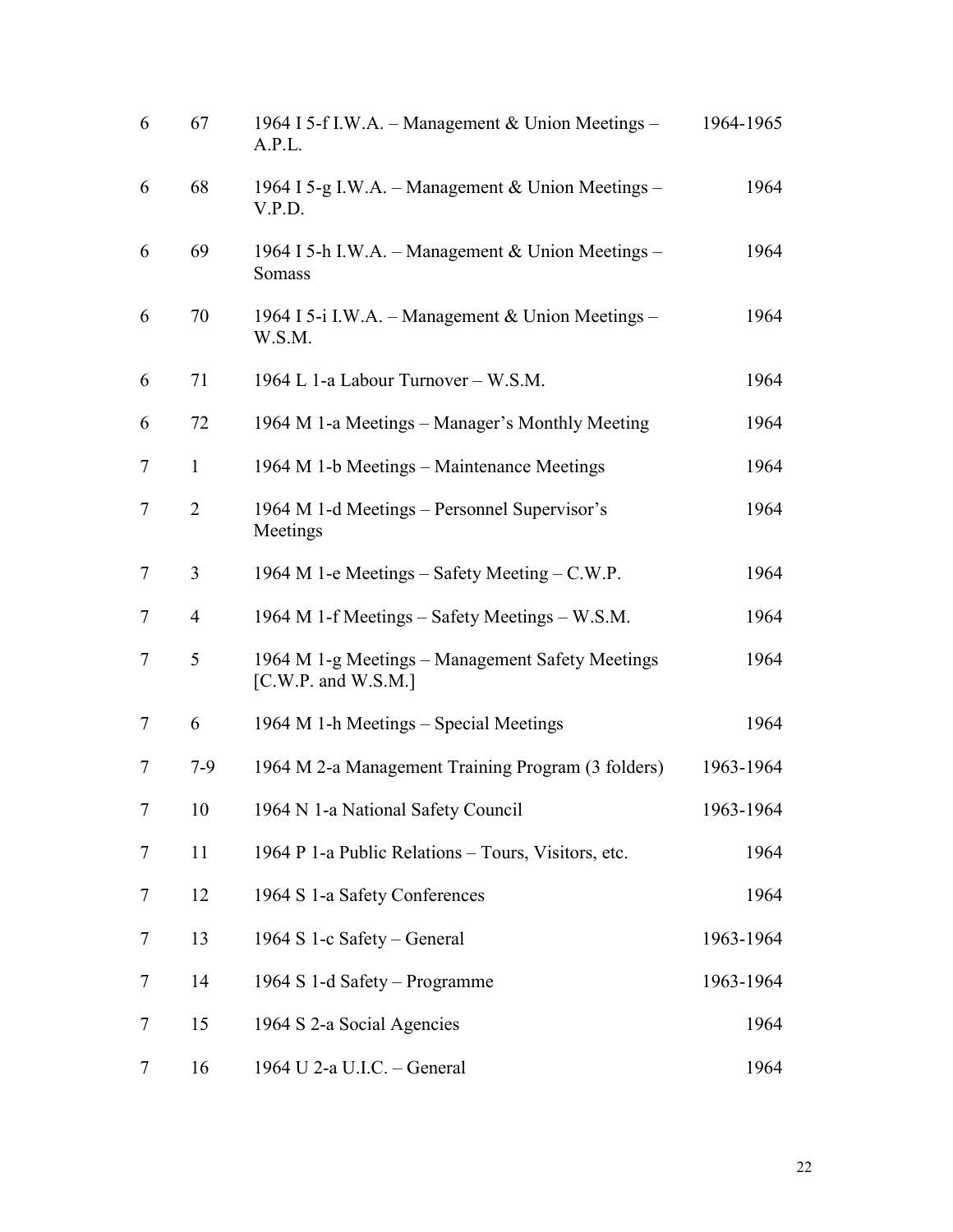| $\tau$         | 17 | University Undergraduate Placement                                    | 1964      |              |
|----------------|----|-----------------------------------------------------------------------|-----------|--------------|
| 7              | 18 | 1964 V 1-a V.P.M.A. - General                                         | 1964      |              |
| 7              | 19 | 1964 W 1-b Workmen's Compensation Board -<br>General                  | 1964      |              |
| $\overline{7}$ | 20 | 1964 W 1-b Workmen's Compensation Board -<br>General                  | 1964      |              |
| $\overline{7}$ | 21 | 1964 File Index – Personnel and Safety Department                     | 1964      |              |
| $\overline{7}$ | 22 | 1964 A 1-a Accidents – Accident Statistics – C.W.P.                   | 1963-1965 |              |
| 7              | 23 | 1964 A 1-b Accidents - Accident Statistics - W.S.M.                   | 1964      |              |
| 7              | 24 | 1964 A 1-c Accidents - Inter-divisional                               | 1964      |              |
| $\tau$         | 25 | 1964 A 1-d Accidents – Investigations – C.W.P.                        | 1964      | $\mathbf{R}$ |
| $\overline{7}$ | 26 | 1964 A 1-e Accidents – Investigations – Other<br>Divisions            | 1963-1964 | $\mathbf R$  |
| $\tau$         | 27 | 1964 A 2-a Analysis – First Aid Reports                               | 1964      |              |
| $\tau$         | 28 | 1964 B 1-a B.C.L.M.A. – Employment Reports                            | 1964      |              |
| $\tau$         | 29 | 1964 B 1-b B.C.L.M.A. – Inspections                                   | 1964      |              |
| 7              | 30 | 1964 B 1-c B.C.L.M.A. - Newsletters                                   | 1961-1964 |              |
| 7              | 31 | 1964 C 1-a Correspondence – R.A. Dines                                | 1964      |              |
| 7              | 32 | 1964 C 1-b Correspondence – D.R. Nightingale                          | 1963-1964 |              |
| 7              | 33 | 1964 C 1-c Correspondence – L.N. Lorimer                              | 1963-1964 |              |
| 7              | 34 | 1964 C 1-d Correspondence – Miscellaneous                             | 1964      |              |
| 7              | 35 | 1964 D 1-a Departmental Accident Statistics -<br>Department Man Hours | 1964-1965 |              |
| 7              | 36 | 1964 F 2-a First Aid – Reports                                        | 1964      |              |
| 7              | 37 | 1964 F 2-b First Aid – General                                        | 1964      |              |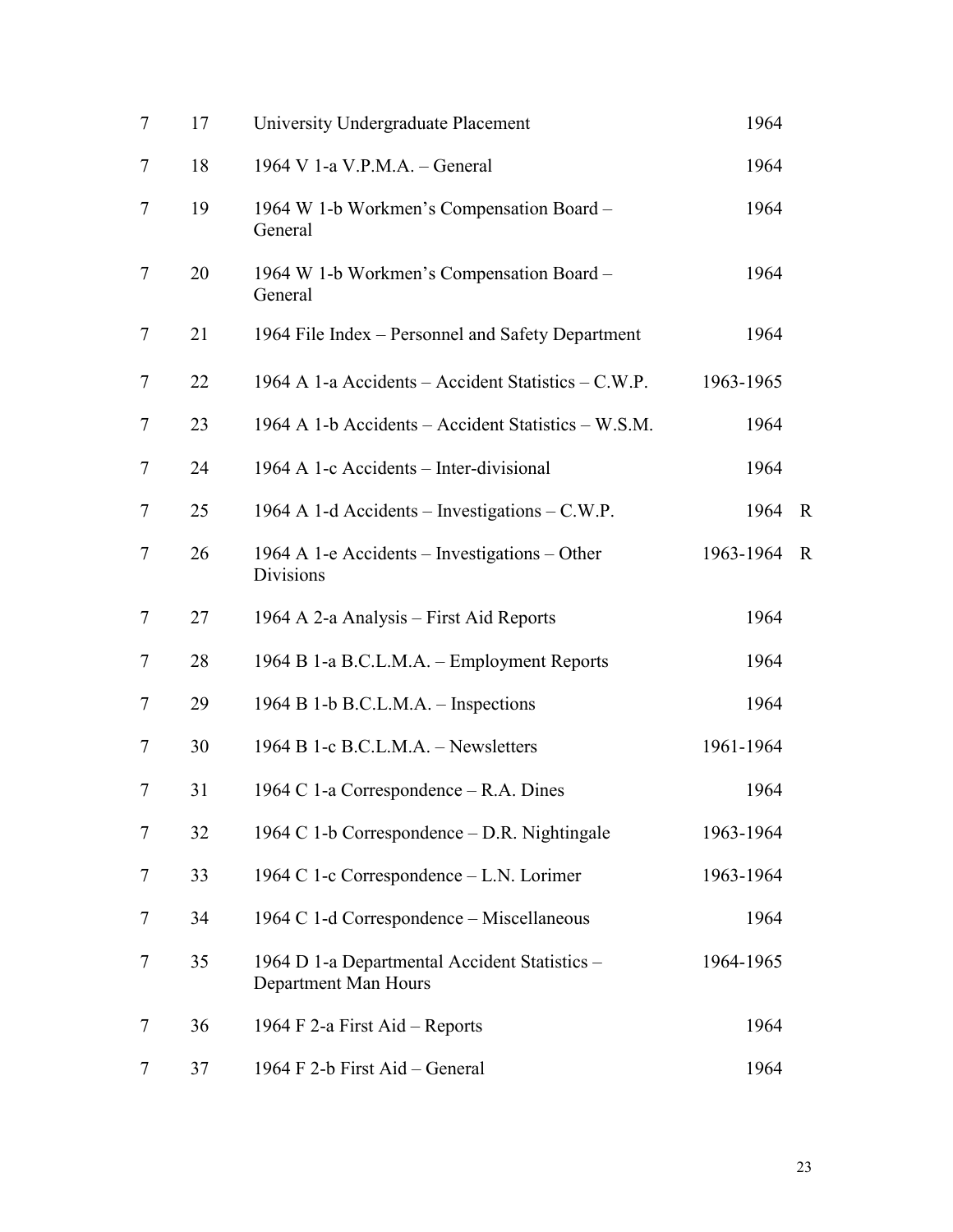| $\tau$         | 38           | 1964 I 2-b Inspections -Departments                            | 1964      |
|----------------|--------------|----------------------------------------------------------------|-----------|
| 7              | 39           | 1964 I 2-e Inspections - Plant                                 | 1964      |
| 7              | 40           | 1964 I 2-f Inspections – W.C.B.                                | 1964      |
| $\tau$         | 41           | 1964 I 3-a I.W.A. - Lunch Room Meetings                        | 1964      |
| $\tau$         | 42           | 1964 L 1-a Lock-Out                                            | 1963-1964 |
| 7              | 43           | 1964 M 1-a Meetings - Foreman's Safety Meeting                 | 1964      |
| $\overline{7}$ | 44           | 1964 M 1-b Meetings – Maintenance Safety Meeting               | 1964      |
| 7              | 45           | 1964 M 1-c Meetings - Safety Committee - C.W.P.                | 1964      |
| $\tau$         | 46           | 1964 M 1-d Meetings – Safety – Other Divisions                 | 1964      |
| $\tau$         | 47           | 1964 M 1-e Meetings – Special                                  | 1964      |
| 7              | 48           | 1964 M 2-a Miscellaneous                                       | 1964      |
| 7              | 49           | 1964 N 1-a National Safety Council Statistics                  | 1964-1965 |
| 7              | 50           | 1964 S 1-b Safety – Safety Committee                           | 1964      |
| $\overline{7}$ | 51           | 1964 S 1-e Safety – Safety Report – D.W.C. MacBean             | 1963-1964 |
| $\tau$         | 52           | 1964 S 1-f Safety - Dept. Program                              | 1964      |
| 7              | 53           | 1964 S 1-g Safety – Plant Program                              | 1964      |
| $\overline{7}$ | 54           | 1964 S 1-1 Safety – Review Meeting                             | 1964      |
| 7              | 55           | 1964 S 1-m Safety – Safety Training                            | 1964      |
| 7              | 56           | 1964 S 1-o Safety – Teletype Statistics                        | 1964-1965 |
| 8              | $\mathbf{1}$ | 1964 W 1-b Workmen's Compensation Board – Cost<br>Statement    | 1964      |
| 8              | 2            | 1964 W 1-c Workmen's Compensation Board -<br><b>Statistics</b> | 1964      |
| 8              | 3            | 1964 File Index - Personnel and Safety Department              | 1964      |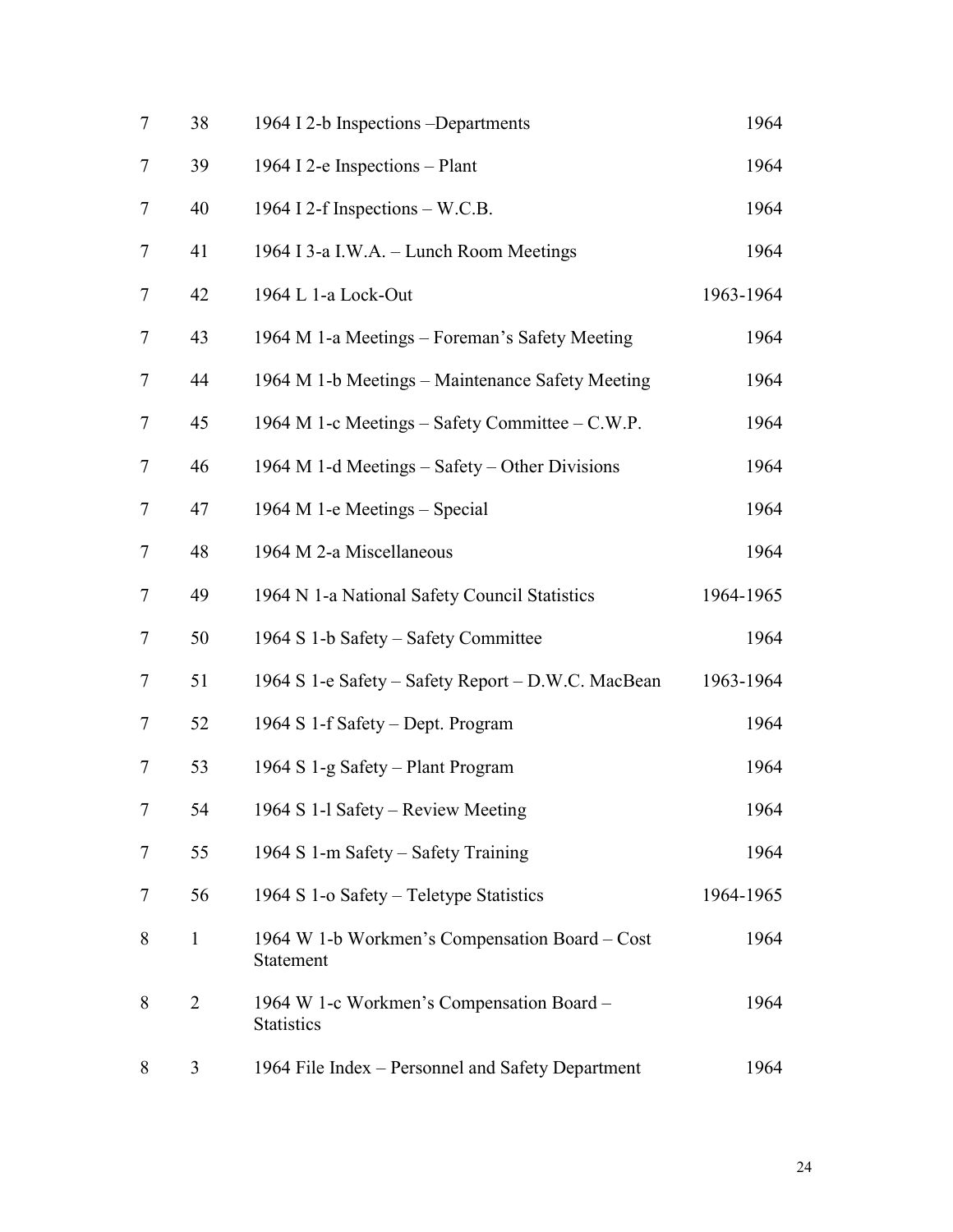| 8 | $\overline{4}$ | 1964 C 3-a Correspondence – Head Office – General                                                      | 1964      |             |
|---|----------------|--------------------------------------------------------------------------------------------------------|-----------|-------------|
| 8 | 5              | 1964 D 1-a Department of Labour - Emergency<br><b>Overtime Permits</b>                                 | 1964-1965 |             |
| 8 | 6              | 1964 D 1-b Department of Labour – Overtime Permits                                                     | 1964      |             |
| 8 | $\overline{7}$ | 1964 E 1-a Employees' – Address Records                                                                | 1964      | $\mathbf R$ |
| 8 | 8              | 1964 E 2-a Employment Statistics – Employment $\&$<br><b>Terminations Reports</b>                      | 1963-1964 | $\mathbf R$ |
| 8 | 9              | 1964 I 1-b I.W.A. – Seniority Additions and Deletions                                                  | 1964-1965 |             |
| 8 | 10             | 1964 I 2-a Inventory – General                                                                         | 1964      |             |
| 8 | 11             | 1964 N 1-b Notices – Employees' Charity Fund<br>Minutes                                                | 1964-1965 |             |
| 8 | 12             | 1964 N 1-c Notices – Employees' General                                                                | 1964-1965 |             |
| 8 | 13             | 1964 O 1-a Office Employees Strike                                                                     | 1964      |             |
| 8 | 14             | 1964 U 1-b U.I.C. – Report of Hiring and Separations                                                   | 1964      |             |
| 8 | 15             | 1964 Accident Prevention Program                                                                       | 1964      |             |
| 8 | 16             | B.C.L.M.A. Bi-Monthly Safety Conference -<br>March 6 <sup>th</sup> , 1964, Held at Canadian White Pine | 1964      |             |
| 8 | 17             | 1964 Department Safety Program                                                                         | 1963      |             |
| 8 | 18             | 1964 Forest Industry Health & Welfare Plan 1962,<br>1963, 1964                                         | 1962-1965 |             |
| 8 | 19             | 1964 Forest Products Safety Conference                                                                 | 1964      |             |
| 8 | 20             | 1964 Gloves                                                                                            | 1964      |             |
| 8 | 21             | Millwright Training Program                                                                            | 1964      |             |
| 8 | 22             | I.W.A. Agreements 1965                                                                                 | 1961-1964 |             |
| 8 | 23             | I.W.A. Committee Meetings (C.W.P.)                                                                     | 1965      |             |
| 8 | 24             | <b>Industrial Relations Department</b>                                                                 | 1965      |             |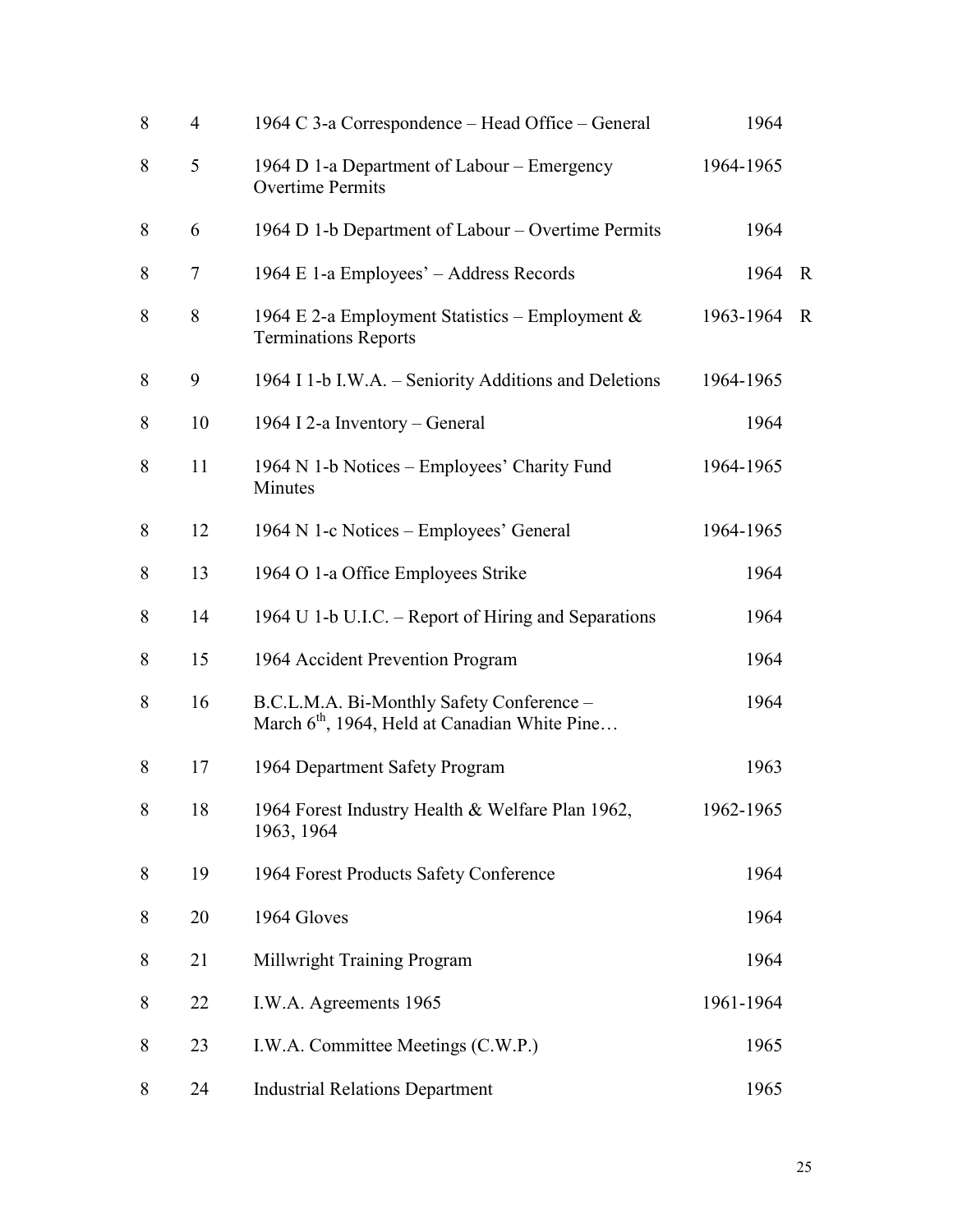| $\,8\,$ | 25 | 1965 File Index - Personnel Department                     | 1965      |             |
|---------|----|------------------------------------------------------------|-----------|-------------|
| 8       | 26 | 1965 File Index - Personnel Department                     | 1965-1966 |             |
| 8       | 27 | 1965 A 1-a Accidents - Accident Statistics - C.W.P         | 1965-1966 |             |
| 8       | 28 | 1965 A 1-b Accidents – Accident Statistics – W.S.M.        | 1965-1966 |             |
| 8       | 29 | 1965 A 1-c Accidents - Inter-divisional                    | 1965      |             |
| 8       | 30 | 1965 A 1-d Accidents – Investigations – C.W.P              | 1965      |             |
| 8       | 31 | 1965 A 1-e Accidents – Investigations – Other<br>divisions | 1965      |             |
| 8       | 32 | 1965 A 1-g Monthly Summary of Accident Statistics          | 1965      |             |
| 8       | 33 | 1965 A 2-a Analysis – First Aid Reports                    | 1965      |             |
| 8       | 34 | 1965 B 1-a B.C.L.M.A. – Employment Reports                 | 1965      |             |
| 8       | 35 | 1965 B 1-b B.C.L.M.A. – Lumber Grading & Tallying          | 1965      |             |
| 8       | 36 | 1965 B 1-c B.C.L.M.A. - Newsletters                        | 1965      |             |
| 8       | 37 | 1965 B 2-a Budgets – Personnel                             | 1965-1966 |             |
| 8       | 38 | 1965 B 2-b Budgets – Safety & First Aid                    | 1965      |             |
| 8       | 39 | 1965 C 1-a Correspondence - Head Office - General          | 1965      | $\mathbf R$ |
| 8       | 40 | 1965 C 1-a Canadian Red Cross                              | 1965      |             |
| 8       | 41 | 1965 C 1-f Correspondence – D.R. Nightingale               | 1965      |             |
| 8       | 42 | 1965 C 2-a Canadian Savings Bonds                          | 1965      |             |
| 8       | 43 | 1965 C 3-a Correspondence – General                        | 1965      |             |
| 8       | 44 | 1965 C 3-c Correspondence – C.J. Alcott                    | 1965      |             |
| 8       | 45 | 1965 C 3-e Correspondence – G.J. Towill                    | 1965      |             |
| 8       | 46 | 1965 C 3-f Correspondence – C.G. Wright                    | 1965      |             |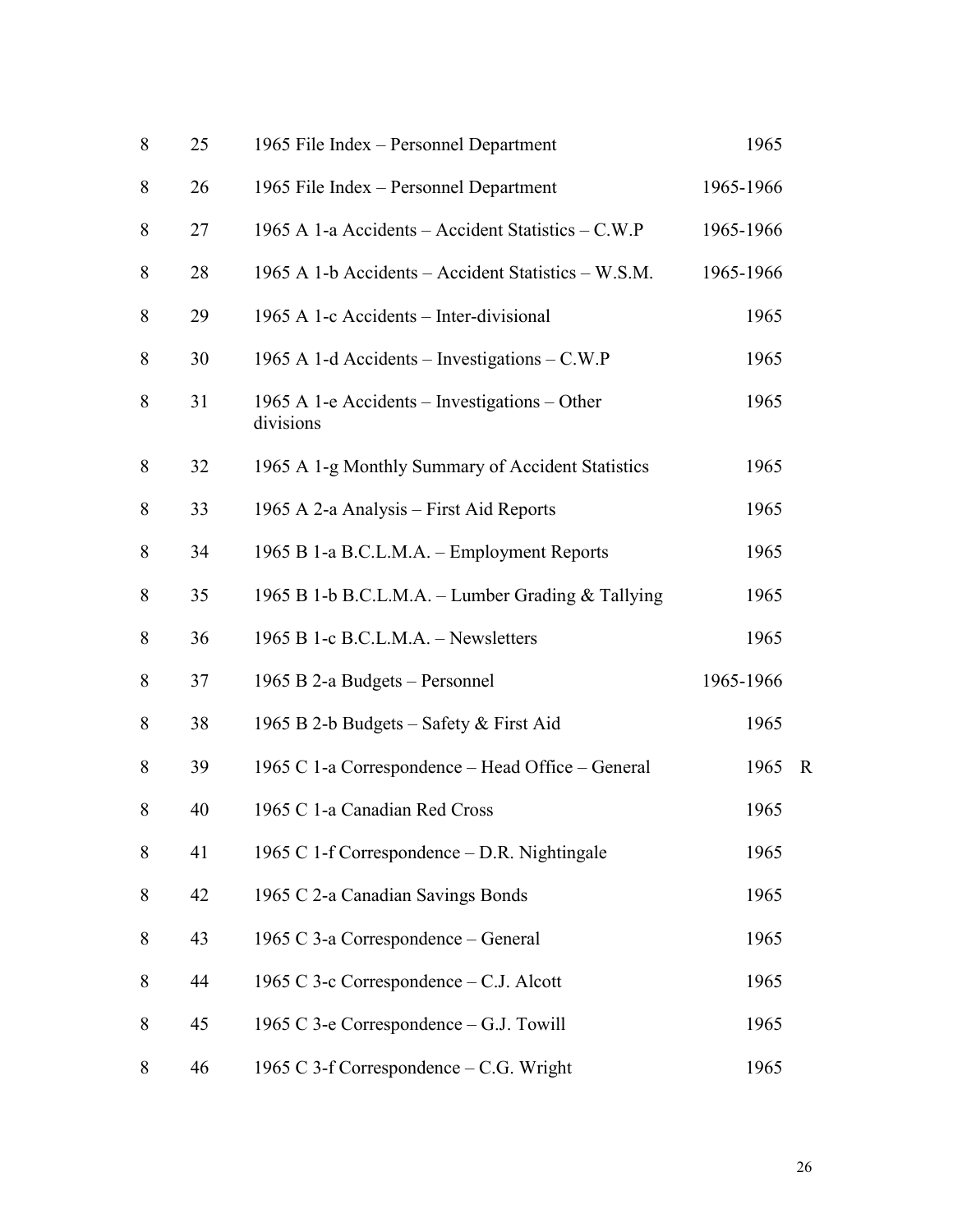| 8     | 47 | 1965 C 3-j Correspondence $-$ R.A. Dines                              | 1964-1965   |             |
|-------|----|-----------------------------------------------------------------------|-------------|-------------|
| 8     | 48 | 1965 C 3-k Correspondence – J.G. Noel                                 | 1965        |             |
| 8     | 49 | 1965 C 3-1 Correspondence – S.W. Laidman, N.A.<br>Harrison            | 1965        |             |
| 8     | 50 | 1965 C 3-m Correspondence – L.N. Lorimer                              | 1965        |             |
| 8     | 51 | 1965 C 3-n Correspondence - R.A. Latta                                | 1965        |             |
| 8     | 52 | 1965 C 3-o Correspondence – Foremen                                   | 1965        |             |
| 8     | 53 | 1965 C $3-p$ Correspondence – R.E. Wilson                             | 1965        |             |
| 8     | 54 | 1965 Correspondence – Ray Wilson [Safety Statistics]                  | 1965        |             |
| 8     | 55 | 1965 D 1-a Departmental Accident Statistics -<br>Department Man Hours | 1965        |             |
| 8     | 56 | 1965 D 1-a Department of Labour – General                             | 1965        |             |
| 8     | 57 | 1965 D 1-a Department of Labour – Emergency<br>Overtime Reports       | 1965        |             |
| 8     | 58 | 1965 D 1-b Department of Labour – Overtime Permits                    | 1965        |             |
| 8     | 59 | 1965 E 1-b Employees – Curtailments                                   | 1965        |             |
| 8     | 60 | 1965 E 1-c Employees – Lumber & Plywood Price<br>Lists                | 1965        |             |
| $8\,$ | 61 | 1965 E 1-d Employees - Oldsters                                       | 1963-1965 R |             |
| 8     | 62 | 1965 E 1-e Employees – Job Postings                                   | 1965-1966   |             |
| 8     | 63 | 1965 E 1-f Employees – Rates of Pay                                   | 1965        |             |
| 8     | 64 | 1965 E 1-g Employees – Seniority Lists                                | 1965        | $\mathbf R$ |
| 8     | 65 | 1965 E 1-h Employees – Standard Crew – CWP –<br><b>WSM</b>            | 1965        |             |
| 8     | 66 | 1965 E 1-i Employees – Twenty-five Year Club                          | 1965        |             |
| 8     | 67 | 1965 E 1-j Employees – Glove and Boot Purchases                       | 1964-1965   |             |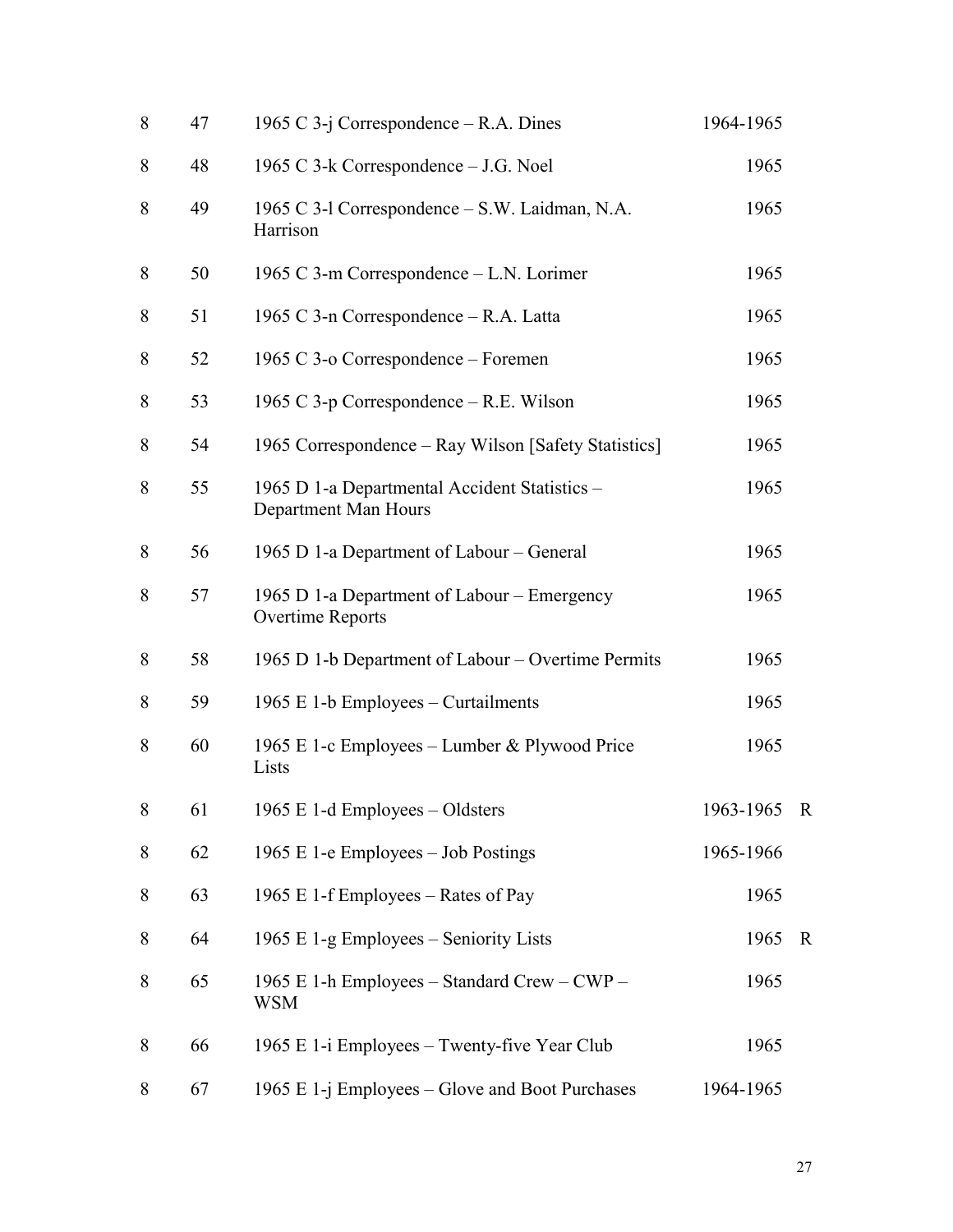| 8 | 68             | 1965 E 1-k Employees – Vacations                                                            | 1965                |              |
|---|----------------|---------------------------------------------------------------------------------------------|---------------------|--------------|
| 8 | 69             | Nominal Crew List, January 15, 1965, D.R.<br>Nightingale                                    | 1965                |              |
| 8 | 70             | 1965 E 2-a Employment Applications                                                          | 1965                | $\mathbf{R}$ |
| 8 | 71             | 1965 E 2-a Employment Statistics – Employment $\&$<br><b>Termination Reports</b>            | 1965                | R            |
| 8 | 72             | 1965 E 2-a Employees' Charity Fund – Charity Fund<br>Committee                              | 1965                |              |
| 8 | 73             | 1965 F 1-a Forest Industries 1965 Contact – F.I.H. $\&$<br>W. Plan                          | 1965                | R            |
| 8 | 74             | 1965 F 2-b First Aid – General                                                              | 1965                |              |
| 9 | $\mathbf{1}$   | 1965 H 1-a Head Office – Information and Press<br>Releases                                  | 1965                |              |
| 9 | 2              | 1965 H 2-a Hours of Work – General                                                          | 1965                |              |
| 9 | 3              | 1965 H 3-a Hourly Supervisors                                                               | 1965                |              |
| 9 | $\overline{4}$ | 1965 I 1-a I.W.A. – Seniority Additions and Deletions                                       | 1964-1965           |              |
| 9 | 5              | 1965 I 1-b International Woodworkers of America –<br>General Correspondence                 | 1965                |              |
| 9 | 6              | 1965 I 1-c International Woodworkers of America -<br>Grievances                             | 1960, 1964-<br>1966 | R            |
| 9 | 7              | 1965 I 1-d I.W.A. - Management & Union Meetings -<br>C.W.P.                                 | 1965                |              |
| 9 | 8              | 1965 I 1-e International Woodworkers of America –<br>Management & Union Meetings: Chemainus | 1965                |              |
| 9 | 9              | 1965 I 1-f International Woodworkers of America -<br>Management & Union Meetings: A.P.L.    | 1965                |              |
| 9 | 10             | 1965 I 1-g International Woodworkers of America -<br>Management & Union Meetings: V.P.D.    | 1965                |              |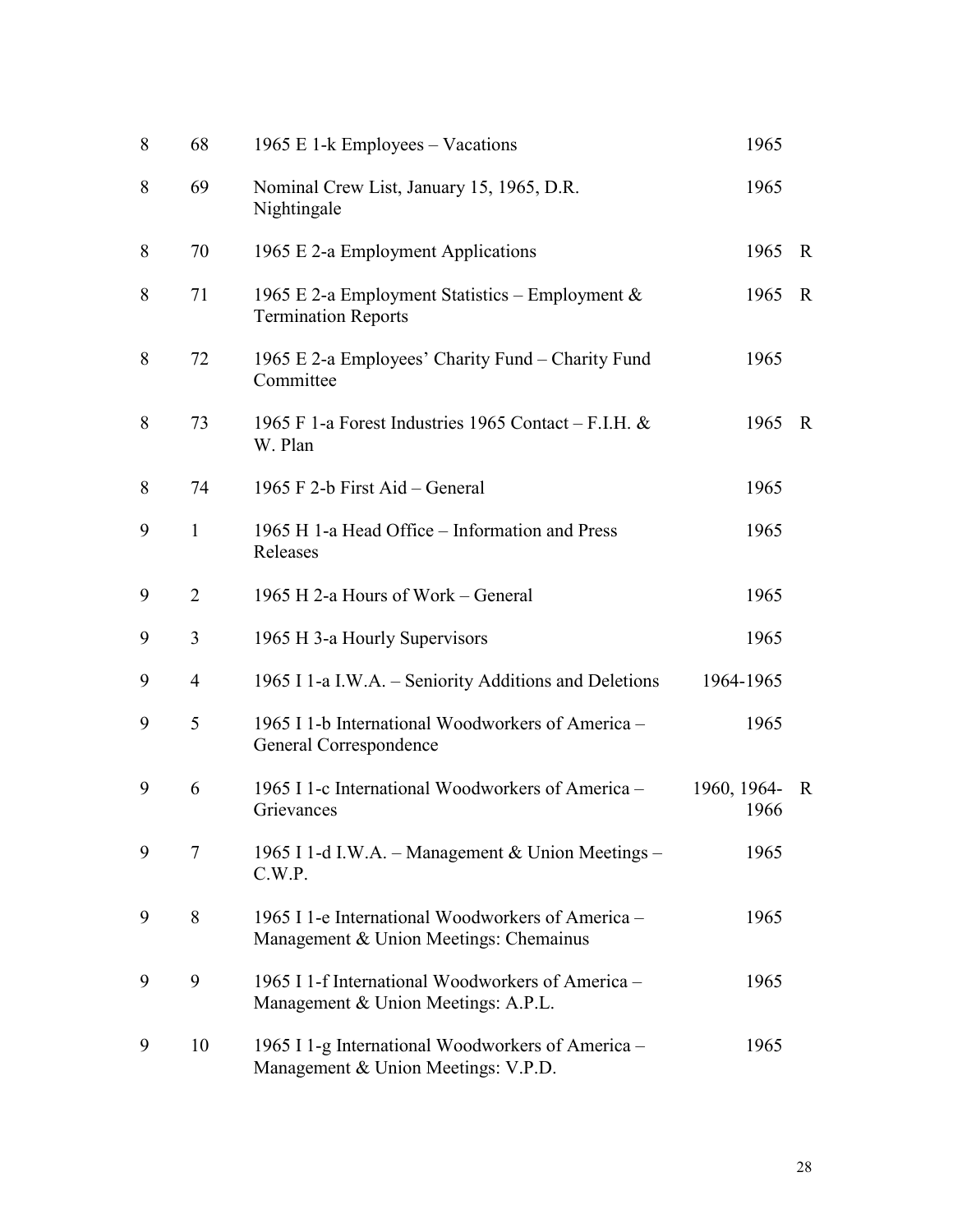| 9 | 11 | 1965 I 1-h International Woodworkers of America -<br>Management & Union Meetings: Somass            | 1965      |
|---|----|-----------------------------------------------------------------------------------------------------|-----------|
| 9 | 12 | 1965 I 1-i International Woodworkers of America -<br>Management & Union Meetings: W.S.M.            | 1965      |
| 9 | 13 | 1965 I 1-j International Woodworkers of America –<br>Management & Union Meetings: Red Band Division | 1965      |
| 9 | 14 | 1965 I 1-1 I.W.A. - Notices                                                                         | 1965      |
| 9 | 15 | 1965 I 2-c Inspections – Departments                                                                | 1965      |
| 9 | 16 | 1965 I 2-f Inspections – Plant                                                                      | 1965      |
| 9 | 17 | 1965 I 2-g Inspections $-W.C.B.$                                                                    | 1965      |
| 9 | 18 | 1965 I 3-a International Woodworkers of America -<br>Lunch Room Meetings                            | 1965      |
| 9 | 19 | 1965 I 3-b I.W.A. – Minutes of Management & Union<br>Meetings                                       | 1965      |
| 9 | 20 | 1965 J 1-a Job Safety Breakdown                                                                     | 1965      |
| 9 | 21 | 1965 M 1-a Meetings – Manager's Monthly Meetings                                                    | 1965      |
| 9 | 22 | 1965 M 1-b Meetings – Maintenance Meetings                                                          | 1965      |
| 9 | 23 | 1965 M 1-b Meetings – Maintenance Safety Meeting                                                    | 1965      |
| 9 | 24 | 1965 M 1-c Meetings – Safety Committee – C.W.P.                                                     | 1965      |
| 9 | 25 | 1965 M 1-d Meetings – Safety – Other Divisions                                                      | 1965      |
| 9 | 26 | 1965 M 1-e Meetings – Safety Meetings – C.W.P.                                                      | 1965      |
| 9 | 27 | 1965 M 1-f Meetings – Safety Meetings – W.S.M.                                                      | 1965      |
| 9 | 28 | 1965 M 2-a Management Training Program                                                              | 1964-1965 |
| 9 | 29 | 1965 M 2-b Management Training Program -<br>Questionnaire                                           | 1965      |
| 9 | 30 | 1965 N 1-a National Safety Council                                                                  | 1965      |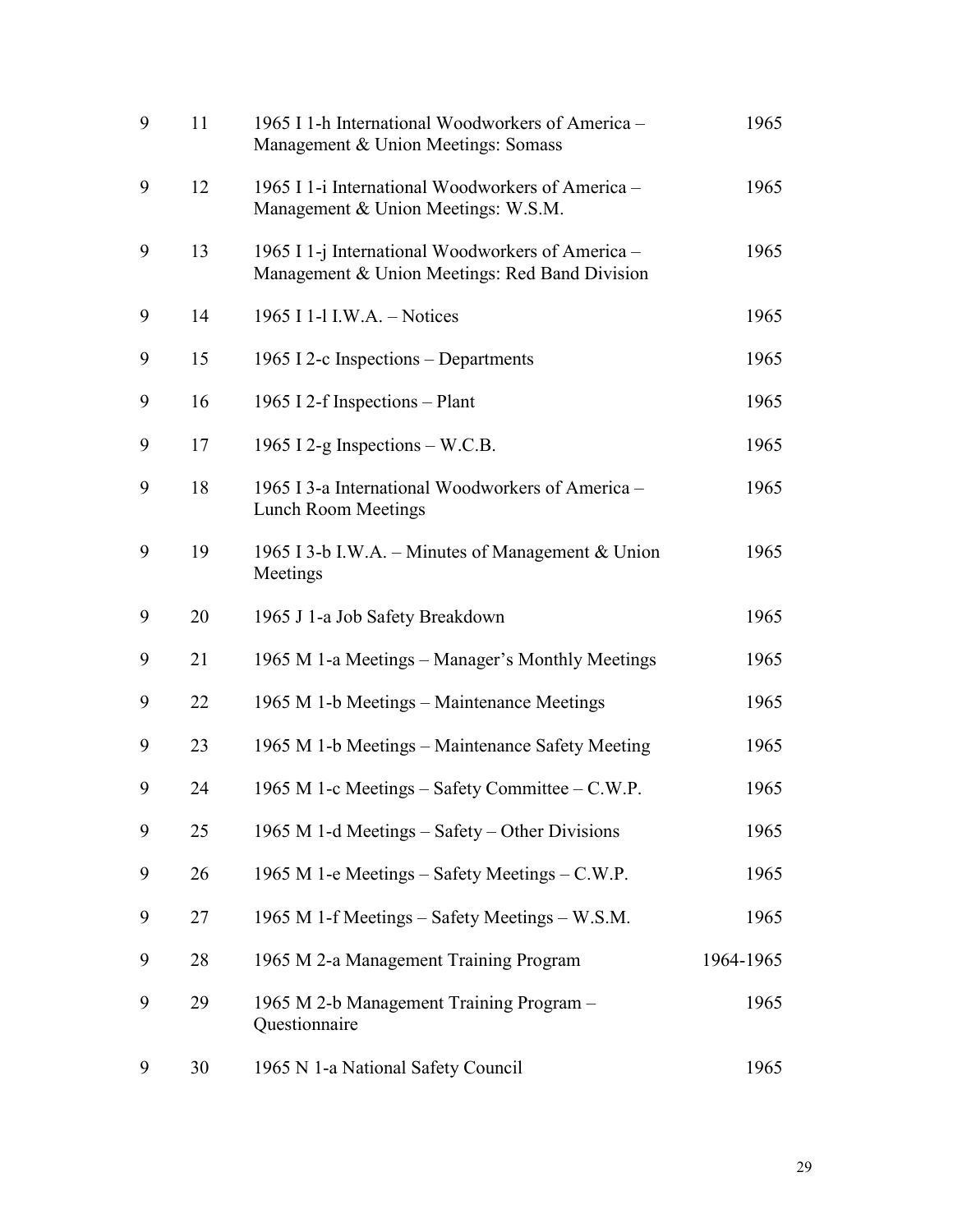| 9 | 31 | 1965 N 1-b Notices - Employees' Charity Fund<br>Minutes        | 1965      |
|---|----|----------------------------------------------------------------|-----------|
| 9 | 32 | 1965 N 1-c Notices - Employees' General                        | 1965      |
| 9 | 33 | 1965 N 1-d Notices – Safety Meeting                            | 1965      |
| 9 | 34 | 1965 P 1-a Public Relations – Tours, Visitors, etc.            | 1965      |
| 9 | 35 | 1965 S 1-a Safety – Safety Conferences                         | 1965      |
| 9 | 36 | 1965 S 1-b Safety – Future Reference                           | 1964-1965 |
| 9 | 37 | 1965 S 1-b Safety – Safety Committee                           | 1965      |
| 9 | 38 | 1965 S 1-c Safety – General [Safety Tours and<br>Regulations]  | 1965      |
| 9 | 39 | 1965 S 1-d Safety – Programme                                  | 1965      |
| 9 | 40 | 1965 S 1-d Safety – Safety Correspondence – F.J.<br>Crease     | 1965      |
| 9 | 41 | 1965 S 1-e Safety – Safety Report – F.J. Crease                | 1965      |
| 9 | 42 | 1965 S 1-f Safety – Department Program                         | 1964      |
| 9 | 43 | 1965 S 1-g Safety – Plant Program                              | 1965      |
| 9 | 44 | 1965 S 1-1 Safety – Review Meeting                             | 1965      |
| 9 | 45 | 1965 S 1-o Safety – Teletype statistics                        | 1965-1966 |
| 9 | 46 | 1965 S 2-a Social Agencies                                     | 1965      |
| 9 | 47 | 1965 U 1-b U.I.C. – Report of Hirings and Separations          | 1965      |
| 9 | 48 | 1965 V 1-a Vancouver Personnel Management<br>Association       | 1965      |
| 9 | 49 | 1965 W 1-b Workmen's Compensation Board – Cost<br>Statement    | 1965      |
| 9 | 50 | 1965 W 1-c Workmen's Compensation Board -<br><b>Statistics</b> | 1965      |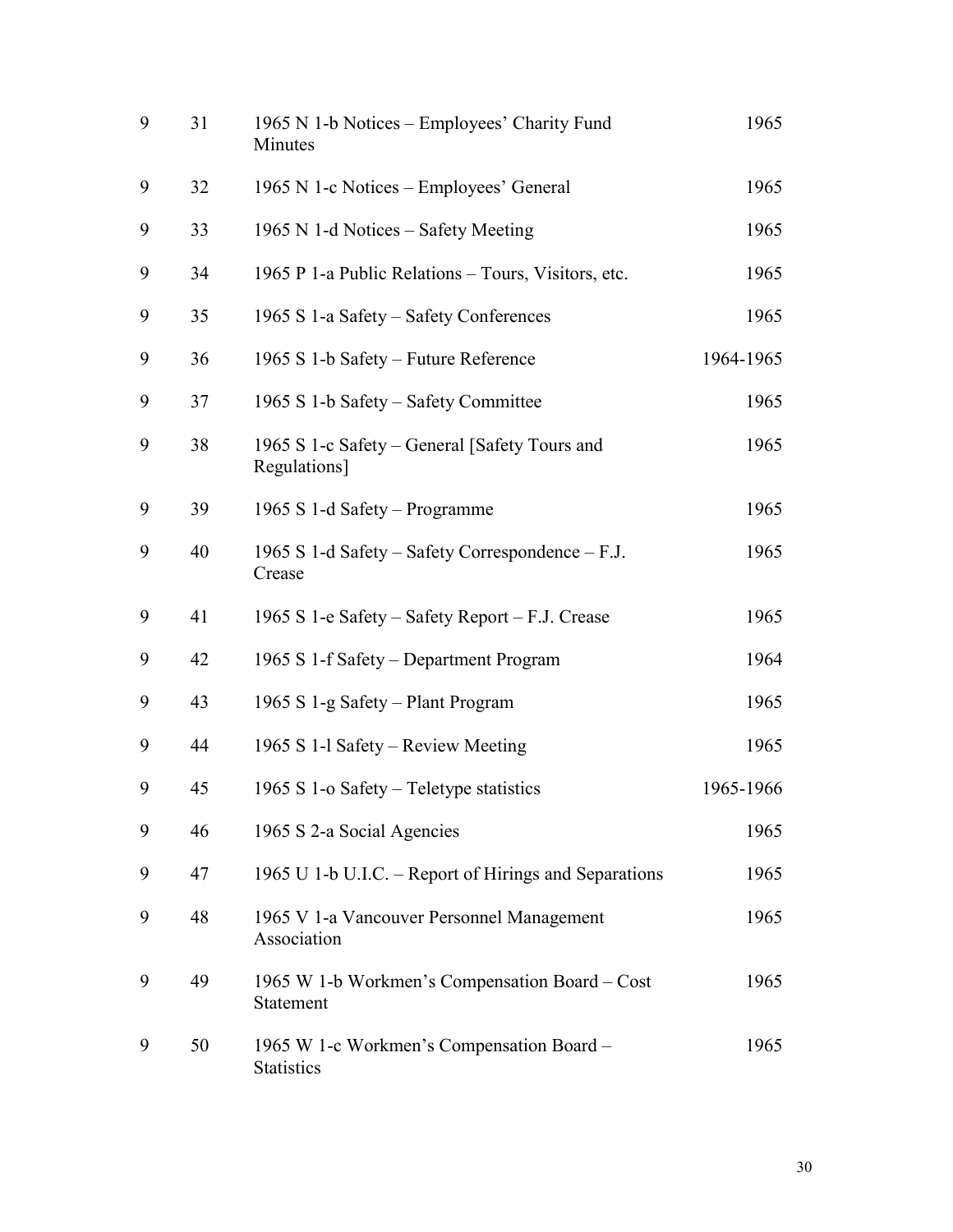| 9  | 51             | Workmen's Compensation Board – Form 7 and 7A<br>Reports            | 1965          |             |
|----|----------------|--------------------------------------------------------------------|---------------|-------------|
| 9  | 52             | 1966 General Correspondence - I.W.A.                               | 1966          |             |
| 9  | 53             | 1966 Grievances                                                    | 1966          | $\mathbf R$ |
| 9  | 54             | 1966 Request for Leave of Absence from I.W.A.                      | 1966          | $\mathbf R$ |
| 9  | 55             | 1966 Management & Union Meetings - C.W.P.                          | 1966          |             |
| 9  | 56             | 1966 Management & Union Meetings - A.P.L.                          | 1966          |             |
| 9  | 57             | 1966 Management & Union Meetings – Chemainus                       | 1966          |             |
| 9  | 58             | 1966 Management & Union Meetings - N.W.D.                          | 1966          |             |
| 9  | 59             | 1966 Management & Union Meetings – Somass                          | 1966          |             |
| 9  | 60             | 1966 Management & Union Meetings – V.P.D.                          | 1966          |             |
| 9  | 61             | Management Training - J.A. Burch Sessions 1966                     | 1966          |             |
| 10 | $\mathbf{1}$   | 1966 Pulp Negotiations                                             | 1966          |             |
| 10 | $\overline{2}$ | 1966 Safety Meetings – Manager's                                   | 1966          |             |
| 10 | 3              | Safety Seminar June 21/66 & Policy Manual Session<br>June 22, 1966 | 1966          |             |
| 10 | 4              | Undergraduates 1966                                                | 1966          |             |
| 10 | 5              | [Warning record]                                                   | [ca. $1966$ ] |             |
| 10 | 6              | Contracts & Agreements                                             | 1967-1968     |             |
| 10 | $\overline{7}$ | Office Employees                                                   | 1968          |             |
| 10 | 8              | Personnel Procedures & Distribution Lists                          | 1966          |             |
| 10 | 9              | <b>Purdue Mechanical Adaptability Tests</b>                        | 1973          |             |
| 10 | 10             | <b>Charge Hand Rates</b>                                           | 1967          |             |
| 10 | 11             | 1967 Corporate Communications - General                            | 1966-1967     |             |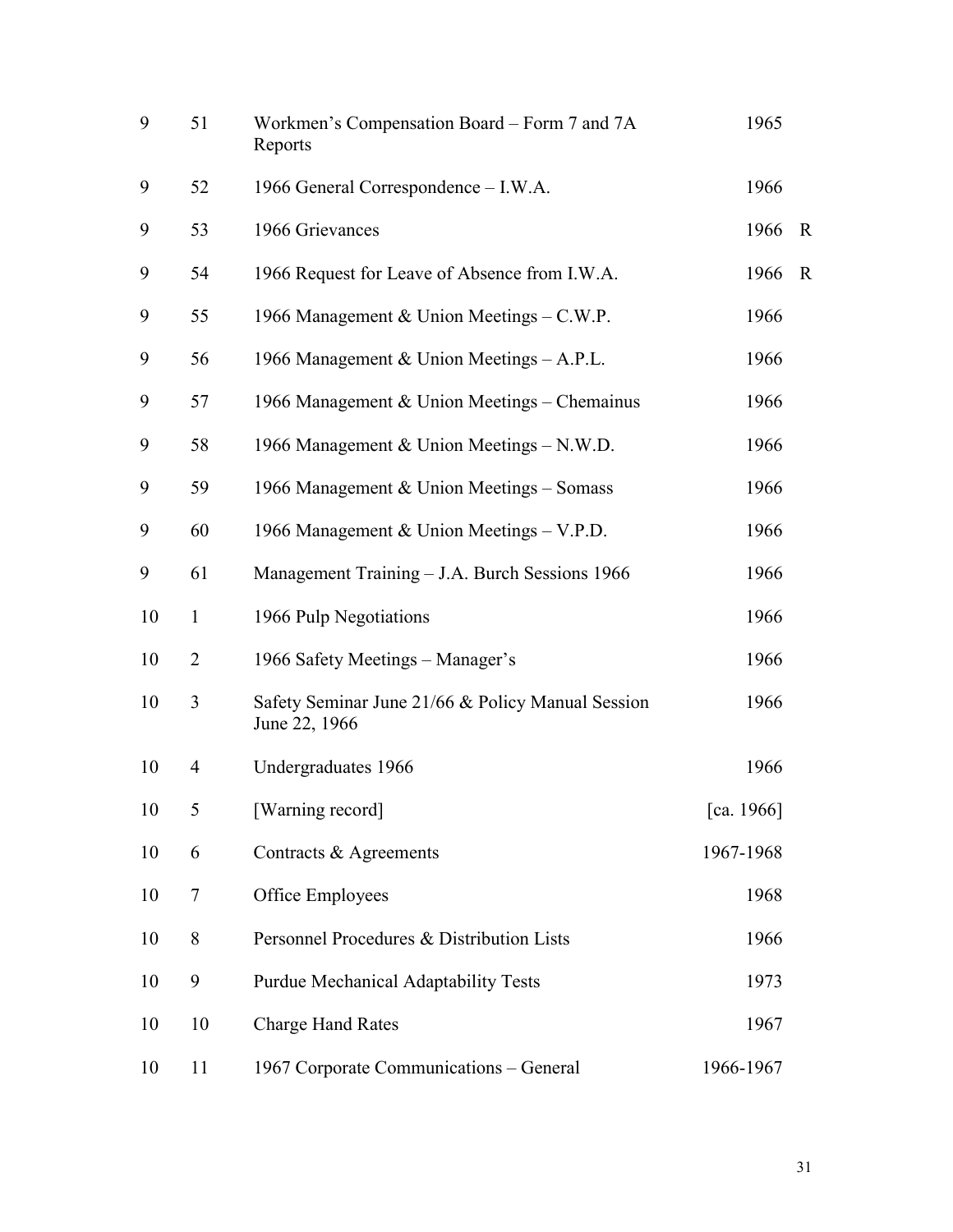| 10 | 12 | 1967 First Aid - Analyses                                                            | 1967 |
|----|----|--------------------------------------------------------------------------------------|------|
| 10 | 13 | 1967 First Aid - General                                                             | 1967 |
| 10 | 14 | 1967 First Aid – First Aid Visits – Taxi Advice                                      | 1967 |
| 10 | 15 | 1967 General – Canadian Red Cross                                                    | 1967 |
| 10 | 16 | 1967 General – Miscellaneous [Donations]                                             | 1967 |
| 10 | 17 | 1967 General – 1967 University Graduates                                             | 1967 |
| 10 | 18 | 1967 Government Organizations - Department of<br>Labour - Emergency Overtime Permits | 1967 |
| 10 | 19 | 1967 High School Graduate Program at C.W.P.                                          | 1967 |
| 10 | 20 | 1967 Labour Relations - General Correspondence:<br>I.W.A.                            | 1967 |
| 10 | 21 | 1967 Labour Relations - Grievances                                                   | 1967 |
| 10 | 22 | 1967 Labour Relations – Requests for Leave of<br>Absence from I.W.A.                 |      |
| 10 | 23 | 1967 Labour Relations - Management and Union<br>$Meetings - C.W.P.$                  | 1967 |
| 10 | 24 | 1967 Labour Relations - Management and Union<br>$Meetings - A.P.L.$                  | 1967 |
| 10 | 25 | 1967 Labour Relations – Management and Union<br>Meetings – Chemainus                 | 1967 |
| 10 | 26 | 1967 Labour Relations – Management and Union<br>$Meetings - N.W.D.$                  | 1967 |
| 10 | 27 | 1967 Labour Relations – Management and Union<br>Meetings - Somass                    | 1967 |
| 10 | 28 | 1967 Labour Relations - Management and Union<br>$Meetings - V.P.D.$                  | 1967 |
| 10 | 29 | 1967 Labour Relations - Seniority Lists - I.W.A.                                     | 1967 |
| 10 | 30 | 1967 Labour Relations - Task Force Questionnaire                                     | 1967 |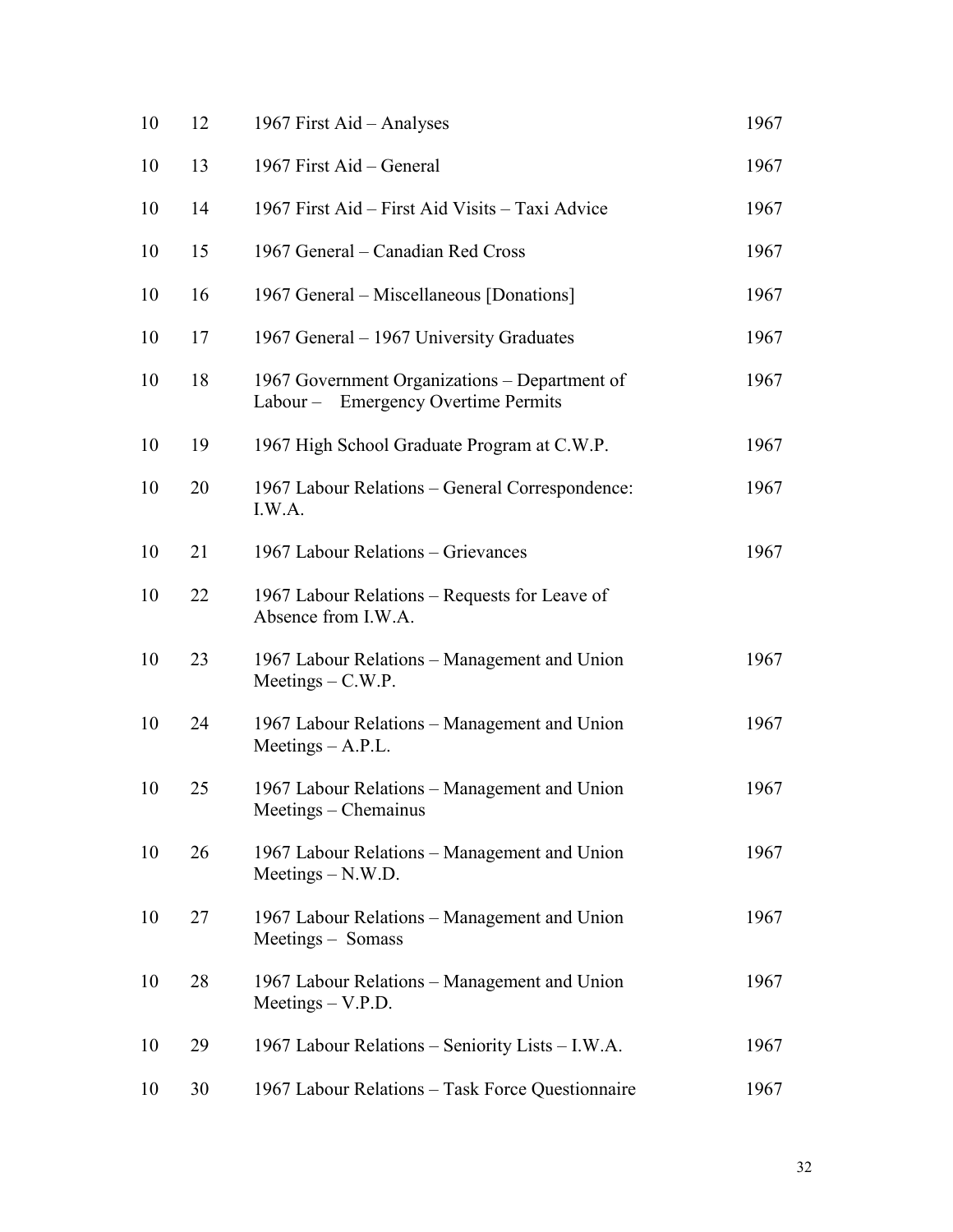| 10 | 31 | 1967 Labour Relations – Union Notices and Meetings                           | 1967      |              |
|----|----|------------------------------------------------------------------------------|-----------|--------------|
| 10 | 32 | 1967 Labour Relations Review - Field of Labour<br>Relations in North America | 1967      |              |
| 10 | 33 | 1967 Personnel Department – Budgets: Personnel and<br>Timekeeping            | 1967      |              |
| 10 | 34 | 1967 Personnel Department - Budgets: Safety and<br>First Aid                 | 1967      |              |
| 10 | 35 | 1967 Personnel Department – Correspondence:<br>Miscellaneous                 | 1966-1967 |              |
| 10 | 36 | 1967 Personnel Department – Employees: Physically<br>Handicapped             | 1966      |              |
| 10 | 37 | 1967 Personnel Department – Employee Relations:<br>Retirement, etc.          | 1967-1968 |              |
| 10 | 38 | 1967 Personnel – Employment: Address Records                                 | 1967-1968 | $\mathbf R$  |
| 10 | 39 | 1967 Personnel – Management by Objectives                                    | 1967      |              |
| 10 | 40 | 1967 Personnel Department – Organization Changes                             | 1967      |              |
| 10 | 41 | 1967 Personnel – Parking                                                     | 1967      |              |
| 10 | 42 | 1967 Personnel Department – Policies                                         | 1967      |              |
| 10 | 43 | 1967 Personnel Department - Production<br><b>Management Meetings</b>         | 1967      |              |
| 10 | 44 | 1967 Personnel Department – Security                                         | 1967      |              |
| 10 | 45 | 1967 Personnel Department - Shift Hours                                      | 1967-1968 |              |
| 10 | 46 | 1967 Personnel – Personnel Supervisors Meeting                               | 1966-1967 |              |
| 10 | 47 | 1967 Personnel Department - Turnover Report                                  | 1967      |              |
| 10 | 48 | 1967 Proposed Sawmill Job Evaluation                                         | 1967      |              |
| 10 | 49 | 1967 Safety – Canadian White Pine Accident<br>Investigation                  | 1967      | $\mathbf{R}$ |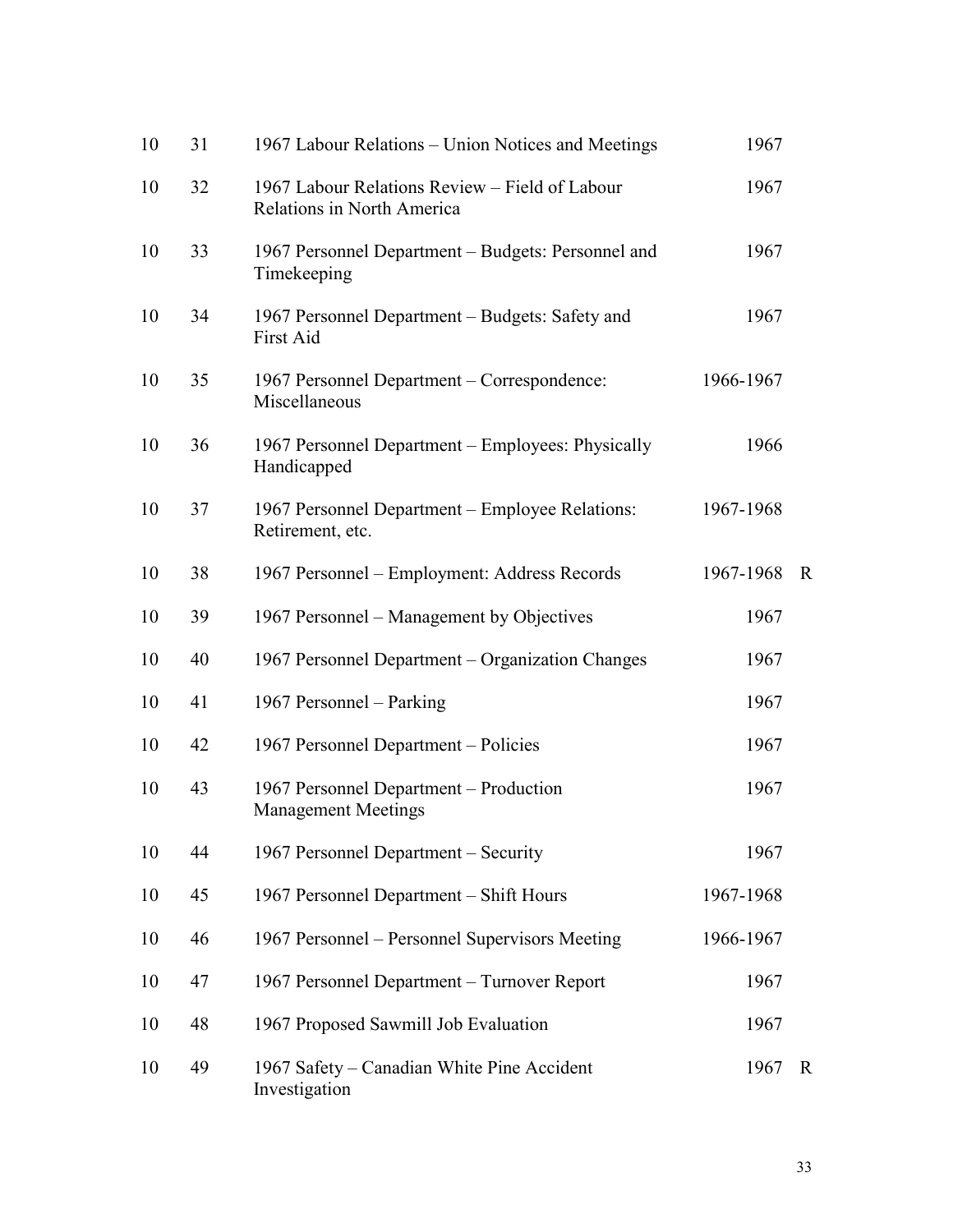| 10 | 50 | 1967 – Accident Investigations: Canadian White Pine<br>- Ditto Masters     | 1967-1968 | $\overline{R}$ |
|----|----|----------------------------------------------------------------------------|-----------|----------------|
| 10 | 51 | 1967 Safety - Accident Investigations - Alberni<br>Pacific Division        | 1967      | $\mathbf R$    |
| 10 | 52 | 1967 Safety – Accident Investigations – New<br><b>Westminster Division</b> | 1967      | $\mathbb{R}$   |
| 10 | 53 | 1967 Safety – Accident Investigations – Somass<br>Division                 | 1967-1968 | $\mathbf R$    |
| 10 | 54 | 1967 Safety – Accident Investigations – #3<br>Woodroom                     | 1967      | $\mathbf R$    |
| 10 | 55 | 1967 Safety – Lost Time Accidents                                          | 1967-1968 |                |
| 10 | 56 | 1967 Safety – Monthly Accident Statistics – J.A.<br><b>Brown</b>           | 1967      |                |
| 10 | 57 | 1967 Safety – Summary Accident Statistics All Mills<br>& C.W.P.            | 1967-1968 |                |
| 10 | 58 | 1967 Safety – B.C.L.M.A. – Correspondence                                  | 1966-1967 |                |
| 10 | 59 | 1967 Safety – B.C.L.M.A. – Frequency Rate and Cost<br>Per M.               | 1967-1968 |                |
| 10 | 60 | 1967 Safety – B.C.L.M.A. – Monthly Employment<br>Report                    | 1967      |                |
| 10 | 61 | 1967 Safety – Compensable Accident & Severity Rate<br>Information          | 1967-1969 |                |
| 10 | 62 | 1967 Safety – Correspondence: General                                      | 1966-1967 |                |
| 10 | 63 | 1967 [Safety -] National Safety Council                                    | 1967      |                |
| 10 | 64 | 1967 Safety – Other Divisions                                              | 1967-1968 |                |
| 10 | 65 | 1967 Safety – Safety Meetings – Alberni Pacific<br>Division                | 1967      |                |
| 10 | 66 | 1967 Safety – Safety Meetings – Canadian White Pine                        | 1966-1967 | R              |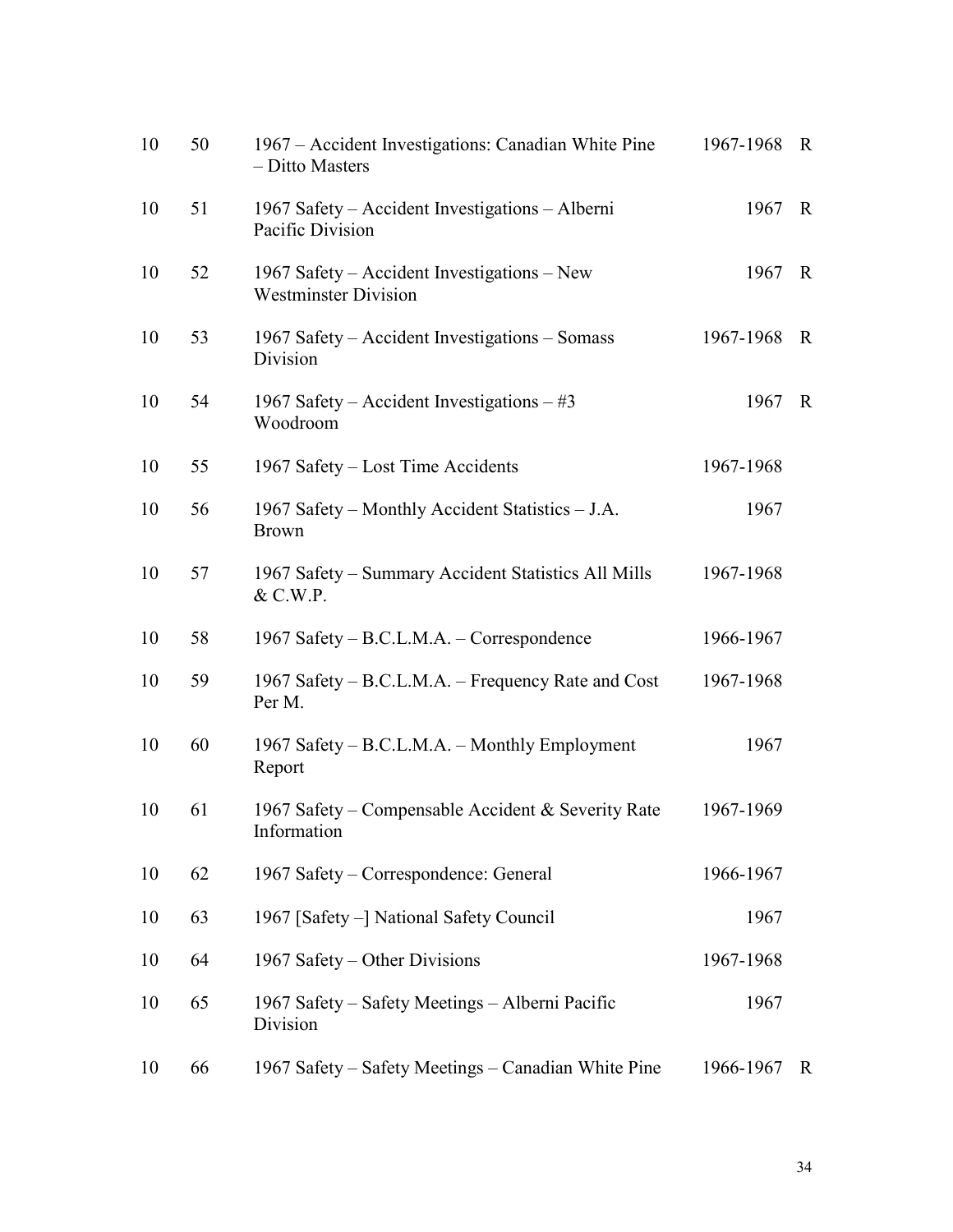| 10 | 67             | 1967 Safety – Safety Meetings – Manager's                               | 1967-1968  |              |
|----|----------------|-------------------------------------------------------------------------|------------|--------------|
| 10 | 68             | 1967 Safety – Safety Meetings – New Wesminster                          | 1967       |              |
| 10 | 69             | 1967 Safety – Promotion & Publicity Sub-Committee                       | 1967       |              |
| 10 | 70             | 1967 Safety – Safety Program 1967                                       | 1967       |              |
| 10 | 71             | 1967 Safety – Teletype Statistics                                       | 1967-1968  |              |
| 10 | 72             | 1967 Safety - Tours: Departmental                                       | 1967       |              |
| 10 | 73             | 1967 Safety - Tours: Plant                                              | 1967       |              |
| 11 | $\mathbf{1}$   | 1967 Safety – W.C.B.: Correspondence                                    | 1967       |              |
| 11 | $\overline{2}$ | 1967 Safety – W.C.B.: Inspections                                       | 1964, 1967 |              |
| 11 | 3              | 1967 Safety – W.C.B.: Frequency Rates and<br>Expenditures               | 1967       |              |
| 11 | 4              | 1967 Tradesman's Qualification Certificate                              | 1967-1968  | $\mathbf R$  |
| 11 | 5              | 1967 Training – Grading                                                 | 1966-1968  |              |
| 11 | 6              | 1967 Training - Management                                              | 1967       |              |
| 11 | 7              | 1967 Training - Safety                                                  | 1967       |              |
| 11 | 8              | 1967 Training - Tallying                                                | 1967       | $\mathbb{R}$ |
| 11 | 9              | 1967 Xmas Party                                                         | 1965-1967  |              |
| 12 | 44             | T.V. Boag [Organization charts and salaried positions]<br>descriptions] | 1962-1963  |              |
| 12 | 45             | Foremen's Club                                                          | 1965-1969  |              |
| 12 | 46             | [Hours of Work]                                                         | 1960-1963  |              |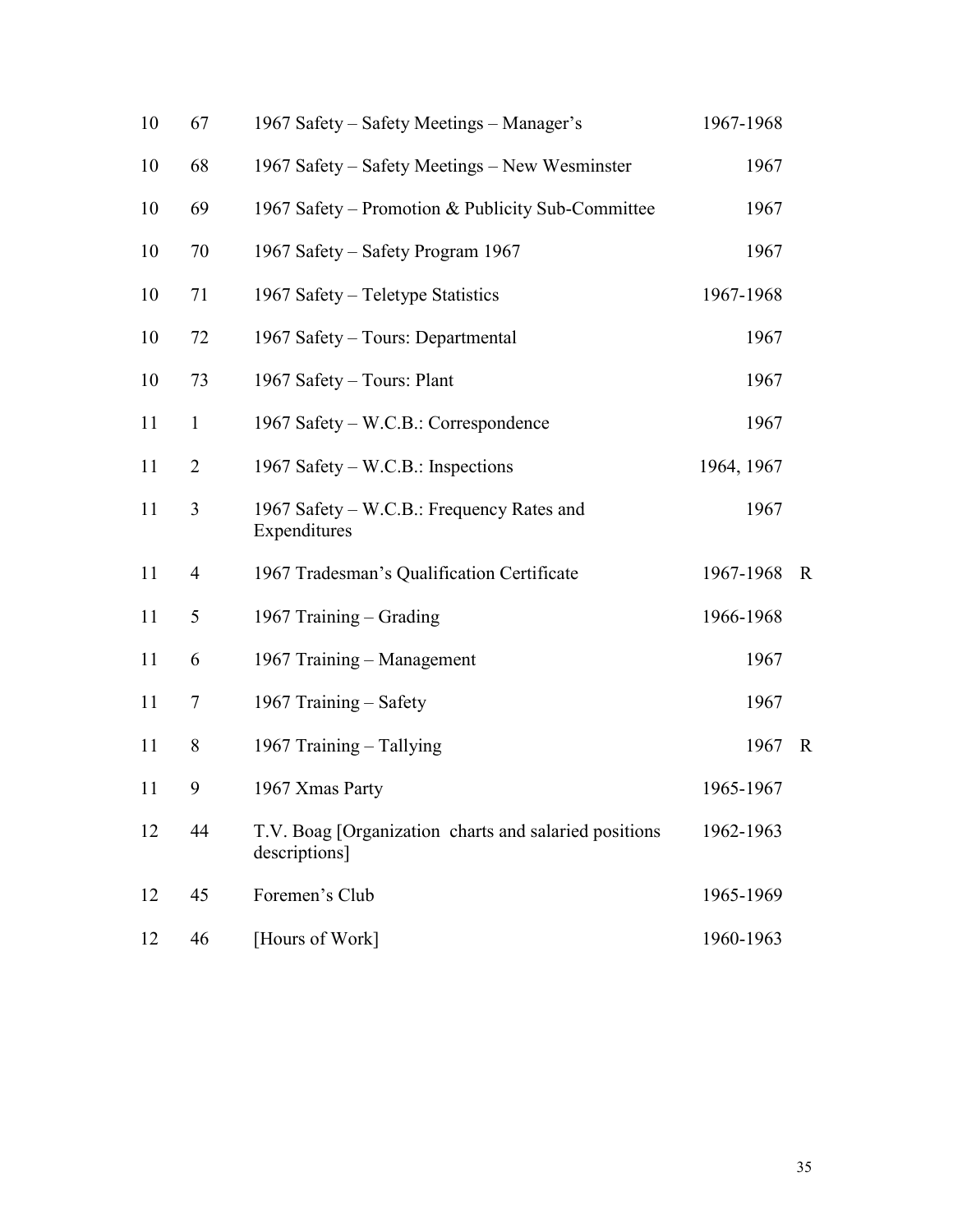| 13 | $\mathbf{1}$   | Book of Pictures and Write-ups for H. Office                                   | 1968      | $\mathbb R$ |
|----|----------------|--------------------------------------------------------------------------------|-----------|-------------|
| 13 | $\overline{2}$ | Union Agreements – 1968-69 IWA Master Agreement                                | 1968      |             |
| 13 | $3-4$          | IWA Negotiations, 1966 -                                                       | 1965-1968 |             |
| 13 | 5              | 1968 Negotiations                                                              | 1968      |             |
| 13 | 6              | Major Job Requirements                                                         | 1958-1960 |             |
| 13 | 7              | Lunch and Dinner Meetings 1968-1969                                            | 1967-1969 |             |
| 13 | $8 - 10$       | Management by Objectives                                                       | 1967-1970 |             |
| 13 | 11             | Planning & Development Progress Report<br>(Technological Change)               | 1967-1969 |             |
| 13 | 12             | Problems                                                                       | [1968]    |             |
| 13 | 13             | [1969 Production, operating and other statements]                              | 1969      |             |
| 13 | 14             | [1970 Production, operating and other statements]                              | 1970      |             |
| 13 | 15             | <b>Production Practices Committee</b>                                          | 1967-1969 |             |
| 13 | 16             | Safety Captains & Committee Dinner Meeting, May<br>15, 1968                    | 1968      |             |
| 13 | 17             | Safety – General                                                               | 1968      |             |
| 13 | 18             | MacMillan, Bloedel and Powell River Limited – 1962<br><b>Safety Objectives</b> | 1962      |             |
| 13 | 19             | <b>Safety Supervisor</b>                                                       | 1966-1968 |             |
| 13 | 20             | <b>Supervisor Safety Training</b>                                              | 1968      |             |
| 13 | 21             | Salary Administration                                                          | 1967      |             |
| 13 | 22             | <b>Statistics</b>                                                              | 1966-1968 |             |
| 13 | 23             | Visitors - Plant Tours                                                         | 1968      |             |
| 13 | 24             | <b>Wage Supplement Revisions</b>                                               | 1968      |             |
| 13 | 25             | WCB Bill #69 – Proposed Legislation                                            | 1967-1969 |             |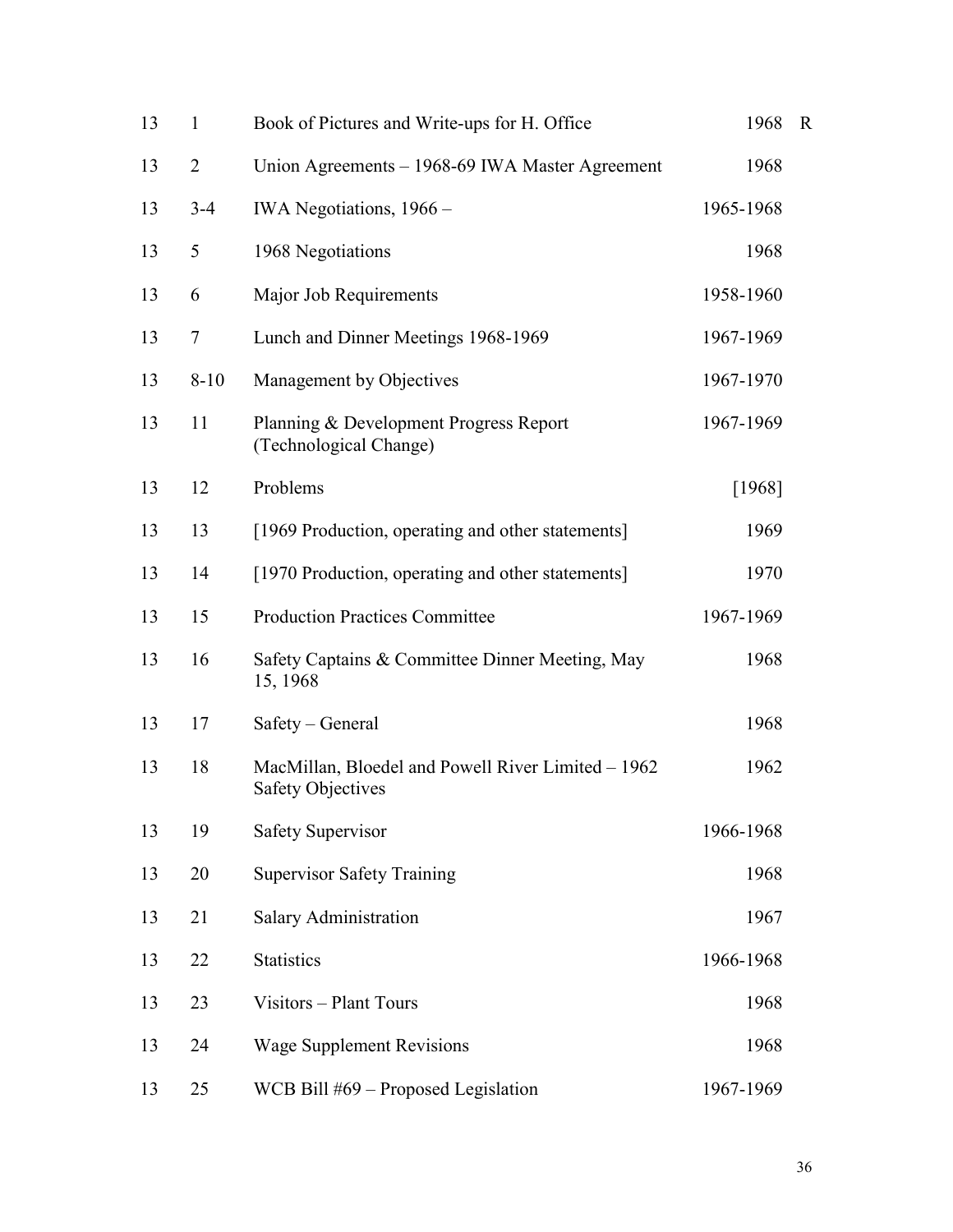| 11 | 10 | 1968 File Index - Personnel Dept.                                                      | 1968      |              |
|----|----|----------------------------------------------------------------------------------------|-----------|--------------|
| 11 | 11 | 1968 Corporate Communications - General                                                | 1968      |              |
| 11 | 12 | 1968 Employee Benefits – Employee Charity Fund                                         | 1968-1969 |              |
| 11 | 13 | 1968 Employee Benefits – Forest Industry Health $\&$<br>Welfare Plan                   | 1968      | $\mathbf R$  |
| 11 | 14 | 1968 Employee Benefits: Twenty-five Year Club                                          | 1968      |              |
| 11 | 15 | Miscellaneous Pension Information                                                      | 1965-1966 | $\mathbb{R}$ |
| 11 | 16 | <b>Bursaries</b>                                                                       | [1968]    |              |
| 11 | 17 | Scholarships                                                                           | 1968-1969 |              |
| 11 | 18 | 1968 Employment – Absentee Record                                                      | 1968      | $\mathbf R$  |
| 11 | 19 | 1968 Employment – Address Records                                                      | 1968      | $\mathbf R$  |
| 11 | 20 | 1968 Employment – Employment Statistics                                                | 1968      | $\mathbb{R}$ |
| 11 | 21 | 1968 Employment – Job Applications                                                     | 1968      | $\mathbf R$  |
| 11 | 22 | 1968 Employment – Job Postings                                                         | 1968      |              |
| 11 | 23 | 1968 Employment – Notices – Company                                                    | 1968      |              |
| 11 | 24 | 1968 Employment – Notices – Employee                                                   | 1967-1968 |              |
| 11 | 25 | 1968 Employment – Vacations                                                            | 1968      |              |
| 11 | 26 | 1968 First Aid Visits - Taxi Advice                                                    | 1968      |              |
| 11 | 27 | 1968 General – University Graduates                                                    | 1968      | $\mathbb{R}$ |
| 11 | 28 | 1968 Government Organizations – Dept. of Labour –<br><b>Emergency Overtime Permits</b> | 1968      |              |
| 11 | 29 | Casuals - I.W.A. Dues                                                                  | 1968-1972 |              |
| 11 | 30 | 1968 Labour Relations - General Correspondence :<br>I.W.A.                             | 1968      |              |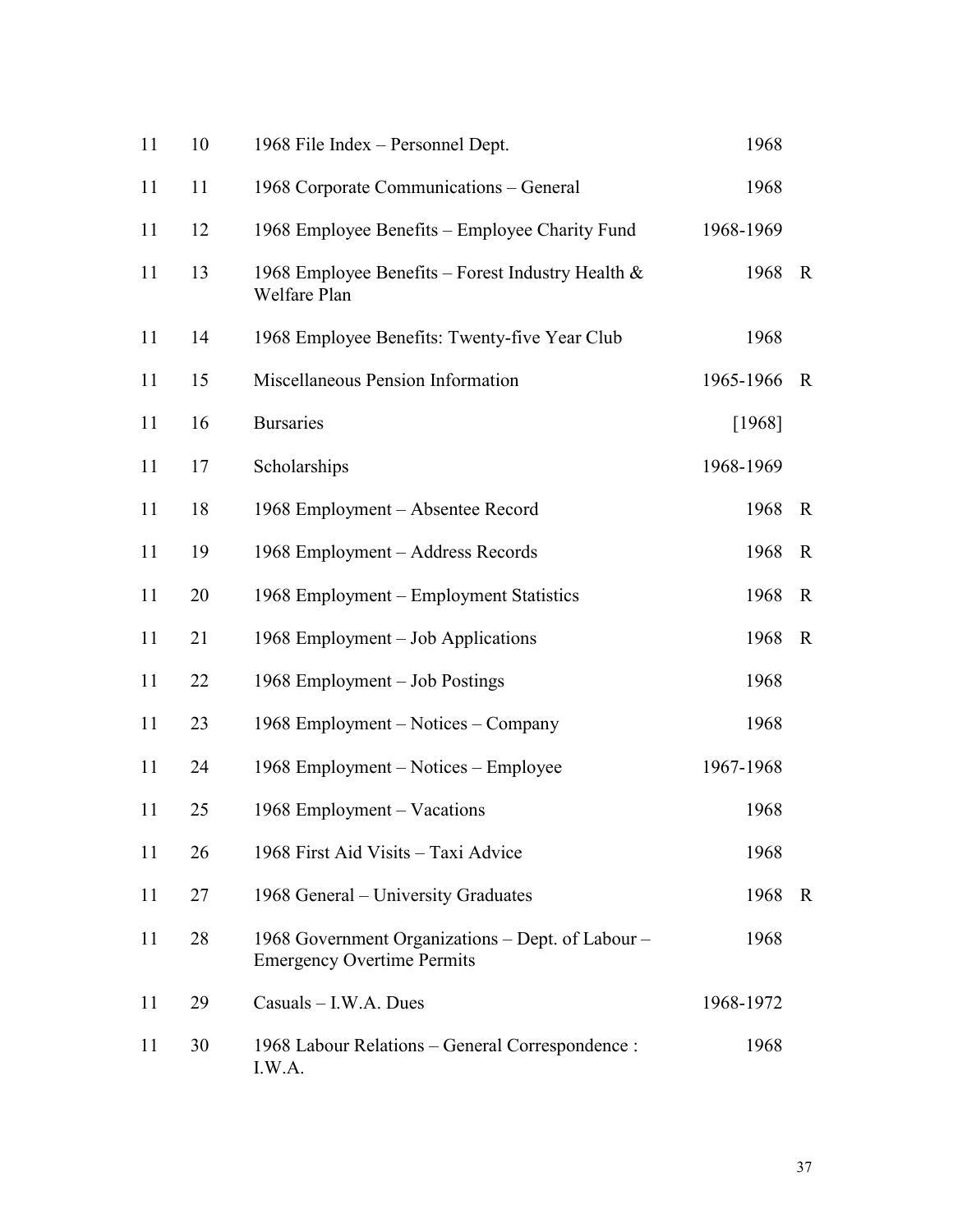| 11 | 31 | 1968 Labour Relations - Grievances                                   | 1968      | $\mathbf R$ |
|----|----|----------------------------------------------------------------------|-----------|-------------|
| 11 | 32 | 1968 Labour Relations - I.W.A. Negotiations                          | 1968      |             |
| 11 | 33 | 1968 Labour Relations – Requests for Leave of<br>Absence from I.W.A. | 1968      |             |
| 11 | 34 | 1968 Labour Relations - Management and Union<br>$Meetings - C.W.P.$  | 1968      |             |
| 11 | 35 | 1968 Labour Relations – Management and Union<br>Meetings $- A.P.L.$  | 1968      |             |
| 11 | 36 | 1968 Labour Relations - Management and Union<br>Meetings – Chemainus | 1968      |             |
| 11 | 37 | 1968 Labour Relations – Management and Union<br>$Meetings - N.W.D.$  | 1968      |             |
| 11 | 38 | 1968 Labour Relations – Management and Union<br>Meetings – Somass    | 1968      |             |
| 11 | 39 | 1968 Labour Relations - Management and Union<br>$Meetings - V.P.D.$  | 1968      |             |
| 11 | 40 | 1968 Labour Relations - Seniority Lists - I.W.A.                     | 1968      |             |
| 11 | 41 | 1968 Labour Relations – Union Notices and Meetings                   | 1968      |             |
| 11 | 42 | 1968 Personnel Department – Budgets – Safety and<br>First Aid        | 1968      |             |
| 11 | 43 | 1968 Personnel Department – Budgets – Personnel<br>and Timekeeping   | 1968      |             |
| 11 | 44 | 1968 Personnel Department – Christmas Party                          | 1968      |             |
| 11 | 45 | 1968 Personnel Department – Correspondence –<br>Miscellaneous        | 1968      |             |
| 11 | 46 | 1968 Personnel Department - Employee Relations -<br>Golf Tournament  | 1967-1970 |             |
| 11 | 47 | 1968 Personnel Department - Employee Relations -<br>Retirement       | 1968      |             |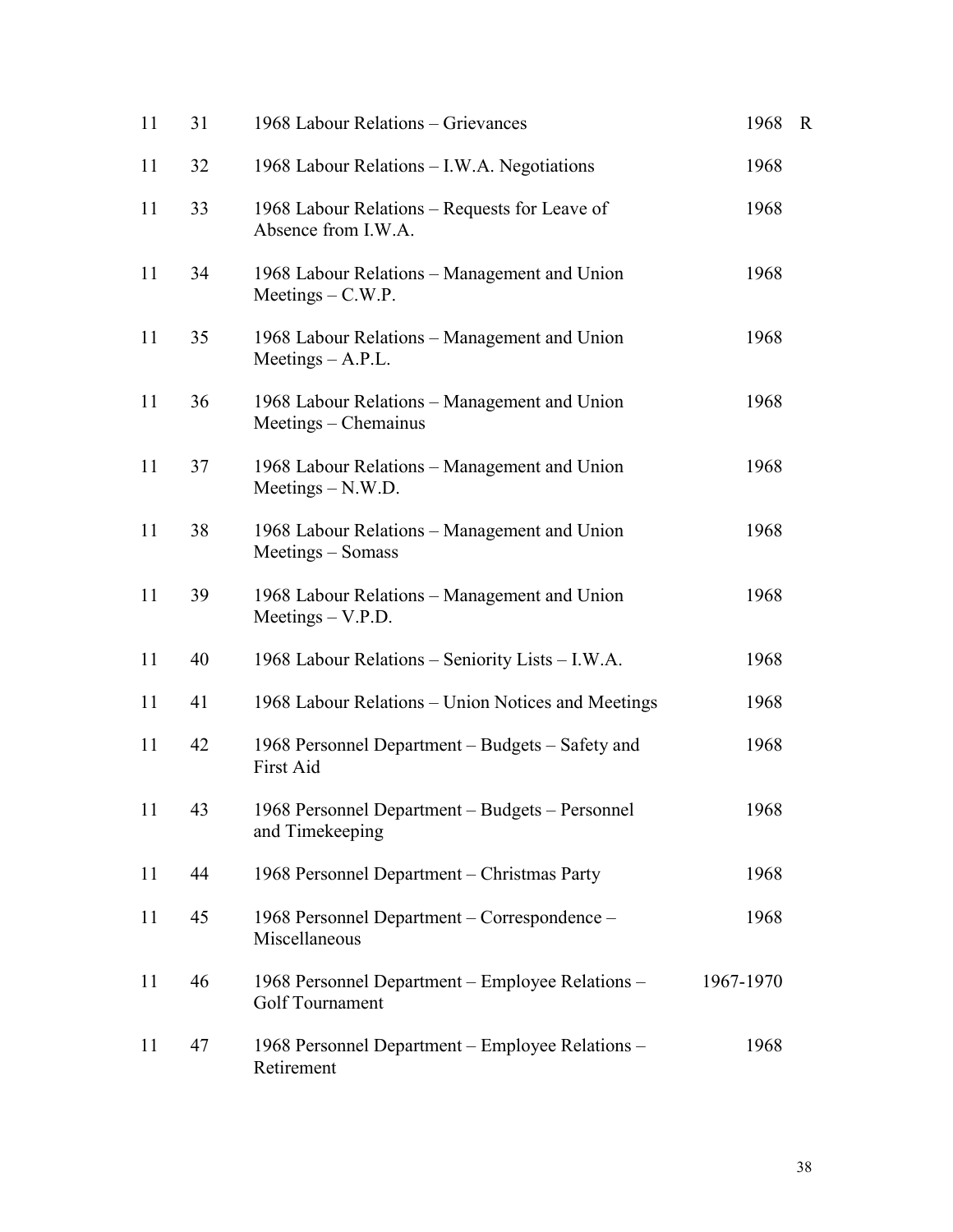| 11 | 48             | 1968 Personnel Department – Organization Changes                           | 1968      |             |
|----|----------------|----------------------------------------------------------------------------|-----------|-------------|
| 11 | 49             | 1968 Personnel Department – Policies                                       | 1968-1969 |             |
| 11 | 50             | 1968 Personnel – Report                                                    | 1968      |             |
| 11 | 51             | 1968 Personnel Department - Security                                       | 1968      |             |
| 11 | 52             | 1968 Personnel Department – Turnover Report                                | 1968      |             |
| 11 | 53             | 1968 Safety – Accident Investigations – Canadian<br>White Pine             | 1968      | $\mathbf R$ |
| 11 | 54-55          | 1968 Safety – Accident Investigations – $CWP$ – Ditto<br><b>Masters</b>    | 1968-1969 | $\mathbf R$ |
| 11 | 56             | 1968 Safety – Accident Investigations – Alberni<br>Pacific Division        | 1968      | $\mathbf R$ |
| 12 | $\mathbf{1}$   | 1968 Safety – Accident Investigations – New<br><b>Westminster Division</b> | 1968      | $\mathbf R$ |
| 12 | $\overline{2}$ | 1968 Safety – Accident Investigations – Other<br>Divisions                 | 1968-1969 | $\mathbf R$ |
| 12 | 3              | 1968 Safety – Monthly Accident Statistics – J.A.<br><b>Brown</b>           | 1968      |             |
| 12 | $\overline{4}$ | 1968 Safety – Compensable Accident and Severity<br>Rate Information        | 1968      |             |
| 12 | 5              | 1968 Safety – Lost Time Accidents                                          | 1968      |             |
| 12 | 6              | 1968 Safety – B.C.L.M. – Monthly Employment<br>Report                      | 1968-1969 |             |
| 12 | 7              | 1968 Safety – B.C.L.M. – Frequency Rate and Cost<br>Per M.                 | 1968-1969 |             |
| 12 | 8              | 1968 Safety – B.C.L.M. – Correspondence                                    | 1968      |             |
| 12 | 9              | 1968 Safety – Correspondence – General                                     | 1968      |             |
| 12 | 10             | Apprentices – General                                                      | 1968-1969 |             |
| 12 | 11             | 1969 Corporate Communications - General                                    | 1969      |             |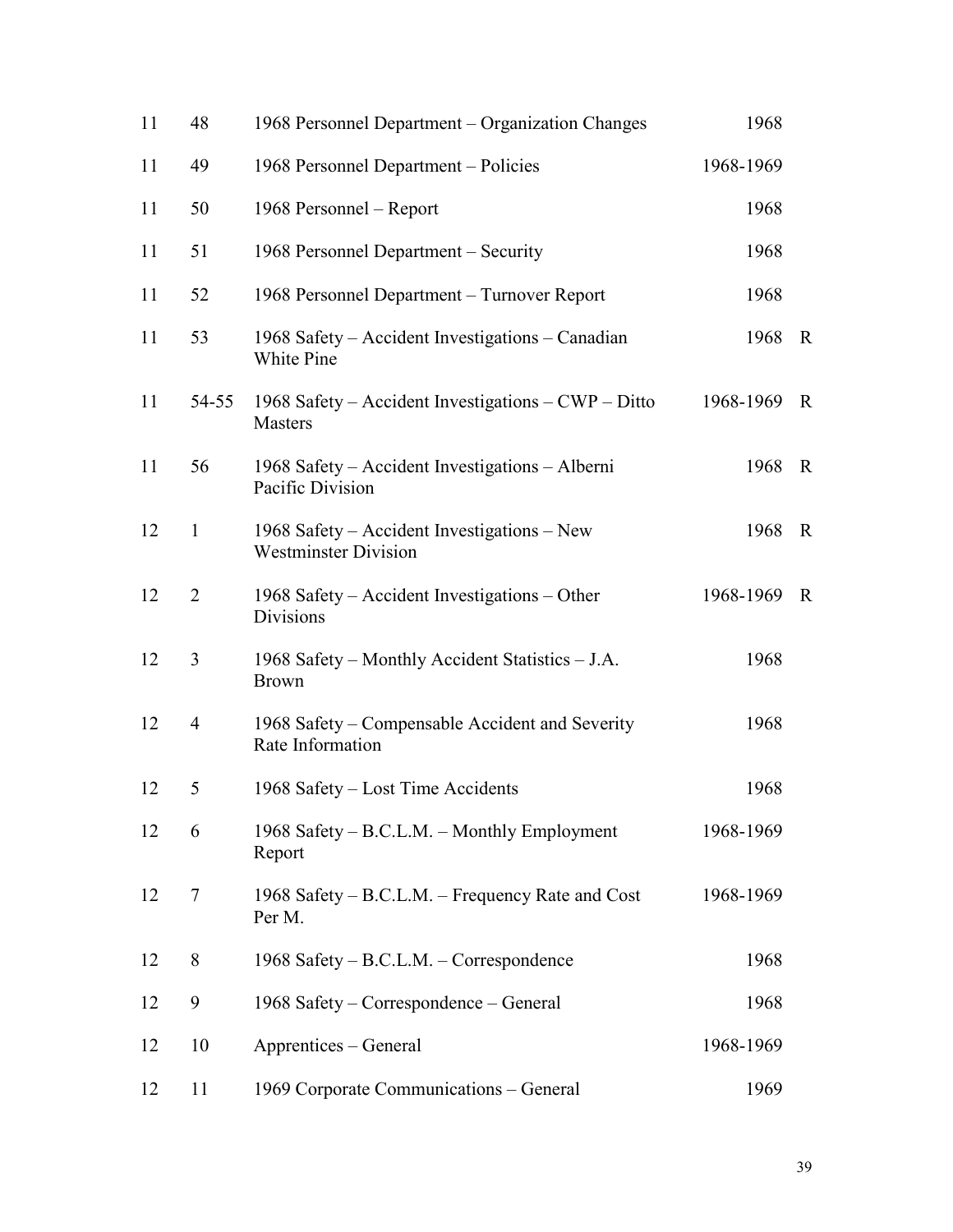| 12 | 12 | 1969 Bursaries                                                                         | 1967-1969 | $\mathbf R$  |
|----|----|----------------------------------------------------------------------------------------|-----------|--------------|
| 12 | 13 | 1969 Employee Benefits – Bursaries                                                     | 1969      |              |
| 12 | 14 | 1969 Employee Benefits – Employee Charity Fund                                         | 1968-1969 |              |
| 12 | 15 | 1969 Employee Benefits – Forest Industry Health $\&$<br>Welfare Plan                   | 1969      | $\mathbf R$  |
| 12 | 16 | 1969 Employee Benefits - Twenty-five Year Club                                         | 1968-1969 |              |
| 12 | 17 | 1969 Employment – Address Records                                                      | 1969      | $\mathbb{R}$ |
| 12 | 18 | 1969 Employment – Employment Statistics                                                | 1969      | $\mathbf R$  |
| 12 | 19 | 1969 Employment – Job Applications                                                     | 1969      | $\mathbf R$  |
| 12 | 20 | 1969 Employment – Job Postings                                                         | 1969      |              |
| 12 | 21 | 1969 Employment – Notices – Employee                                                   | 1969      |              |
| 12 | 22 | 1969 Employment – Vacations                                                            | 1969      |              |
| 12 | 23 | 1969 General – Canadian Red Cross                                                      | 1968-1969 |              |
| 12 | 24 | 1969 General – Undergraduate Marketing Trainees                                        | 1969      |              |
| 12 | 25 | 1969 Government Organizations – Correspondence                                         | 1969      |              |
| 12 | 26 | 1969 Government Organizations - Dept. of Labour -<br><b>Emergency Overtime Reports</b> | 1969      |              |
| 12 | 27 | 1969 Labour Relations - Management & Union<br>Meetings $- C.W. P.$                     | 1969      |              |
| 12 | 28 | 1969 Safety – Accident Investigations – Canadian<br>White Pine                         | 1969      | $\mathbf R$  |
| 12 | 29 | 1969 Safety – Accident Investigations – New<br><b>Westminster Division</b>             | 1969      | $\mathbf R$  |
| 12 | 30 | 1969 Safety - Accident Investigations - Other<br>Divisions                             | 1969      | $\mathbf R$  |
| 12 | 31 | 1969 Safety - B.C.L.M. - Correspondence                                                | 1969      |              |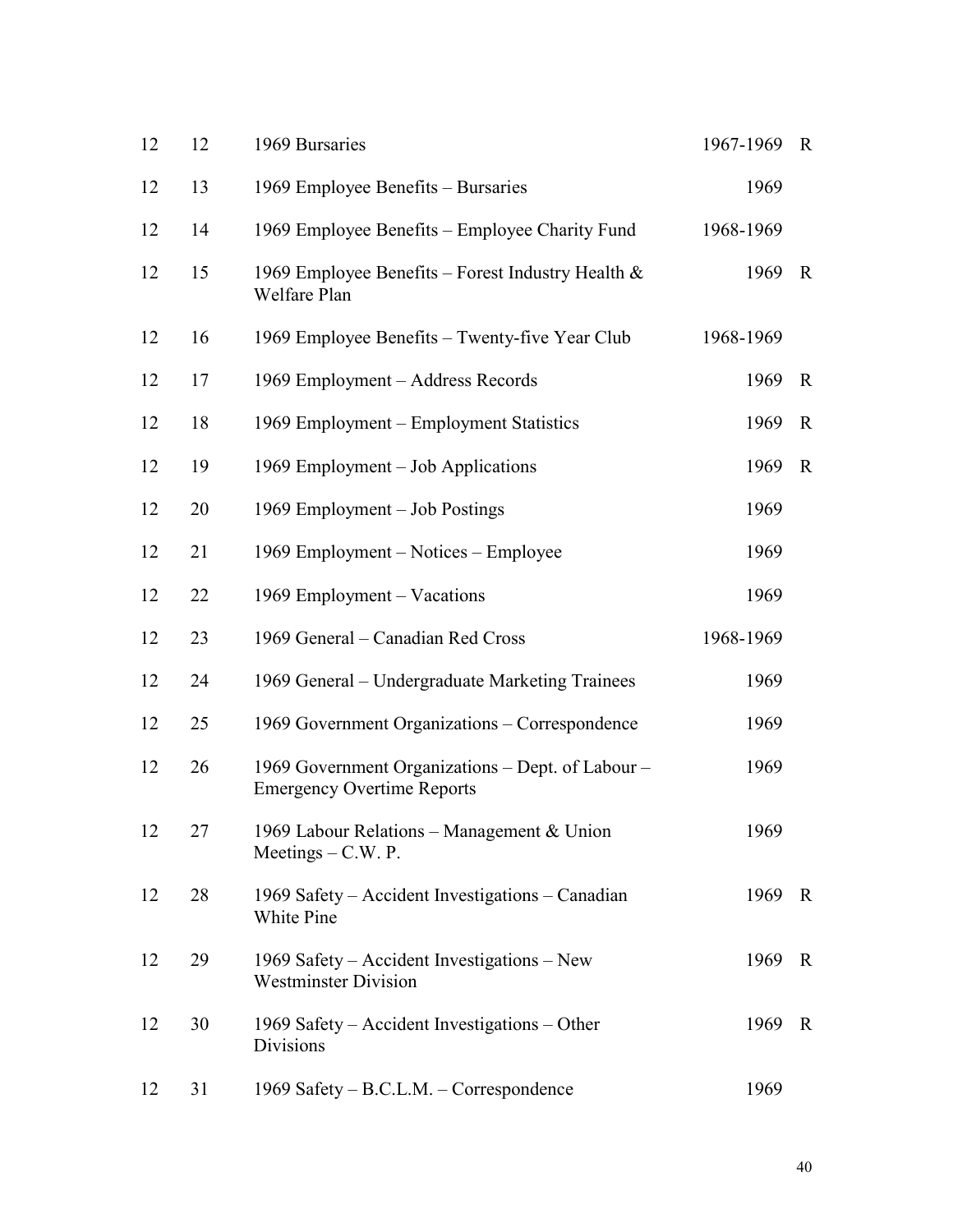| 12 | 32 | 1969 Safety – B.C.L.M. – Frequency Rate and Cost<br>Per M. | 1969       |             |
|----|----|------------------------------------------------------------|------------|-------------|
| 12 | 33 | 1969 Safety – B.C.L.M. – Monthly Employment<br>Report      | 1969       |             |
| 12 | 34 | 1969 Safety – Correspondence – General                     | 1969       |             |
| 12 | 35 | 1969 Safety – Correspondence – Other Divisions             | 1969       |             |
| 12 | 36 | Visitor and General Mill Information                       | [ca. 1969] |             |
| 12 | 37 | MacMillan Bloedel Limited Brochures                        | $[197-]$   |             |
| 12 | 38 | <b>Grading Tickets</b>                                     | 1970-1974  | $\mathbf R$ |
| 12 | 39 | Applications for Hourly Rate Change                        | 1968-1977  | $\mathbf R$ |
| 12 | 40 | Guaranteed Hourly Rate Supervisors 1969                    | 1969       |             |
| 12 | 41 | Retroactive 1970 Adjustment                                | 1970       |             |
| 12 | 42 | Terminations 1967/68                                       | 1967-1972  | $\mathbf R$ |
| 12 | 43 | Training Program – Filers                                  | 1968-1971  |             |
| 13 | 26 | 1970 Twenty-five Year Club                                 | 1970       |             |
| 13 | 27 | 1970 Union / Management Meetings – C.W.P.                  | 1970       |             |
| 13 | 28 | I.W.A. Union Minutes 1970: Canadian White Pine             | 1970       |             |
| 13 | 29 | 1971 Corporate Communications                              | 1971       |             |
| 13 | 30 | 1971 First Aid - General                                   | 1971       |             |
| 13 | 31 | 1971 First Aid – Monthly Report                            | 1971       |             |
| 13 | 32 | 1971 First Aid - Taxi Advice                               | 1971-1972  |             |
| 13 | 33 | 1971 I.W.A. - Committee Members                            | 1971       |             |
| 13 | 34 | 1971 I.W.A. - Miscellaneous Correspondence                 | 1971       |             |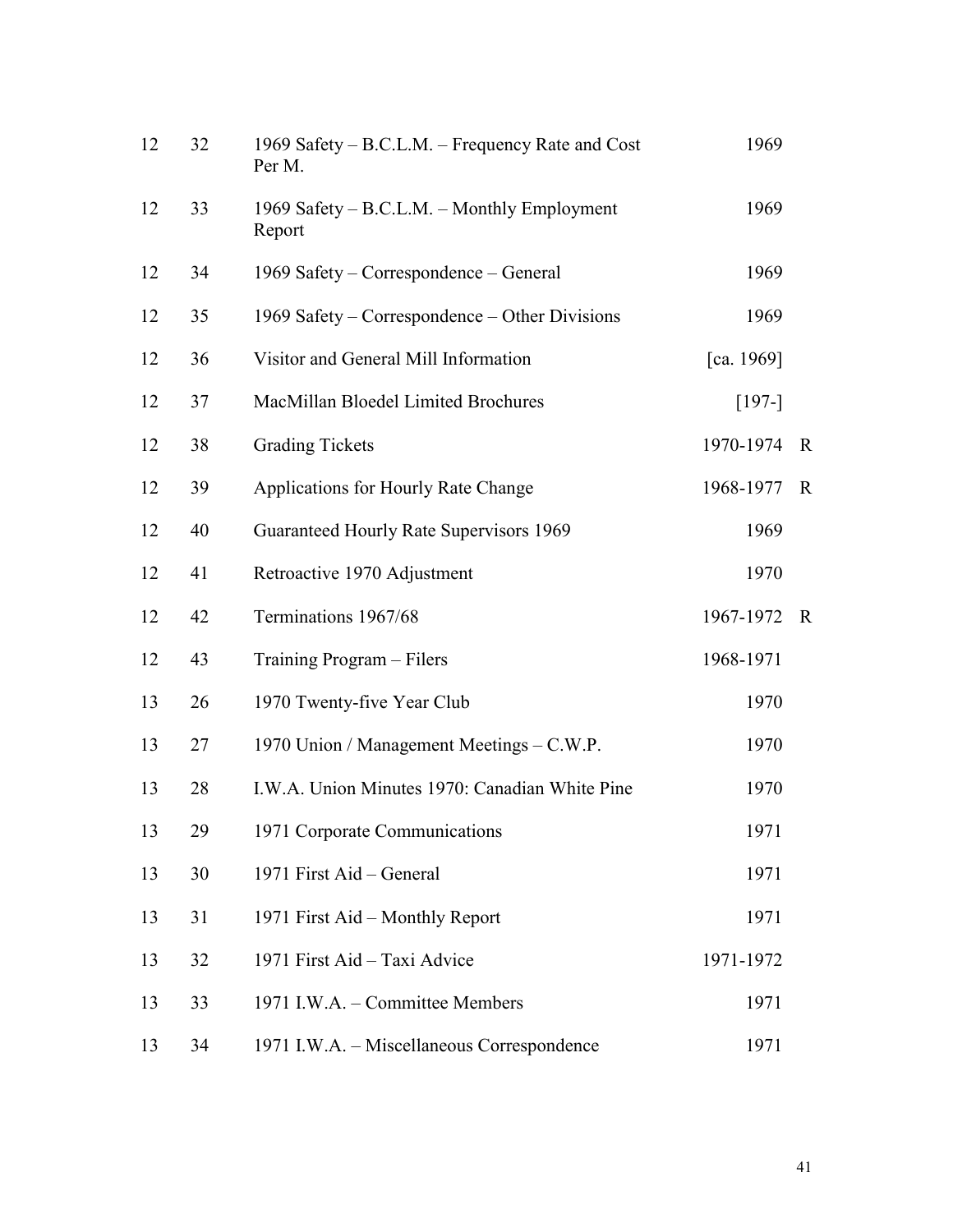| 13 | 35             | 1971 I.W.A. - Leave of Absence                            | 1971         | R            |
|----|----------------|-----------------------------------------------------------|--------------|--------------|
| 13 | 36             | 1971 I.W.A. - Seniority List - Additions and<br>Deletions | 1971         | $\mathbf R$  |
| 13 | 37             | 1971 I.W.A. - Union / Management Meetings -<br>C.W.P.     | 1971         |              |
| 13 | 38             | 1971 I.W.A. - Union / Management Meetings -<br>A.P.D.     | 1971         |              |
| 13 | 39             | 1971 I.W.A. - Union / Management Meetings -<br>Chemainus  | 1971         |              |
| 13 | 40             | 1971 I.W.A. - Union / Management Meetings -<br>N.W.D.     | 1971         |              |
| 14 | $\mathbf{1}$   | 1971 I.W.A. - Union / Management Meetings - Red<br>Band   | 1971         |              |
| 14 | $\overline{2}$ | 1971 I.W.A. - Union / Management Meetings -<br>Somass     | 1971         |              |
| 14 | 3              | 1971 I.W.A. - Union / Management Meetings -<br>V.P.D.     | 1971         |              |
| 14 | $\overline{4}$ | 1971 I.W.A. - Union / Management Meetings -<br>Others     | 1971         |              |
| 14 | 5              | 1971 Labour Relations - I.R.D. Correspondence             | 1971         |              |
| 14 | 6              | 1971 Personnel: 25-Year Club Retirees                     | 1971-1972    |              |
| 14 | 7              | H. Even – Grievance                                       | 1971         | $\mathbf{R}$ |
| 14 | 8              | Pensions – Retirements 1971                               | 1971-1972    |              |
| 14 | 9              | I.W.A. - 1972 Seniority List, Additions/Deletions         | 1972         |              |
| 14 | 10             | I.W.A. - 1972 Union / Management Meetings -<br>C.W.P.     | 1972         |              |
| 14 | 11             | Personnel - 1972: Notices to Employees                    | 1972         |              |
| 14 | 12             | Personnel - 1972: Twenty-five Year Club                   | 1972-[1973?] |              |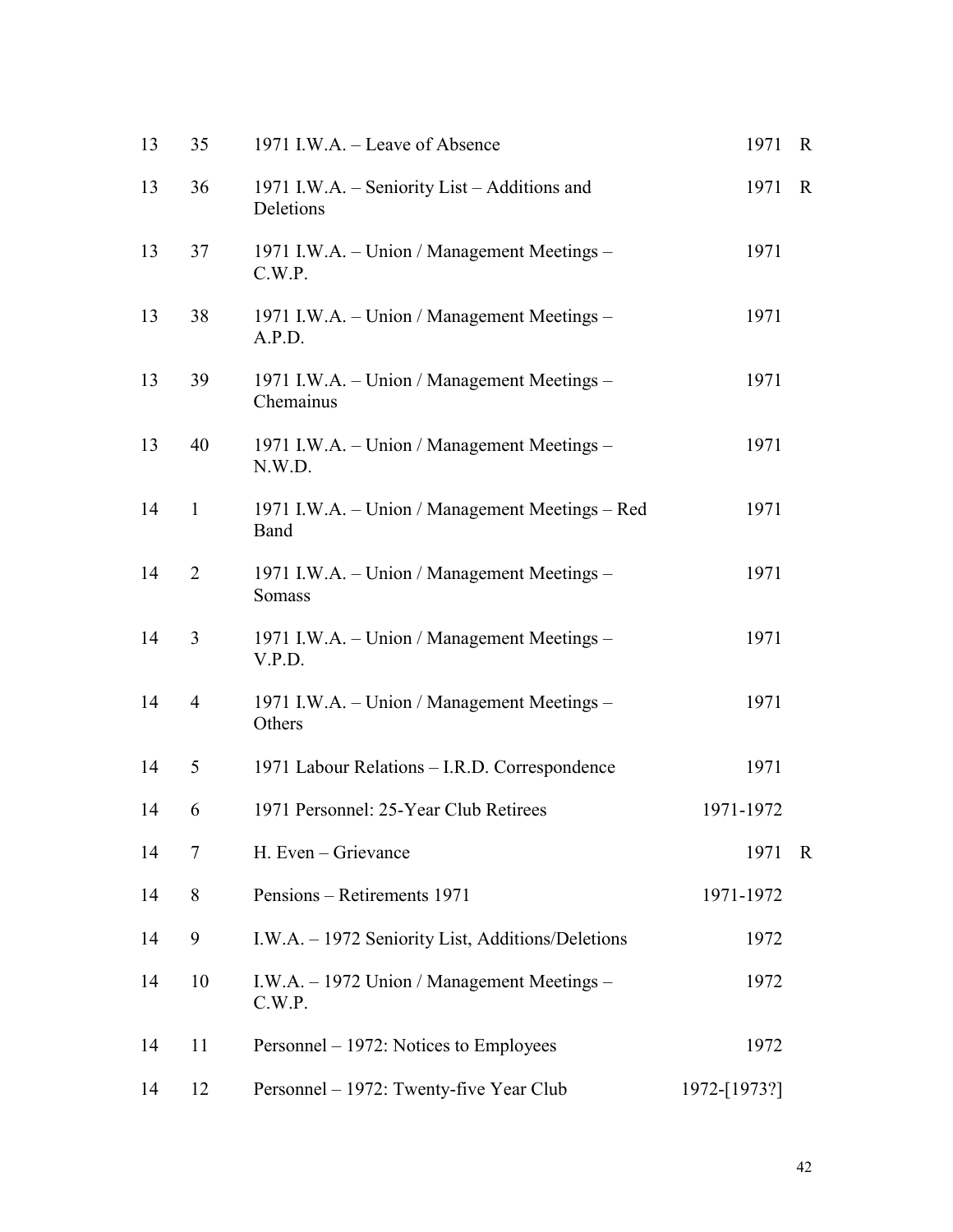| 14 | 13    | Temp. Supervisors                                             | 1972      |             |
|----|-------|---------------------------------------------------------------|-----------|-------------|
| 14 | 14    | Boom Dept. Walk-Out, May '73                                  | 1973      |             |
| 14 | 15    | 1973 Correspondence – Head Office (E.D. McInnes)              | 1973      |             |
| 14 | 16    | 1973 Guaranteed Hourly Information (E.D. McInnes)             | 1973      |             |
| 14 | 17    | 1973 I.M.I. Labour (E.D. McInnes)                             | 1973      |             |
| 14 | 18-19 | 1973 Profit & Loss by Species (E.D. McInnes)                  | 1973      |             |
| 14 | 20    | Council of Forest Industries – Frequency Rate / Cost<br>Per M | 1973      |             |
| 14 | 21    | Council of Forest Industries: Grading                         | 1973      | $\mathbf R$ |
| 14 | 22    | Council of Forest Industries: Monthly Employment<br>Report    | 1973-1974 |             |
| 14 | 23    | First Aid – Monthly Report                                    | 1973      |             |
| 14 | 24-25 | First Aid - Taxi Advice                                       | 1973      |             |
| 14 | 26    | Health and Welfare - Miscellaneous                            | 1973      |             |
| 14 | 27    | I.W.A. Miscellaneous                                          | 1972-1973 |             |
| 14 | 28    | I.W.A. Seniority List, Additions/Deletions                    | 1973      | $\mathbf R$ |
| 14 | 29    | Labour Relations - I.R.D. Correspondence                      | 1973      |             |
| 14 | 30    | Labour Relations - Master Agreements                          | 1973      |             |
| 14 | 31    | Pensions 1973: New Hourly Pension Plan                        | 1973      |             |
| 14 | 32    | Personnel 1973: Open House 1973                               | 1973      |             |
| 14 | 33    | Personnel – 1973: Twenty-five Year Club                       | 1972-1973 |             |
| 14 | 34    | Personnel: 25-Year Club Retirees, as of 1 January<br>1973     | 1973      |             |
| 14 | 35    | Twenty-five Year Reunion                                      | 1969-1973 |             |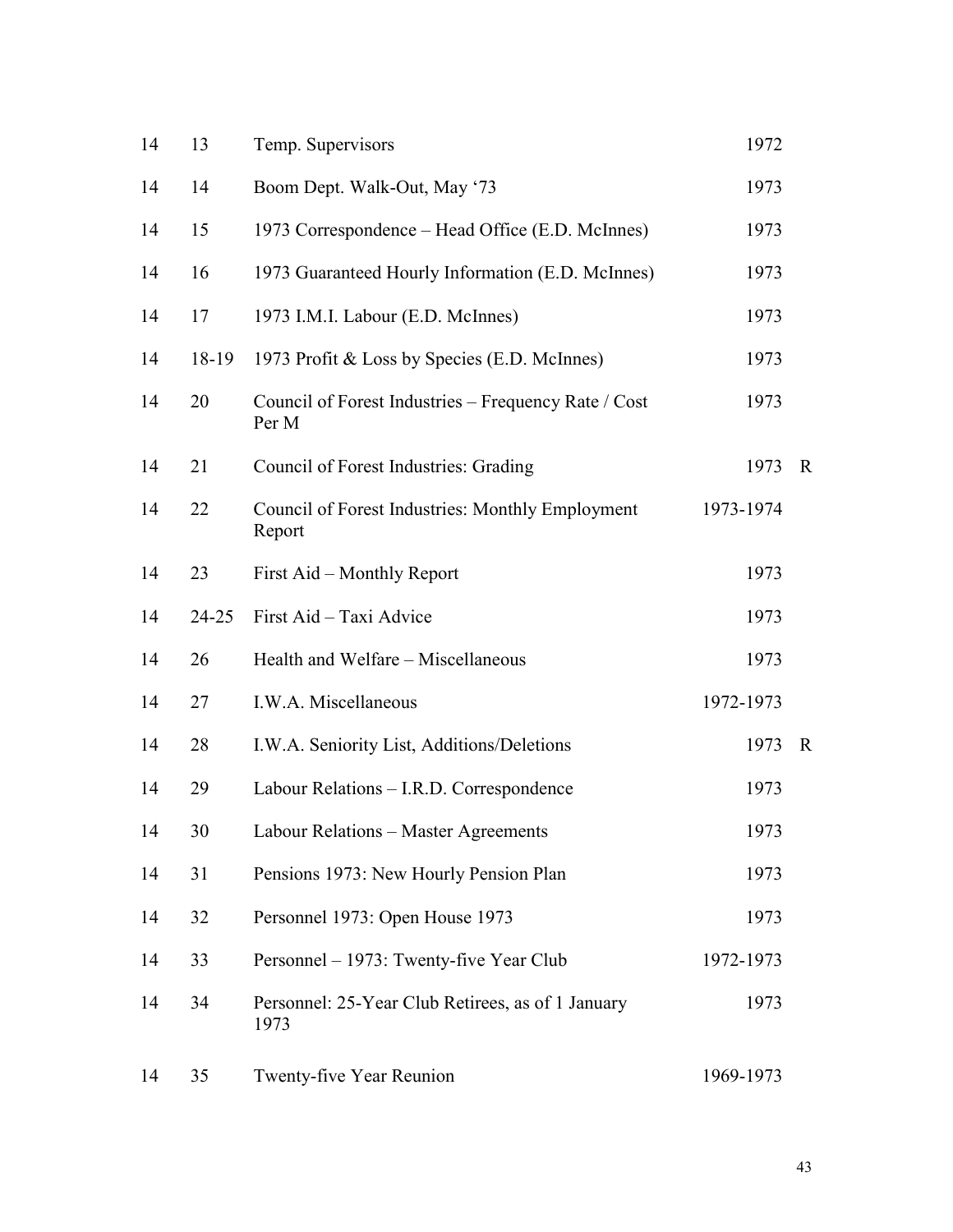| 14        | 36             | Corporate Communications [Retirements]                           | 1973      |             |  |
|-----------|----------------|------------------------------------------------------------------|-----------|-------------|--|
| 14        | 37             | Personnel - Holiday Schedules                                    | 1973      |             |  |
| 14        | 38             | Personnel – Job Postings                                         | 1973      |             |  |
| 14        | 39             | Personnel – Management Meetings                                  | 1973      |             |  |
| 14        | 40             | Personnel - Miscellaneous                                        | 1973      | $\mathbf R$ |  |
| 14        | 41             | Personnel – Notices to Employees                                 | 1972-1973 |             |  |
| 14        | 42             | Personnel - Organization MB: Promotions, Changes                 | 1973      | $\mathbf R$ |  |
| 14        | 43             | Personnel - 1973: Qualified Tradesman Applicants                 | 1973      | $\mathbf R$ |  |
| 14        | 44             | Personnel – Training                                             | 1973      |             |  |
| 14        | 45             | Public / Employee Relations - Charity Fund                       | 1972-1973 | $\mathbf R$ |  |
| 14        | 46             | Public / Employee Relations - Miscellaneous                      | 1973      |             |  |
| 14        | 47             | Public / Employee Relations – Scholarships /<br><b>Bursaries</b> | 1973      | $\mathbf R$ |  |
| 14        | 48             | Public / Employee Relations - Tours                              | 1971-1973 |             |  |
| 14        | 49             | Retirements                                                      | 1973      |             |  |
| 14/<br>15 | 50/1           | Safety 1973                                                      | 1973      |             |  |
| 15        | $\overline{2}$ | <b>Safety Committee Minutes</b>                                  | 1973      |             |  |
| 15        | 3              | Safety – Accidents / Lost Time or Possible Lost Time             | 1973      | $\mathbf R$ |  |
| 15        | $\overline{4}$ | Safety – Accident Investigations – C.W.P.                        | 1973      | $\mathbf R$ |  |
| 15        | 5              | Safety - Accidents Program - 1973                                | 1973      |             |  |
| 15        | 6              | Safety - Department Safety Statistics                            | 1973      |             |  |
| 15        | $\tau$         | Safety – L.A. Kingman Correspondence                             | 1973      | $\mathbf R$ |  |
| 15        | 8              | Safety - Miscellaneous                                           | 1973      |             |  |
|           |                |                                                                  |           |             |  |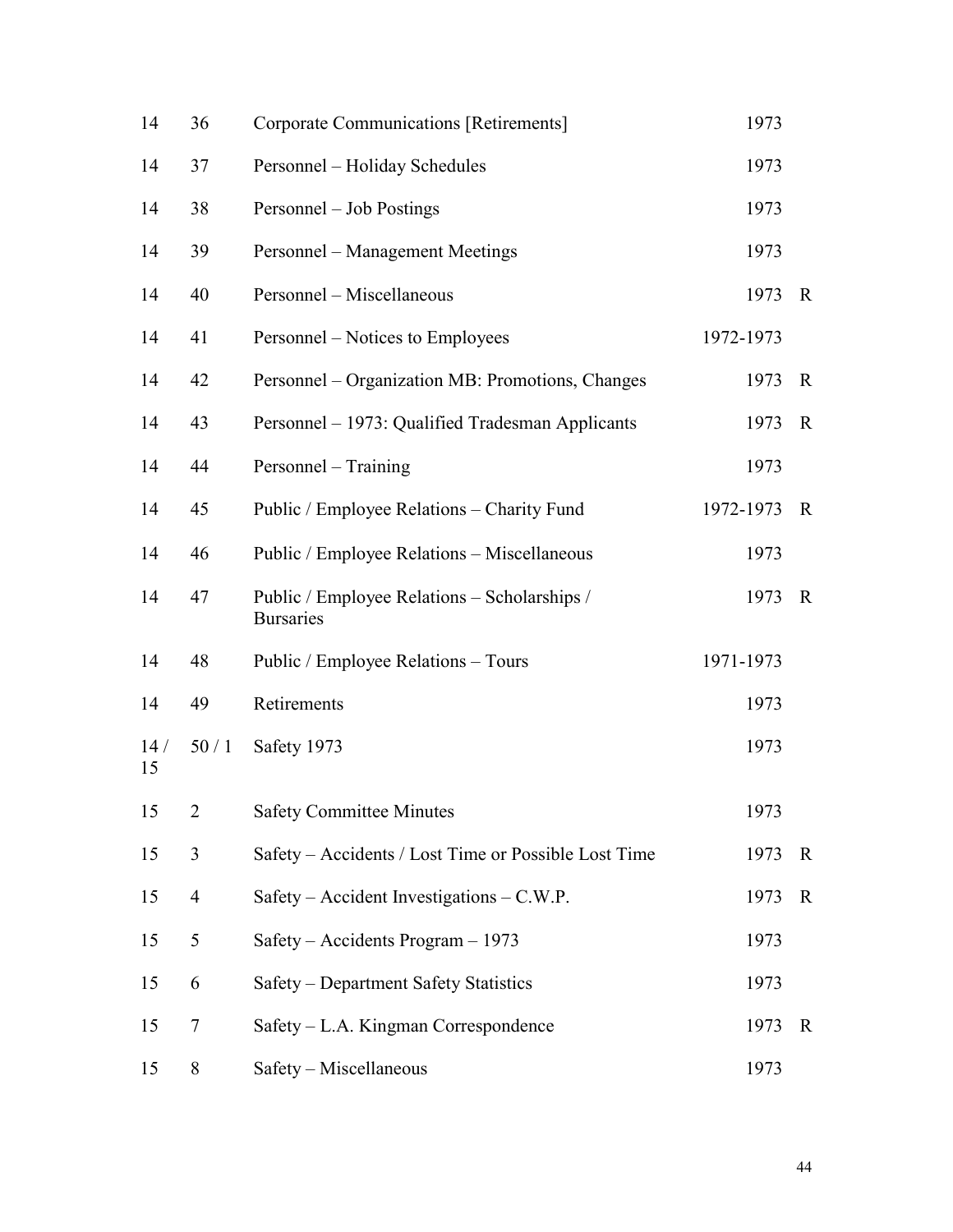| 15 | 9  | Safety – Plant Safety Inspections                                             | 1973      |             |
|----|----|-------------------------------------------------------------------------------|-----------|-------------|
| 15 | 10 | Safety – Seminars & Presentations                                             | 1973      |             |
| 15 | 11 | Safety Statistics - Monthly Accidents Statistics Report<br>(Labour Relations) | 1973-1974 |             |
| 15 | 12 | Safety Statistics - Teletypes                                                 | 1973      |             |
| 15 | 13 | Security                                                                      | 1973      |             |
| 15 | 14 | Seniority Lists – Additions, Deletions and Requests                           | 1973-1974 |             |
| 15 | 15 | $Shift - Scheduling$                                                          | 1972-1973 |             |
| 15 | 16 | Shingle Strike                                                                | 1973-1977 |             |
| 15 | 17 | Shutdown – By Red Band Pickets, July 1973                                     | 1973      |             |
| 15 | 18 | Visitors & Tours                                                              | 1973      |             |
| 15 | 19 | Wage Rates & Revisions                                                        | 1973-1974 |             |
| 15 | 20 | Apprenticeship Testing – SMF                                                  | 1974      | $\mathbf R$ |
| 15 | 21 | Supplement - Nominal Crew List                                                | 1974      |             |
| 15 | 22 | Labour - Sawmill Relations                                                    | 1974      |             |
| 15 | 23 | Notices to Employees                                                          | 1974      |             |
| 15 | 24 | Alply Accident Investigations                                                 | 1974-1975 | $\mathbf R$ |
| 15 | 25 | <b>Teletypes [Accident Statistics]</b>                                        | 1975      |             |
| 15 | 26 | Frequency Rate / Cost Per M                                                   | 1975      |             |
| 15 | 27 | Monthly Accident Statistics Report / Labour Relations                         | 1975-1976 |             |
| 15 | 28 | Accident Lost Time or Possible Lost Time                                      | 1975      | $\mathbf R$ |
| 15 | 29 | Red Band [Accident Statistics]                                                | 1975      |             |
| 15 | 30 | C.W.P. Annual Report Day                                                      | 1975      |             |
| 15 | 31 | <b>Apprentice Hours</b>                                                       | 1974-1975 |             |
|    |    |                                                                               |           |             |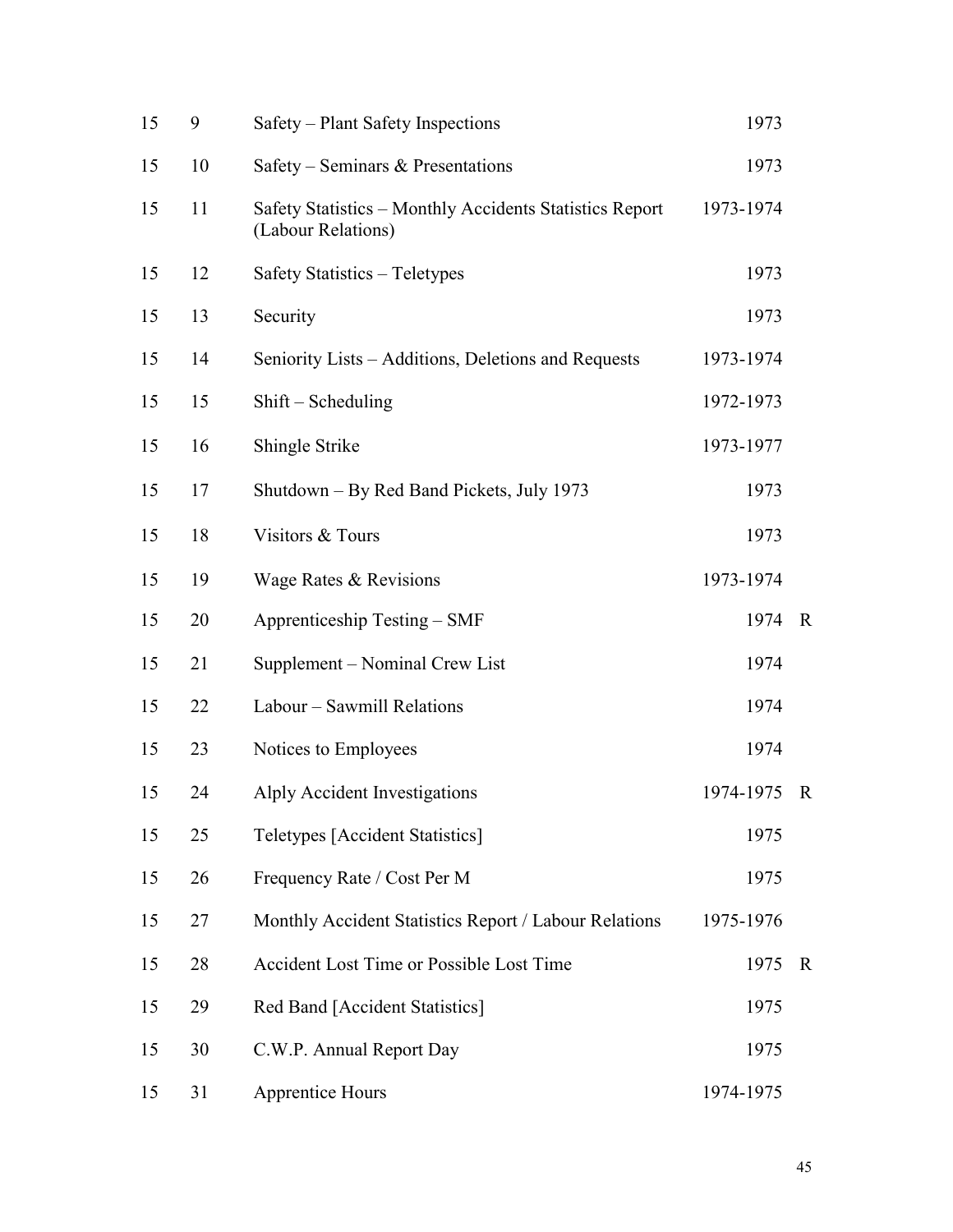| 15 | 32 | Apprentice Testing, Lumber, etc                                                    |                 |             |
|----|----|------------------------------------------------------------------------------------|-----------------|-------------|
| 15 | 33 | <b>Barker</b>                                                                      | 1975            |             |
| 15 | 34 | 1975 Casual List                                                                   | 1974-1975       |             |
| 15 | 35 | <b>Crew Phone Numbers</b>                                                          | 1975            |             |
| 15 | 36 | Drivers Licenses                                                                   | 1975            |             |
| 15 | 37 | Monthly Employment Report                                                          | 1975            |             |
| 15 | 38 | C.W.P. Fishing Derby                                                               | 1975            |             |
| 15 | 39 | Glove Survey                                                                       | 1975            |             |
| 15 | 40 | Grading & Tallying                                                                 | 1975            | $\mathbf R$ |
| 15 | 41 | <b>Guaranteed Hourly Supervisors</b>                                               | 1975-1976       | $\mathbf R$ |
| 15 | 43 | C.W.P. Information                                                                 | [1975]          |             |
| 15 | 44 | I.W.A. – Leave of Absence                                                          | 1975            |             |
| 15 | 45 | L.A. Kingman's Correspondence                                                      | 1975            |             |
| 15 | 46 | Miscellaneous                                                                      | 1975            |             |
| 15 | 47 | Miscellaneous [Correspondence and Reports –<br>Personnel Department)               | 1975            |             |
| 15 | 48 | Notice to Employees                                                                | 1975            |             |
| 15 | 49 | Organizations, MB Promotions, Changes, etc.                                        | 1975            | $\mathbf R$ |
| 15 | 50 | Post-Separation Questionnaire '75                                                  | 1975            |             |
| 15 | 51 | Public Relations - History - Information                                           | $[1966 - 1972]$ |             |
| 15 | 52 | Public Relations - History - Information: Brochure                                 | 1964, 1973      |             |
| 15 | 53 | Public Relations – History – Information: Open House<br>'73 – Machine Descriptions | 1973            |             |
| 15 | 54 | Public Relations - History - Information: Statistics                               | 1974            |             |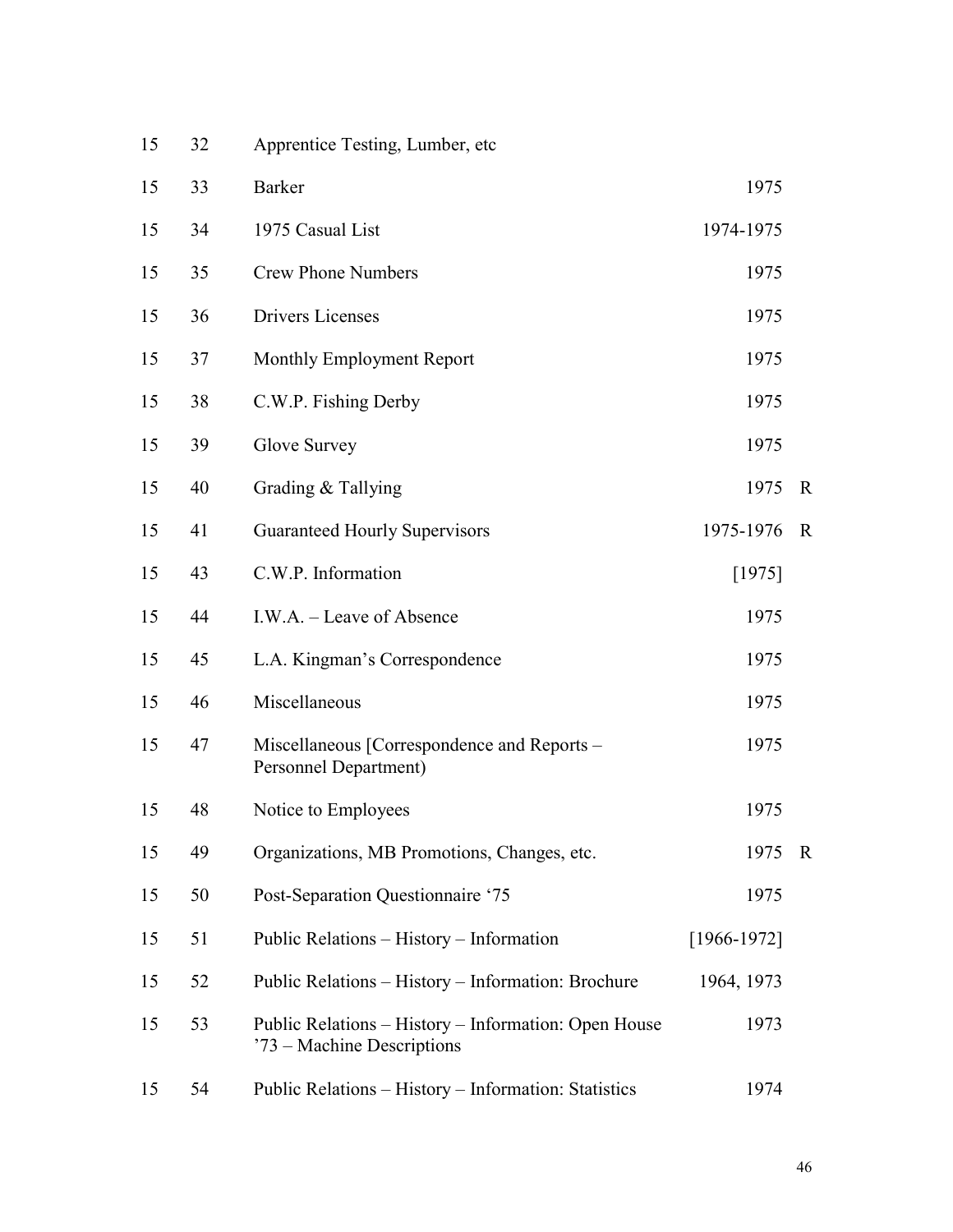| 16 | $\mathbf{1}$   | Public Relations - History - Information: Students<br>Information                                                    | [1973]    |             |
|----|----------------|----------------------------------------------------------------------------------------------------------------------|-----------|-------------|
| 16 | $\overline{2}$ | Public Relations - History - Information: Tours -<br>Signs and Machine Illustrations                                 | 1974      |             |
| 16 | 3              | Public Relations – History – Information: Visit of<br>Field-Marshall the Viscount Montgomery to C.W.P.<br>and V.P.D. | 1960      |             |
| 16 | 4              | Retirements                                                                                                          | 1975-1976 |             |
| 16 | 5              | Safety Meetings: Monthly First Aid Reports                                                                           | 1975      |             |
| 16 | 6              | Seniority List, Additions / Deletions & Requests<br>1974-1976                                                        | 1975-1977 | R           |
| 16 | 7              | Form 7 Statistics - Pending                                                                                          | 1975      |             |
| 16 | 8              | Project Statistics – Completed                                                                                       | 1975      |             |
| 16 | 9              | Taxi Advise                                                                                                          | 1975      |             |
| 16 | 10             | Tours                                                                                                                | 1974-1975 |             |
| 16 | 11             | 25 Year Club                                                                                                         | 1975      |             |
| 16 | 12             | Union Management Minutes – Canadian White Pine                                                                       | 1974-1975 |             |
| 16 | 13             | W.C.B. Correspondence                                                                                                | 1975      | $\mathbf R$ |
| 16 | 14             | Daily Absentee Report 1976                                                                                           | 1976      |             |
| 16 | 15             | Lost Time Accident Information: Lumber & Shingle<br>Manufacturing                                                    | 1973-1976 |             |
| 16 | 16             | Accident Statistics - Monthly 1976                                                                                   | 1976      |             |
| 16 | 17             | Monthly Accident Statistics: Labour Relations                                                                        | 1975-1976 |             |
| 16 | 18             | Frequency Rate / Cost Per "M"                                                                                        | 1976      |             |
| 16 | 19             | BC Safety Correspondence – Council 1975                                                                              | 1974-1975 |             |
| 16 | 20             | C.O.F.I. Correspondence                                                                                              | 1974-1976 |             |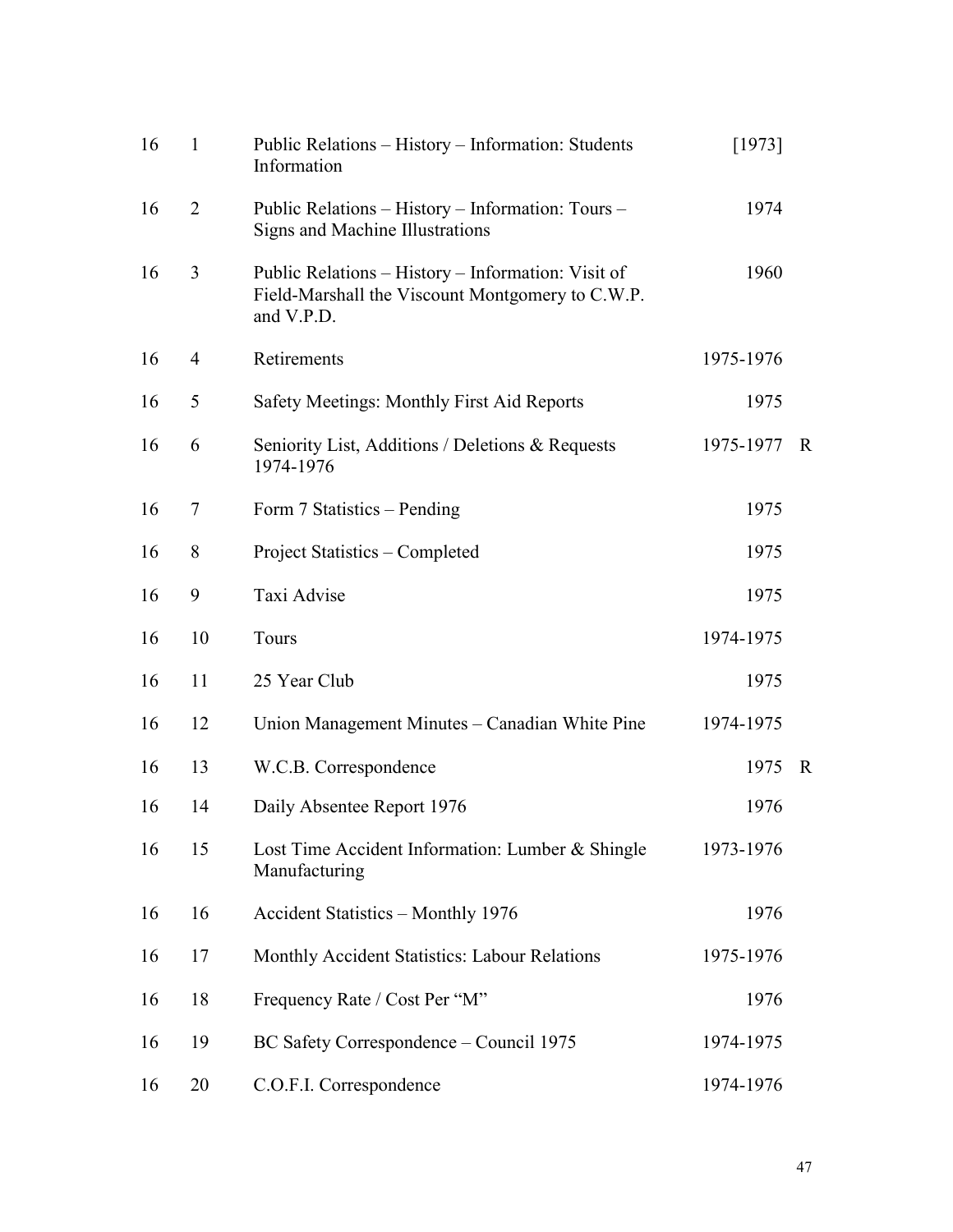| 16 | 21 | Crown Life Insurance Correspondence                                        | 1974      | $\overline{R}$ |
|----|----|----------------------------------------------------------------------------|-----------|----------------|
| 16 | 22 | Outside Correspondence 1975 and 1976                                       | 1974-1976 |                |
| 16 | 23 | Monthly Employment Report                                                  | 1975-1976 |                |
| 16 | 24 | Fire Extinguishers 1976                                                    | 1976      |                |
| 16 | 25 | General [First Aid Reports]                                                | 1976      |                |
| 16 | 26 | Gloves 1976                                                                | 1975-1976 |                |
| 16 | 27 | Grading & Tallying                                                         | 1976      |                |
| 16 | 28 | <b>Hearing Conservation</b>                                                | 1975-1976 |                |
| 16 | 29 | Memorandum of Agreement                                                    | 1974-1976 |                |
| 16 | 30 | Memorandum of Agreement - I.W.A.                                           | 1975-1976 |                |
| 16 | 31 | [F.I.R. / I.W.A.] Negotiations, edited '75 and '76                         | 1975-1976 |                |
| 16 | 32 | $C.W.P.$ Log                                                               | 1975-1976 |                |
| 16 | 33 | Maintenance Production Meetings 1975 and 1976                              | 1975-1976 |                |
| 16 | 34 | Management Meetings 1975: Management / Forward<br><b>Planning Meetings</b> | 1974-1975 |                |
| 16 | 35 | Management / Forward Planning 1976                                         | 1976      |                |
| 16 | 36 | Minutes - Union Management 1975                                            | 1975      |                |
| 16 | 37 | Union / Management Meetings 1976                                           | 1976      |                |
| 16 | 38 | Noise Abatement 1975-1976                                                  | 1974-1976 |                |
| 16 | 39 | Organizations – MB Promotions, Changes, etc.                               | 1976      |                |
| 16 | 40 | Packaging Unit 1975                                                        | 1975-1976 |                |
| 16 | 41 | Pin Presentation - Nov. 16/74                                              | 1974-1976 |                |
| 16 | 42 | Projects 1976                                                              | 1976      |                |
| 16 | 43 | Public Relations – Correspondence                                          | 1975-1976 |                |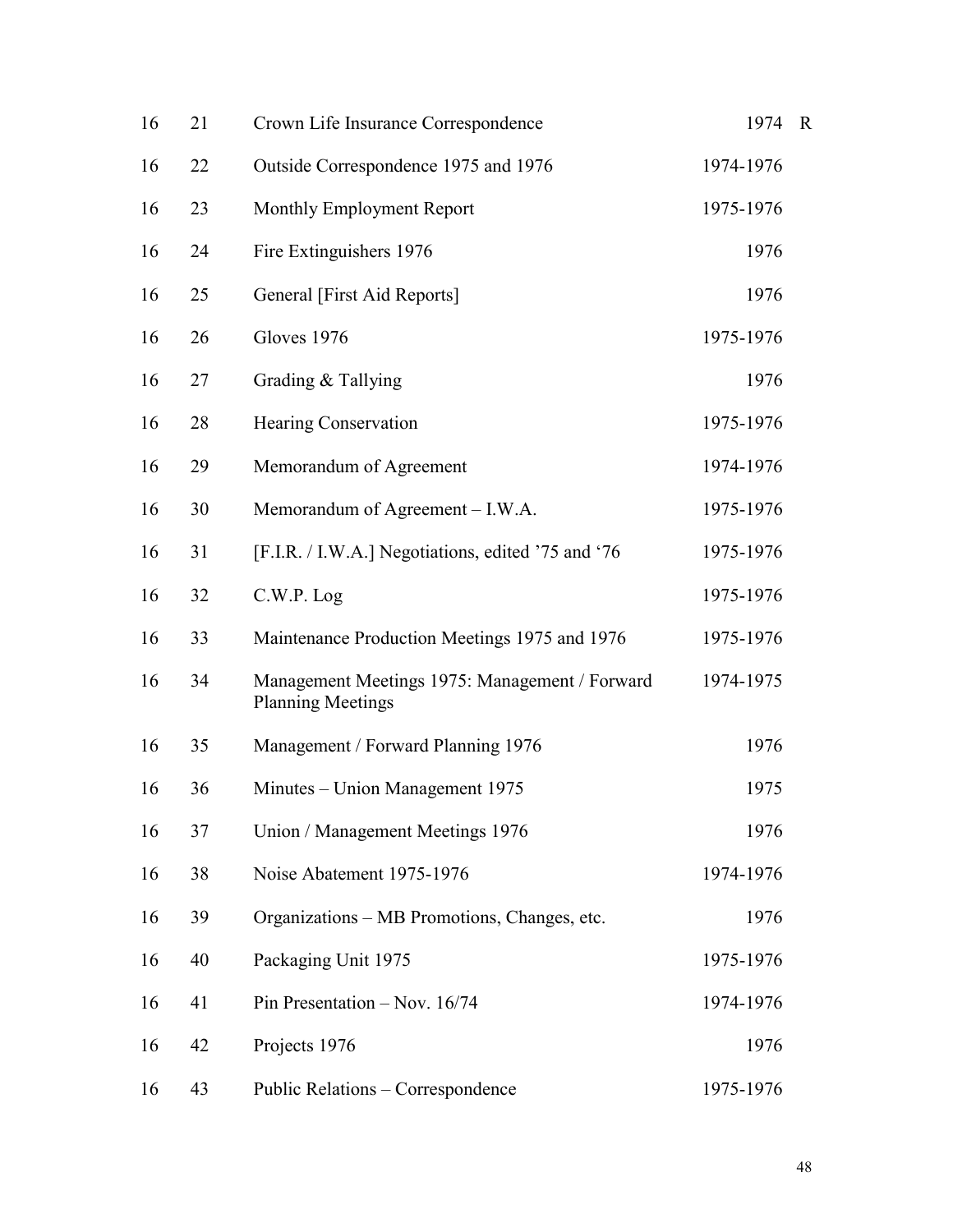| 16 | 44             | Regional Safety Director's Report - I.W.A. 1972     | 1972, 1976        |             |
|----|----------------|-----------------------------------------------------|-------------------|-------------|
| 16 | 45             | Retirements 1975                                    | 1975              |             |
| 16 | 46             | Memos to Hans Rysdyk 1975                           | 1975-1976         |             |
| 16 | 47             | Memos to Hans Rysdyk 1976                           | 1976              |             |
| 16 | 48             | Principles of Safety: General                       | 1975              |             |
| 16 | 49             | Safety Budget 1976                                  | 1975-1976         |             |
| 16 | 50             | Safety Budget & Cost Codes                          | 1975              |             |
| 16 | 51             | Safety Committee Correspondence 1975                | 1974-1975         | $\mathbf R$ |
| 16 | 52             | 1976 Safety Inspections                             | 1976              |             |
| 16 | 53             | Records of Department Inspection '75 – Safety Tours | 1974-1976         |             |
| 16 | 54             | <b>Safety Notebooks</b>                             | 1974-1975         |             |
| 17 | $\mathbf{1}$   | Safety Program - Correspondence 1975                | 1975              |             |
| 17 | $\overline{2}$ | Suggestions - Safety Program 1976                   | 1976              |             |
| 17 | 3              | Requests for Seniority Lists                        | 1976              |             |
| 17 | 4              | Memos to Supervisors (Misc.)1975                    | 1975              |             |
| 17 | 5              | Memos to Supervisors 1976                           | 1976              |             |
| 17 | 6              | Terminations                                        | 1976              | $\mathbf R$ |
| 17 | 7              | <b>Training Tips</b>                                | 1974-1975         |             |
| 17 | 8              | W.C.B. Correspondence 1975                          | 1975              | $\mathbf R$ |
| 17 | 9              | <b>General Bulletins</b>                            | 1976              |             |
| 17 | 10             | Charity Committee – United Appeal                   | 1974-<br>19761976 | $\mathbf R$ |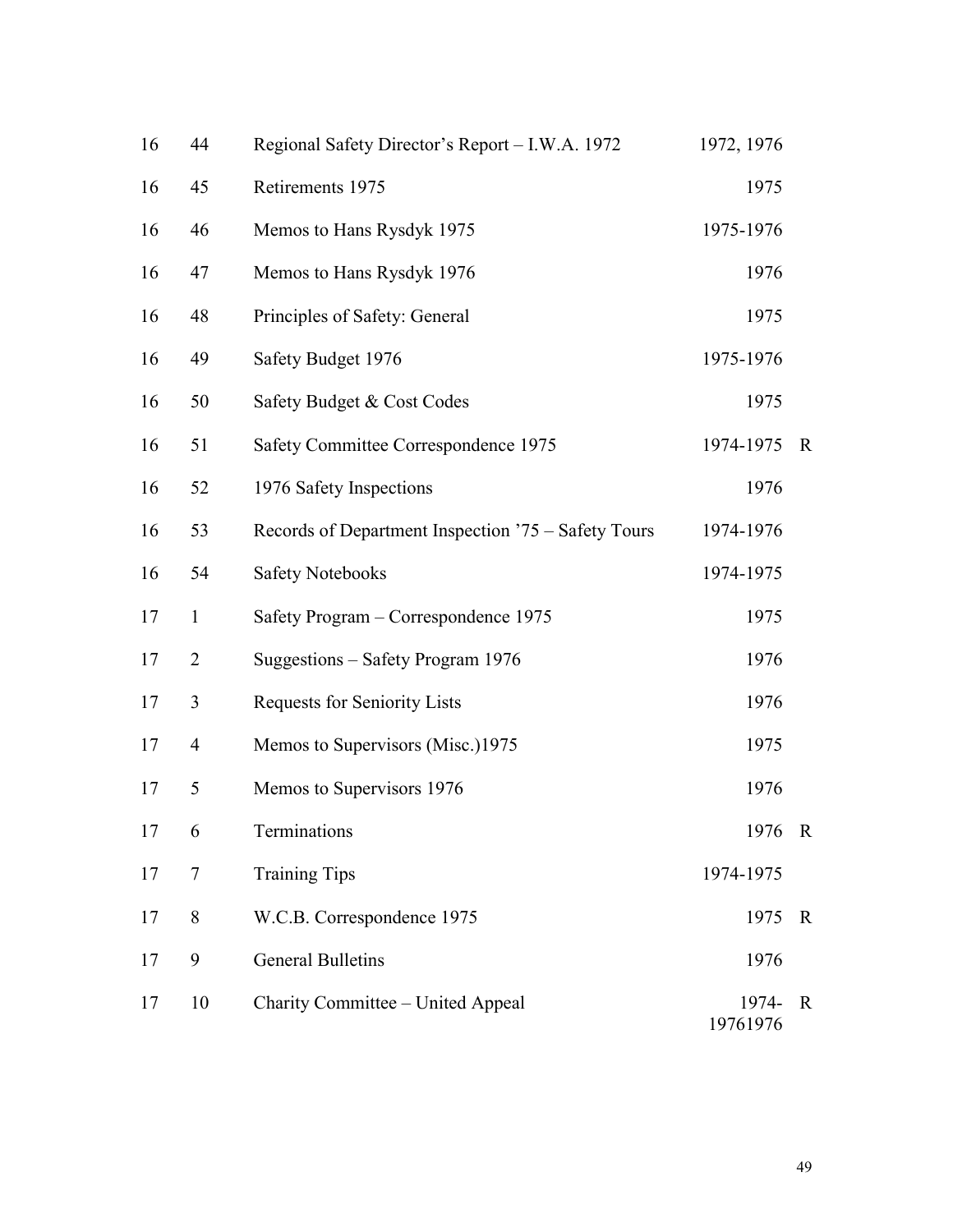| 17 | 11 | Guaranteed Hourly Supervisors - Seniority<br>Adjustments         | 1976      |             |
|----|----|------------------------------------------------------------------|-----------|-------------|
| 17 | 12 | Holiday Schedules                                                | 1976      |             |
| 17 | 13 | Memorandum of Agreement '76                                      | 1976      |             |
| 17 | 14 | Seniority List, Additions / Deletions & Requests                 | 1976      | $\mathbf R$ |
| 17 | 15 | Accidents – Lost Time or Possible Lost Time                      | 1976      |             |
| 17 | 16 | <b>Teletypes</b> [Accident Statistics]                           | 1976      |             |
| 17 | 17 | Alply Accident Investigations                                    | 1976      | $\mathbf R$ |
| 17 | 18 | Apprenticeship '76                                               | 1976      |             |
| 17 | 19 | <b>Blood Donor Clinic</b>                                        | 1976      |             |
| 17 | 20 | Charity Committee – United Appeal                                | 1975-1976 | $\mathbf R$ |
| 17 | 21 | <b>Summer Fishing Derby</b>                                      | 1976      |             |
| 17 | 22 | $I.W.A. - F.I.P.P.$ Pensions                                     | 1975-1976 |             |
| 17 | 23 | Negotiations '75 and '76                                         | 1975-1976 |             |
| 17 | 24 | L.A. Kingman's Correspondence                                    | 1976      |             |
| 17 | 25 | <b>Lock-out Procedures</b>                                       | 1976      |             |
| 17 | 26 | Maintenance Walk-out Nov. 28 / 73                                | 1973-1974 |             |
| 17 | 27 | <b>Management Meetings</b>                                       | 1976      |             |
| 17 | 28 | Miscellaneous [correspondence, procedural, and other<br>records] | 1975-1976 |             |
| 17 | 29 | Notices to Employees                                             | 1976      |             |
| 17 | 30 | <b>Company Pension Correspondence</b>                            | 1975-1976 |             |
| 17 | 31 | Red Band Applications & Hires                                    | 1973-1974 |             |
| 17 | 32 | <b>Relief Shift Positions</b>                                    | [1976]    |             |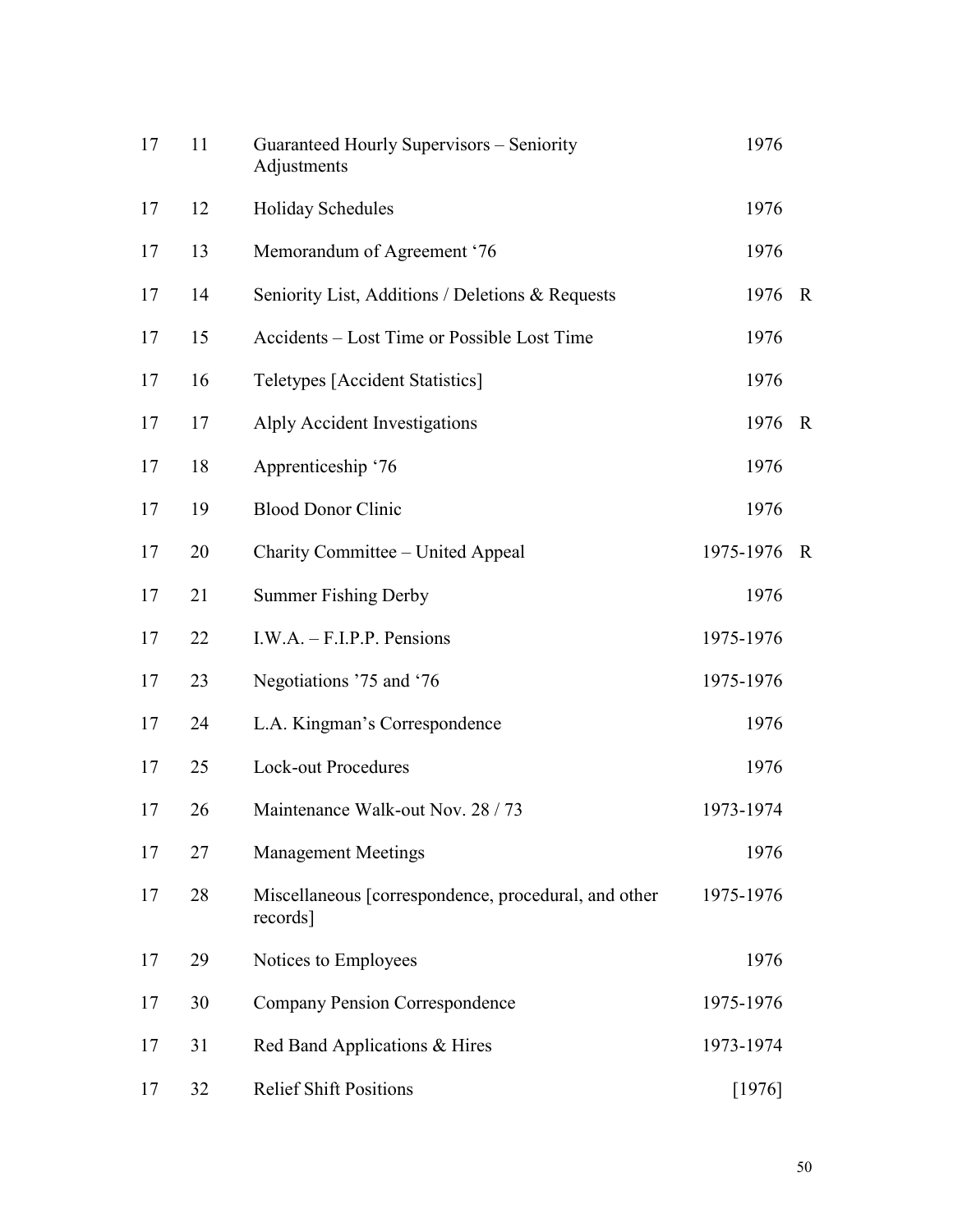| 17 | 33 | Retirements                                              | 1976      |             |
|----|----|----------------------------------------------------------|-----------|-------------|
| 17 | 34 | C.W.P. Safety Program                                    | 1976      |             |
| 17 | 35 | Salmon Derby                                             | 1975      |             |
| 17 | 36 | Tours                                                    | 1976      |             |
| 17 | 37 | 25 Year Club                                             | 1975-1976 |             |
| 17 | 38 | <b>Wage Rates and Revisions</b>                          | 1976      |             |
| 17 | 39 | Wage supplement – Personnel Office, June 15, 1976        | 1976      |             |
| 17 | 40 | W.C.B. Correspondence                                    | 1975-1976 |             |
| 17 | 41 | [Accidents] Frequency rate / cost per "M"                | 1977      |             |
| 17 | 42 | Alply [Alberni Plywood] Accident Investigations          | 1976-1977 |             |
| 17 | 43 | Accidents / Lost Time / Possible L.T.                    | 1977      | $\mathbf R$ |
| 17 | 44 | Monthly Accident Statistics - Report Labour<br>Relations | 1977      |             |
| 17 | 45 | <b>Teletypes [Accident Statistics]</b>                   | 1977-1978 |             |
| 17 | 46 | Monthly First Aid Report                                 | 1977      |             |
| 17 | 47 | <b>Blood Donor Clinic</b>                                | 1977      |             |
| 17 | 48 | Charity Committee & United Appeal                        | 1977      |             |
| 17 | 49 | Corporate Communications                                 | 1977      |             |
| 17 | 50 | Monthly Employment Report                                | 1976-1977 |             |
| 17 | 51 | C.W.P. Fishing Derby                                     | 1977      |             |
| 17 | 52 | Grading & Tallying                                       | 1977      |             |
| 17 | 53 | <b>Holiday Schedules</b>                                 | 1977      |             |
| 17 | 54 | I.W.A. - Leave of Absence                                | 1976-1977 | $\mathbb R$ |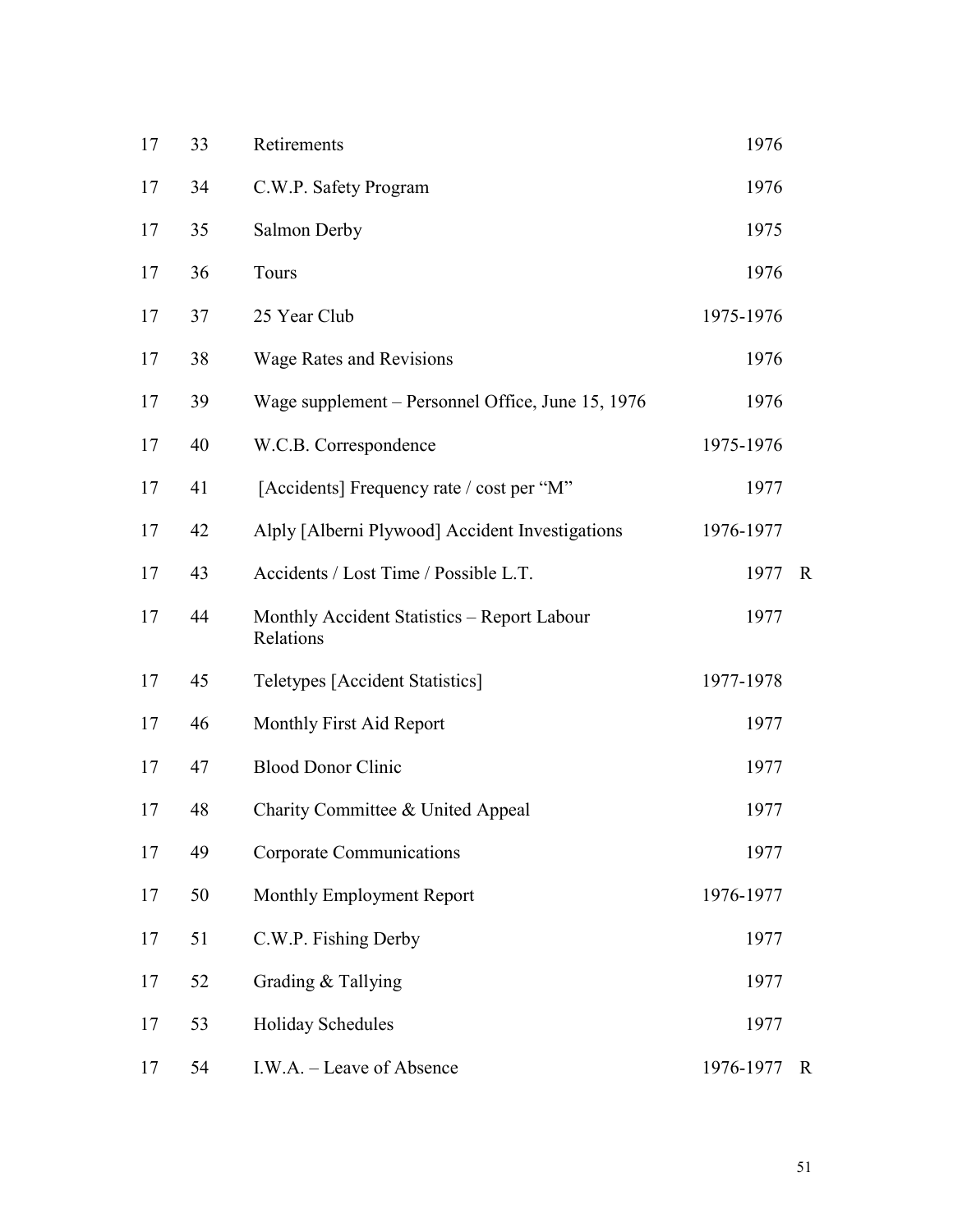| 17 | 55             | Leave of Absence – Arbitration                                      | 1974-1977 | $\mathbb{R}$ |
|----|----------------|---------------------------------------------------------------------|-----------|--------------|
| 17 | 56             | Master Agreement                                                    | 1977-1978 |              |
| 17 | 57             | Miscellaneous [correspondence, minutes, and other<br>records]       | 1976-1977 | $\mathbf R$  |
| 17 | 58             | <b>Barker Newsletter</b>                                            | 1976-1977 |              |
| 17 | 59             | Newsletter 1977                                                     | 1977      |              |
| 17 | 60             | Notices to Employees                                                | 1977      |              |
| 16 | 61             | Organizations, MB Promotions, Changes, etc.                         | 1976-1977 | $\mathbf R$  |
| 18 | $\mathbf{1}$   | <b>Company Pension Correspondence</b>                               | 1977      |              |
| 18 | $\overline{2}$ | Planer Mill - Grave Yard                                            | 1977      |              |
| 18 | 3              | <b>Production Schedules</b>                                         | 1978      |              |
| 18 | $\overline{4}$ | Retirements                                                         | 1977      |              |
| 18 | 5              | Security                                                            | 1976-1977 |              |
| 18 | 6              | Seniority List / Deletions / Additions                              | 1977      | $\mathbf R$  |
| 18 | 7              | Assistant Personnel Supervisor Job Description                      | 1975      |              |
| 18 | 8              | Guaranteed Hourly Supervisors - Seniority Adjusts                   | 1977-1978 |              |
| 18 | 9              | Training                                                            | 1977      |              |
| 18 | 10             | 25 Year Club                                                        | 1976-1977 |              |
| 18 | 11             | [W.C.B.] Correspondence / Billings                                  | 1976-1977 | $\mathbf R$  |
| 18 | 12             | Kingman's Correspondence [W.C.B. Accident Cost]<br>Statements] 1977 | 1977      | $\mathbf R$  |
| 18 | 13             | <b>Accident Investigation Training Program</b>                      | 1977-1978 |              |
| 18 | 14             | 1978 Accident Prevention Program                                    | 1977-1978 |              |
| 18 | 15             | Memos to the A.P.C. [Accident Prevention Co-<br>ordinator's]        | 1977-1978 |              |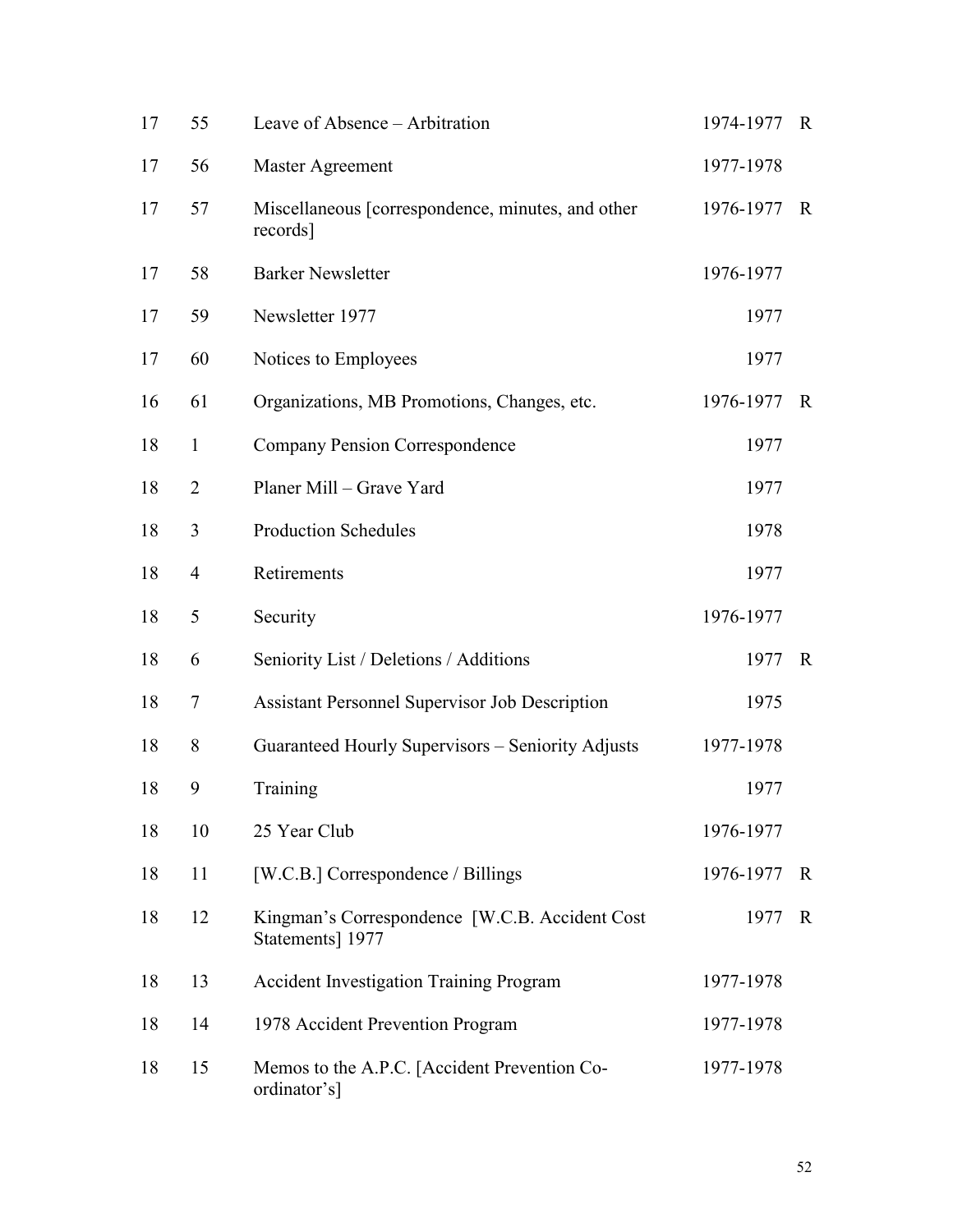| 18 | 16 | 1978 Lost Time Accident Costs                                       | 1978      |              |
|----|----|---------------------------------------------------------------------|-----------|--------------|
| 18 | 17 | <b>Inter-divisional Accident Statistics</b>                         | 1978      |              |
| 18 | 18 | A.S.E.'s 1978                                                       | 1977-1978 |              |
| 18 | 19 | Board of Review: Wayne Kragh                                        | 1978      | $\mathbf R$  |
| 18 | 20 | C.O.F.I. Correspondence 1978                                        | 1978      |              |
| 18 | 21 | Council of Forest Industries: Presentation to Minister<br>of Labour | 1977-1978 |              |
| 18 | 22 | <b>Employees Safety Complaints</b>                                  | 1978      |              |
| 18 | 23 | First Aid Attendant Holidays                                        | 1978      |              |
| 18 | 24 | Proposed Changes to First Aid Regulations (WCB)                     | 1978      |              |
| 18 | 25 | <b>First Aid Reports</b>                                            | 1978      |              |
| 18 | 26 | Form 7 Statistics                                                   | 1978      |              |
| 18 | 27 | <b>Glove Costs</b>                                                  | 1978      |              |
| 18 | 28 | Hearing Claims                                                      | 1978      | $\mathbb{R}$ |
| 18 | 29 | L.A. Kingman's Correspondence 1978                                  | 1977-1978 |              |
| 18 | 30 | <b>Light Duty Reports 1978</b>                                      | 1977-1978 |              |
| 18 | 31 | Lockout Information                                                 | 1977      |              |
| 18 | 32 | Log Consumption and Chip Production                                 | 1978      |              |
| 18 | 33 | Maintenance Dept. Training                                          | 1978      |              |
| 18 | 34 | Manager's Comments 1978                                             | 1977-1978 |              |
| 18 | 35 | <b>Management Meetings 1978</b>                                     | 1978      |              |
| 18 | 36 | Union / Management Meetings 1978                                    | 1978      |              |
| 18 | 37 | <b>Management Safety Meetings</b>                                   | 1978      |              |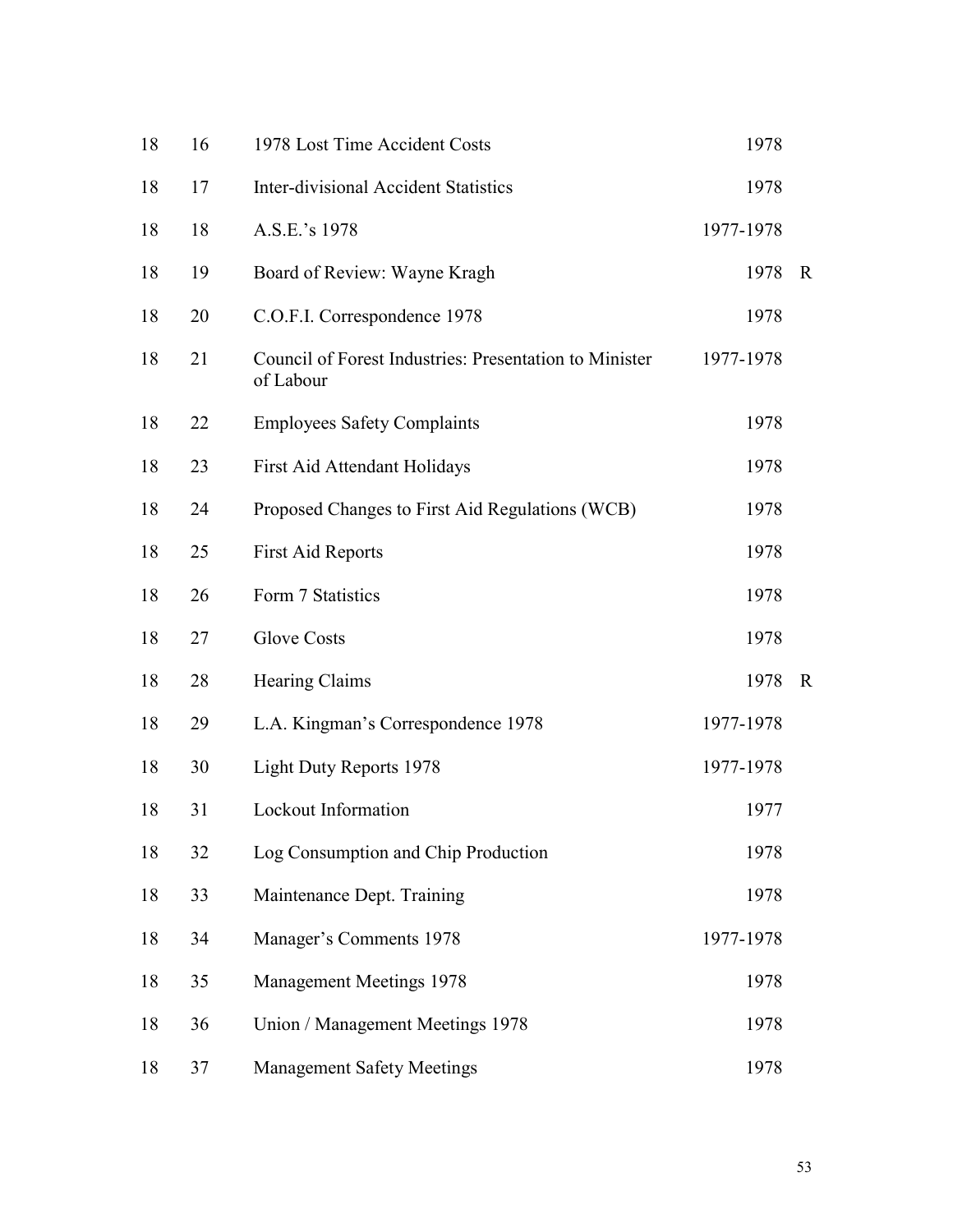| 18 | 38             | <b>Payment for Safety Meetings</b>                                                         | 1974, 1977 |              |
|----|----------------|--------------------------------------------------------------------------------------------|------------|--------------|
| 18 | 39             | 1978 Safety Meetings                                                                       | 1978       |              |
| 18 | 40             | Safety Co-ordinators Meetings 1978                                                         | 1977-1978  |              |
| 18 | 41             | Safety Budget 1978                                                                         | 1978       |              |
| 18 | 42             | Safety Information '78 Outside                                                             | 1977-1978  |              |
| 18 | 43             | 1977 Safety Investigations                                                                 | 1977       |              |
| 18 | 44             | 1978 Safety Inspections                                                                    | 1978       |              |
| 18 | 45             | <b>Safety Poster Suggestions</b>                                                           | $[1978]$   |              |
| 18 | 46             | <b>Department Safety Tours</b>                                                             | 1978       |              |
| 18 | 47             | <b>Starts / Terminations</b>                                                               | 1978       |              |
| 18 | 48             | Memo to Supervisors 1978                                                                   | 1978       |              |
| 18 | 49             | Wage Scale                                                                                 | 1978       |              |
| 18 | 50             | W.C.B. - Monthly Accident Statistics 1978                                                  | 1978       | $\mathbf R$  |
| 18 | 51             | W.C.B. Correspondence                                                                      | 1978       | $\mathbf R$  |
| 19 | $\mathbf{1}$   | W.C.B. Orders 1978                                                                         | 1977-1978  |              |
| 19 | $\overline{2}$ | Negotiations 1979                                                                          | 1979       |              |
| 19 | $3 - 4$        | MB C.W.P. - Policy Manual                                                                  | 1975-1984  |              |
| 19 | 5              | Canadian White Pine Division - Accident Prevention<br>Statistics & Program Highlights 1985 | 1985       |              |
| 19 | 6              | Pipefitter / Steamfitter Apprenticeship Program                                            | 1975       |              |
| 19 | 7              | MB C.W.P. - Apprenticeship Program                                                         | 1975-1977  |              |
| 19 | $8 - 10$       | C.W.P. Apprenticeship Program                                                              | 1975-1977  | $\mathbb{R}$ |
| 19 | $11 - 12$      | Millwright Apprenticeship Program                                                          | 1981       |              |
| 19 | 13             | <b>Apprentice Selection Manual</b>                                                         | 1982       |              |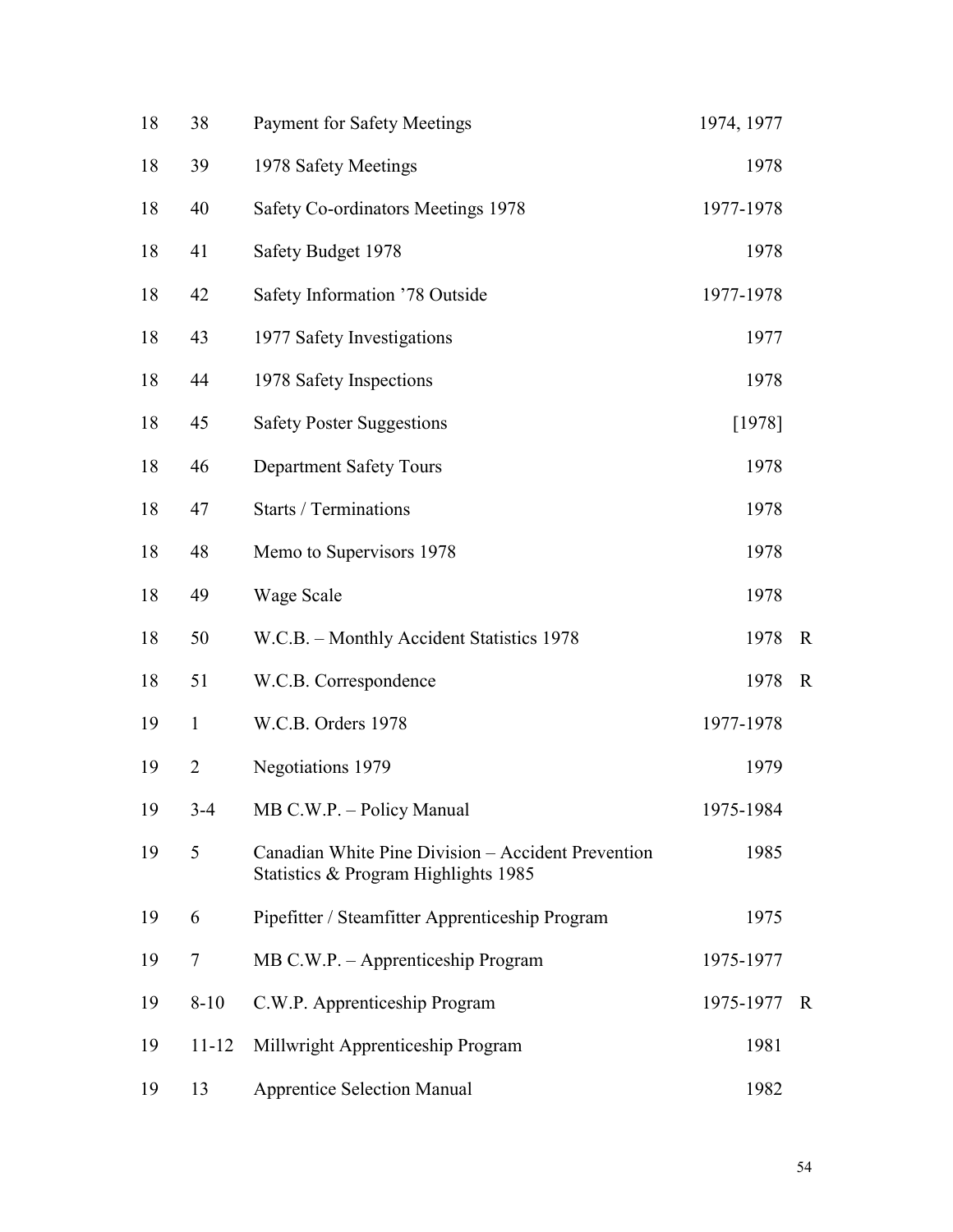| 19 | 14        | Arbitral Rules and Guideline                                                                     | 1979-1985  |             |
|----|-----------|--------------------------------------------------------------------------------------------------|------------|-------------|
| 19 | $15 - 17$ | 1989, 1988 & 1987 Arbitrations                                                                   | 1987-1989  | $\mathbf R$ |
| 19 | 18        | MacMillan Bloedel Limited, Canadian White Pine<br>Division - Master Fire Control Plan, June 1981 | 1981       |             |
| 19 | $19 - 21$ | <b>Job Instruction Training</b>                                                                  | 1982       |             |
| 19 | 22        | Job Safety Breakdown Book 1                                                                      | 1987       |             |
| 20 | $1 - 2$   | Job Safety Breakdown Book 2                                                                      | 1987-1989  |             |
| 20 | 3         | Chemainus Sawmill Division - Local Agreements<br>(A.W. Calder)                                   | 1989       |             |
| 20 | $4 - 5$   | Chemainus Sawmill Division – Maintenance Skill<br>Development Program (A.W. Calder)              | 1988       |             |
| 20 | $6 - 7$   | MacMillan Bloedel Limited - Chemainus Sawmill<br>Division: Maintenance Skill Development Program | 1988       |             |
| 20 | $8 - 10$  | C.W.P. Materials Handling Manual                                                                 | 1981-1983  |             |
| 20 | 11        | Personnel Description, Open House, Tour<br>Transparencies                                        | $[198-]$   |             |
| 20 | 12        | Review and Accountability Meetings: Goals and<br><b>Action Plans</b>                             | 1982       |             |
| 20 | 13        | Scaler Training Program Manual 1981 (metric<br>measure)                                          | 1981       |             |
| 20 | 14        | MacMillan Bloedel Limited - Supervisor's Manual                                                  | $[198-]$   |             |
| 20 | 15        | MacMillan Bloedel Limited - Guide for Use of<br>Supervisor's Manual                              | $[198-]$   |             |
| 20 | 16        | Brochure: Vancouver Plywood Division - Plant Tour                                                | $[198-?]$  |             |
| 20 | 17        | New Employee Package                                                                             | [ca. 1993] |             |
| 20 | 18        | MacMillan Bloedel Limited: Communication<br>Directory                                            | 1994       |             |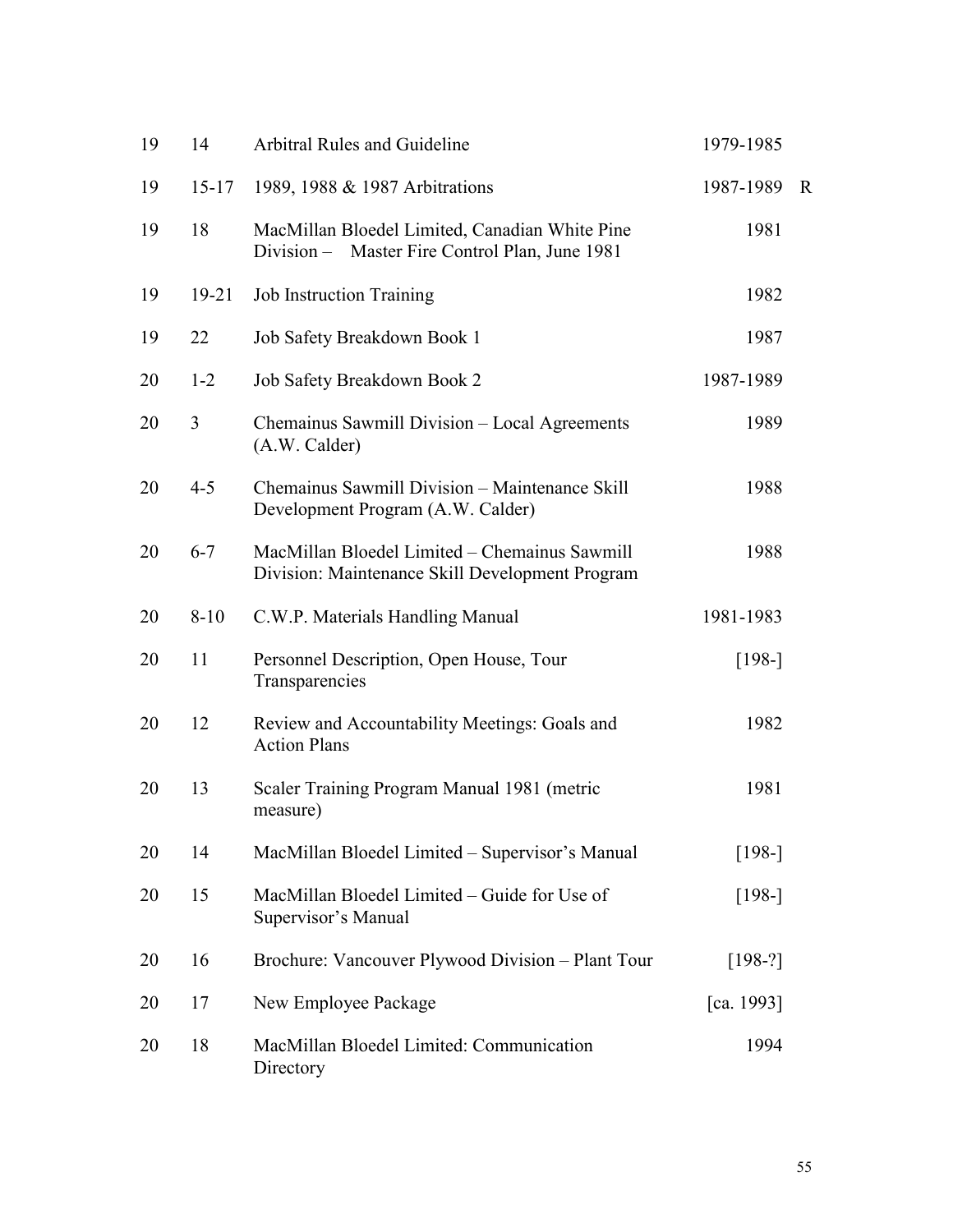| 20 | 19             | Certificate of Membership in Canadian Mill Services<br>Association  | 1994      |             |
|----|----------------|---------------------------------------------------------------------|-----------|-------------|
| 20 | 20             | Best Practices: Cedar & Custom Cut Group                            | 1996      |             |
| 20 | 21             | 1997 FIR / I.W.A. Negotiations                                      | 1997      | $\mathbf R$ |
|    |                | Records of the Manager series                                       |           |             |
| 20 | 22             | <b>Accident Frequency Reports</b>                                   | 1973      |             |
| 20 | 23             | <b>Accident Statistics</b>                                          | 1973      | $\mathbf R$ |
| 20 | 24             | Accounting                                                          | 1973-1974 |             |
| 20 | 25             | Area Allocation                                                     | 1973      |             |
| 20 | 26             | <b>Budget Information</b>                                           | 1973      |             |
| 20 | 28             | <b>Capital Plans</b>                                                | 1972-1973 |             |
| 21 | $\mathbf{1}$   | Cedar                                                               | 1973      |             |
| 20 | 27             | Chips                                                               | 1973      |             |
| 21 | $\overline{2}$ | C.O.F.I.                                                            | 1973      |             |
| 21 | 3              | C.O.F.I. Sawmill Manufacturing & Lumber Recovery<br>Seminar Booklet | 1973      |             |
| 21 | $\overline{4}$ | Engineering                                                         | 1972-1973 |             |
| 21 | 5              | File Reports                                                        | 1970-1974 |             |
| 21 | 6              | Forward Planning, Short Range - Minutes of<br>Meetings              | 1970-1973 |             |
| 21 | 7              | Grading & Grading Awards                                            | 1973-1974 | $\mathbf R$ |
| 21 | 8              | Hemlock                                                             | 1972-1973 |             |
| 21 | 9              | I.W.A. Meetings                                                     | 1968-1969 |             |
| 21 | 10             | Inventories                                                         | 1973      |             |
| 21 | 11             | Logs – General                                                      | 1973      |             |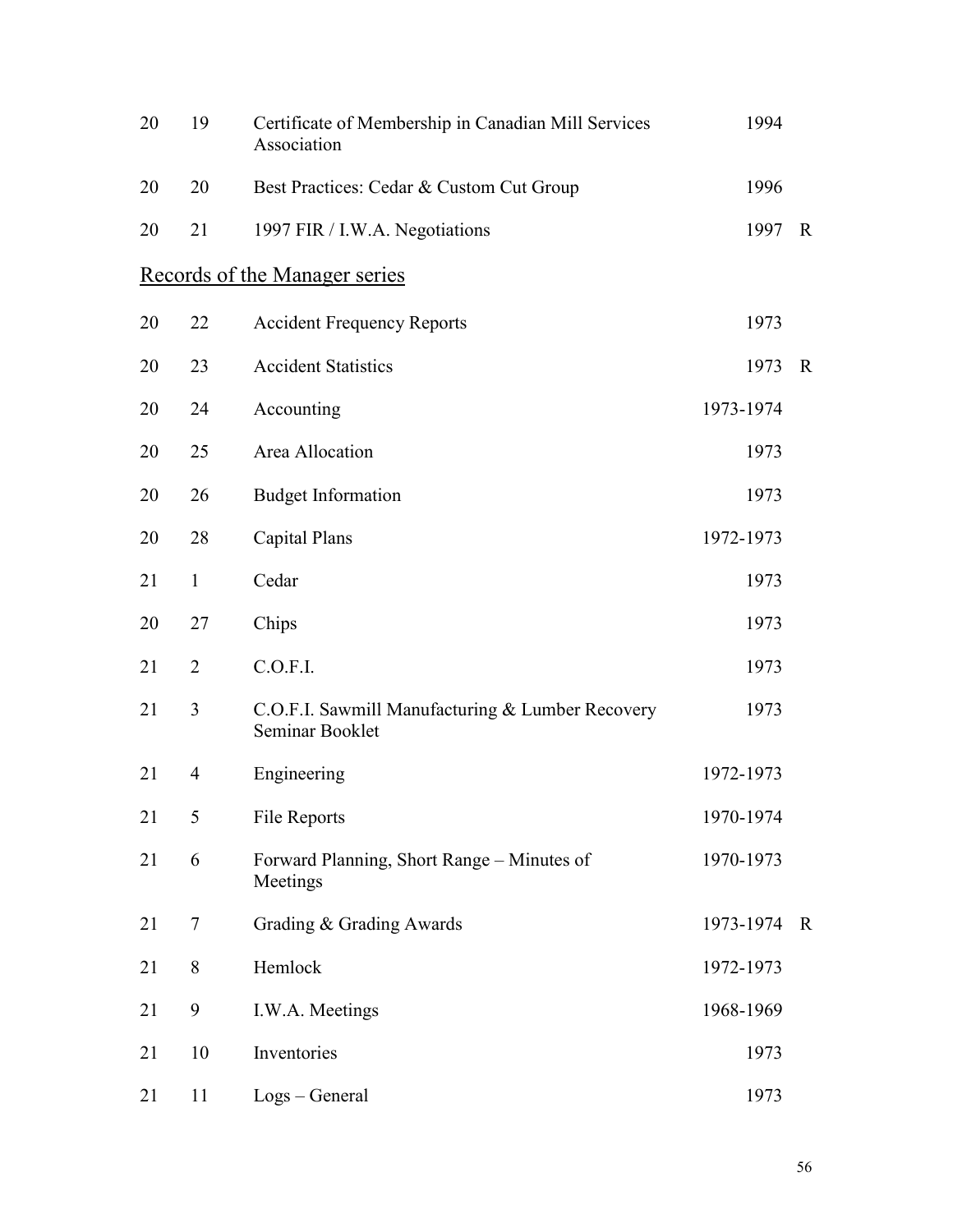| 21 | 12 | Log Market                                                             | 1973      |             |
|----|----|------------------------------------------------------------------------|-----------|-------------|
| 21 | 13 | Log Quality                                                            | 1972-1973 |             |
| 21 | 14 | Logs Usage                                                             | 1938-1946 |             |
| 21 | 15 | Log & Wood Supply Committee                                            | 1972-1973 |             |
| 21 | 16 | Mainland Processing Division                                           | 1973      | $\mathbf R$ |
| 21 | 17 | Maintenance                                                            | 1972-1974 |             |
| 21 | 18 | Maintenance Department Demands                                         | 1973      |             |
| 21 | 19 | Management Meetings – D.W. St. John                                    | 1973      |             |
| 21 | 20 | Marketing                                                              | 1973-1974 |             |
| 21 | 21 | New Westminster Division                                               | 1973      |             |
| 21 | 22 | Notices to Employees                                                   | 1972-1973 |             |
| 21 | 23 | Time Lost                                                              | 1972-1973 |             |
| 21 | 24 | 1973 Wood Allocation Plan - MacMillan Bloedel<br>Limited, October 1972 | 1972      |             |
|    |    | <b>Safety Department records series</b>                                |           |             |
| 21 | 25 | Accidents                                                              | 1938-1940 |             |
| 21 | 26 | 1954 To All Foremen                                                    | 1954-1956 |             |
| 21 | 27 | Letters To and From Safety                                             | 1954      |             |
| 21 | 28 | Job Safety Instructions - Vancouver Plywood<br>Division                | 1954      |             |
| 21 | 29 | Long Service Safety Awards                                             | 1952-1953 |             |
| 21 | 30 | Notices: Jan./52-Dec./54                                               | 1952-1954 |             |
| 21 | 31 | Workmen's Compensation Board                                           | 1954      |             |
| 21 | 32 | AO Sight-screener Vision Check                                         | 1955      |             |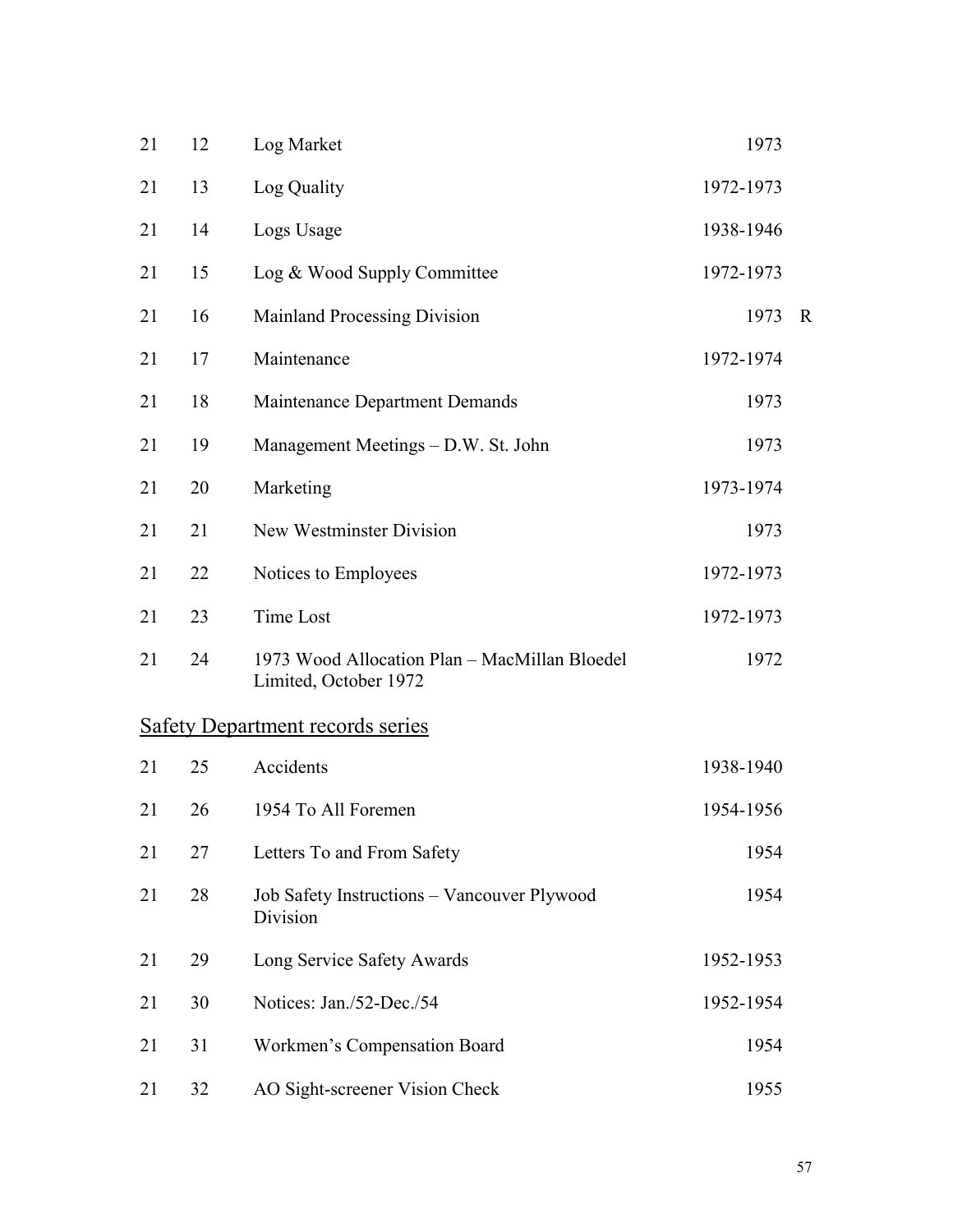| 21 | 33             | 1955 Accident Reports                                            | 1954-1956           |
|----|----------------|------------------------------------------------------------------|---------------------|
| 21 | 34             | 1955 Accident Statistics                                         | 1955-1956           |
| 21 | 35             | 1955 Notices: Letters to all employees                           | 1952, 1954-<br>1955 |
| 21 | 36             | 1955 Letters to all Foremen                                      | 1955                |
| 21 | 37             | 1955 Letters In                                                  | 1955                |
| 21 | 38             | 1955-1956 Miscellaneous Notices                                  | 1955-1956           |
| 21 | 39             | 1955 Departmental Safety Programmes                              | 1952-1954           |
| 21 | 40             | 1955 Safety Programme                                            | 1952-1956           |
| 21 | 41             | <b>Safety Programmes</b>                                         | 1955-1956           |
| 21 | 42             | <b>Safety Slogans</b>                                            | [ca. 1955]          |
| 22 | $\mathbf{1}$   | 1955 Workmen's Compensation Board Costs                          | 1955-1956           |
| 22 | $\overline{2}$ | 1956 Accident Statistics Report                                  | 1956                |
| 22 | 3              | 1956 Films                                                       | 1956                |
| 22 | 4              | 1956 Foremen's Safety Programs                                   | 1956                |
| 22 | 5              | 1956 Inventory                                                   | 1956-1957           |
| 22 | 6              | D.W.C. MacBean [correspondence]                                  | 1956                |
| 22 | 7              | 1956 Miscellaneous [memoranda and reports]                       | 1956                |
| 22 | 8              | 1956 Mill Safety Program                                         | 1956                |
| 22 | 9              | 1956 Noise Reduction                                             | 1952-1956           |
| 22 | 10             | Safety Supervisor Correspondence, Related Minutes<br>and Reports | 1952-1956           |
| 22 | 11             | 1956 Telephone numbers [Staff Lists]                             | 1956                |
| 22 | 12             | Unemployment Insurance (Correspondence to U.I.C.)                | 1956                |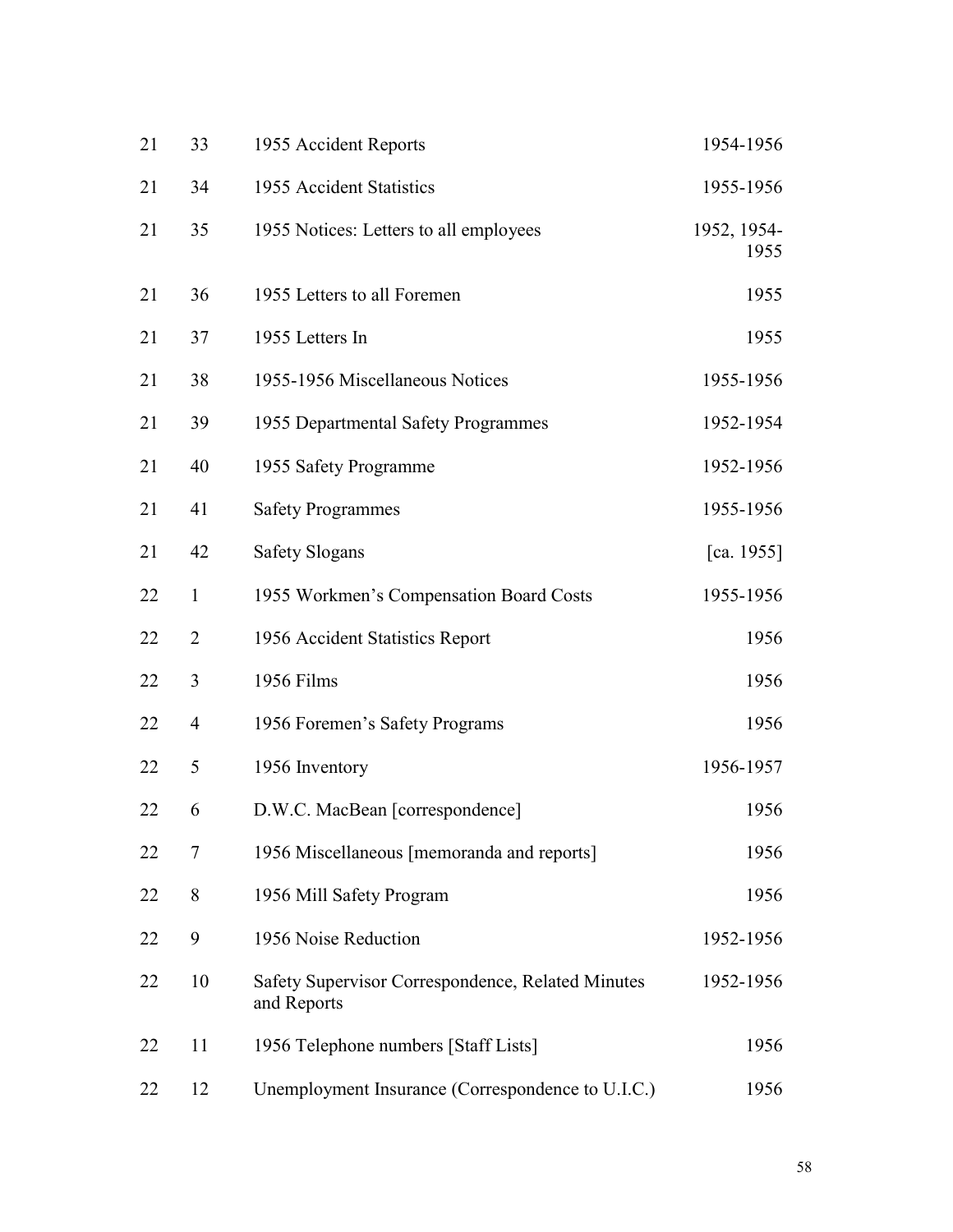| 22 | 13 | 1956 Workmen's Compensation Board                             | 1955-1956  |
|----|----|---------------------------------------------------------------|------------|
| 22 | 14 | C.W.P.: Safety – General                                      | 1950-1957  |
| 22 | 15 | Miscellaneous Safety Newsletters, Brochures, and<br>Reports   | 1956-1957  |
| 22 | 16 | Miscellaneous Safety Newsletters and Publications             | 1955-1957  |
| 22 | 17 | Sundry Items [reports, correspondence, resource]<br>material] | 1955-1957  |
| 22 | 18 | Supervisor's Safety Training Workshop 1957                    | 1957       |
| 22 | 19 | <b>Trim Saw Operating Regulations</b>                         | 1957       |
| 22 | 20 | Resources - Accident Prevention Co-ordinator                  | 1950-1960  |
| 22 | 21 | Ephemera                                                      | 1961       |
| 22 | 22 | <b>Safety Signs</b>                                           | $[196-?]$  |
| 22 | 23 | 1960 Training                                                 | 1960       |
| 22 | 24 | 1960 A 1-a Accident Breakdown Inter-Divisional                | 1960-1961  |
| 22 | 25 | 1960 A 1-c Accident                                           | 1960       |
| 22 | 26 | 1960 A 1-e Accident Time Loss Reports                         | 1954, 1960 |
| 22 | 27 | 1960 A 2-a Analysis - First Visits to First Aid Room          | 1960-1961  |
| 22 | 28 | 1960 I 1-c Inspection - Department                            | 1960       |
| 22 | 29 | 1960 I 1-d Inspection - Machine                               | 1960       |
| 22 | 30 | 1960 I 1-e Inspection - Plant                                 | 1959-1961  |
| 22 | 31 | 1960 I 1-f Inspection - W.C.B.                                | 1960       |
| 22 | 32 | 1960 I 1-g Inspection - Yard                                  | 1960       |
| 22 | 33 | 1960 L 1-a Lighting and General                               | 1960-1961  |
| 22 | 34 | 1960 L 2-a Lock & Tag Out                                     | 1959-1960  |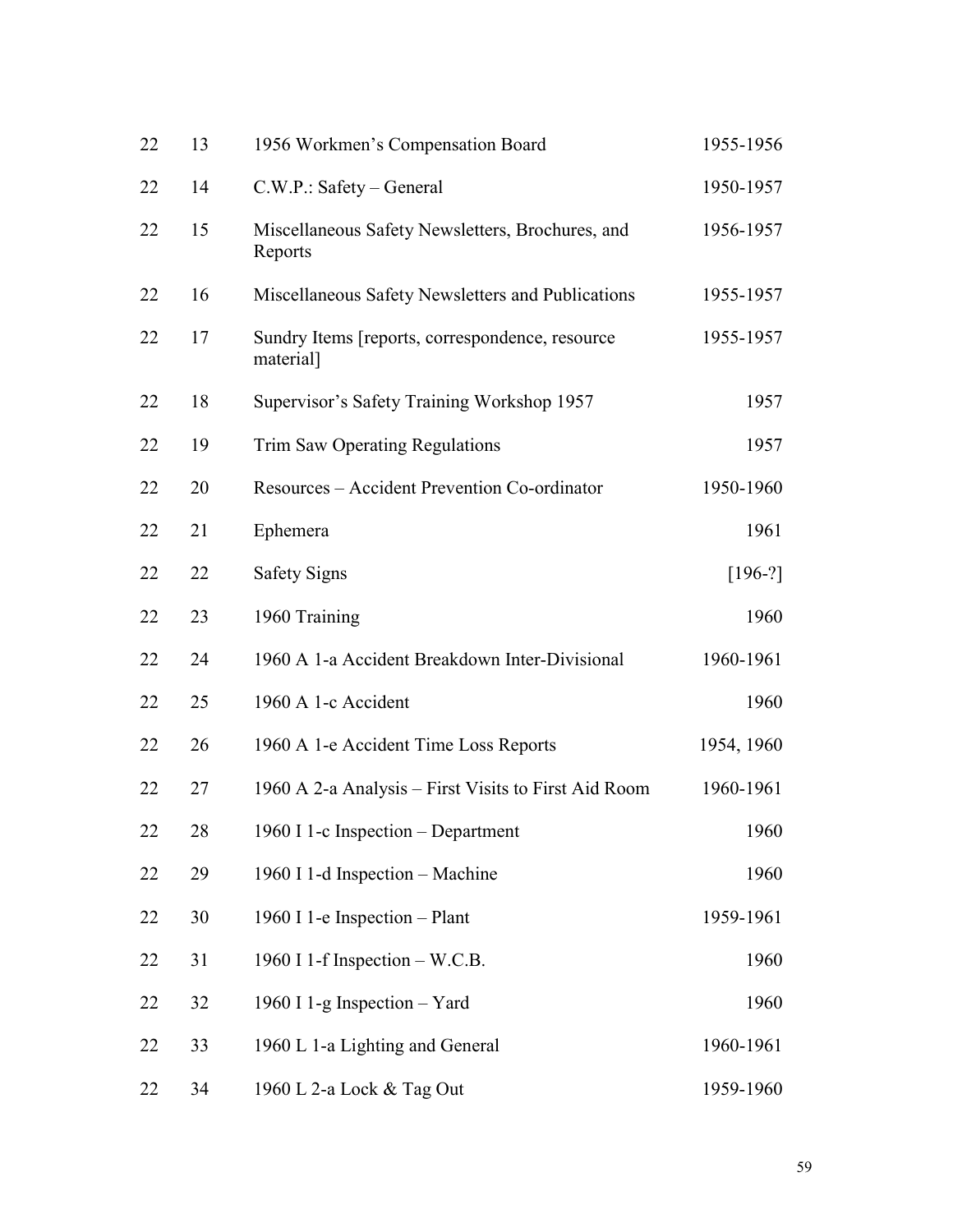| 22 | 35             | 1960 S 1-a Safety – Safety Captains                                                   | 1960      |
|----|----------------|---------------------------------------------------------------------------------------|-----------|
| 22 | 36             | 1960 S 1-b Safety Minutes                                                             | 1960      |
| 22 | 37             | 1960 S 1-d Safety – Plant Rules                                                       | 1960      |
| 22 | 38             | 1960 S 1-e Safety Reports - D.W.C. MacBean                                            | 1960      |
| 22 | 39             | 1960 S 1-f Safety – Visual                                                            | 1960      |
| 22 | 40             | 1960 S 3-a Safety Engineering                                                         | 1960      |
| 22 | 41             | 1960 W 1-a W.C.B. Correspondence                                                      | 1960      |
| 22 | 42             | 1961 File Index – Personnel and Safety Department                                     | 1961      |
| 22 | 43             | 1961 Accident Prevention Program and Foreman's<br><b>Accident Prevention Workshop</b> | 1961-1964 |
| 22 | 45             | 1961 Accident Statistics                                                              | 1961-1962 |
| 22 | 46             | 1961 A 1-a Accidents - Inter-Divisional                                               | 1961-1962 |
| 22 | 47             | 1961 A 1-b Accidents – Interviews                                                     | 1961      |
| 22 | 48             | 1961 A 1-c Accidents – Investigations – C.W.P.                                        | 1961      |
| 22 | 49             | 1961 A 1-d Accidents – Investigations – Other<br>Divisions                            | 1961      |
| 22 | 50             | 1961 A 1-e Accidents – Time Lost Report                                               | 1961-1962 |
| 22 | 51             | 1961 A 2-a Analysis - First Aid Reports                                               | 1961-1962 |
| 23 | $\mathbf{1}$   | 1961 B 1-a B.C.L.M.A. - Employment Reports                                            | 1961      |
| 23 | $\overline{2}$ | 1961 B 1-b B.C.L.M.A. – Inspections                                                   | 1961      |
| 23 | 3              | 1961 B 1-c B.C.L.M.A. – Newsletters                                                   | 1961      |
| 23 | 4              | 1961 F 2-a First Aid – Reports                                                        | 1961      |
| 23 | 5              | 1961 F 2-b First Aid – General                                                        | 1961      |
| 23 | 6              | 1961 I 2-b Inspections - Departmental                                                 | 1960-1961 |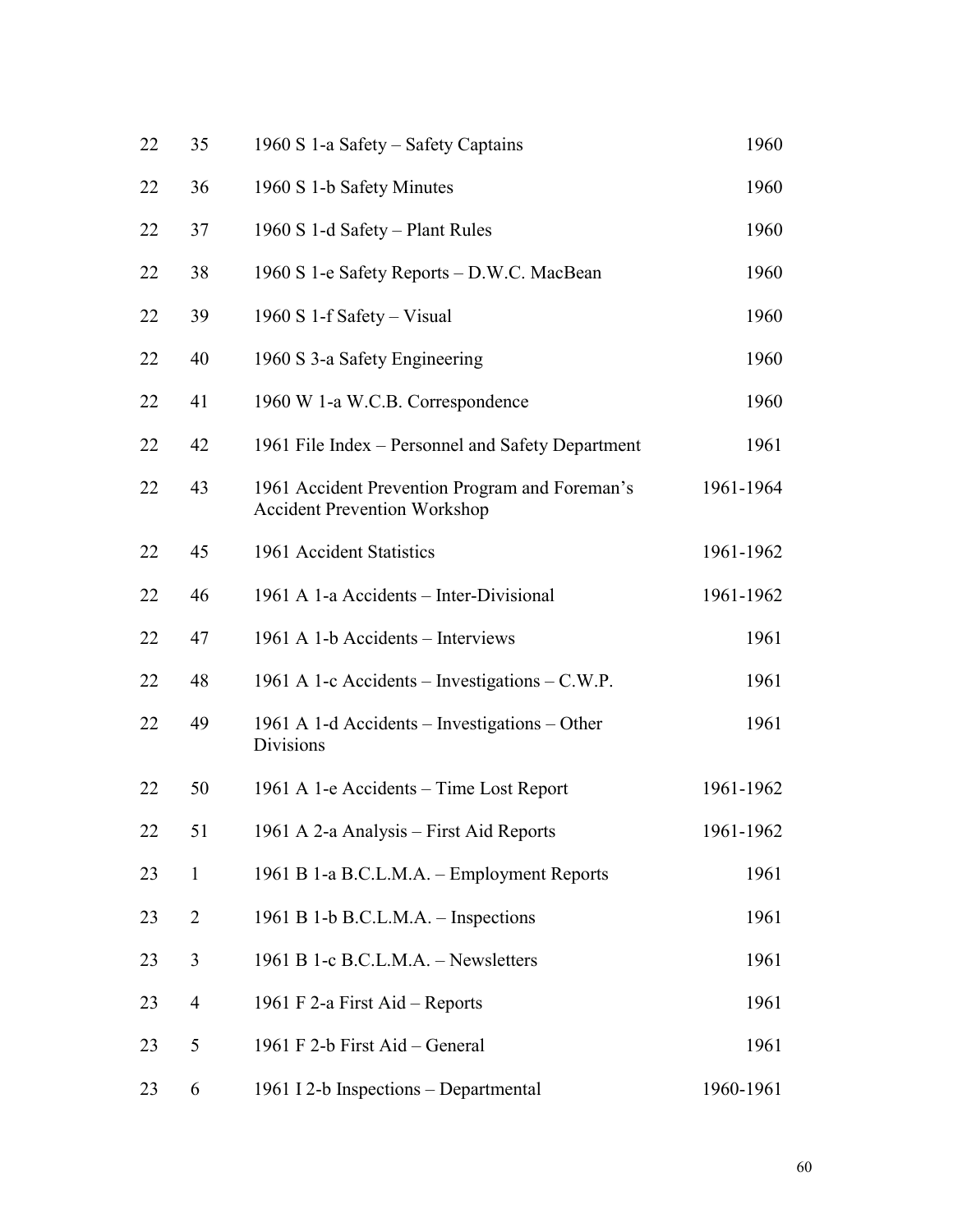| 23 | 7     | 1961 I 2-e Inspections - Plant                    | 1961                |             |
|----|-------|---------------------------------------------------|---------------------|-------------|
| 23 | $8\,$ | 1961 I 2-e Inspections - Plant                    | 1961                |             |
| 23 | 9     | 1961 I 2-g Inspections – Yard Piling              | 1961                |             |
| 23 | 10    | 1961 L 1-a Lock-out                               | 1960-1961           |             |
| 23 | 11    | 1961 M 1-a Meeting – Safety Committee – C.W.P.    | 1961                |             |
| 23 | 12    | 1961 M 1-b Meeting – Safety, Other Divisions      | 1961                |             |
| 23 | 13    | 1961 M 1-c Meeting - Special                      | 1961                |             |
| 23 | 14    | 1961 M 2-a Miscellaneous                          | 1961                |             |
| 23 | 15    | 1961 S 1-b Safety – Notices                       | 1961                |             |
| 23 | 16    | 1961 S 1-b Safety – Teletype Statistics           | 1961                |             |
| 23 | 17    | 1961 S 1-d Safety – Safety Council Correspondence | 1961                |             |
| 23 | 18    | 1961 S 1-f Safety Program - Plant                 | 1961                |             |
| 23 | 19    | 1961 S 1-i Safety Report – D.W.C. MacBean         | 1961                |             |
| 23 | 20    | 1961 S 1-j Safety Correspondence - D.W.C. MacBean | 1960-1961           |             |
| 23 | 21    | 1961 W 1-b W.C.B. - Cost Statement                | 1954, 1961-<br>1962 |             |
| 23 | 22    | 1961 W 1-c W.C.B. $-$ Statistics                  | 1961                |             |
| 23 | 23    | 1962 File Index – Personnel and Safety Department | 1962                |             |
| 23 | 24    | 1962 A 1-a Accidents - Interdivisional            | 1962-1963           | $\mathbf R$ |
| 23 | 25    | 1962 A 1-b Accidents – Investigations – C.W.P.    | 1962                | $\mathbf R$ |
| 23 | 26    | 1962 A 1-c Accidents – Other Divisions            | 1962                | $\mathbf R$ |
| 23 | 27    | 1962 A 1-d Accidents - Time Lost Report           | 1962                |             |
| 23 | 28    | 1962 A 2-a Analysis - First Aid Reports           | 1962                |             |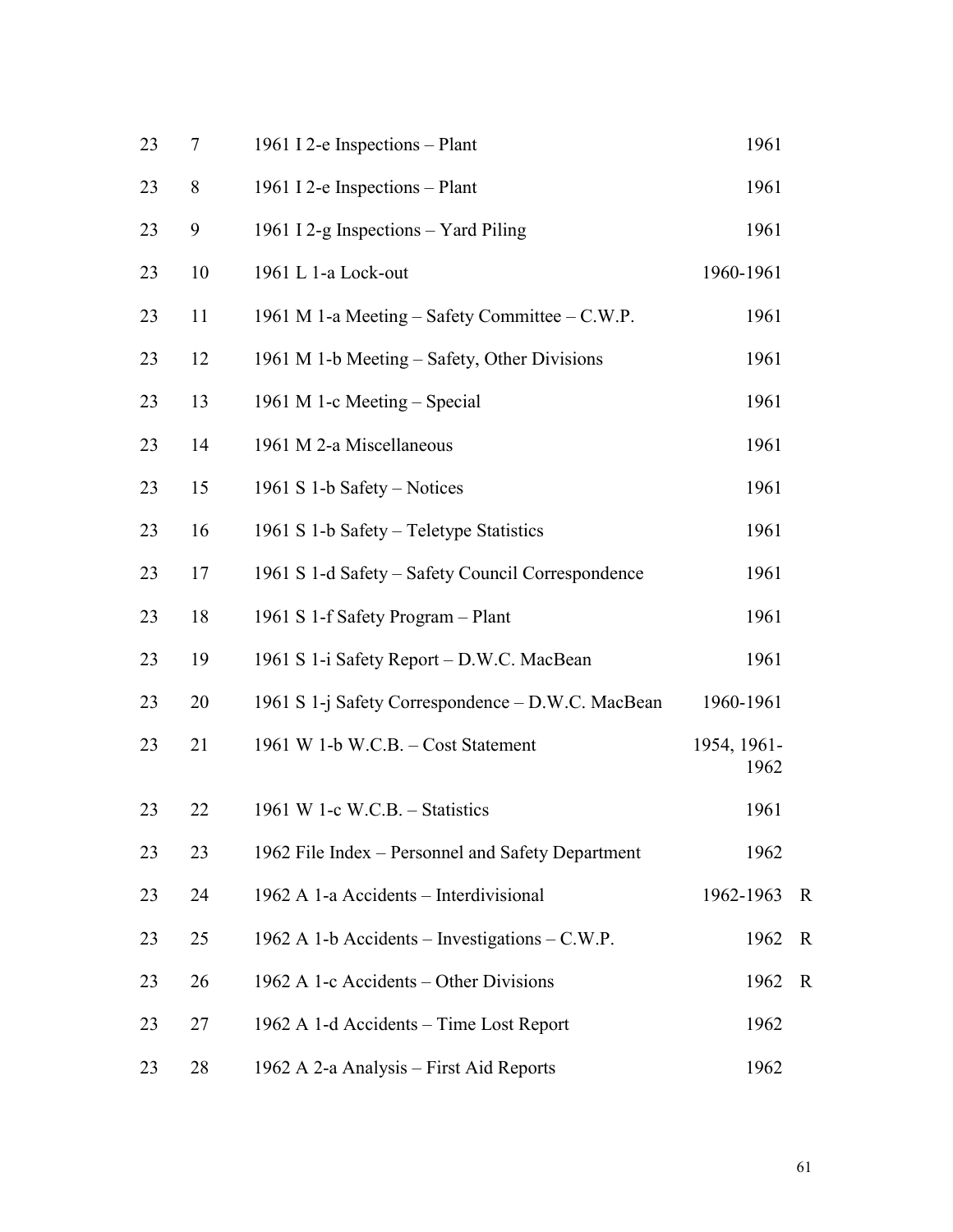| 23 | 29 | 1962 B 1-a B.C.L.M.A. – Employment Reports                            | 1962      |
|----|----|-----------------------------------------------------------------------|-----------|
| 23 | 30 | 1962 B 1-b B.C.L.M.A. – Inspections                                   | 1962      |
| 23 | 31 | 1962 B 1-c B.C.L.M.A. - Newsletters                                   | 1962      |
| 23 | 32 | 1962 C 1-a Correspondence – A.G. Pare                                 | 1961-1962 |
| 23 | 33 | 1962 D 1-a Departmental Accident Statistics -<br>Department Man Hours | 1962      |
| 23 | 34 | 1962 F 1-a Films - General                                            | 1961-1962 |
| 23 | 35 | 1962 I 1-a Incentives                                                 | 1961      |
| 23 | 36 | 1962 I 2-b Inspections – Departments                                  | 1962      |
| 23 | 37 | 1962 I 2-e Inspections - Plant                                        | 1962      |
| 23 | 38 | 1962 I 2-g Inspections – Yard Piling                                  | 1962      |
| 23 | 39 | 1962 I 3-a IWA Lunch Room Meetings                                    | 1962      |
| 23 | 40 | 1962 M 1-a Meeting – Safety Committee                                 | 1962      |
| 23 | 41 | 1962 M 1-b Meeting $-$ Safety $-$ Other                               | 1962      |
| 23 | 42 | 1962 M 1-c Meeting – Special                                          | 1962      |
| 23 | 43 | 1962 M 2-a Miscellaneous [memoranda, financial<br>statements]         | 1962      |
| 23 | 44 | 1962 S 1-b Safety – Notices                                           | 1962      |
| 23 | 45 | 1962 S 1-c Safety – Plant Rules                                       | 1961-1962 |
| 23 | 46 | 1962 S 1-d Safety – Safety Council                                    | 1962      |
| 23 | 47 | 1962 S 1-e Safety – Safety Training                                   | 1962      |
| 23 | 48 | 1962 S 1-f Safety – Dept. Program                                     | 1961-1962 |
| 23 | 49 | 1962 S 1-g Safety - Plant Program                                     | 1961-1962 |
| 23 | 50 | 1962 S 1-h Safety – Teletype Statistics                               | 1962-1963 |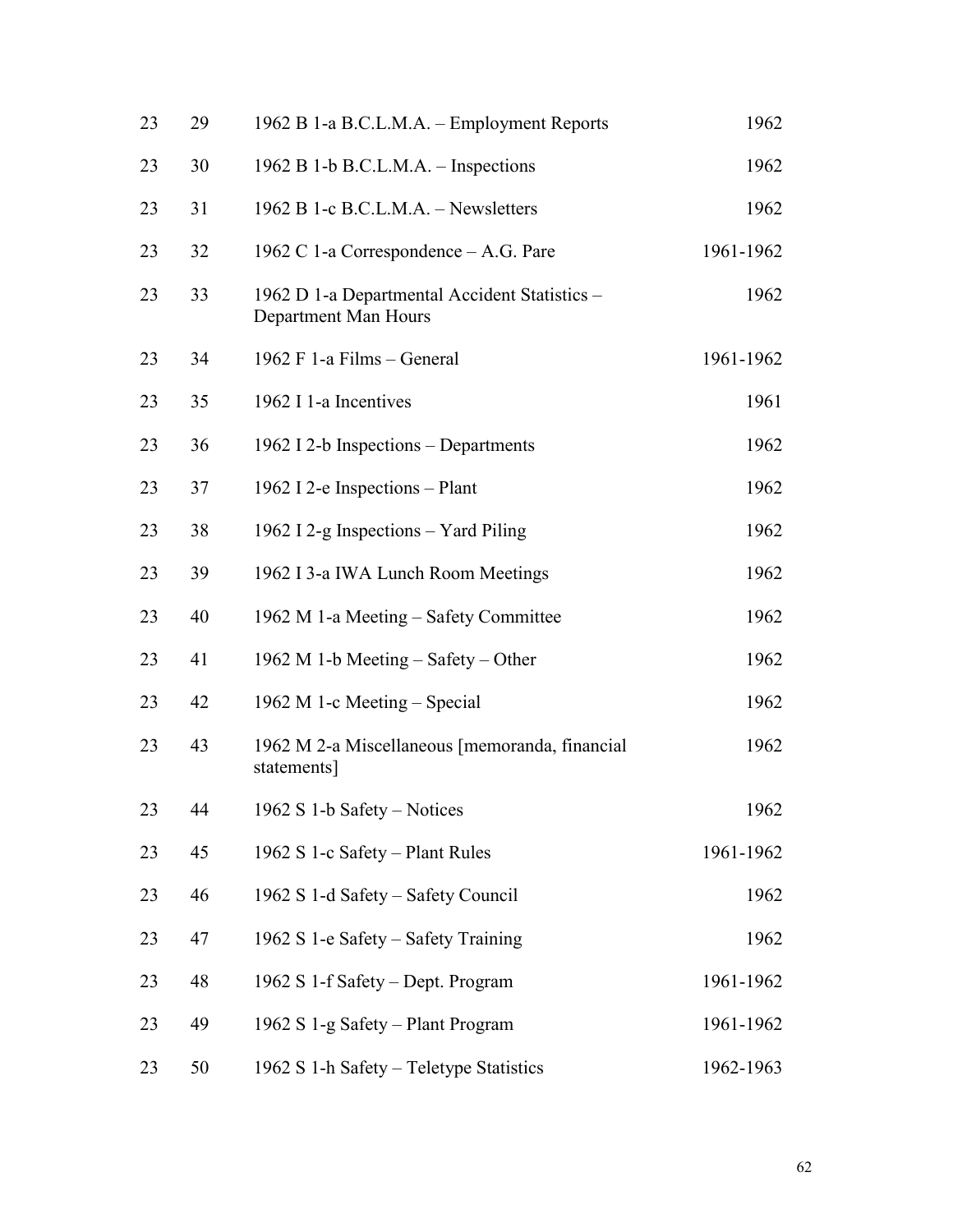| 23 | 51             | 1962 S 1-i Safety – Correspondence – D.W.C.<br>MacBean                                   | 1962      |             |
|----|----------------|------------------------------------------------------------------------------------------|-----------|-------------|
| 23 | 52             | 1962 S 1-j Safety – Report – D.W.C. MacBean                                              | 1962      |             |
| 23 | 53             | 1962 S 1-k Safety – Signs                                                                | 1962      |             |
| 23 | 54             | 1962 S 1-1 Safety – Newsletter                                                           | 1962      |             |
| 23 | 55             | 1962 S 1-m Safety – Safety Committee                                                     | 1962      |             |
| 23 | 56             | 1962 S 2-a Seniority List                                                                | 1962      | $\mathbf R$ |
| 23 | 57             | 1962 W 1-a W.C.B. Correspondence                                                         | 1962      |             |
| 23 | 58             | 1962 W 1-b W.C.B. - Cost Statement                                                       | 1962-1963 |             |
| 23 | 59             | 1962 W 1-c W.C.B. Statistics                                                             | 1962      |             |
| 23 | 60             | 1974 MB Accident Statistics                                                              | 1974-1975 |             |
| 23 | 61             | Accident Statistics and Frequency Rates - MB<br>Research, BC Safety Council and C.O.F.I. | 1975      |             |
| 23 | 62             | <b>Plant and Department Statistics</b>                                                   | 1974-1976 |             |
| 23 | 63             | First Aid Reports 1975 and 1976                                                          | 1974-1976 |             |
| 23 | 64             | First Visits to First Aid Room [statistics]                                              | 1976      |             |
| 24 | $\mathbf{1}$   | <b>Investigations Minutes</b>                                                            | 1973      | $\mathbf R$ |
| 24 | 2              | Completed Investigations                                                                 | 1974      | $\mathbb R$ |
| 24 | 3              | 1975 Safety Inspections / Investigations                                                 | 1975      |             |
| 24 | $\overline{4}$ | 1976 Safety Investigations                                                               | 1976      |             |
| 24 | 5              | Master Agreement                                                                         | 1975-1976 |             |
| 24 | 6              | Job Safety Breakdowns 1975                                                               | 1974-1975 |             |
| 24 | 7              | L.A. Kingman – Correspondence                                                            | 1974-1976 |             |
| 24 | 8              | L.A. Kingman - Info. Bulletin                                                            | 1974-1976 |             |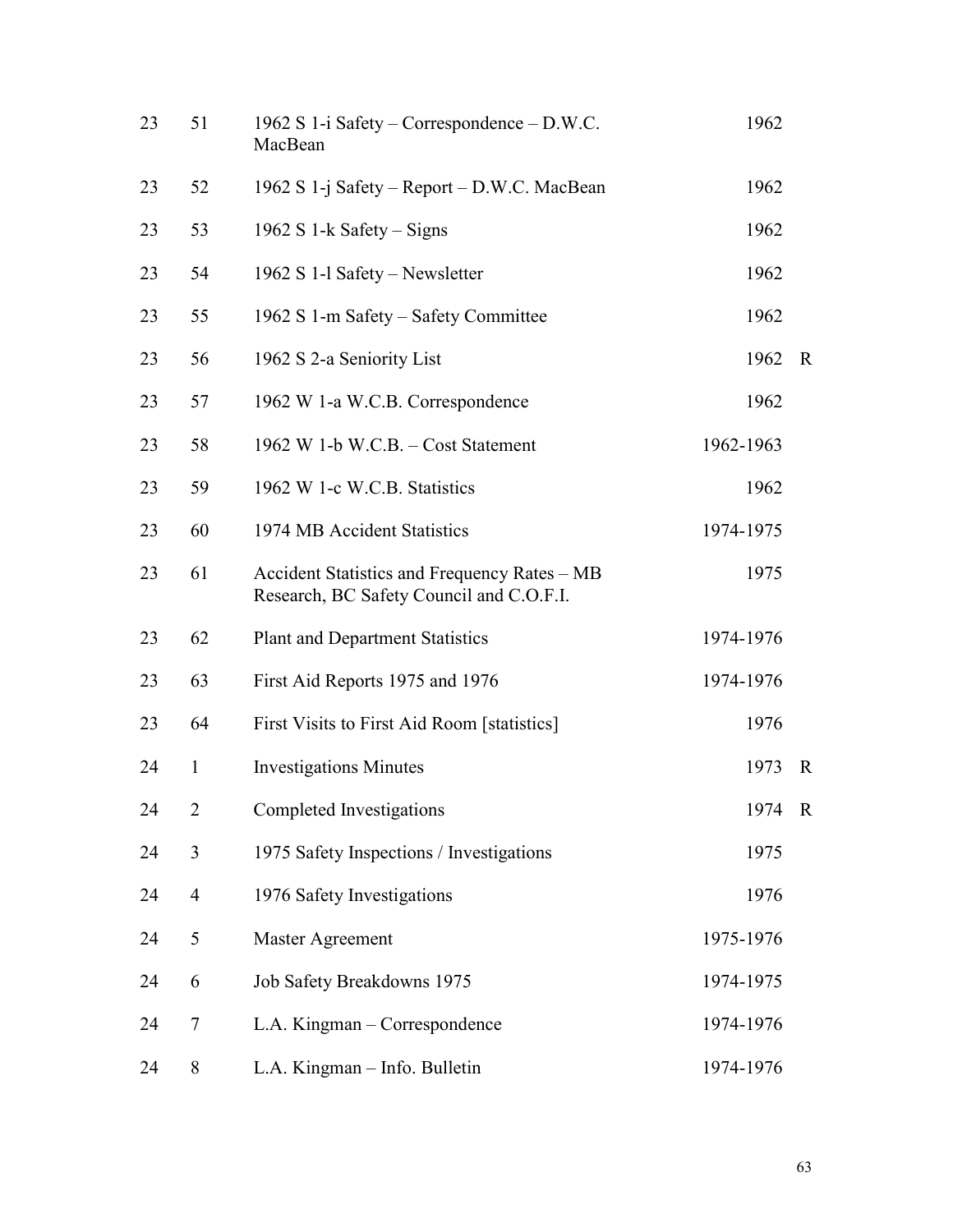| 24       | 9  | Light Duty Reports 1976                                                                                                                              | 1974-1976  | $\mathbf R$  |
|----------|----|------------------------------------------------------------------------------------------------------------------------------------------------------|------------|--------------|
| 24       | 10 | 1974 Lost Time                                                                                                                                       | 1974-1975  | $\mathbf R$  |
| 24       | 11 | 1975 Time Lost Reports                                                                                                                               | 1975-1976  | $\mathbb{R}$ |
| 24       | 12 | 1976 Time Lost Reports                                                                                                                               | 1976       | $\mathbf R$  |
| 24       | 13 | Management Meetings 1976                                                                                                                             | 1976       |              |
| 24       | 14 | Manager's Comments 1975                                                                                                                              | 1974-1975  |              |
| 24       | 15 | Manager's Comments                                                                                                                                   | 1976       |              |
| 24       | 16 | Occupational Environment                                                                                                                             | 1978       |              |
| 24       | 17 | Safety Captains - H. Rysdyk                                                                                                                          | 1975       |              |
| 24       | 18 | Safety Minutes - Incentive                                                                                                                           | 1974       |              |
| 24       | 19 | Minutes of Safety Meetings                                                                                                                           | 1975-1976  |              |
| 24       | 20 | 1976 Safety Meetings                                                                                                                                 | 1976       |              |
| 24       | 21 | Safety Program Analysis                                                                                                                              | 1972       |              |
| 24       | 22 | <b>Safety Suggestions</b>                                                                                                                            | [ca. 1975] |              |
| 24       | 23 | W.C.B. Correspondence 1974                                                                                                                           | 1974       | $\mathbf R$  |
| 24       | 24 | W.C.B. Correspondence 1976                                                                                                                           | 1975-1976  | $\mathbf R$  |
| 24       | 25 | Workmen's Compensation Board Meritorious Safety<br>Performance Certificate                                                                           | 1954       |              |
| oversize |    | The British Columbia Safety Council Gold Certificate<br>Award of Merit Presented to Boom, MacMillan<br>Bloedel Limited, Canadian White Pine Division | 1954       |              |
| oversize |    | Workmen's Compensation Board Meritorious Safety<br>Performance Award, MacMillan Bloedel Ltd.,<br>Canadian White Pine Divisionfor the Year 1972       | [1973]     |              |
| oversize |    | Workmen's Compensation Board Meritorious Safety<br>Performance Award, MacMillan Bloedel Ltd.,<br>Canadian White Pine Divisionfor the Year 1973       | [1974]     |              |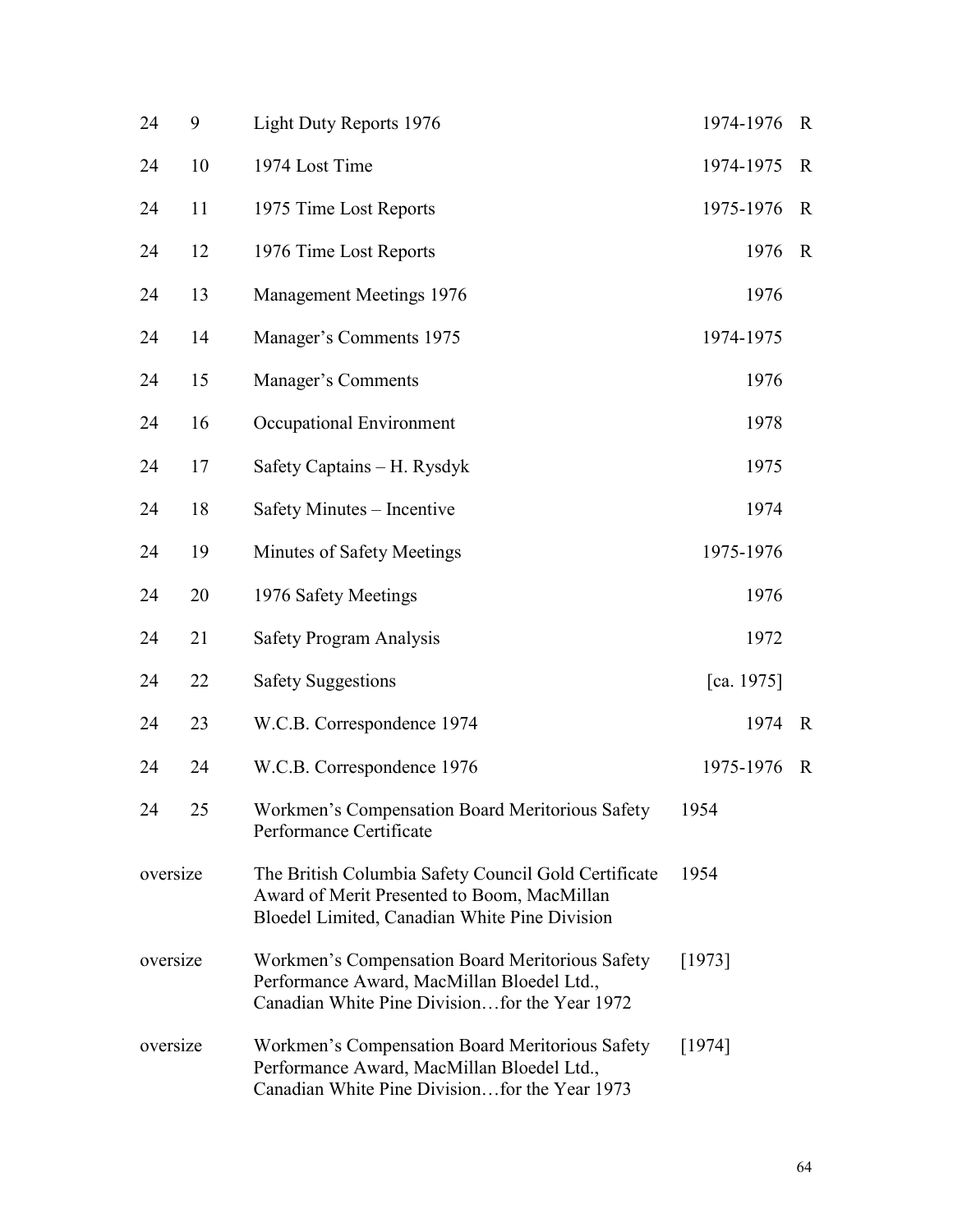## Physical Plant and Maintenance Department records series

## Correspondence and administrative files sub-series

| 24     | $26 - 27$      | <b>Current Projects</b>                     | 1966-1969 |
|--------|----------------|---------------------------------------------|-----------|
| 24     | 28             | CWP Drawing Stds.                           | 1968-1985 |
| 24     | 29             | Research & Development                      | 1966-1968 |
| 24     | $30 - 31$      | Safety                                      | 1967-1969 |
| 24     | 32             | <b>Salaried Vacations</b>                   | 1965-1968 |
| 24     | 33             | <b>Shingle Development Progress Report</b>  | 1967      |
| 25     | $\mathbf{1}$   | Training                                    | 1967-1968 |
| 25     | $\overline{2}$ | Training                                    | 1968      |
| 25     | 3              | Visitors 1968                               | 1968      |
| 25     | $\overline{4}$ | <b>Production Management</b>                | 1966-1967 |
| 25     | 5              | Truck Deck and Boom Log Bucking             | 1973      |
| 25     | 6              | 1973 Accident Prevention Program            | 1973      |
| 25     | 7              | S.E. Wood - General                         | 1973      |
| 25     | 8              | Contract Labour                             | 1971-1973 |
| 25     | 9              | Maintenance                                 | 1971-1975 |
| 25     | 10             | 1972 and 1973 Maintenance Plan Calculations | 1972-1973 |
| $25\,$ | 11             | 1974 Maintenance Plan                       | 1973      |
| 25     | 12             | Regular Maintenance 1974                    | 1973-1974 |
| 25     | 13             | Special Maintenance                         | 1972-1976 |
| 25     | 14             | Special Maintenance 1974 and Four Year Plan | 1974      |
| 25     | 15             | Maintenance Crew Lists                      | 1963      |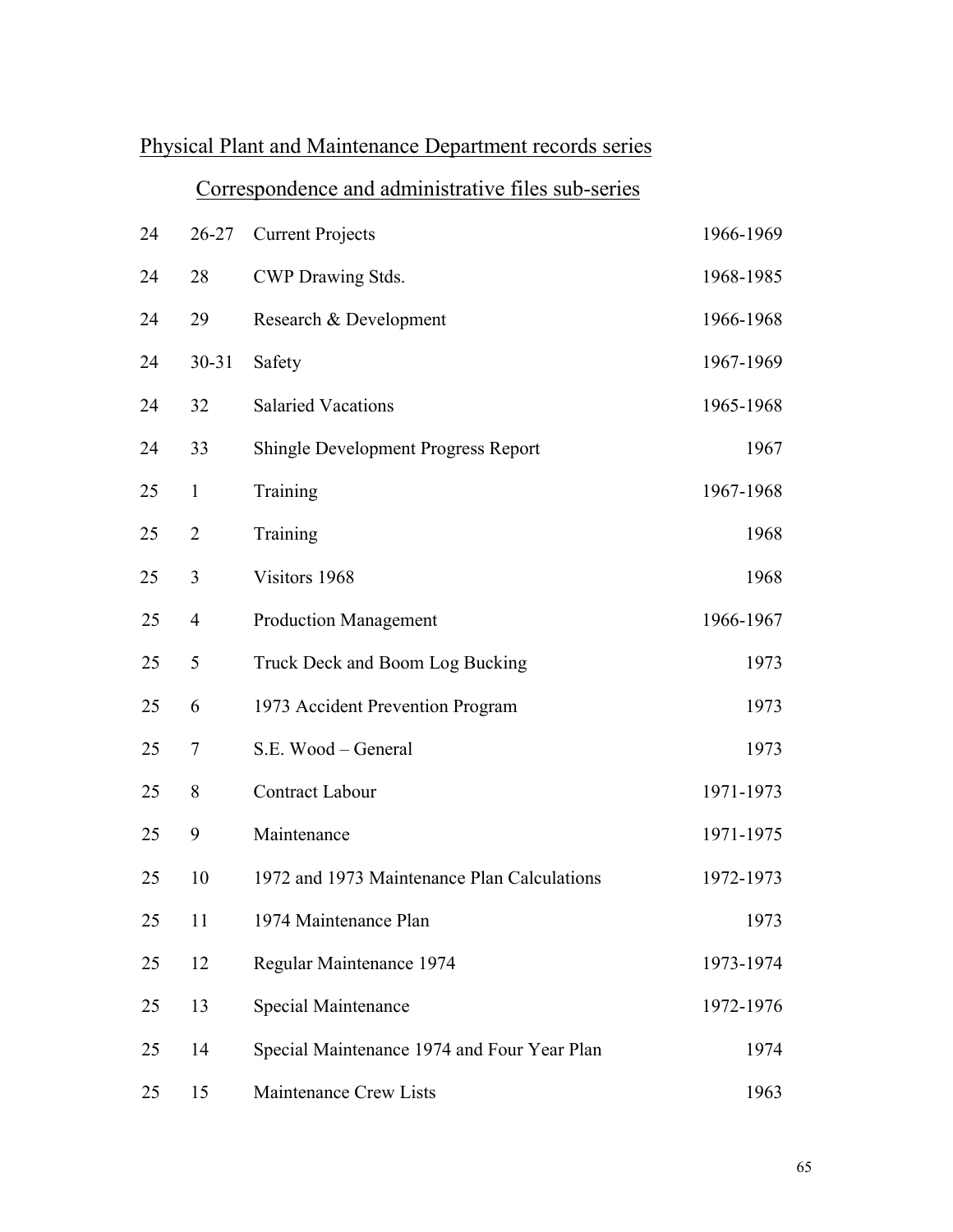| 25 | 16        | Maintenance Crew List and Contract Labour                                 | 1973-1974 |
|----|-----------|---------------------------------------------------------------------------|-----------|
| 25 | 17        | Crew List Forms                                                           | 1974-1975 |
| 25 | 18        | Maintenance: Crew and Activities                                          | 1977      |
| 25 | 19        | Memos to D. Excell                                                        | 1972-1974 |
| 25 | 20        | Attached Damage -- M.H. Wright                                            | 1977      |
| 25 | 21        | Coveralls                                                                 | 1974-1975 |
| 25 | 22        | M.H. Wright [Cost Codes and Statistics]                                   | 1973-1975 |
| 25 | 23        | Fire Prevention                                                           | 1974-1975 |
| 25 | 24        | <b>First Aid Reports</b>                                                  | 1975      |
| 25 | 25        | <b>Safety Lockout Procedures</b>                                          | 1973-1975 |
| 25 | 26        | Canadian White Pine Division: Process & Cost<br>Statements, December 1974 | 1974      |
| 25 | 27        | 1974 Weekend Work Performed: Operating<br>Millwrights, Electrical         | 1974      |
| 25 | 28        | <b>Safety Tour Reports</b>                                                | 1975      |
| 25 | 29        | January to December 1981 – Regular Work Orders                            | 1981      |
| 25 | 30        | July 1981 Safety Work Orders                                              | 1981      |
| 25 | 31        | August 1981 Safety Work Orders                                            | 1981      |
| 25 | 32        | September 1981 Safety Work Orders                                         | 1981      |
| 25 | 33        | Miscellaneous Projects                                                    | 1982      |
| 25 | 34        | Maintenance Inventory – December 1988 – M.H.<br>Wright                    | 1988-1992 |
| 25 | $35 - 36$ | Maintenance Department: Memos                                             | 1979-1983 |
| 25 | 37-38     | Mechanical Equipment Manuals                                              | 1976      |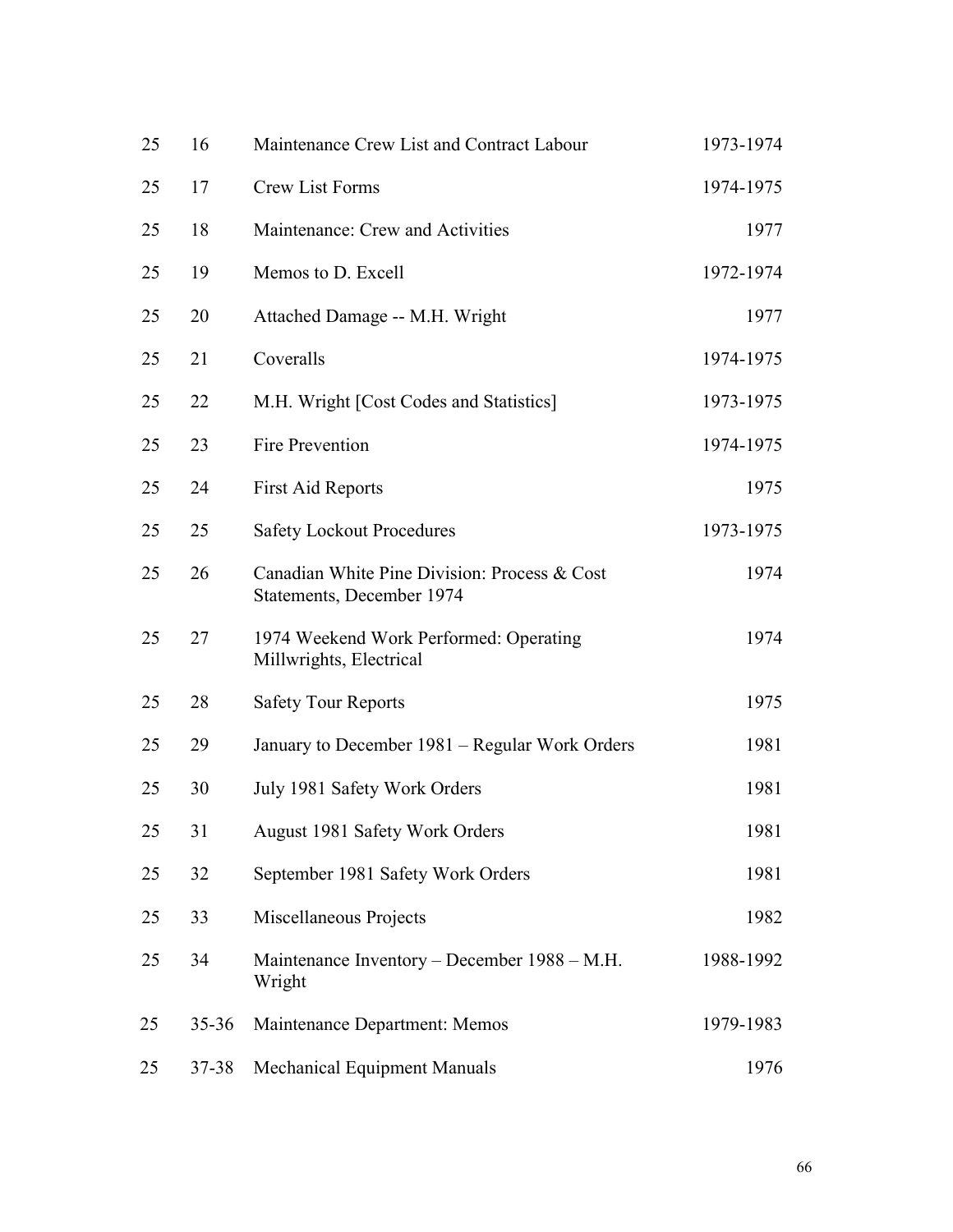| 25 | 39             | Projects                                                                | 1980-1984 |
|----|----------------|-------------------------------------------------------------------------|-----------|
|    |                | <u>Project files and related records sub-series</u>                     |           |
| 25 | 40             | 102 C.W.P. Scow Berth                                                   | 1971      |
| 25 | $41 - 42$      | 102 Scow Berth – General File                                           | 1970-1972 |
| 25 | 43             | C.W.P. – Chip Scow Loading Facilities: Chip Scow<br>Berth (W.A. Reason) | 1970-1971 |
| 25 | 44             | C.W.P. Chip Scow Berth                                                  | 1971-1972 |
| 25 | 45             | Log Bucking (B Mill)                                                    | 1960-1971 |
| 26 | $1 - 2$        | 110 "B" Mill Log Bucking A.S.E. #343                                    | 1970-1975 |
| 26 | $\overline{3}$ | "B" Mill Log Bucking                                                    | 1970-1971 |
| 26 | $\overline{4}$ | 150-01 "B" Mill Log Loaders                                             | 1962-1968 |
| 26 | 5              | 150 "B" Mill Mechanical Barker A.S.E.'s # 535 &<br>625                  | 1970-1975 |
| 26 | $6 - 8$        | 150 "B" Mill Mechanical Barker A.S.E.'s # 535 &<br>625                  | 1970-1975 |
| 26 | 9              | 150 "B" Mill Headrig Log Deck                                           | 1976      |
| 26 | $10 - 11$      | 157 "C" Mill Mechanical Barker A.S.E. #443                              | 1973-1975 |
| 26 | 12             | <b>Sawdust Collection Boom Cutoff Saw</b>                               | 1975      |
| 26 | 13             | Edgers & Rippers                                                        | 1950-1960 |
| 26 | 14             | 100 Mill Pond - General                                                 | 1953-1955 |
| 26 | 15             | 153 River Pumps                                                         | 1953-1955 |
| 26 | 16             | 159, 160 No. 5 Turbine & Barker Pump                                    | 1955-1966 |
| 26 | 17             | 201 Bullsaw                                                             | 1955      |
| 26 | 18             | 202 B Log Haul                                                          | 1955-1965 |
| 26 | 19             | 203 "B" Carriage                                                        | 1956      |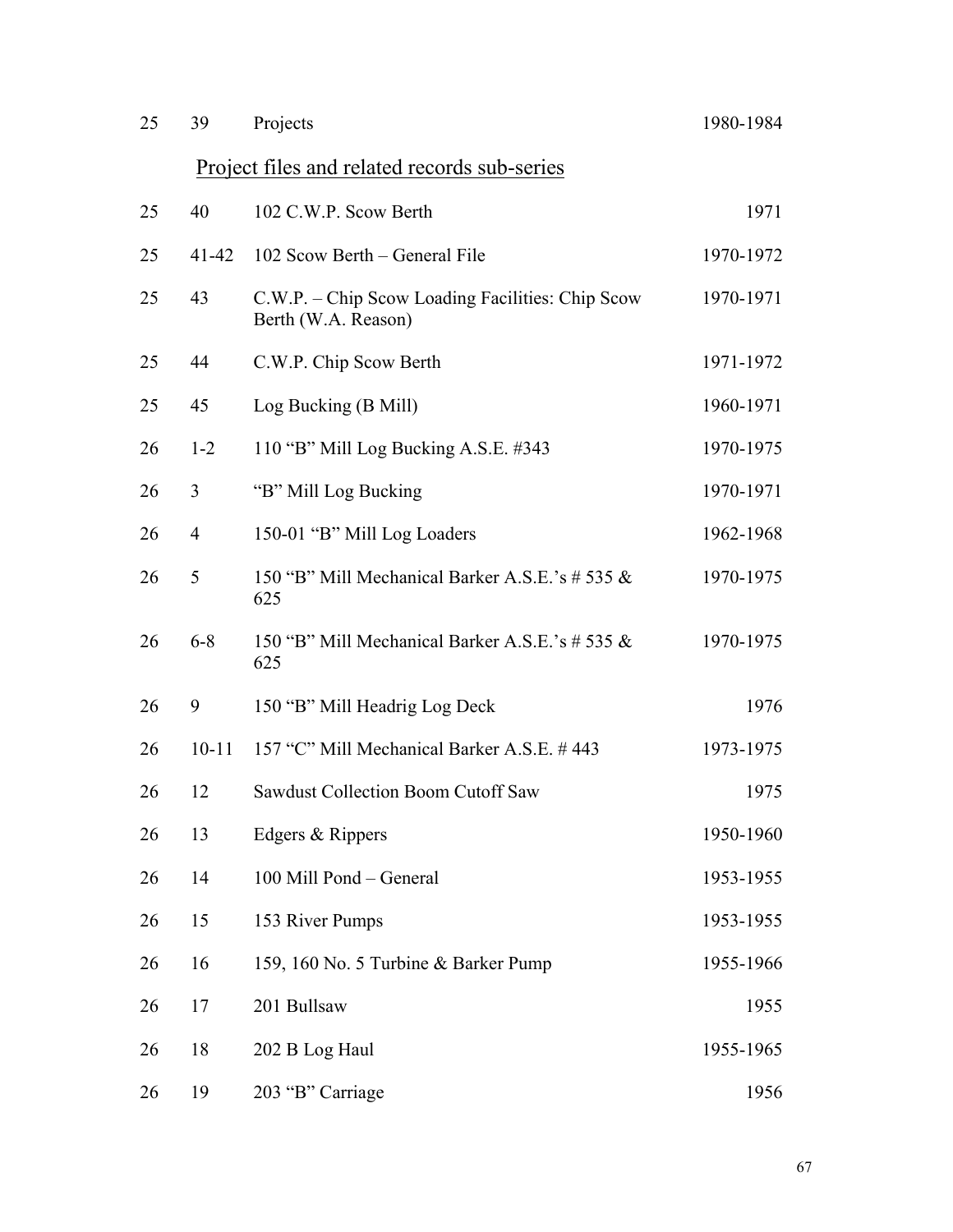| 26 | 20             | 204 "B" Edger                                                       | 1965      |
|----|----------------|---------------------------------------------------------------------|-----------|
| 26 | 21             | 206, 207 "B" Mill Automatic Trimmers                                | 1954-1965 |
| 26 | 22             | 261 Green Chains                                                    | 1963      |
| 26 | 23             | Stacks - C.W.P. Data                                                | 1954-1955 |
| 26 | 24             | Custodis                                                            | 1955      |
| 26 | 25             | Rust / Stack                                                        | 1949-1955 |
| 26 | 26             | 310 Stacker                                                         | 1962      |
| 26 | 27             | 330 Unstacking                                                      | 1955-1956 |
| 26 | 28             | 400 "B" Planer Mill                                                 | 1953      |
| 26 | 29             | 413 Irvington Trimmer                                               | 1968      |
| 26 | 30             | 414 Durand Trimmer                                                  | 1963      |
| 26 | 31             | 430 Timber Sizer                                                    | $[195-?]$ |
| 26 | 32             | 662, 663, 664 49" Chippers                                          | 1950-1953 |
| 26 | 33             | 771 Carriers                                                        | 1961      |
| 26 | 34             | 781 Power House - Turbines                                          | 1953-1960 |
| 26 | 35             | 782 Power Plant - Steam                                             | 1953-1960 |
| 26 | 36             | 784 Compressed Air                                                  | 1956      |
| 26 | 37-38          | Concrete Chimney                                                    | 1954-1957 |
| 27 | $\mathbf{1}$   | Carrier Wash                                                        | 1972      |
| 27 | $2 - 3$        | "C" Mill Revision                                                   | 1976-1978 |
| 27 | $\overline{4}$ | 151 "B" Barker Equipment: Rotators, Infeed &<br>Outfeed Rolls, etc. | 1953-1954 |
| 27 | 5              | 154, 155 No. 6 Turbine & Barker Pump                                | 1953-1967 |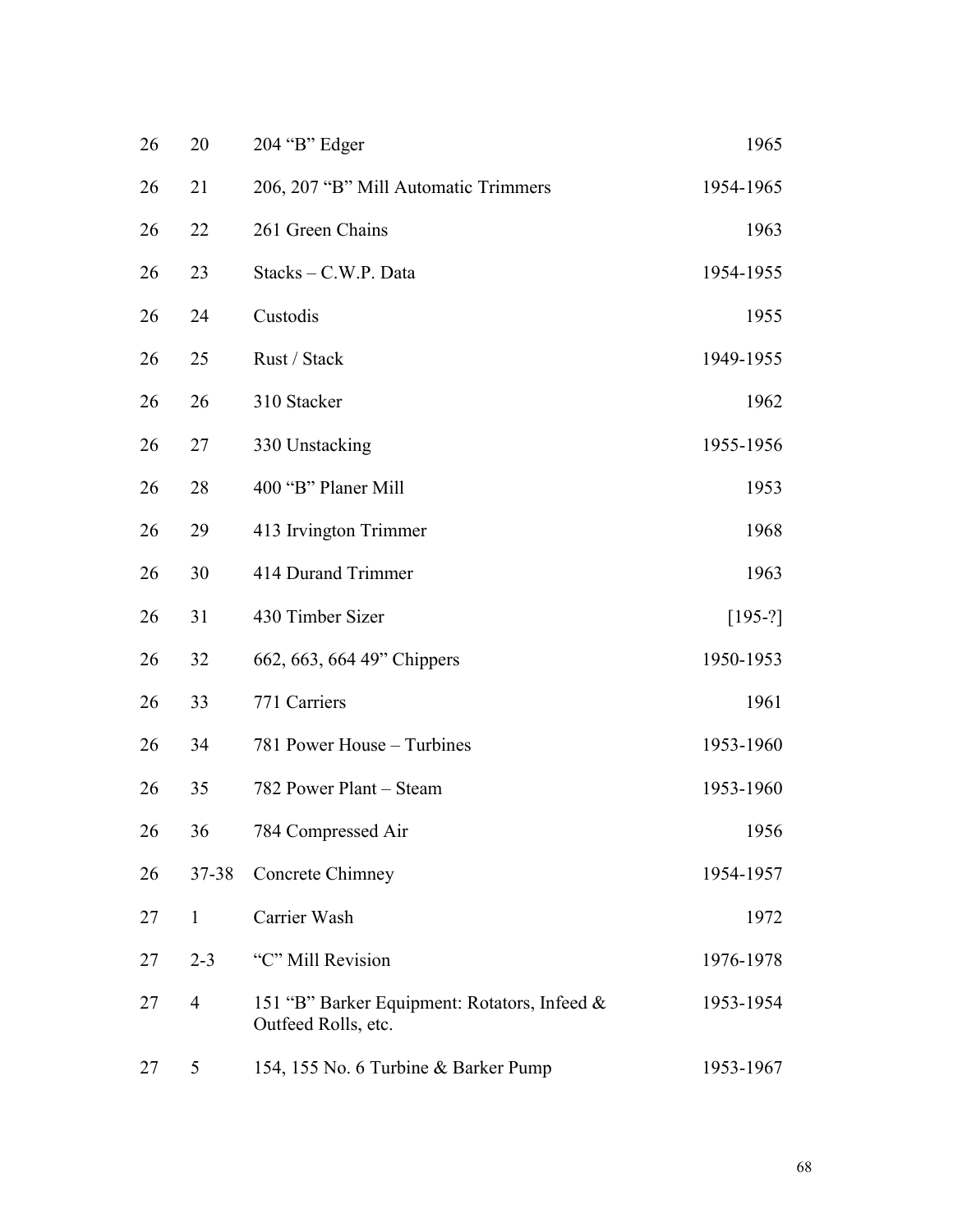| 27 | 6              | <b>B</b> Barker Project                                                                    | 1953-1954 |              |
|----|----------------|--------------------------------------------------------------------------------------------|-----------|--------------|
| 27 | 7              | 158 "C" Barker Screens                                                                     | 1955-1956 |              |
| 27 | 8              | 205 "B" Wickes Gang                                                                        | 1955-1969 |              |
| 27 | 9              | 208 "B" Vertical Resaw                                                                     | 1955-1968 |              |
| 27 | 10             | 210 "B" Horizontal Resaw and Edger                                                         | 1953      |              |
| 27 | 11             | 253 "C" Carriage                                                                           | 1949-1963 |              |
| 27 | 12             | 652 Hogs & Hog Fuel                                                                        | 1953-1969 |              |
| 27 | 13             | High Energy Water Jet Cutting of Wood and Other<br>"Exotic" Methods                        | 1963-1972 |              |
| 27 | 14             | Wood / Bark Separation                                                                     | 1973      |              |
| 27 | 15             | Bundle Sort – PAIT & Patents TB40-112                                                      | 1971-1973 | $\mathbb{R}$ |
| 27 | 16             | Log Sorting $&$ Bundling                                                                   | 1971      |              |
| 27 | 17             | Bundlesort – Quotes and Purchase Invoices TB40-<br>112, 1971                               | 1971      |              |
| 27 | 18             | Log Bundling - General TB40-112                                                            | 1971      |              |
| 27 | $19-20$        | Log Sorting Crane                                                                          | 1971      |              |
| 27 | 21             | Crane – Log Sorting $&$ Bundling                                                           | 1971      |              |
| 27 | 22             | Rotary Log Sorter                                                                          | 1971      |              |
| 27 | $23 - 25$      | Log Sorting & Bundling A.S.E. $# 568$                                                      | 1971      |              |
| 27 | 26             | Maintenance: Water Hammer - Water Pressure Surges<br>- Vancouver Plywood                   | 1970-1982 |              |
| 28 | 1              | Maintenance: Water Hammer - Water Pressure Surges                                          | 1973-1980 |              |
| 28 | $\overline{2}$ | Maintenance: Water Hammer - Water Pressure Surges                                          | 1974-1982 |              |
| 28 | 3              | Maintenance: Water Hammer - Water Pressure Surges<br>- Rivermills Water Hammer V.P.D. #545 | 1976      |              |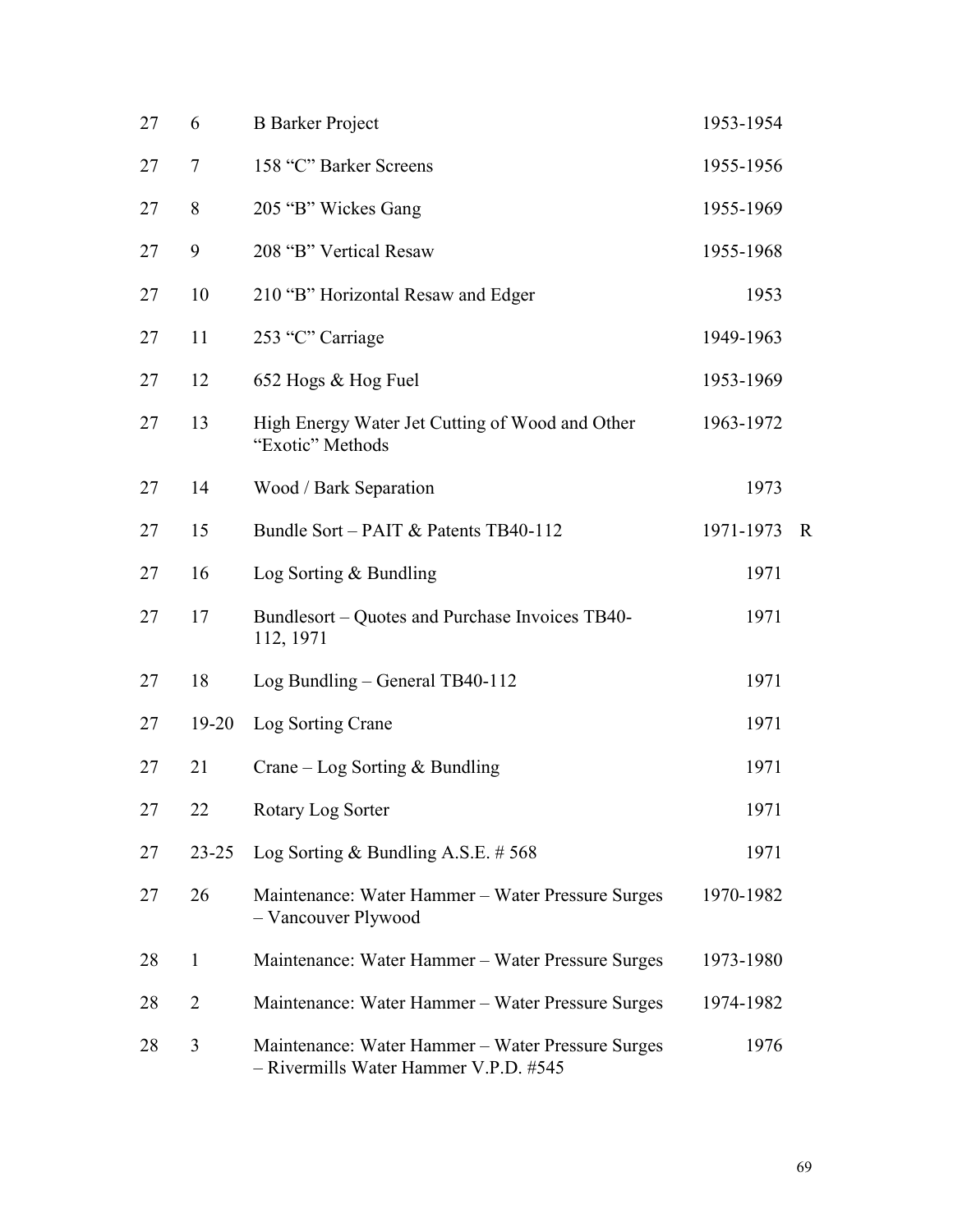| 28 | $4 - 5$        | 207-01 Slasher Trimmer Infeed & Outfeed       | 1968-1969          |
|----|----------------|-----------------------------------------------|--------------------|
| 28 | $6 - 8$        | 207#2 Trimmer Noise Abatement A.S.E. # 559    | 1973-1976          |
| 28 | 9              | S-208-01 Timber Length Measuring Device       | 1968-1969          |
| 28 | 10             | 208 Timber Handling System A.S.E. #761        | 1980               |
| 28 | 11             | 210-02 Prop. J. Bars Edger Setwork            | 1967               |
| 28 | 12             | 210-03 Re-manufacturing Piece Count           | 1967-1969          |
| 28 | 13             | 211-01 Floating Diverter #2 Edger             | 1968               |
| 28 | 14             | 211 #2 Edger Tailer A.S.E. # 603              | 1976               |
| 28 | 15             | 211-02 #2 Edger Stabilizing Guides            | 1969               |
| 28 | 16             | 213-01 Vertical Resaw Setworks                | 1967-1975          |
| 28 | 17             | 213 Vertical Resaw Linebar A.S.E. # 526       | 1974-1975          |
| 28 | 18             | 213 Vertical Resaw Enclosure A.S.E. # 683     | 1980-1981          |
| 28 | 19             | 214 #3 Edger Infeed Modifications A.S.E. #787 | 1981               |
| 28 | 20             | Horizontal Resaw Guides - Proposed            | 1970-1971          |
| 28 | 21             | 215-03 Horizontal Resaw Cost Detail           | 1970-1971          |
| 28 | $22 - 23$      | 215-03 Horizontal Resaw SER 1020              | 1970-1972          |
| 28 | 24             | 253 Head Rig #2 Evaluations                   | 1975               |
| 28 | 25             | 262-01 Stress Grading Machine                 | 1963               |
| 28 | 26             | 263 Beale Crane                               | 1963               |
| 29 | $\mathbf{1}$   | 263-01 Installation of Beale Timber Sorter    | 1962-1963          |
| 29 | $\overline{2}$ | 263-02 #2 Beale Crane For Timber Packaging    | 1962,<br>1966-1967 |
| 29 | 3              | 263-03 Timber Crane Proposal                  | 1962-1963          |
| 29 | 4              | 267-01 Memory Systems - General               | 1966-1967          |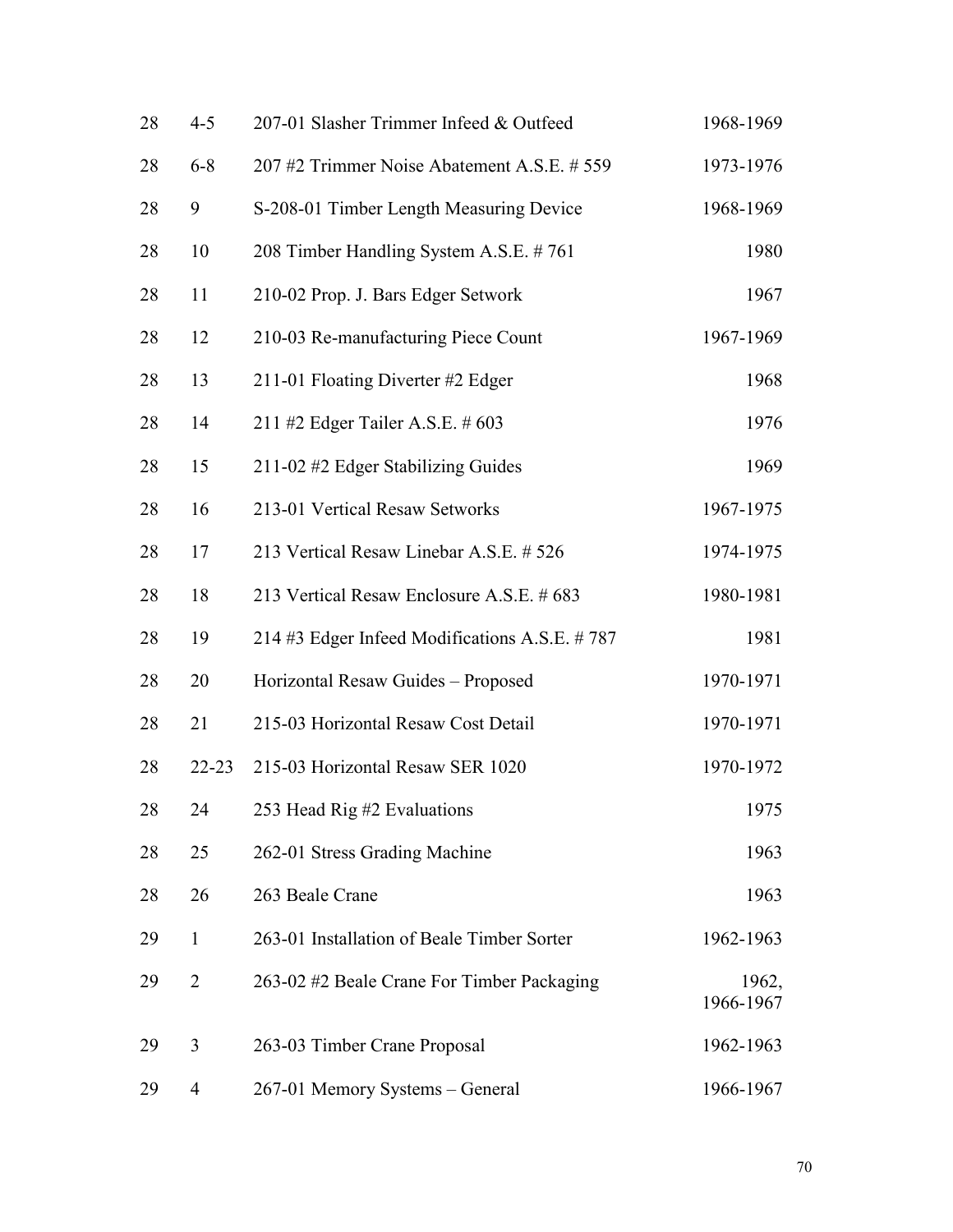| 29        | 5               | 780 Gas / Oil # 5 & 7                                       | 1970-1976           |
|-----------|-----------------|-------------------------------------------------------------|---------------------|
| 29        | 6               | Transportation Study – $C.W.P.$                             | 1965                |
| 29        | $7 - 8$         | Hogs – General                                              | 1966-1974           |
| 29        | 9               | K3 Sawdust & Shavings Transportation                        | 1967-1969           |
| 29        | 10              | Kerf Reduction                                              | 1967-1970           |
| 29        | 11              | Log Wash                                                    | 1971                |
| 29        | 12              | Kiln Sticks                                                 | 1972                |
| 29        | 13              | Kilns                                                       | 1961, 1976-<br>1982 |
| 29        | 14              | Kiln Study 1981                                             | 1976-1983           |
| 29        | 15              | Gulf of Georgia                                             | 1977                |
| 29        | $16 - 17$       | <b>Old Drawing Files</b>                                    | 1957-1969           |
| 29        | 18              | <b>Central Banking System</b>                               | 1959                |
| 29        | 19-20           | 210-01 Modifications to Re-manufacturing                    | 1967-1968           |
| 29        | $21 - 22$       | 210-01 Re-manufacturing Room Revision                       | 1968-1969           |
| 29/<br>30 | $23 - 24$<br>/1 | 210-10 Re-manufacturing Room Revision - Working<br>Drawings | 1965-1968           |
| 30        | 2               | Re-manufacturing Room Revisions                             | 1968                |
| 30        | 3               | Re-manufacturing Revision Aug./68                           | 1968-1969           |
| 30        | $\overline{4}$  | Powerhouse Closure 3782-01                                  | 1967-1968           |
| 30        | 5               | Hog & Conveyor System 3782-02                               | 1967                |
| 30        | 6               | Red Band Kiln Fire                                          | 1970-1971           |
| 30        | 7               | Old Red Band Study Sheets                                   | 1967-1971           |
| 30        | 8               | Automatic Width Setter for Shingle R & R Machine            | 1967                |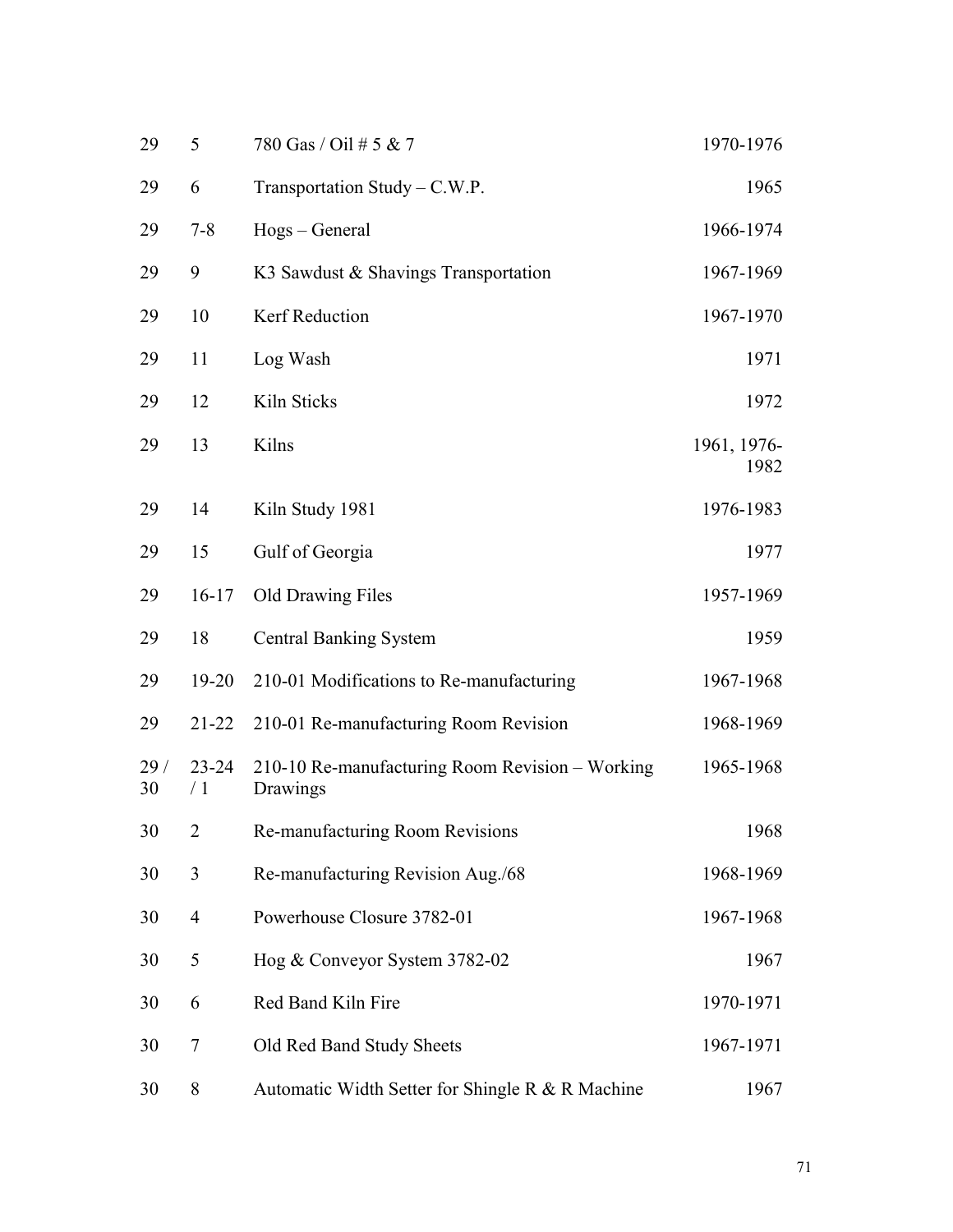3505-01

| 30 | 9              | Band Saw Shingle Machine 3503-01                                                    | 1968      |
|----|----------------|-------------------------------------------------------------------------------------|-----------|
| 30 | 10             | Kiln Car Stops 3506-9                                                               | 1971      |
| 30 | $11 - 13$      | Increased Chipping Facilities – Red Band 3525-01                                    | 1968-1971 |
| 30 | 14             | Chip Storage Revision 3525-03                                                       | 1972      |
| 30 | 23             | 250-01 General Revision - "C" Mill                                                  | 1966      |
| 30 | 20             | 250-01 ["C" Mill Revision] Calculation &<br>Miscellaneous                           | 1966      |
| 30 | 18             | 250-01 ["C" Mill Revision] Correspondence                                           | 1966      |
| 30 | 21             | 250-01 ["C" Mill Revision] Drawings Worked on by<br>I.M.I.; Progress Correspondence | 1966      |
| 30 | 19             | 250-01 ["C" Mill Revision] Labour and Material                                      | 1966      |
| 30 | $15 - 16$      | 250-01 ["C" Mill Revision] Quotations                                               | 1966      |
| 30 | 22             | 1966 "C" Mill Revision                                                              | 1966      |
| 30 | 17             | 250-01 Quotations                                                                   | 1966      |
| 30 | 24-25          | 251-01 "C" Log Deck Revision                                                        | 1968-1969 |
| 30 | 26             | 253-02 #2 Bandmill Replacement A.S.E. #558                                          | 1975-1976 |
| 30 | $27 - 28$      | 254 7' D.C. Installation "C" Mill 1969 Log Book                                     | 1968-1969 |
| 30 | 29             | 7' D.C. Installation "C" Mill                                                       | 1969      |
| 30 | 30             | 254-01 Cant Transfer to B-Mill A.S.E. #s662, 663,<br>664                            | 1978      |
| 31 | $\mathbf{1}$   | 255-01 "C" Wickes Gang Cant Crane                                                   | 1965      |
| 31 | $\overline{2}$ | 255-03 "C" Wickes Gang Poutfeed                                                     | 1966-1967 |
| 31 | 3              | 255-04 "C" Wickes Gang Outfeed Revision                                             | 1965-1968 |
| 31 | $\overline{4}$ | 256-02 Three Position Straight Edge "C" Edger                                       | 1966      |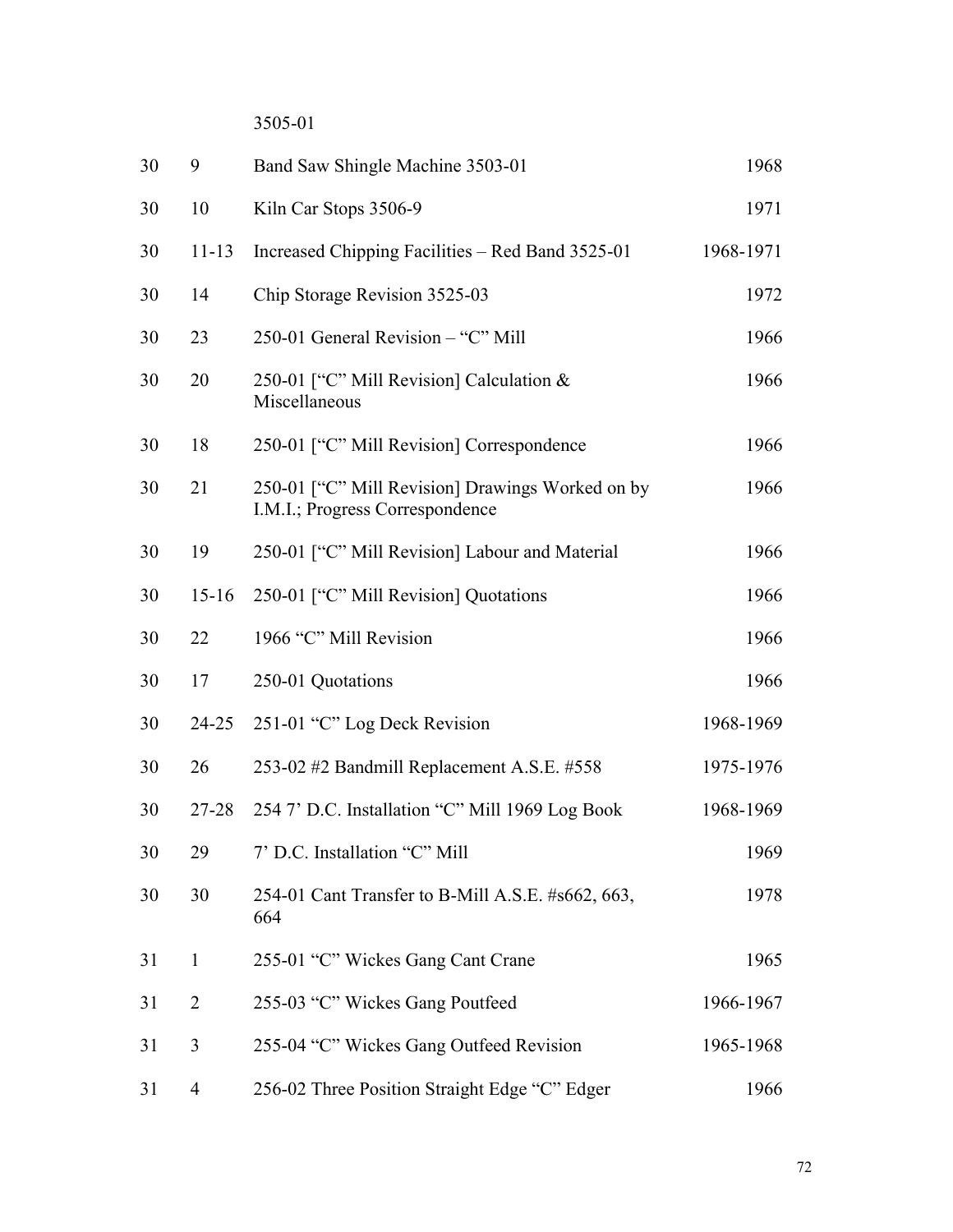| 31 | 5         | 256-03 Narrow Kerf Saws                          | 1967       |
|----|-----------|--------------------------------------------------|------------|
| 31 | $6 - 8$   | "C" Mill Edger A.S.E. $#436$                     | 1971-1974  |
| 31 | $9 - 10$  | 256 "C" Mill Edger A.S.E. #436                   | 1972-1974  |
| 31 | 11        | 256 "C" Mill Edger Tailer A.S.E. #479            | 1973-1974  |
| 31 | $12 - 13$ | 258-01 "C" Trimmer Infeed & Outfeed Modification | 1966-1969  |
| 31 | 14        | 260-01 Unscrambler at Lower 2" Green Chain       | 1966-1967  |
| 31 | 15        | 260-02 Unscrambler at Upper 2" Green Chain       | 1967       |
| 31 | 16        | 260-03 Unscrambler at Export Chain               | 1967       |
| 31 | 17        | 260-04 Mechanical Lumber Sorting                 | 1963       |
| 31 | 18        | 261-01 2" Green Chain Upper Deck Supports        | 1969-1970  |
| 31 | 19        | Log Hauls - Red Band                             | 1964, 1970 |
| 31 | 20        | <b>Saws</b>                                      | 1968-1970  |
| 31 | 21        | Shingle Saw Change System – Red Band Division    | 1970       |
| 31 | 22        | 215 Yates Resaw Pressure Guide                   | 1982       |
| 31 | 23        | 315-02 Stacker Infeed Revision                   | 1968       |
| 31 | 24        | 330-01 Dry Kiln Unstacker                        | 1968       |
| 31 | 25        | 330-03 Dry Kiln Unstacker Prints                 | 1946-1947  |
| 31 | 26        | 340-01 Dry Sorting 'General'                     | 1965       |
| 31 | 27        | 340-02 Moisture Detector                         | 1970-1973  |
| 31 | 28        | 341-01 Unscrambler at Kiln Stacker               | 1966       |
| 31 | 29        | 402 Planer Resaw Modifications A.S.E. #694       | 1978-1979  |
| 31 | 30        | 402 Planer Resaw A.S.E. #694                     | 1980-1982  |
| 31 | 31        | 402-03 Stacker Breakdown Hoist                   | 1965-1966  |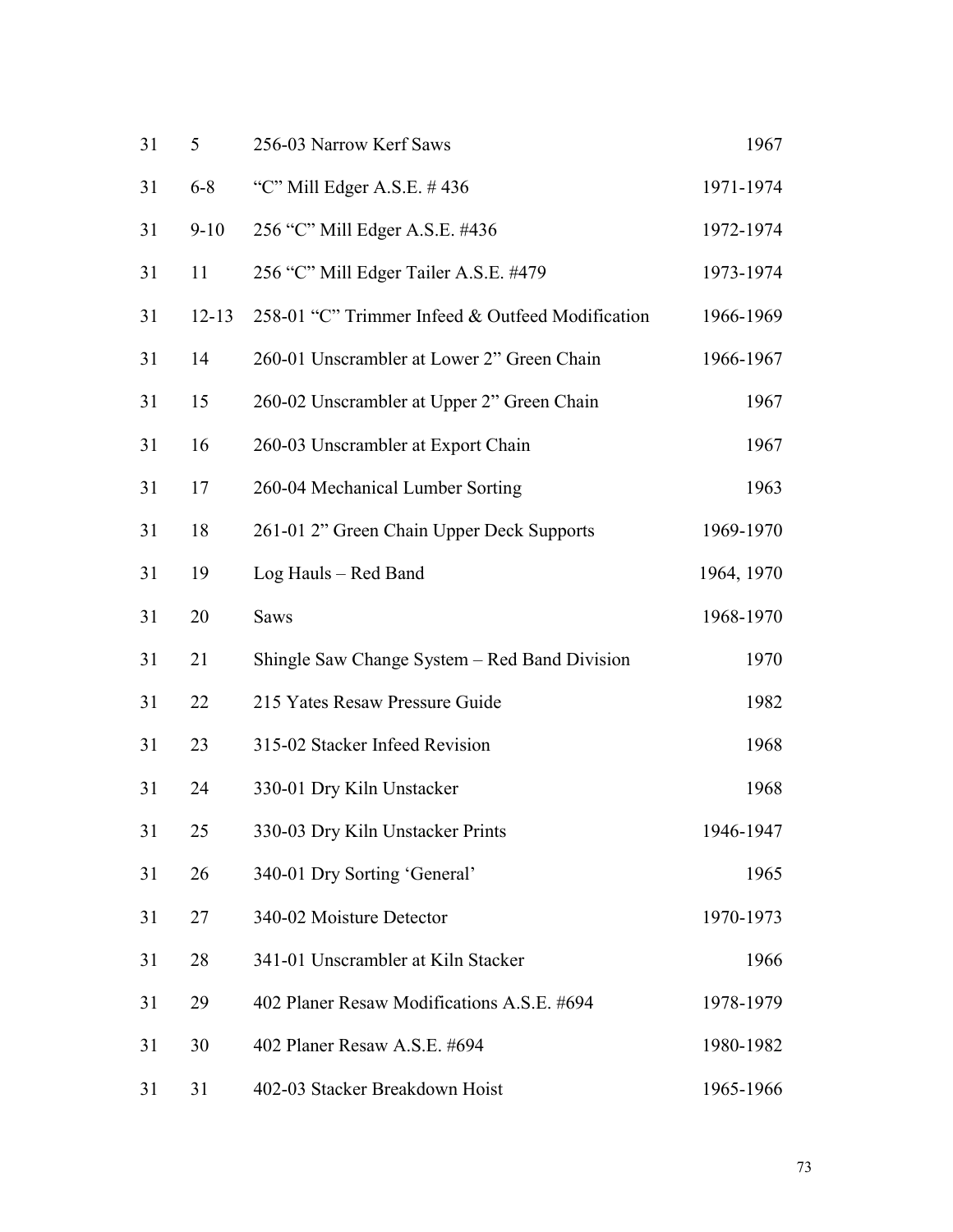| 31 | 32             | 404 Cut-up Line Installations A.S.E. #543                                | 1975      |
|----|----------------|--------------------------------------------------------------------------|-----------|
| 31 | $33 - 34$      | 410-02 Deluge Spray Cabinet                                              | 1968-1969 |
| 32 | $\mathbf{1}$   | 410 6-16 Floor Chain System                                              | 1975-1976 |
| 32 | $\overline{2}$ | 410 6-16 Planer Hoist Modifications A.S.E. #372                          | 1972-1979 |
| 32 | $3 - 4$        | 410 Noise Abatement 6-16 Planer A.S.E. #462                              | 1972-1975 |
| 32 | 5              | 410 6-16 Planer Outfeed Revision A.S.E. #735                             | 1975-1980 |
| 32 | 6              | 411-01 6-16 Upper Sorting Chain                                          | 1967      |
| 32 | $7-9$          | 411-02 Prop. 6-16 Sorting Chain                                          | 1966-1969 |
| 32 | 10             | 412 6-16 Anti-Stain                                                      | 1982      |
| 32 | 11             | 253 "C" Mill Carriage #2 A.S.E. #366 1973                                | 1969-1973 |
| 32 | 12             | 253 #2 Sawyer Cab A.S.E. #627                                            | 1977-1979 |
| 32 | 13             | 254 #3 Sawyer Cab A.S.E. 745                                             | 1979-1980 |
| 32 | $14 - 15$      | 414-01 6-16 Planer Unscrambler at Infeed                                 | 1967      |
| 32 | 16             | 414 Durand Trimmer Cut in Two Feature A.S.E. #776<br>(Project cancelled) | 1980-1985 |
| 32 | 17             | 415 6-12 Planer Enclosure A.S.E. #605                                    | 1977-1978 |
| 32 | 18             | 415 6-12 Hula Trimmer Mods A.S.E. #729 Summer                            | 1980      |
| 32 | 19             | 415 A.S.E. #777 Knife Grinder (6-12 planer)                              | 1981      |
| 32 | 20             | 416-01 6-12 Planer Odd & Even Trimming                                   | 1966-1967 |
| 32 | 21             | 416-02 6-12 Planer Unscrambler                                           | 1966      |
| 32 | 22             | 416-03 Slow Down Belt                                                    | 1969      |
| 32 | 23             | 416-04 6-12 Planer Block and Strip Conveyors                             | 1966      |
| 32 | 24             | 419-01 Water Repellant Treatment of K.O. Hemlock                         | 1967-1968 |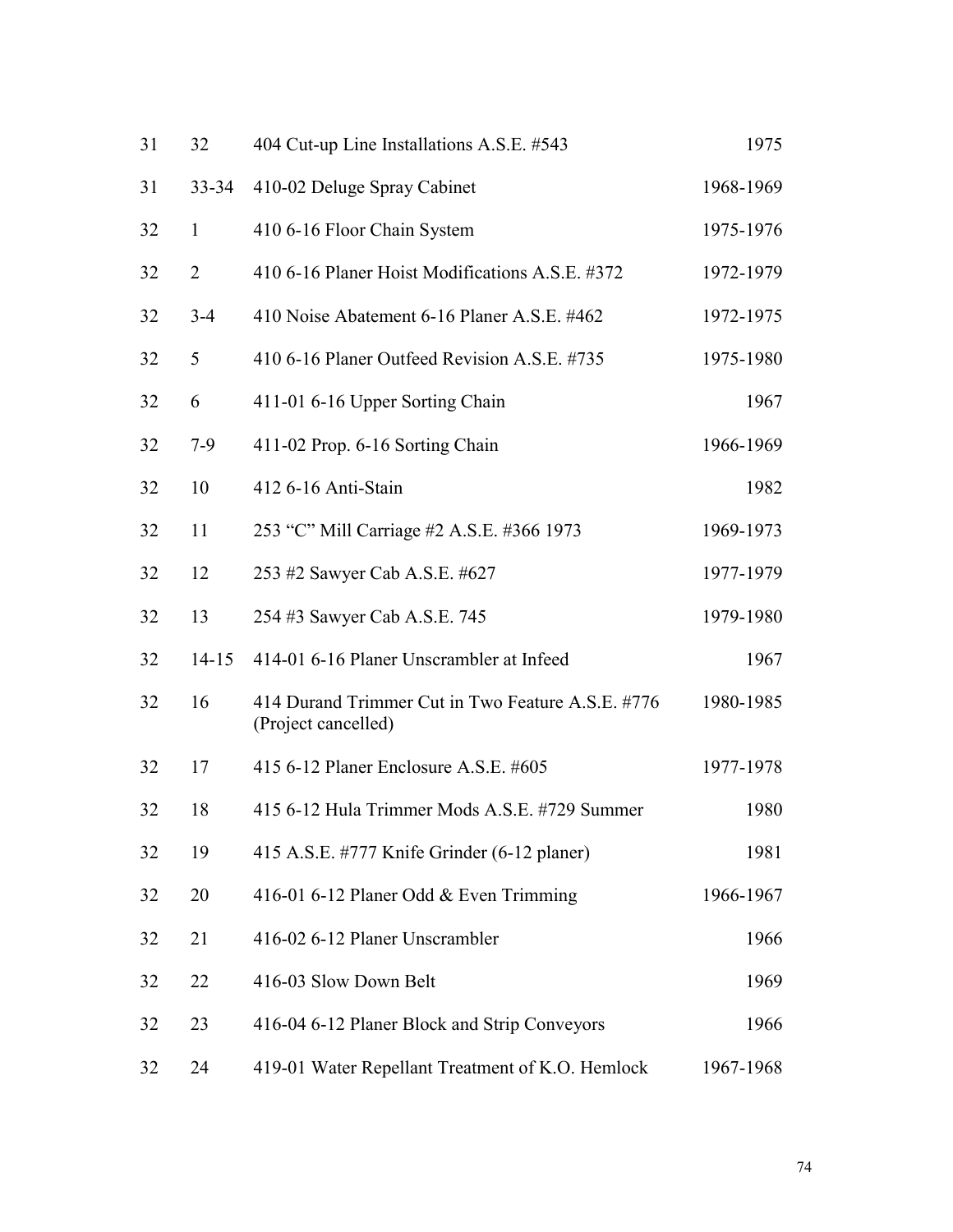| 32 | 25             | 419-02 Planer Mill "V" Trough Conveyor                                               | [1968]    |
|----|----------------|--------------------------------------------------------------------------------------|-----------|
| 33 | $\mathbf{1}$   | 430-01 Timber Sizer – Relocate                                                       | 1967-1968 |
| 33 | $\overline{2}$ | 430-02 Sizer & Timber Sorting                                                        | 1967      |
| 33 | 3              | 503 AE Feed Table #3923                                                              | 1946-1955 |
| 33 | $\overline{4}$ | 640-01 Sawdust Recovery                                                              | 1964-1969 |
| 33 | 5              | 640-02 Cedar Sawdust to Particleboard                                                | 1963-1964 |
| 33 | 6              | 641 Sawdust Bin Replacement A.S.E. 469/1974                                          | 1973-1974 |
| 33 | $\overline{7}$ | 646 Hog Operator Cab A.S.E. 779                                                      | 1979-1981 |
| 33 | 8              | 646 Hog Replace                                                                      | 1971-1973 |
| 33 | $9 - 10$       | 650 Cyclone Dust Collection A.S.E. #433 / 1974                                       | 1973      |
| 33 | 11             | 655-01 Hog Drawings (Somass)                                                         | 1958-1972 |
| 33 | 12             | Operating and Maintenance Manual: Cae -<br>Montgomery Hog Model ER 58 XL Mammoth Hog | 1972      |
| 33 | 13             | 657-01 Power House Conveyor                                                          | 1970      |
| 33 | 14             | 657-01 Quotations                                                                    | 1969-1970 |
| 33 | 15             | 658 West Hog Fuel Belt A.S.E. #598                                                   | 1976      |
| 33 | 16             | 658 Metal Detectors (Hogged Fuel Belts) A.S.E. #774                                  | 1981      |
| 33 | $17 - 18$      | 661-01 66" – 8 Knife Horizontal Chipper to Replace<br>#3 Chipper                     | 1972-1973 |
| 33 | 19             | 662-01 No. 1 Chipper                                                                 | 1958-1963 |
| 33 | $20 - 21$      | 667 36" Chip Conveyor to Scows A.S.E. #431                                           | 1972-1973 |
| 33 | 22             | 667 24" Chip Conveyor A.S.E. #432                                                    | 1972-1974 |
| 33 | 23             | 673-01 66" 8 Knife Chipper                                                           | 1966      |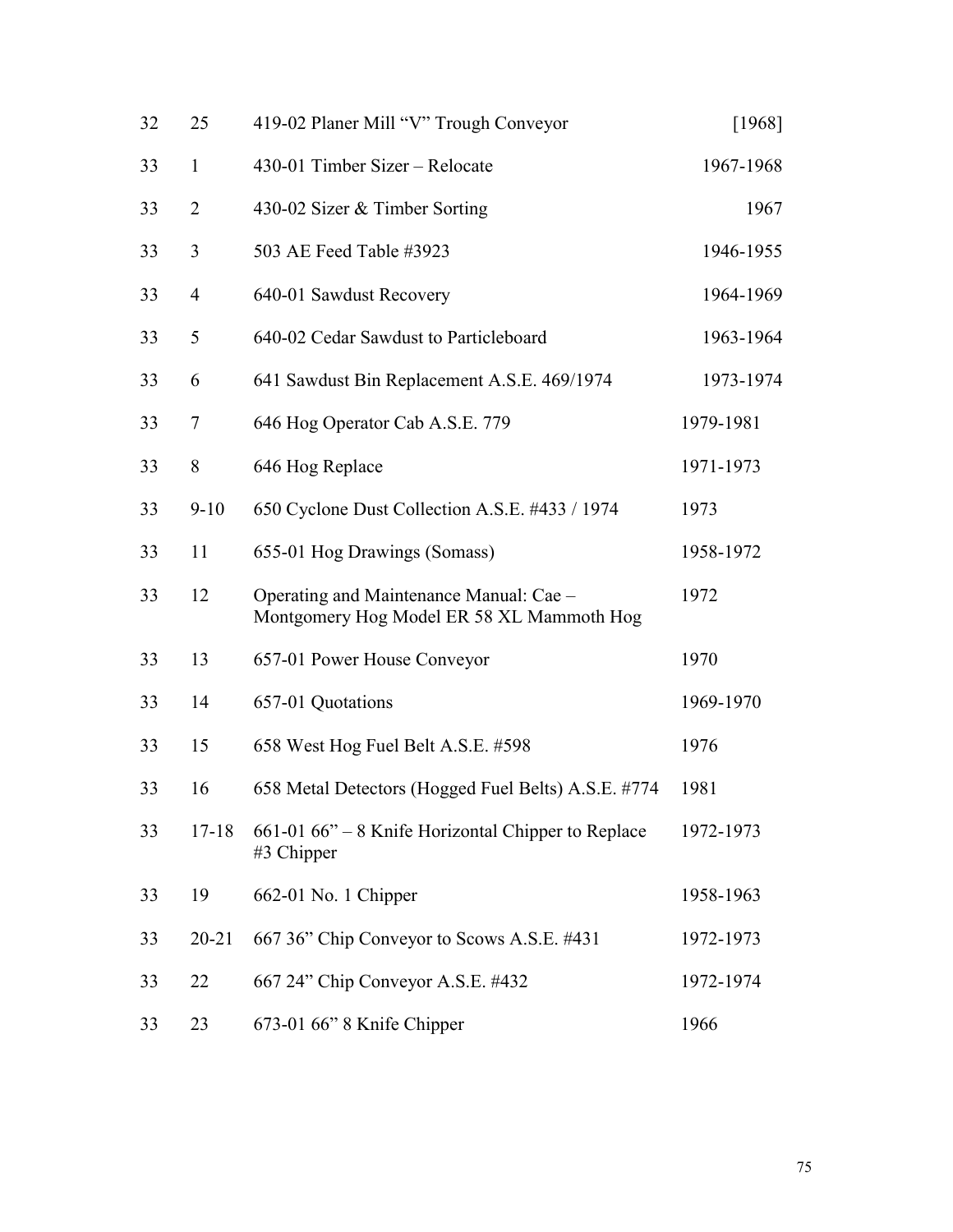| 33 | 24             | 680 Emergency Chip Conveyor to Trucks A.S.E. #457                                               | 1973-1974 |
|----|----------------|-------------------------------------------------------------------------------------------------|-----------|
| 33 | 25             | 702 Service Station A.S.E. #461                                                                 | 1972-1974 |
| 33 | 26             | 702 Culvert (North-west Corner of 'A' Shed)                                                     | 1976      |
| 33 | 27             | 702 Personnel Facilities (Green Chain)                                                          | 1974-1975 |
| 33 | 28             | 702 Personnel Facilities (#4 Shed) A.S.E. #581                                                  | 1975-1976 |
| 33 | 29             | 702 Main Office Foundations A.S.E. #588                                                         | 1976      |
| 34 | $\mathbf{1}$   | 702 Personnel Facilities – Construction Crew & Sign<br>Painter A.S.E. #628                      | 1977-1978 |
| 34 | $\overline{2}$ | A.S.E. #639 Office Modifications (Production<br>Control)                                        | 1977-1978 |
| 34 | 3              | 702 Cafeteria Floor A.S.E. #642                                                                 | 1978      |
| 34 | $\overline{4}$ | 702 Personnel Facilities ("C" Mill) A.S.E. #672                                                 | 1978      |
| 34 | 5              | 702 Personnel Facilities Boom A.S.E. #711, "B" Mill<br>A.S.E. #710, "B" Supervisor's Office 712 | 1979      |
| 34 | 6              | 702 First Aid Facilities - Dwg. 702-125 Gen. Arr.                                               | 1979-1980 |
| 34 | 7              | 702 Office Modifications (Computer Terminals)                                                   | 1979-1980 |
| 34 | 8              | 702 Traffic Office Modifications - Entrance Foyer<br>Modifications                              | 1979-1984 |
| 34 | 9              | 702 By-Products Personnel Facilities A.S.E. #753                                                | 1980-1981 |
| 34 | 10             | 702 Planer Facilities A.S.E. #780                                                               | 1981      |
| 34 | 11             | 702-02 C.W.P. Main Office – Air Conditioning                                                    | 1965-1968 |
| 34 | 12             | 702-04 B.C. Local Sales Office – Air Conditioning                                               | 1967      |
| 34 | $13 - 16$      | 702-73 Personnel Facilities to Sewer A.S.E. #446                                                | 1970-1974 |
| 34 | 17             | 702-76 Personnel Facilities (Filing Room) A.S.E.<br>#657                                        | 1978      |
| 34 | 18             | 702-78 Carrier Garage Ext.                                                                      | 1974      |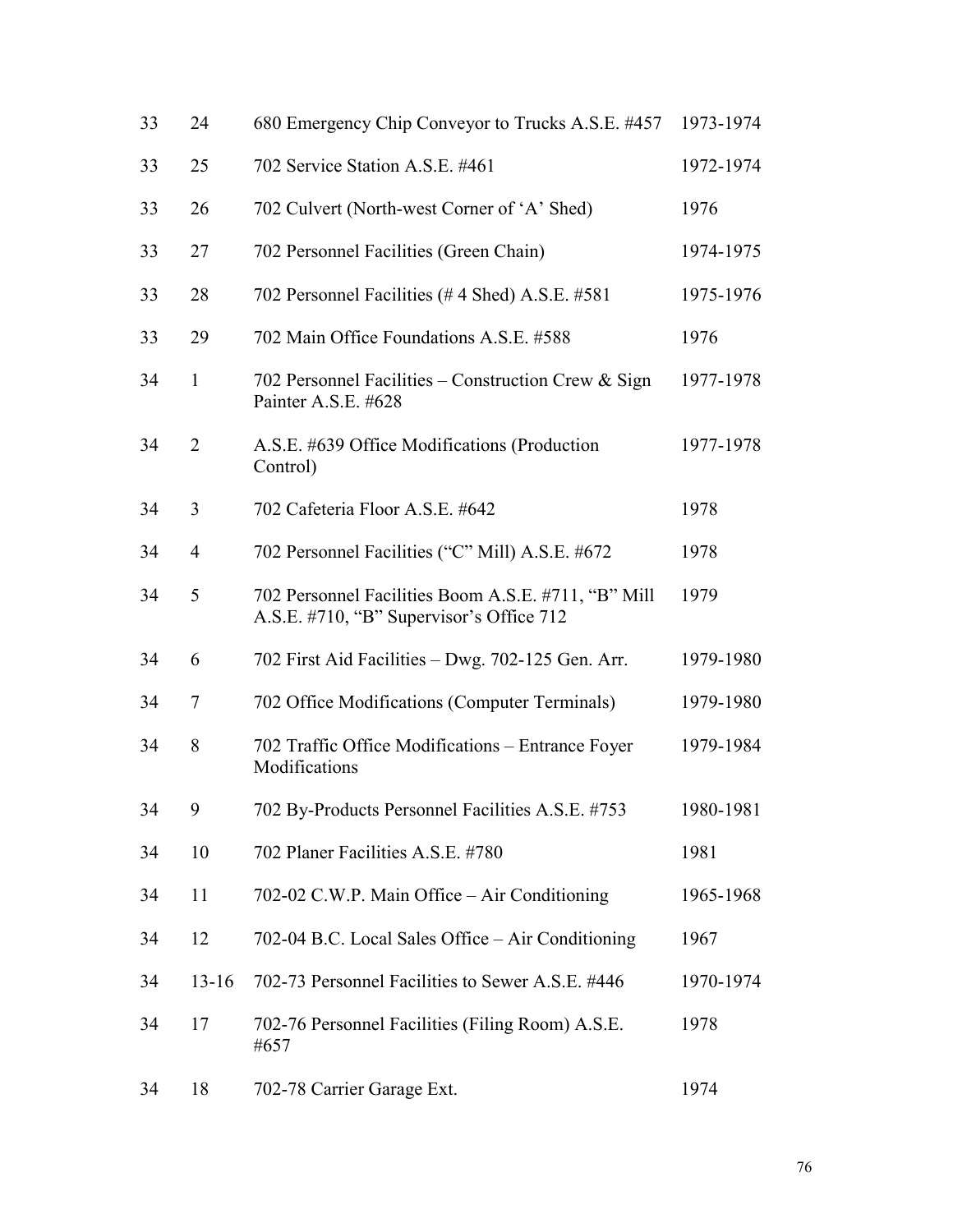| 34 | 19 | 702-85 #4 Shed Repairs A.S.E. #s 564 & 582                   | 1975-1976  |
|----|----|--------------------------------------------------------------|------------|
| 34 | 20 | 702-105 Office Modifications A.S.E. #673                     | 1978       |
| 34 | 21 | 702-107 Personnel Facilities (Planer Mill) A.S.E.<br>#671    | 1978       |
| 34 | 22 | 703 Maintenance Shop Replacement (Electrical)<br>A.S.E. #464 | 1976       |
| 34 | 23 | <b>Timber Sizer</b>                                          | 1950       |
| 34 | 24 | Stetson-Ross 6-16-A Planer and Matcher                       | 1951       |
| 34 | 25 | Research Kiln                                                | 1958-1967  |
| 34 | 26 | D.C. Roll Case - Timber Dock                                 | 1964-1965  |
| 34 | 27 | Proposed T.V.                                                | 1965       |
| 34 | 28 | Balancing No. 3 Chipper                                      | 1975-1976  |
| 34 | 29 | <b>Light Industrial Rigging Master</b>                       | $[197-]$   |
| 34 | 30 | Light Rigging Course Chem / Saw                              | [ca. 1980] |
| 34 | 31 | 4 Chipper Recovery                                           | 1997       |
| 34 | 32 | <b>B</b> Log Bucking Float                                   | 1997       |
| 34 | 33 | <b>B</b> Gang Infeed Roll                                    | 1998       |
| 34 | 34 | <b>Fall Restraint</b>                                        | 1998       |
|    |    |                                                              |            |

*Individual Plans:*

#### **LOC. /FOLDER**

- 21 1 MacMillan & Bloedel Limited, Canadian White Pine: Cross Refuse Conveyor details [technical drawing] / H.A. Simons, Consulting Engineer. -- Scale ¾"=1'0". -- September 11, 1953, revisions 1953. -- 1 technical drawing : blueprint ; 67 x 104 cm.
- 21 1 MacMillan & Bloedel Limited, Canadian White Pine: Floor Framing at Log Well Elevs.  $19' - 8''$  &  $36' - 3 \frac{1}{2}$  [architectural drawing] / H.A. Simons, Consulting Engineer. -- Scales  $3/8$ " = 1'0" and  $\frac{1}{4}$ " = 1'0". --January 14, 1954, revision January 14, 1954. -- 1 architectural drawing : blueprint ; 67 x 104 cm.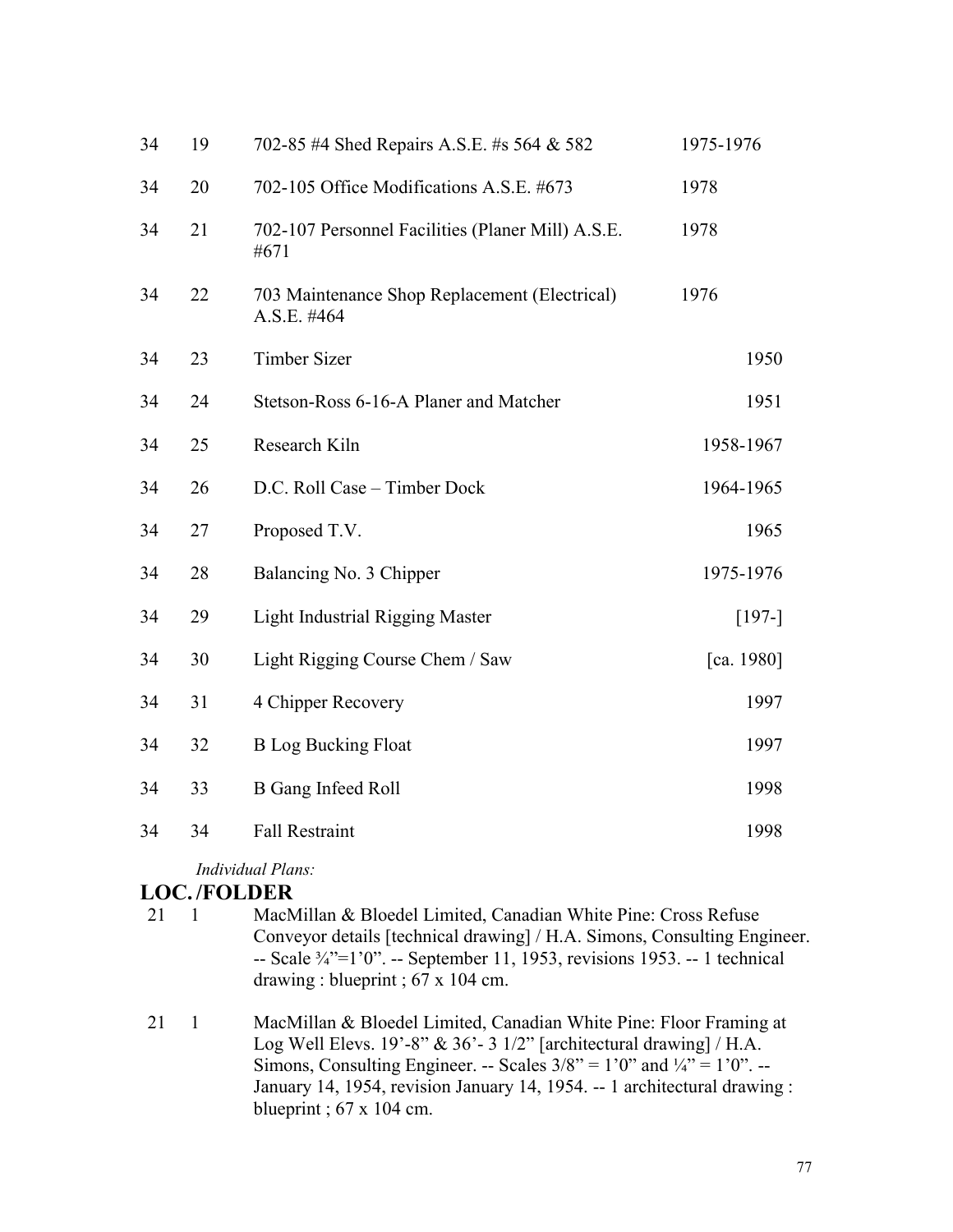- 21 1 MacMillan & Bloedel Limited, Canadian White Pine: Operating Floor Framing at Stabber Deck [architectural drawing] / H.A. Simons, Consulting Engineer. -- Scales differ. -- November 20, 1953. -- 1 architectural drawing : blueprint ; 67 x 104 cm.
- 21 1 MacMillan & Bloedel Limited, Canadian White Pine: "B" Mill Barker Plant Sections and Details of Operating Floor Deck Plan [architectural drawing] / H.A. Simons, Consulting Engineer. -- Scales  $\frac{1}{2}$  = 1'0" and 1"  $= 1'0''$ . -- December 7, 1953, revision December 7, 1953. -- 1 architectural drawing : blueprint ; 67 x 104 cm.
- 21 1 H.R. MacMillan Export Co., Ltd., Canadian White Pine: Revision to C. Kirk Hillman Dwg. No. C-15587 -- 4A D.C. Rollcase Drive Control Circuit [technical drawing] / H.A. Simons, Consulting Engineer. -- Not drawn to scale. -- November 27, 1953, revision May 1, 1954. -- 1 technical drawing : blueprint ; 43 x 72 cm.
- 21 2 MacMillan & Bloedel Limited, Canadian White Pine: Barker Plant Pump House Floor Plan & Elevations [architectural drawing] / H.A. Simons, Consulting Engineer. --Scales  $\frac{1}{2}$ " = 1'0" and  $\frac{1}{4}$ " = 1'0". -- September 25, 1953, revision November 8, 1953. -- 1 architectural drawing : blueprint ; 67 x 104 cm.
- 21 2 MacMillan & Bloedel Limited, Canadian White Pine: "B" Mill Barker Plant Roll Case Log Stop Arr'g't. Barker Outfeed Section [technical drawing] / H.A. Simons, Consulting Engineer. -- Scales differ. -- November 30, 1953. -- 1 technical drawing : blueprint ; 67 x 104 cm.
- 21 2 MacMillan & Bloedel Limited, Canadian White Pine: Chute Plates Around Log Rotators in Barking Plant [technical drawing] / H.A. Simons, Consulting Engineer. -- Scale  $\frac{3}{4}$ " = 1'0". -- September 2, 1953. --1 technical drawing : blueprint ; 67 x 104 cm.
- 21 2 MacMillan & Bloedel Limited, Canadian White Pine: Bolt Schedule Ref. Dwg. D-20144 [technical drawing] / H.A. Simons, Consulting Engineer. - - Not drawn to scale. -- August 13, 1953. -- 1 technical drawing : blueprint ; 37 x 44 cm.
- 21 2 MacMillan & Bloedel Limited, Canadian White Pine: Reinforcing Steel Schedule Ref. Dwg. D-20144 [technical drawing] / H.A. Simons, Consulting Engineer. -- Not drawn to scale. -- August 13, 1953. -- 1 technical drawing : blueprint ; 37 x 44 cm.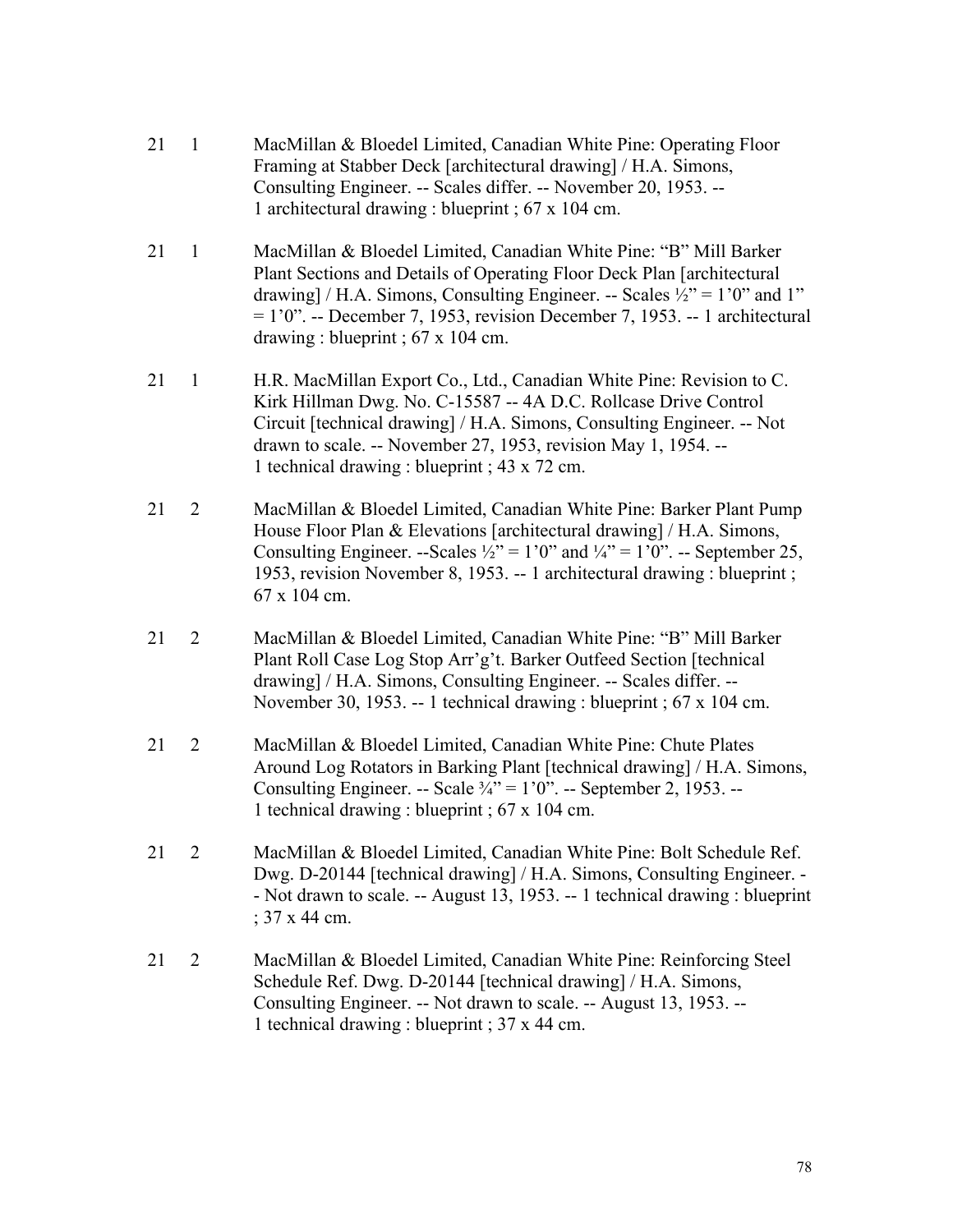- 21 3 MacMillan & Bloedel Limited, Canadian White Pine: Operating Floor 440V Conduit Layout ('B' Mill) [architectural drawing] / H.A. Simons, Consulting Engineer. -- Scale 3/16" = 1'. -- [1953], revisions 1953-1954. -- 1 technical drawing : blueprint ; 67 x 104 cm.
- 21 3 H.R. MacMillan Export Co. Ltd., Canadian White Pine: Motor List [technical chart] / H.A. Simons, Consulting Engineer. -- Not drawn to scale. -- September 22, 1953, revisions 1953. -- 1 technical chart : blueprint ;  $43 \times 72$  cm.
- 21 3 MacMillan & Bloedel Limited, Canadian White Pine: Vee Belt Modification to Log Haul Drive [technical drawing] / H.A. Simons, Consulting Engineer. -- Scale  $\frac{3}{4}$ " = 1'0". -- July 1, 1954. -- 1 technical drawing : blueprint ; 67 x 104 cm.
- 21 3 MacMillan & Bloedel Limited, Canadian White Pine: Top Chord Section B-Mill Log Haul [technical drawing] / H.A. Simons, Consulting Engineer. -- Scale  $\frac{3}{4}$  = 1'0" and 3" = 1'0". -- August 15, 1953. -- 1 technical drawing : blueprint ; 67 x 104 cm.
- 21 3 MacMillan & Bloedel Limited, Canadian White Pine: "B" Mill Barker Plant General Arrangement De-watering Screens [technical drawing] / H.A. Simons, Consulting Engineer. -- Scales  $\frac{1}{2}$  = 1'0" and 1" = 1'0" and  $1\frac{1}{2}$ " = 1'0". -- September 17, 1953. -- 1 technical drawing : blueprint ; 67 x 104 cm.
- 21 4 MacMillan & Bloedel Limited, Canadian White Pine: Arrangement of Log Rotator on Barker Outfeed Roll Case [technical drawing] / H.A. Simons, Consulting Engineer. Scale  $\frac{3}{4}$ " = 1'0". -- August 12, 1953. --1 technical drawing : blueprint ; 67 x 104 cm.
- 21 4 MacMillan & Bloedel Limited, Canadian White Pine: Barker Control Console [technical drawing] / H.A. Simons, Consulting Engineer. Scale  $3/8$ " = 1'0". -- August 12, 1953. -- 1 technical drawing : blueprint ; 67 x 104 cm.
- 21 4 MacMillan & Bloedel Limited, Canadian White Pine: Head End Drive, B-Mill Log Haul [technical drawing] / H.A. Simons, Consulting Engineer. Scale  $1/2$ " = 1'0". -- October 8, 1953. -- 1 technical drawing : blueprint ; 67 x 104 cm.
- 21 4 MacMillan & Bloedel Limited, Canadian White Pine: Head Section, B-Mill Log Haul [technical drawing] / H.A. Simons, Consulting Engineer. Scales  $\frac{3}{4}$ " = 1'0" and 3" = 1'0". -- September 5, 1953, revisions 1953. --1 technical drawing : blueprint ; 67 x 104 cm.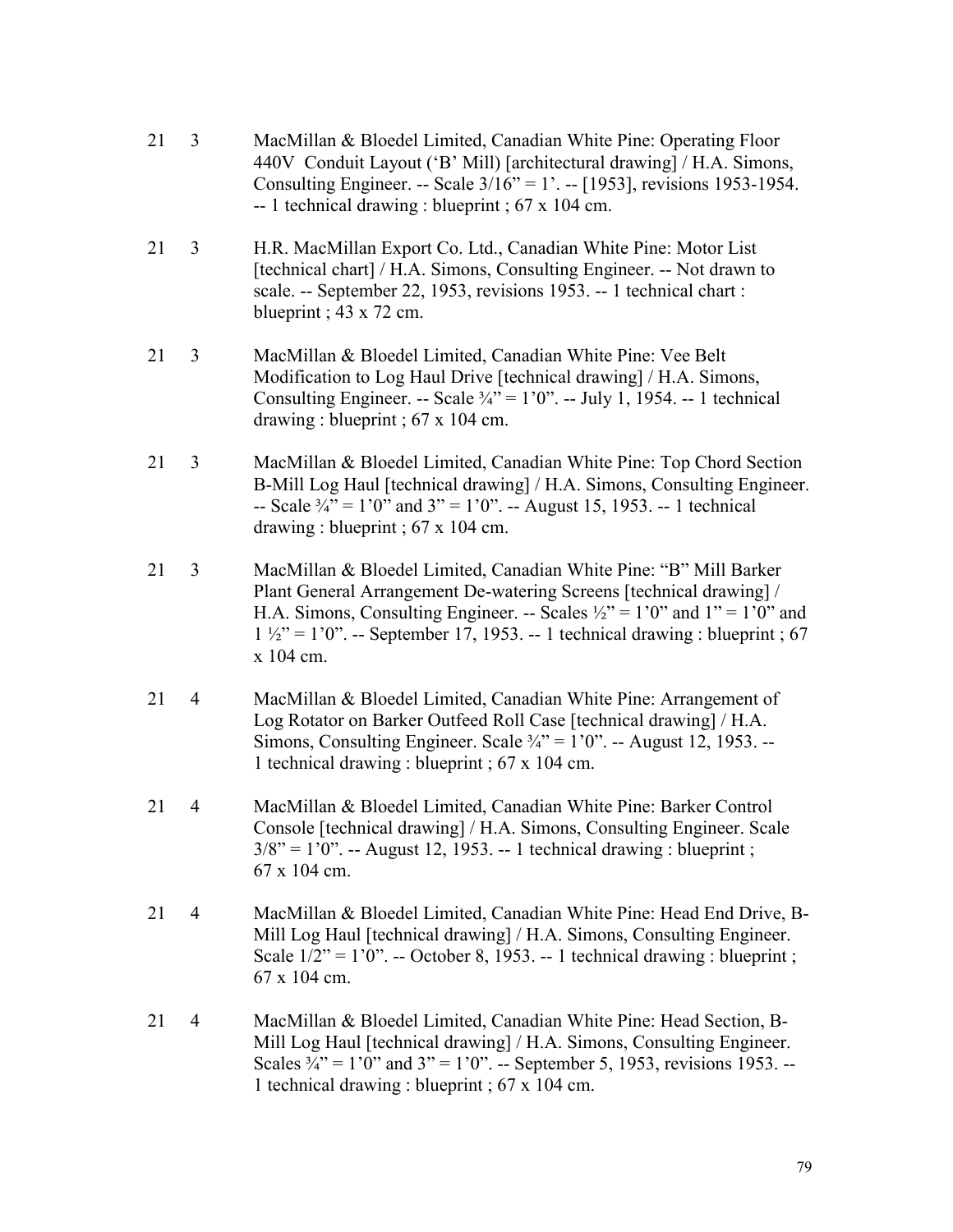- 21 5 MacMillan & Bloedel Limited, Canadian White Pine: Roof Trusses, B Mill Extension, Sheet 2 [architectural drawing] / H.A. Simons, Consulting Engineer. Scales  $\frac{1}{2}$  = 1'0" and 1" = 1'0". -- October 29, 1953. --1 architectural drawing : blueline print ; 64 x 104 cm. 21 5 MacMillan & Bloedel Limited, C.W.P. Project 1006-3: Concrete Stack Base Relation to Riley Boiler [architectural drawing] / H.A. Simons, Consulting Engineer. Scale  $3/8$ " = 1'0". -- September 3, 1953, revisions 1953. -- 1 architectural drawing : blueline print ; 67 x 104 cm. 21 5 MacMillan & Bloedel Limited, Canadian White Pine: Boiler Foundation - - F.W. Riley Boiler Loadings [architectural drawing] / H.A. Simons, Consulting Engineer. Scale  $1/2$ " = 1'0". -- October 1953. -- 1 architectural drawing : blueline print ; 67 x 104 cm. 21 5 MacMillan & Bloedel Limited, Canadian White Pine: One Gate Barkerhead Control Circuit [technical drawing] / H.A. Simons, Consulting Engineer. Not drawn to scale. -- October 6, 1953. -- 1 technical drawing : blueline print ; 67 x 104 cm. 21 6 MacMillan & Bloedel Limited, Canadian White Pine: Foundation for 60" Barker [architectural drawing] / H.A. Simons, Consulting Engineer. Scale  $1/2$ " = 1'0". -- August 13, 1953. -- 1 architectural drawing : blueprint ; 67 x 104 cm. 21 6 MacMillan & Bloedel Limited, Canadian White Pine: "B" Mill Barker Plant, Section on Line "R" [architectural drawing] / H.A. Simons, Consulting Engineer. Scale  $1/4$ " = 1'0". -- October 13, 1953, revision November 5, 1953. -- 1 architectural drawing : blueprint ; 67 x 104 cm. 21 6 MacMillan & Bloedel Limited, Canadian White Pine: "B" Mill Barker Structure, Section on Line "S" [architectural drawing] / H.A. Simons, Consulting Engineer. Scale  $1/4$ " = 1'0". -- October 27, 1953, revision November 6, 1953. -- 1 architectural drawing : blueprint ; 67 x 104 cm. 21 6 MacMillan & Bloedel Limited, Canadian White Pine: "B" Mill Barker Plant, Section on Line "T" [architectural drawing] / H.A. Simons, Consulting Engineer. Scale  $1/4$ " =  $1'0$ ". -- October 9, 1953. --1 architectural drawing : blueprint ; 67 x 104 cm.
- 21 6 MacMillan & Bloedel Limited, Canadian White Pine: "B" Mill Barker Plant, Section on Line "F" [architectural drawing] / H.A. Simons, Consulting Engineer. Scale  $1/4$ " = 1'0". -- October 8, 1953, revision 1953. -- 1 architectural drawing : blueprint ; 67 x 104 cm.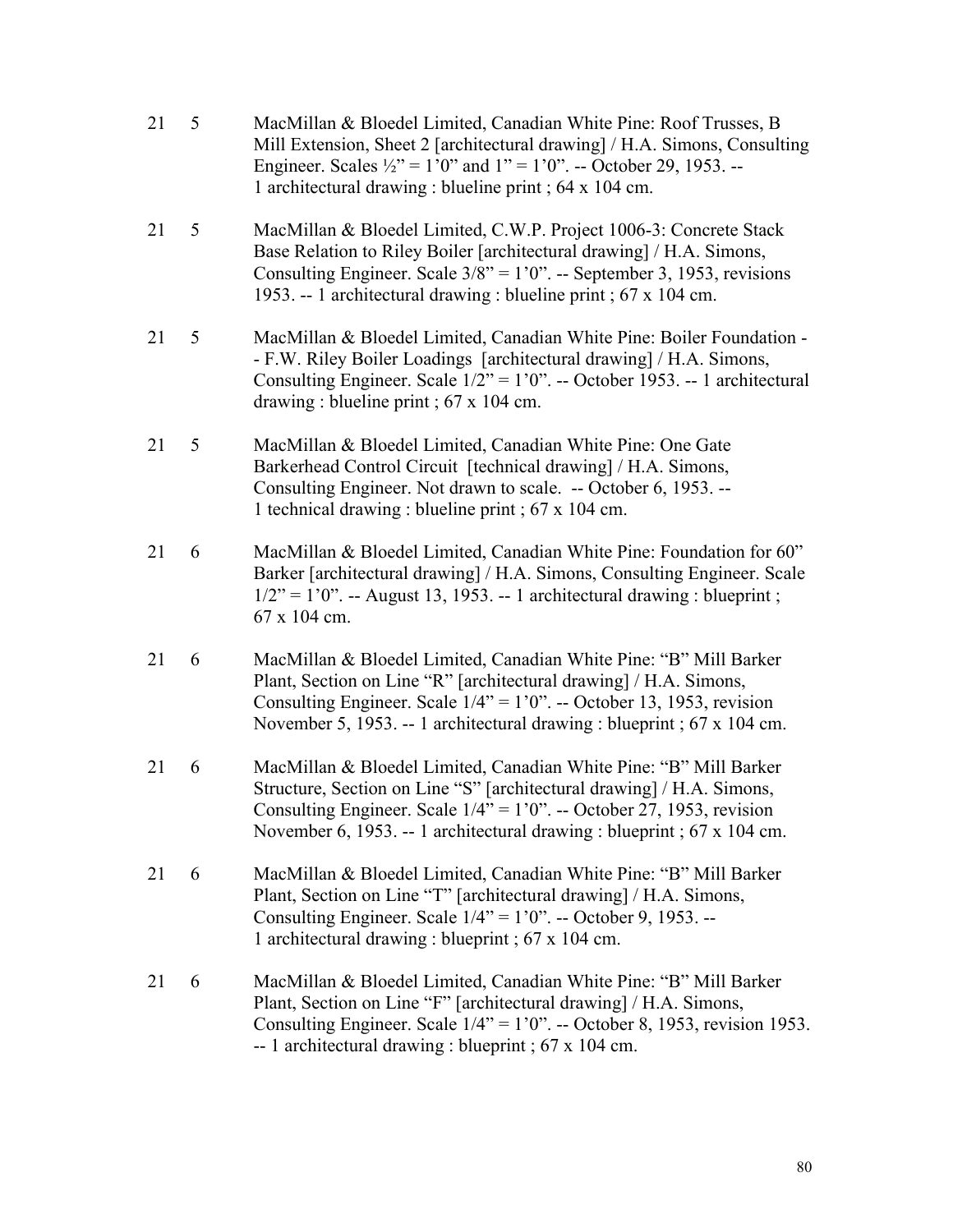- 21 6 MacMillan & Bloedel Limited, Canadian White Pine: "B" Mill Barker Plant, Section on Line "U" [architectural drawing] / H.A. Simons, Consulting Engineer. Scale  $1/4$ " = 1'0". -- October 14, 1953, revision 1953. -- 1 architectural drawing : blueprint ; 67 x 104 cm.
- 21 7 MacMillan & Bloedel Limited, Canadian White Pine: "B" Mill Barker Plant, Distribution Box Details [technical?? drawing] / H.A. Simons, Consulting Engineer. Scale  $1'' = 1'0''$ . -- November 20, 1953, revisions 1953. -- 1 technical drawing : blueprint ; 67 x 104 cm.
- 21 8 H.R. MacMillan Export Co., Ltd., Canadian White Pine: Log Haul Lighting [technical drawing] / H.A. Simons, Consulting Engineer. Scale  $1/8$ " = 1'0". -- October 3, 1953. -- 1 technical drawing : blueline print ; 43 x 36 cm.
- 21 7 MacMillan & Bloedel Limited, Canadian White Pine: Dead Deck Plan, Section, & Details (B Mill Barking Plant) [architectural drawing] / H.A. Simons, Consulting Engineer. Scales  $\frac{1}{2}$ " = 1'0" and 1" = 1'0". --October 7, 1953. -- 1 architectural drawing : blueprint ; 67 x 104 cm.
- 21 7 MacMillan & Bloedel Limited, Canadian White Pine: High Pressure Water Piping to Barker [architectural drawing] / H.A. Simons, Consulting Engineer. Scales differ. -- November 19, 1953. -- 1 architectural drawing : blueprint ;  $67 \times 104$  cm.
- 21 7 MacMillan & Bloedel Limited, Canadian White Pine: Basement Floor 440V Conduit Layout (B Mill) [architectural drawing] / H.A. Simons, Consulting Engineer. -- Scale 3/16" = 1'0". -- September 25, 1953, revisions 1953. -- 1 architectural drawing : blueprint ; 67 x 104 cm.
- 21 7 MacMillan & Bloedel Limited, Canadian White Pine: Operating Flooring Lighting Conduit layout (B Mill) [architectural drawing] / H.A. Simons, Consulting Engineer. -- Scale 3/16" = 1'0". -- September 25, 1953, revisions 1953. -- 1 architectural drawing : blueprint ; 67 x 104 cm.
- 21 8 MacMillan & Bloedel Limited, Canadian White Pine: Boiler Foundation - F.W. Riley, Concrete Sections [architectural drawing] / H.A. Simons, Consulting Engineer. -- Scale  $1/2$ " = 1'0" and 1" = 1'0". -- October 1953, revision October 1953. -- 1 architectural drawing : blueline print ; 67 x 104 cm.
- 21 8 MacMillan & Bloedel Limited, Canadian White Pine: Boiler Foundation - F.W. Riley, Concrete Layout [architectural drawing] / H.A. Simons, Consulting Engineer. -- Scale  $1/2$ " =  $1'0$ ". -- October 1953. --1 architectural drawing : blueline print ; 67 x 104 cm.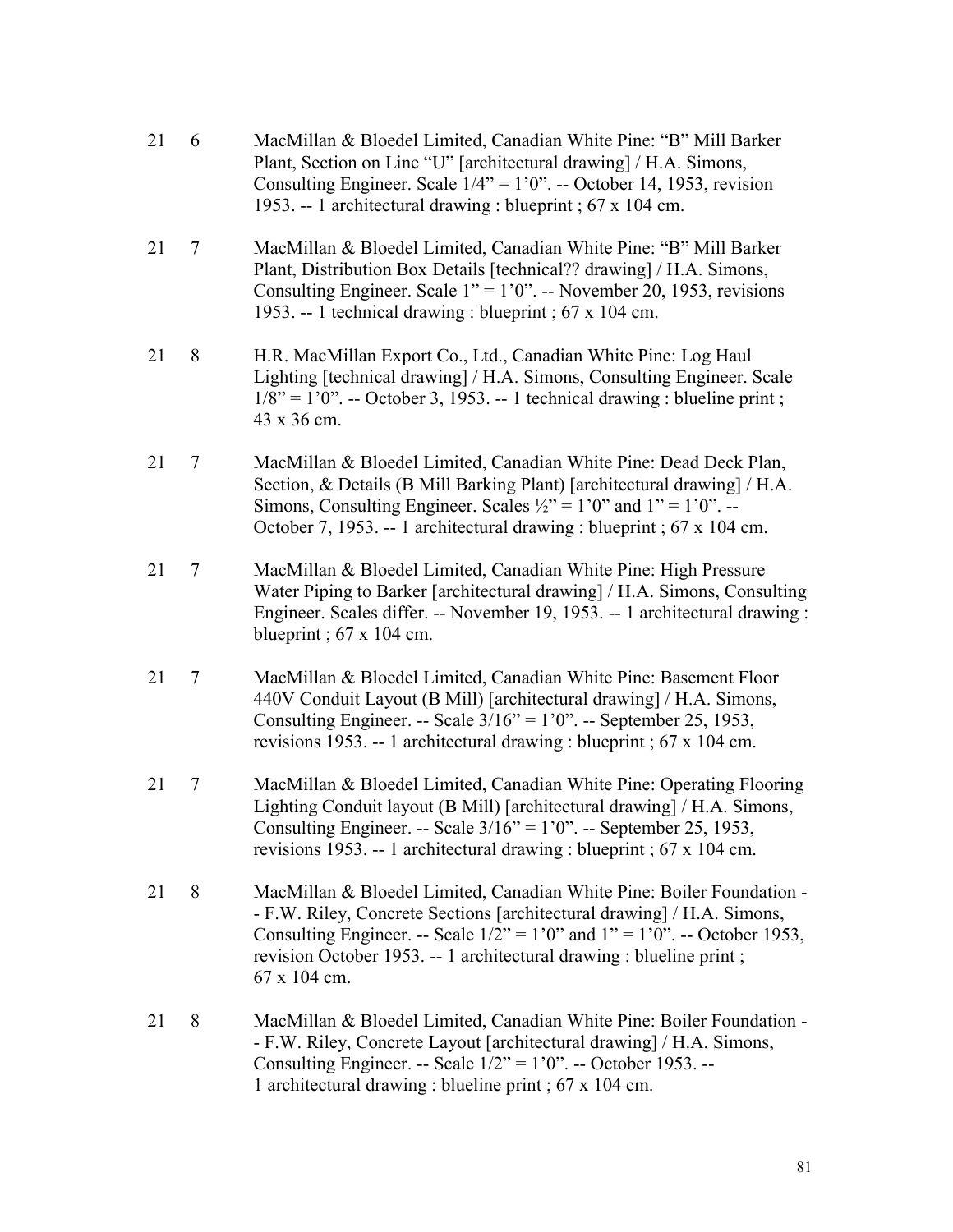21 8 MacMillan & Bloedel Limited, Canadian White Pine: Boiler Foundation - - F.W. Riley, Bottom Reinforcement Layout [architectural drawing] / H.A. Simons, Consulting Engineer. -- Scale 1/2" = 1'0". -- October, 1953. -- 1 architectural drawing : blueline print ; 67 x 104 cm. 21 8 MacMillan & Bloedel Limited, Canadian White Pine: Boiler Foundation - - F.W. Riley, Top Reinforcement Layout [architectural drawing] / H.A. Simons, Consulting Engineer. -- Scale 1/2" = 1'0". -- October, 1953, revision October 21, 1953. -- 1 architectural drawing : blueline print ; 67 x 104 cm. 21 8 MacMillan & Bloedel Limited, Canadian White Pine: Boiler Foundation - - F.W. Riley, Concrete Details [architectural drawing] / H.A. Simons, Consulting Engineer. -- Scales  $1'' = 1'0''$  and  $1 \frac{1}{2} = 1'0''$ . -- October, 1953, revision October 21, 1953. -- 1 architectural drawing : blueline print; 67 x 104 cm. 21 8 MacMillan & Bloedel Limited, Canadian White Pine: Piling Plan Power Plant, From: Dwg. Dominion Mills, BC, Dated March 1936 [architectural drawing] / H.A. Simons, Consulting Engineer. -- Scale  $1/4$ " =  $1'0$ ". --October 1953. -- 1 architectural drawing : blueline print ; 67 x 104 cm. 21 9 MacMillan & Bloedel Limited, Canadian White Pine: Log Haul B-Mill Conc[rete] Cap Details [architectural drawing] / H.A. Simons, Consulting Engineer. -- Scales  $\frac{3}{4}$ "= 1'0" and 1" = 1'0". -- September 17, 1953. --1 architectural drawing : blueprint ; 67 x 104 cm. 21 8 H.R. MacMillan Export Co., Ltd., Canadian White Pine: Log Haul Lighting [technical drawing] / H.A. Simons, Consulting Engineer. -- Scale  $1/8$ " = 1'. -- October 10, 1953. -- 1 technical drawing : blueline print ; 43 x 71 cm. 21 9 MacMillan & Bloedel Limited, Canadian White Pine: Two-Gate Barker Head Control Circuit [technical drawing] / H.A. Simons, Consulting Engineer. -- Not drawn to scale. -- October 2, 1953, revisions 1953-1954. -- 1 technical drawing : blueprint ; 67 x 104 cm. 21 9 MacMillan & Bloedel Limited, Canadian White Pine: Roof Plan, 'B' Mill Barker Plant [architectural drawing] / H.A. Simons, Consulting Engineer. -- Scale 1/4" = 1'0". -- November 2, 1953, revision November 2, 1953. -- 1 architectural drawing : blueprint ; 67 x 104 cm.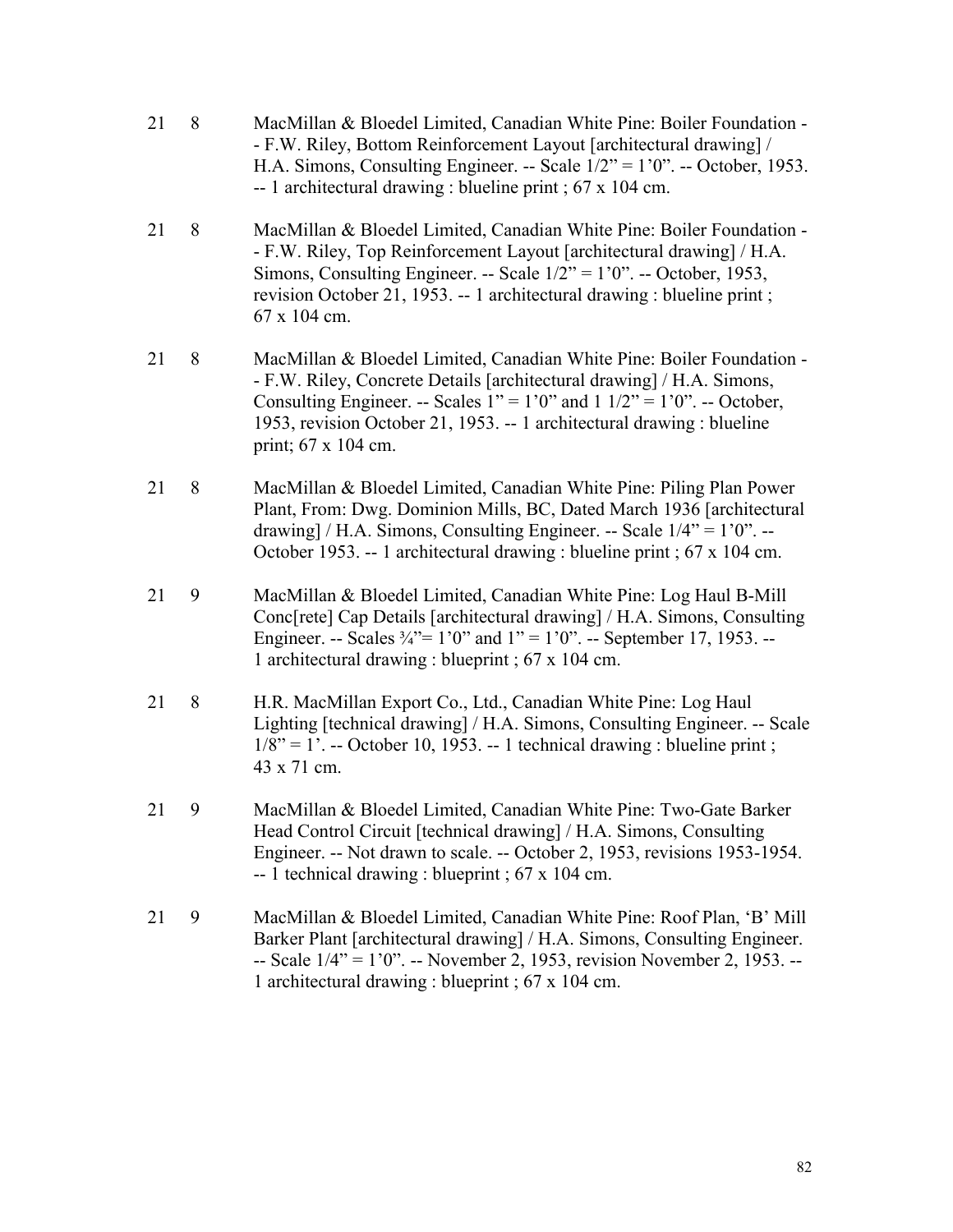| 21 | 9  | MacMillan & Bloedel Limited, Canadian White Pine: 'B' Mill Barker<br>Plant, Floor Framing El. 36'-3 5/8" [architectural drawing] / H.A. Simons,<br>Consulting Engineer. -- Scale $1/4$ " = $1'0$ ". -- November 2, 1953, revision<br>October 16, 1953, revisions 1953. -- 1 architectural drawing : blueprint;<br>67 x 104 cm. |
|----|----|--------------------------------------------------------------------------------------------------------------------------------------------------------------------------------------------------------------------------------------------------------------------------------------------------------------------------------|
| 21 | 9  | Canadian White Pine: Preliminary Refuse Disposal Scheme #1<br>[architectural drawing] / [W.C.E.?]. -- Scale $1/8$ " = 1'0". -- July 10, 1953.<br>-- 1 architectural drawing : blueprint ; $73 \times 104$ cm.                                                                                                                  |
| 21 | 9  | MacMillan & Bloedel Limited, Canadian White Pine: Arrangement of<br>Unloader Arms to Slabber Deck [technical drawing] / H.A. Simons,<br>Consulting Engineer. -- Scales $1/2$ " = 1'0" and $\frac{3}{4}$ " = 1'0". -- August 5,<br>1953, revisions 1953. -- 1 technical drawing : blueprint ; 67 x 104 cm.                      |
| 21 | 10 | MacMillan & Bloedel Limited, Canadian White Pine: Log Kickers from<br>Loghaul to Transfer Deck [technical drawing] / H.A. Simons, Consulting<br>Engineer. -- Scales $1/2$ " = 1'0" and $\frac{3}{4}$ " = 1'0". -- July 27, 1953. --<br>1 technical drawing : blueprint ; 67 x 104 cm.                                          |
| 21 | 10 | MacMillan & Bloedel Limited, Canadian White Pine: Arrangement of<br>Log Stop & Loaders on Bypass Deck [technical drawing] / H.A. Simons,<br>Consulting Engineer. -- Scale $\frac{3}{4}$ " = 1'0". -- October 15, 1953. --<br>1 technical drawing : blueprint ; 67 x 104 cm.                                                    |
| 21 | 10 | MacMillan & Bloedel Limited, Canadian White Pine: Chord Sections B-<br>Mill Log Haul [architectural drawing] / H.A. Simons, Consulting<br>Engineer. -- Scales $\frac{3}{4}$ " = 1'0" and 3" = 1'0". -- August 8, 1953. --<br>1 architectural drawing : blueprint ; 67 x 104 cm.                                                |
| 21 | 10 | MacMillan & Bloedel Limited, Canadian White Pine: Incline Section, B-<br>Mill Log Haul [architectural drawing] / H.A. Simons, Consulting<br>Engineer. -- Scales differ. -- August 3, 1953. -- 1 architectural drawing :<br>blueprint; $67 \times 104$ cm.                                                                      |
| 21 | 10 | MacMillan & Bloedel Limited, Canadian White Pine: Kicker Section No.<br>1, B-Mill Log Haul [architectural drawing] / H.A. Simons, Consulting<br>Engineer. -- Scales $\frac{3}{4}$ " = 1'0" and 3" = 1'0". -- August 20, 1953. --<br>1 architectural drawing : blueprint ; 67 x 104 cm.                                         |
| 21 | 11 | MacMillan & Bloedel Limited, Canadian White Pine: General Assembly,<br>B-Mill Log Haul [architectural drawing] / H.A. Simons, Consulting<br>Engineer. -- Scales $1/8$ " = 1'0" and $3/8$ " = 1'0". -- September 28, 1953. --<br>1 architectural drawing : blueline print ; 67 x 104 cm.                                        |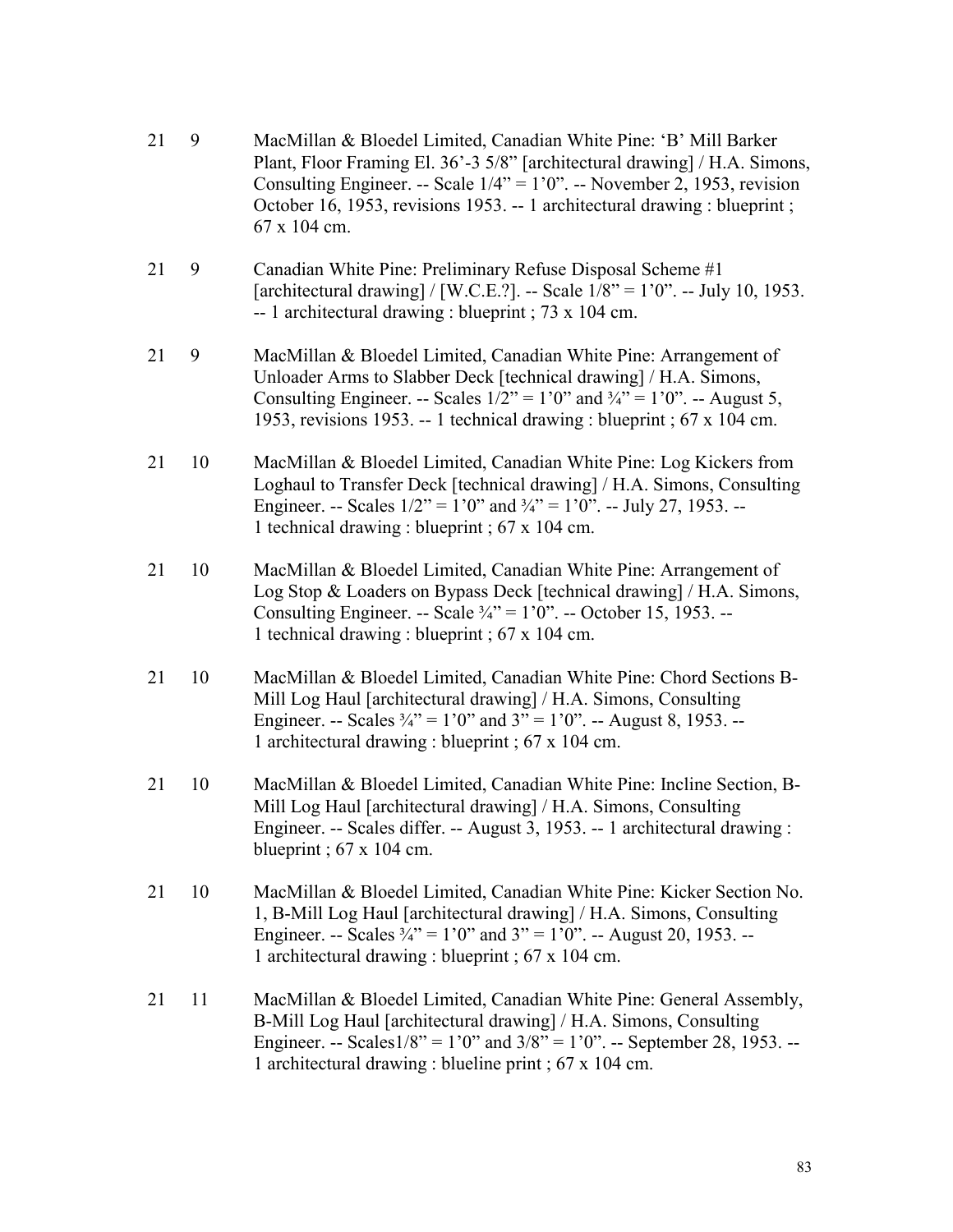- 21 11 MacMillan & Bloedel Limited, Canadian White Pine: General Assembly, B-Mill Log Haul [architectural drawing] / H.A. Simons, Consulting Engineer. -- Scales $1/8$ " = 1'0" and  $3/8$ " = 1'0". -- September 28, 1953. --1 architectural drawing : blueprint ; 67 x 104 cm.
- 21 11 MacMillan & Bloedel Limited, Canadian White Pine: Horizontal Sections, B-Mill Log Haul, File 1006-1, D-20166 [architectural drawing] / H.A. Simons, Consulting Engineer. -- Scales  $3/4$ " = 1'0" and  $3$ " = 1'0". --September 2, 1953. -- 1 architectural drawing : blueprint ; 67 x 104 cm.
- 21 11 MacMillan & Bloedel Limited, Canadian White Pine: Horizontal Sections, B-Mill Log Haul, File 1006-1, D-20166A [architectural drawing] / H.A. Simons, Consulting Engineer. -- Scales  $3/4$ " = 1'0" and  $3'' = 1'0''$ . -- September 2, 1953. -- 1 architectural drawing : blueprint ; 67 x 104 cm.
- 21 11 MacMillan & Bloedel Limited, Canadian White Pine: Apron Section, B-Mill Log Haul [architectural drawing] / H.A. Simons, Consulting Engineer. -- Scales differ. -- July 22, 1953, revision October 22, 1953. -- 1 architectural drawing : blueprint ; 67 x 104 cm.
- 21 11 MacMillan & Bloedel Limited, Canadian White Pine: Head-End Section, B-Mill Log Haul [architectural drawing] / H.A. Simons, Consulting Engineer. -- Scales  $3/4$ " = 1'0" and 3" = 1'0". -- September 5, 1953, revision October 20, 1953. -- 1 architectural drawing : blueprint ; 67 x 104 cm.
- 21 11 MacMillan & Bloedel Limited, Canadian White Pine: Kicker Section No. 2, B-Mill Log Haul [architectural drawing] / H.A. Simons, Consulting Engineer. -- Scales  $3/4$ " = 1'0" and 3" = 1'0". -- August 26, 1953. --1 architectural drawing : blueprint ; 67 x 104 cm.
- 21 12 MacMillan & Bloedel Limited, Canadian White Pine: General Arrangement, "B" Mill Rollcase Clean-up Conv'r [architectural drawing] / H.A. Simons, Consulting Engineer. -- Scales  $3/8$ " = 1'0" and  $3/4$ " = 1'0". -- November 1, 1953, revision October 20, 1953. -- 1 architectural drawing : blueprint ; 67 x 104 cm.
- 21 12 MacMillan & Bloedel Limited, Canadian White Pine: Log Kickers to Dead Deck [architectural drawing] / H.A. Simons, Consulting Engineer. -- Scales  $1/2$ " = 1'0" and 1" = 1'0". -- October 28, 1953. -- 1 architectural drawing : blueprint ;  $67 \times 104$  cm.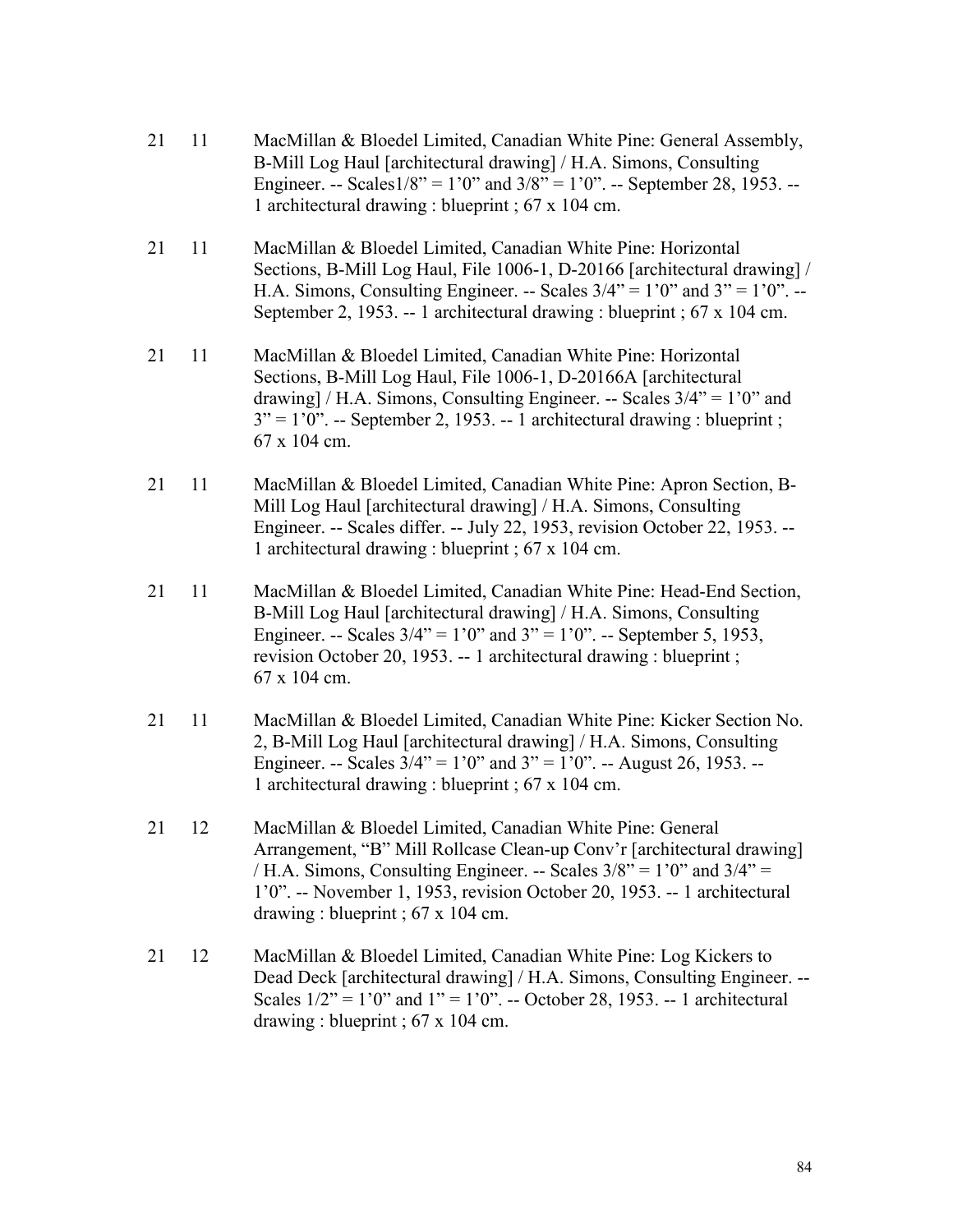- 21 12 MacMillan & Bloedel Limited, Canadian White Pine: Arrangement of Log Stop and Loaders, Infeed Deck to Barker [architectural drawing] / H.A. Simons, Consulting Engineer. -- Scale  $3/4$ " = 1'0". -- August 1, 1953. -- 1 architectural drawing : blueprint ; 67 x 104 cm.
- 21 12 MacMillan & Bloedel Limited, Canadian White Pine: "B" Mill Rollcase Clean-up Conveyor Chute Details [architectural drawing] / H.A. Simons, Consulting Engineer. -- Scales  $1/2$ " = 1'0" and 1  $1/2$ " = 1'0". --November 6, 1953. -- 1 architectural drawing : blueprint ; 67 x 104 cm.
- 21 12 MacMillan & Bloedel Limited, Canadian White Pine: Log Haul, B-Mill Timber Structure Details [architectural drawing] / H.A. Simons, Consulting Engineer. -- Scales differ. -- October 9, 1953. -- 1 architectural drawing : blueprint ; 67 x 104 cm.
- 21 12 MacMillan & Bloedel Limited, Canadian White Pine: B-Mill Walkways [architectural drawing] / H.A. Simons, Consulting Engineer. -- Scales differ.  $-$  [1953].  $-$  1 architectural drawing : blueprint ; 67 x 104 cm.
- 21 12 MacMillan & Bloedel Limited, Canadian White Pine: Structure Details, B-Mill Log Haul [architectural drawing] / H.A. Simons, Consulting Engineer. -- Scale  $1 \frac{1}{2}$ " = 1'0". -- November 3, 1953. -- 1 architectural drawing : blueprint ; 67 x 104 cm.
- 21 13 MacMillan & Bloedel Limited, Canadian White Pine: Plan of Infeed Transfer Deck to Barker [architectural drawing] / H.A. Simons, Consulting Engineer. -- Scale 1/2" = 1'0". -- July 23, 1953. -- 1 architectural drawing : blueprint ; 67 x 104 cm.
- 21 13 MacMillan & Bloedel Limited, Canadian White Pine "B" Mill: Infeed Transfer Deck to Barker Section & Details [architectural drawing] / H.A. Simons, Consulting Engineer. -- Scales  $1/2$ " = 1'0" and 1" = 1'0". -- July 23, 1953. -- 1 architectural drawing : blueprint ; 67 x 104 cm.
- 21 13 MacMillan & Bloedel Limited, Canadian White Pine: Floor Framing Plan for Barker Plant -- Elev. 19'-8" [architectural drawing] / H.A. Simons, Consulting Engineer. -- Scale  $\frac{1}{4}$ " = 1'0". -- July 22, 1953, revision 1953. -- 1 architectural drawing : blueprint ; 67 x 104 cm.
- 21 13 MacMillan & Bloedel Limited, Canadian White Pine: Stop & Loader Arr'g't -- North Transfer Deck to Slabber [architectural drawing] / H.A. Simons, Consulting Engineer. -- Scales  $3/4$ " = 1'0" and 1  $1/2$ " = 1'0". --December 17, 1953. -- 1 architectural drawing : blueprint ; 67 x 104 cm.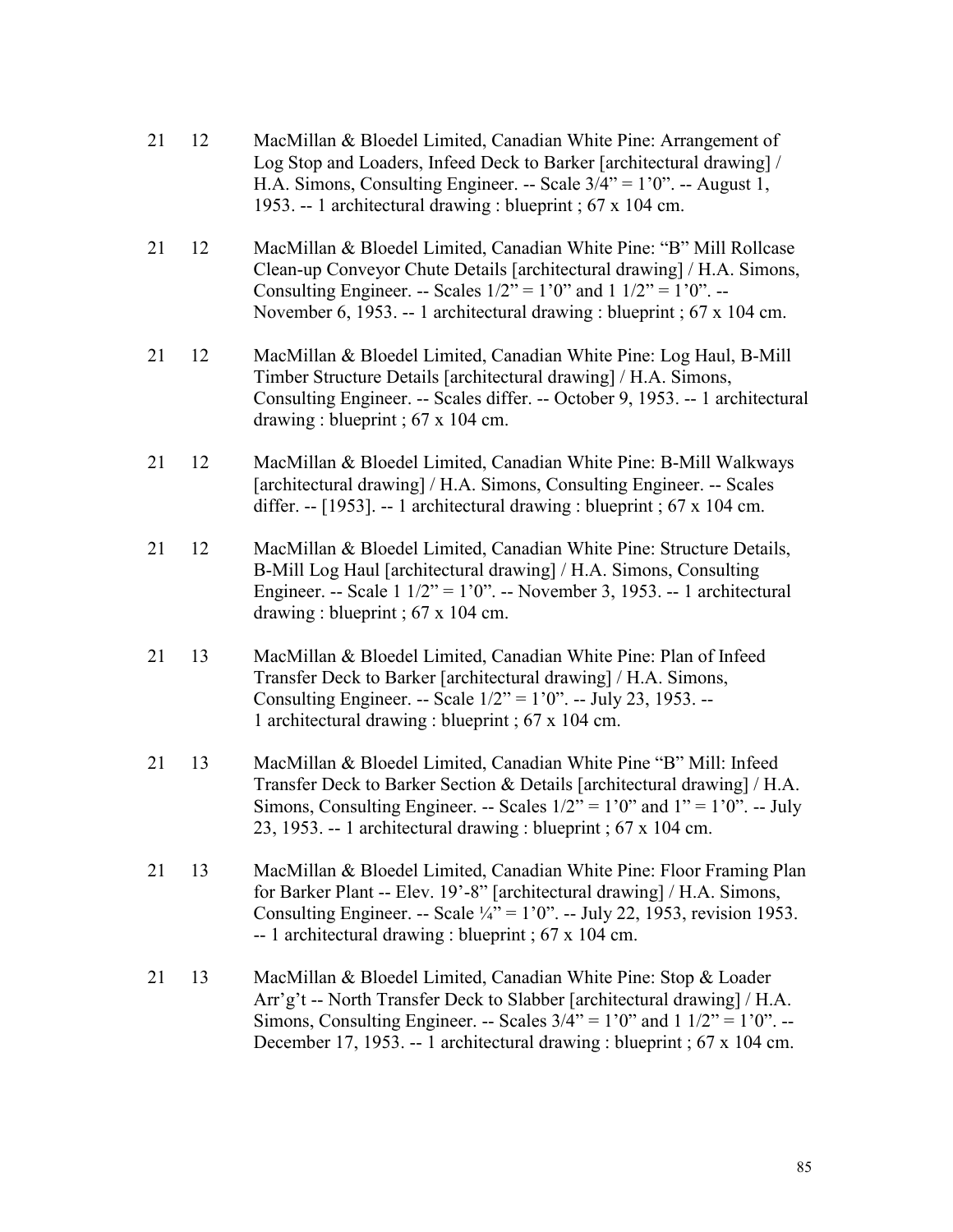- 21 13 MacMillan & Bloedel Limited, Canadian White Pine: "B" Mill Barker Plant -- General Arrangement of Cross Refuse Conveyor [architectural drawing] / H.A. Simons, Consulting Engineer. -- Scales  $3/8$ " = 1'0" and 3/4" = 1'0". -- September 10, 1953, revision October 19, 1953. -- 1 architectural drawing : blueprint ; 67 x 104 cm.
- 21 14 MacMillan & Bloedel Limited, Canadian White Pine: "B" Mill Barker Plant -- Barker Control House [architectural drawing] / H.A. Simons, Consulting Engineer. -- Scales  $1/2$ " = 1'0" and  $1 \frac{1}{2}$ " = 1'0". -- December 11, 1953, revision October 19, 1954. -- 1 architectural drawing : blueprint ; 67 x 104 cm.
- 21 14 MacMillan & Bloedel Limited, Canadian White Pine: Log Haul, B-Mill Concrete Cap Details [architectural drawing] / H.A. Simons, Consulting Engineer. -- Scales  $3/4$ " = 1'0" and 1" = 1'0". -- September 17, 1953. --1 architectural drawing : blueprint ; 67 x 104 cm.
- 21 14 MacMillan & Bloedel Limited, Canadian White Pine: Carriage Drive -- Drum Mounting Frame [architectural drawing] / H.A. Simons, Consulting Engineer. -- Scale 3/4" = 1'0". -- June 7, 1953, revision October 19, 1953. -- 1 architectural drawing : blueprint ; 67 x 104 cm.
- 21 14 MacMillan & Bloedel Limited, Canadian White Pine: B Mill Extension, Roof Trusses -- Sheet 1 [architectural drawing] / H.A. Simons, Consulting Engineer. -- Scales differ. -- October 9, 1953, revision October 21, 1953. -- 1 architectural drawing : blueprint ; 67 x 104 cm.
- 21 15 MacMillan & Bloedel Limited, Canadian White Pine: "B" Mill Barker Plant Structural Cross-Sections 8A-8A, 9A-9A [architectural drawing] / H.A. Simons, Consulting Engineer. -- Scales differ. -- November 4, 1953. -- 1 architectural drawing : blueprint ; 67 x 104 cm.
- 21 15 MacMillan & Bloedel Limited, Canadian White Pine: "B" Mill Barker Plant Structural Cross-Sections On Lines 10A and 11 [architectural drawing] / H.A. Simons, Consulting Engineer. -- Scale  $\frac{1}{4}$ " = 1'0". --October 2, 1953, revisions 1953. -- 1 architectural drawing : blueprint ; 67 x 104 cm.
- 21 15 MacMillan & Bloedel Limited, Canadian White Pine: "B" Mill Barker Plant Structural Cross-Sections On Lines 13, 12 [architectural drawing] / H.A. Simons, Consulting Engineer. -- Scale  $\frac{1}{4}$ " = 1'0". -- October 20, 1953, revisions 1953. -- 1 architectural drawing : blueprint ; 67 x 104 cm.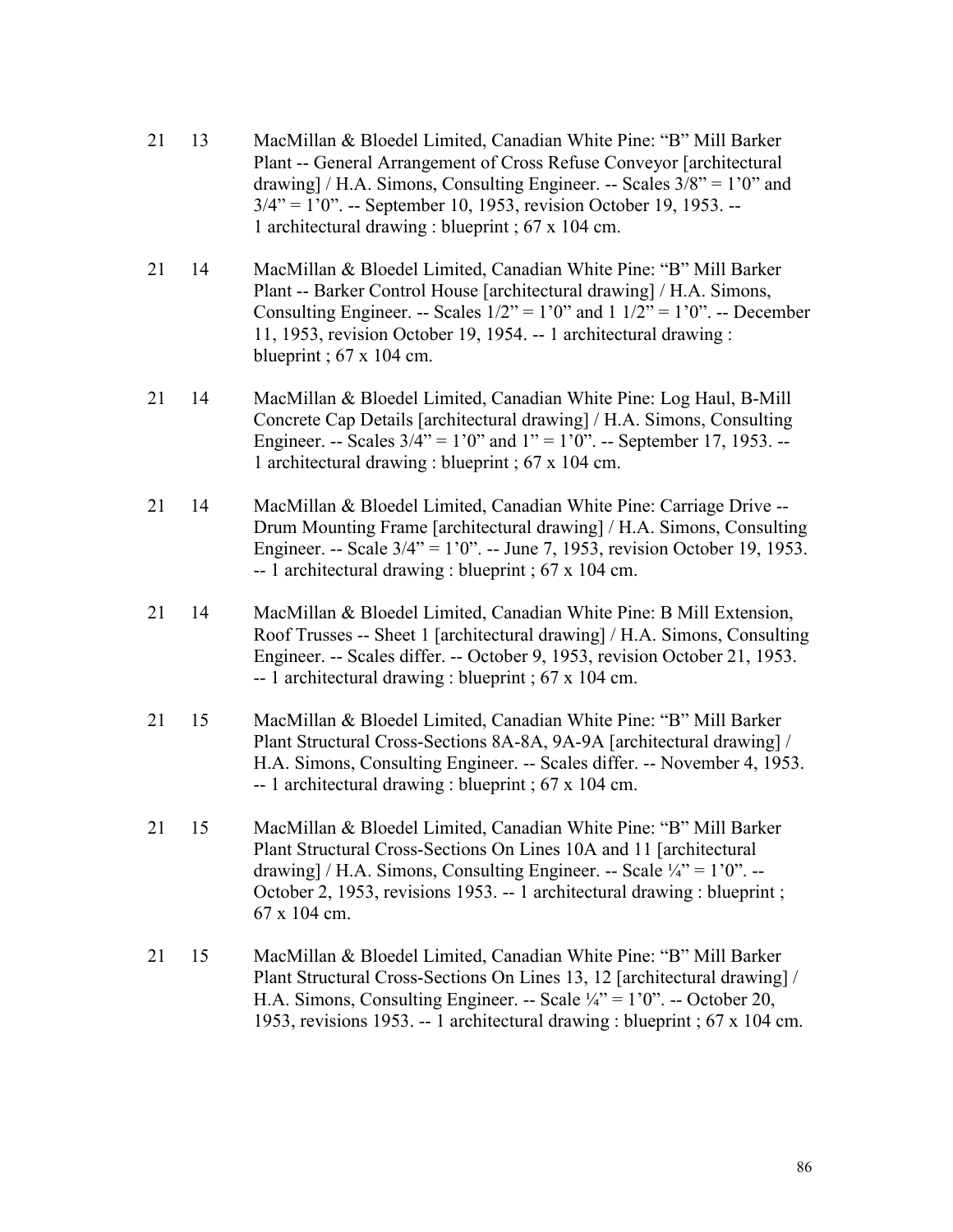- 21 15 MacMillan & Bloedel Limited, Canadian White Pine: "B" Mill Barker Plant Structural Cross-Sections Lines 14 and 15 [architectural drawing] / H.A. Simons, Consulting Engineer. -- Scale  $\frac{1}{4}$ " = 1'0". -- October 16, 1953, revision November 25, 1953. -- 1 architectural drawing : blueprint ; 67 x 104 cm.
- 21 15 MacMillan & Bloedel Limited, Canadian White Pine: "B" Mill Barker Plant Structural Cross-Sections On Lines 16, 17 and 18 [architectural drawing] / H.A. Simons, Consulting Engineer. -- Scale  $\frac{1}{4}$ " = 1'0". --October 13, 1953, revisions 1953. -- 1 architectural drawing : blueprint ; 67 x 104 cm.
- 21 17 MacMillan & Bloedel Limited, Canadian White Pine: Extension to Slabber Conv'r [architectural drawing] / H.A. Simons, Consulting Engineer. -- Scale  $3/4$ " = 1'0" and  $1\frac{1}{2}$ " = 1'0". -- December 14, 1953, revisions 1953. -- 1 architectural drawing : blueprint ; 67 x 104 cm.
- 21 17 MacMillan & Bloedel Limited, Canadian White Pine: Base for Manzel Force Feed Lubricator & Drive [technical drawing] / H.A. Simons, Consulting Engineer. -- Scale 3" = 1'0". -- December 22, 1952. -- 1 technical drawing : blueprint ; 67 x 104 cm.
- 21 16 MacMillan & Bloedel Limited, Canadian White Pine: 120,000 CFM Flyash Collector [technical drawing] / H.A. Simons, Consulting Engineer.  $-$  Scale  $1/4$ " = 1'0".  $-$  February 19, 1954.  $-$  1 technical drawing : blueline print ; 67 x 104 cm.
- 21 17 MacMillan & Bloedel Limited, Canadian White Pine 'B' Mill: Floor Framing Plan at Elev. 19'-8" [architectural drawing] / H.A. Simons, Consulting Engineer. -- Scale 1/4" = 1'0". -- June 19, 1953. -- 1 architectural drawing : blueprint ; 67 x 104 cm.
- 21 16 H.R. MacMillan Export Co., Ltd., Canadian White Pine: Reinforcing Steel Schedule, Ref. Dwg. D-20237, file 1006-1, B20884 [technical chart]. -- Not drawn to scale. -- [1953]. -- 1 technical chart: blueline print ; 36 x 43 cm.
- 21 16 MacMillan & Bloedel Limited, Canadian White Pine: Reinforcing Steel Schedule, Ref. Dwg. D-20237, File 1006-1, B-20885 [technical chart] / H.A. Simons, Consulting Engineer. -- Not drawn to scale. -- November 1953. -- 1 technical drawing : blueline print ; 36 x 43 cm .
- 21 16 H.R. MacMillan Export Co., Ltd., Canadian White Pine: Reinforcing Steel Schedule, Ref. Dwg. D-20237, File 1006-1, B-20886 [technical chart] / H.A. Simons, Consulting Engineer. -- Not drawn to scale. -- November 1953. -- 1 technical chart: blueline print ; 36 x 44 cm.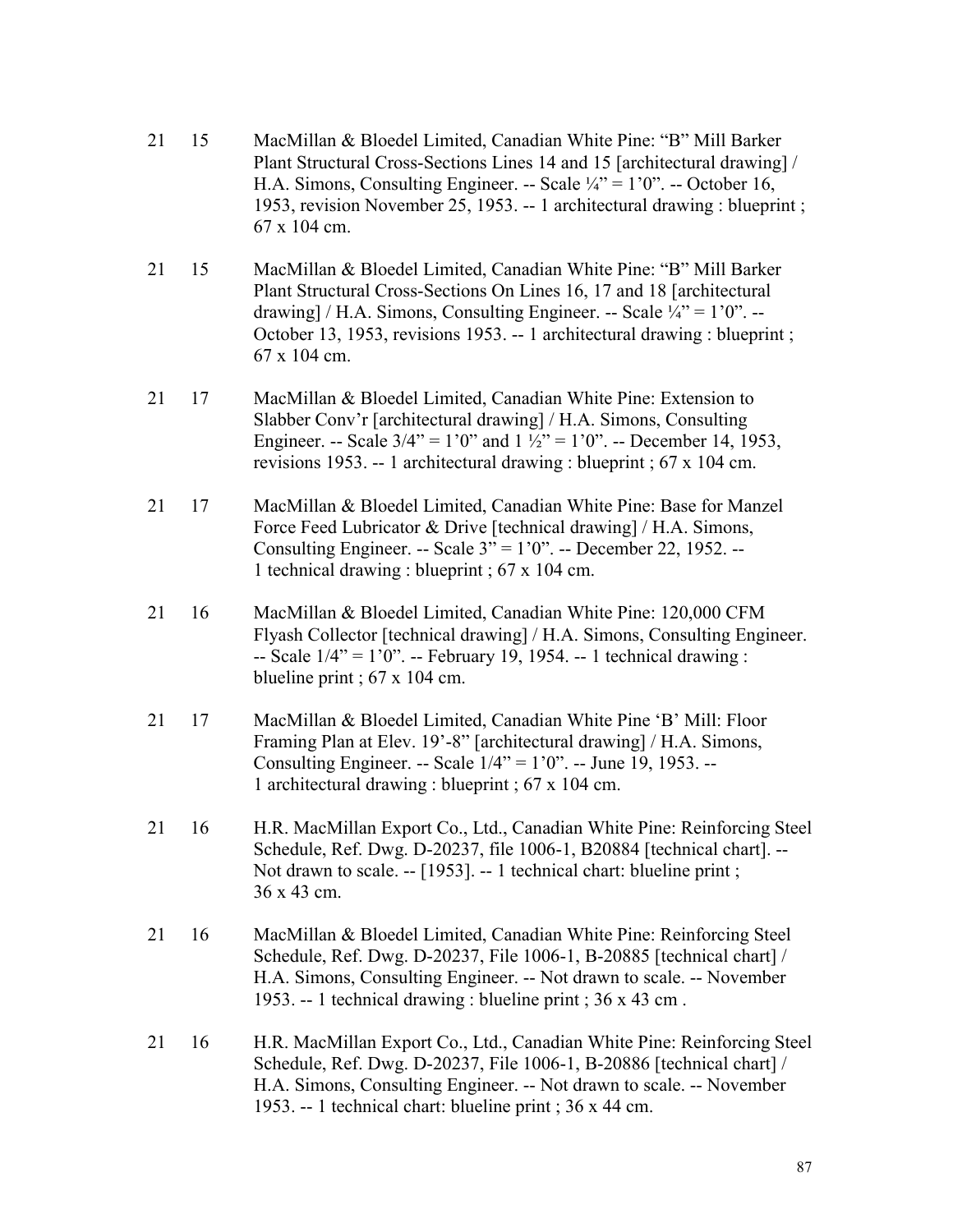- 21 16 H.R. MacMillan Export Co., Ltd., Canadian White Pine: Reinforcing Steel Schedule, Ref. Dwg. D-20237, File 1006-1, B-20887 [technical chart] / H.A. Simons, Consulting Engineer. -- Not drawn to scale. -- November 1953. -- 1 technical chart: blueline print ; 36 x 44 cm.
- 21 16 H.R. MacMillan Export Co., Ltd., Canadian White Pine: Reinforcing Steel Schedule, Ref. Dwg. D-20237, File 1006-1, B-20888 [technical chart] / H.A. Simons, Consulting Engineer. -- Not drawn to scale. -- November 1953. -- 1 technical chart: blueline print ; 36 x 44 cm.
- 21 16 H.R. MacMillan Export Co., Ltd., Canadian White Pine: Reinforcing Steel Schedule, Ref. Dwg. D-20237, File 1006-1, B-20890 [technical chart] / H.A. Simons, Consulting Engineer. -- Not drawn to scale. -- November 1953. -- 1 technical chart: blueline print ; 36 x 44 cm.
- 21 16 H.R. MacMillan Export Co., Ltd., Canadian White Pine: Reinforcing Steel Schedule, Ref. Dwg. D-20237, File 1006-1, B-20902 [technical chart] / H.A. Simons, Consulting Engineer. -- Not drawn to scale. -- November 1953. -- 1 technical chart: blueline print ; 36 x 44 cm.
- 21 16 Machine: Electric Dogs, Subject: Part List -- Heavy Screw Block type [technical drawing] / The Prescott Company, Menominee, Michigan. --Scale not given. -- October 31, 1933. -- 1 technical drawing : photocopy : 92 x 61 cm.
- 21 17 MacMillan & Bloedel Limited, Canadian White Pine: "B" Mill Twin Refuse Conveyor Chute Details, Sheet 1 [architectural drawing] / H.A. Simons, Consulting Engineer. -- Scales  $3/8$ " = 1'0" and  $\frac{1}{2}$ " = 1'0". --October 6, 1953. -- 1 architectural drawing : blueprint ; 67 x 104 cm.
- 21 17 MacMillan & Bloedel Limited, Canadian White Pine: Twin Refuse Conveyor from "B" Mill Barker -- Steel Details [architectural drawing] / H.A. Simons, Consulting Engineer. -- Scale  $3/8$ " = 1'0" and 1" = 1'0". --August 7, 1953, revisions 1953. -- 1 architectural drawing : blueprint ; 67 x 104 cm.
- 21 18 MacMillan & Bloedel Limited, Canadian White Pine: "B" Mill Barker Plant -- General Arrangement of Barker Twin Refuse Conveyor [architectural drawing] / H.A. Simons, Consulting Engineer. -- Scale 1/4" = 1'0". -- September 1, 1953, revisions 1953-1954. -- 1 architectural drawing : blueprint ; 67 x 104 cm.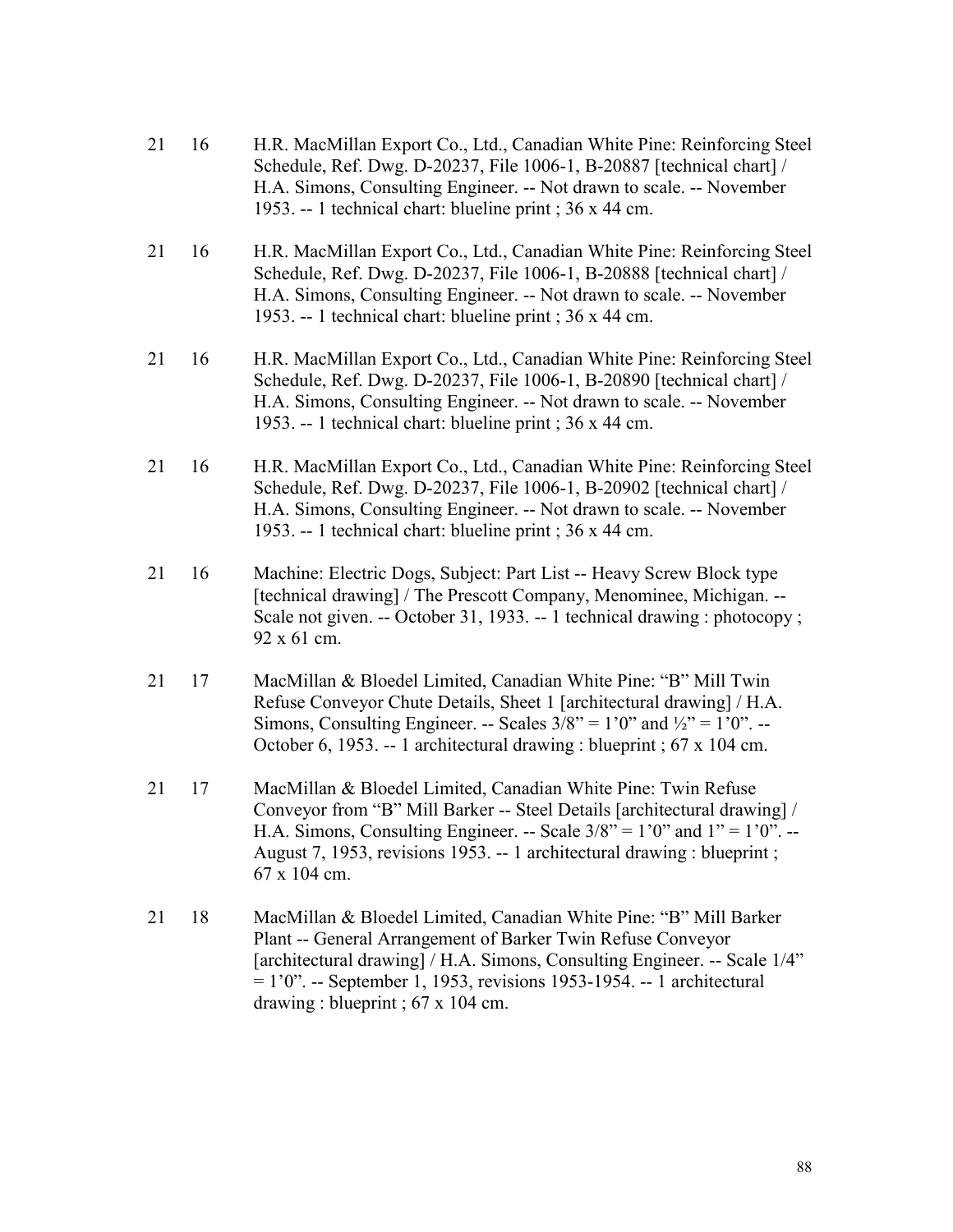| 21 | 18 | MacMillan & Bloedel Limited, Canadian White Pine: Basement Floor<br>Lighting Conduit Layout [architectural drawing] / H.A. Simons,<br>Consulting Engineer. -- Scale $3/16$ " = 1'0". -- September 25, 1953,<br>revisions 1953. -- 1 architectural drawing : blueprint ; $67 \times 104$ cm.                                                            |
|----|----|--------------------------------------------------------------------------------------------------------------------------------------------------------------------------------------------------------------------------------------------------------------------------------------------------------------------------------------------------------|
| 21 | 18 | MacMillan & Bloedel Limited, Canadian White Pine: Conduit Schedule<br>[technical chart] / H.A. Simons, Consulting Engineer. -- Not drawn to<br>scale. -- 1953, revisions 1953-1954. -- 1 technical chart: blueprint;<br>67 x 104 cm.                                                                                                                   |
| 21 | 18 | MacMillan & Bloedel Limited, Canadian White Pine: Barker Control<br>Panel Wiring Diagram [technical drawing] / H.A. Simons, Consulting<br>Engineer. -- Not drawn to scale. -- September 25, 1953. -- 1 technical<br>drawing: blueprint; $67 \times 104$ cm.                                                                                            |
| 21 | 16 | MacMillan & Bloedel Limited, Canadian White Pine: Boiler Foundation -<br>- F.W. Riley, Piling Plan [architectural drawing] / H.A. Simons,<br>Consulting Engineer. -- Scale $1/2$ " = 1'0". -- October 1953. --<br>1 architectural drawing : blueline print ; 67 x 104 cm.                                                                              |
| 21 | 16 | MacMillan & Bloedel Limited, Canadian White Pine: Boiler Foundation -<br>- F.W. Riley, Concrete Layout [architectural drawing] / H.A. Simons,<br>Consulting Engineer. -- Scale $1/2$ " = 1'0". -- October 1953. --<br>1 architectural drawing : blueline print ; 67 x 104 cm.                                                                          |
| 21 | 18 | MacMillan & Bloedel Limited, Canadian White Pine: Drive for Slabber<br>Transfer Deck [architectural drawing] / H.A. Simons, Consulting<br>Engineer. -- Scale $1" = 1'0"$ . -- January 6, 1954. -- 1 architectural<br>drawing: blueprint; $67 \times 104$ cm.                                                                                           |
| 21 | 21 | MacMillan & Bloedel Limited, Canadian White Pine: Boiler Foundation -<br>- "B" Mill Barker Plant Refuse Chutes at Head End of Log Haul<br>[architectural drawing] / H.A. Simons, Consulting Engineer. -- Scale 1/2"<br>$= 1'0''$ . -- December 4, 1953. -- 1 architectural drawing : blueprint ;<br>67 x 104 cm.                                       |
| 21 | 21 | MacMillan & Bloedel Limited, Canadian White Pine: Boiler Foundation -<br>- "B" Mill Barker Plant, Raised Walkway [architectural drawing] / H.A.<br>Simons, Consulting Engineer. -- Scales $1/4$ " = 1'0" and $\frac{1}{2}$ " = 1'0". --<br>December 1, 1953, revision December 28, 1953. -- 1 architectural<br>drawing: blueprint; $67 \times 104$ cm. |
| 21 | 21 | MacMillan & Bloedel Limited, Canadian White Pine: Boiler Foundation -<br>- Layout of Log Haul Piling Plan [architectural drawing] / H.A. Simons,<br>Consulting Engineer. -- Scale $1/4$ " = 1'0". -- July 14, 1953, revision July<br>27, 1953. -- 1 architectural drawing : blueprint ; $67 \times 104$ cm.                                            |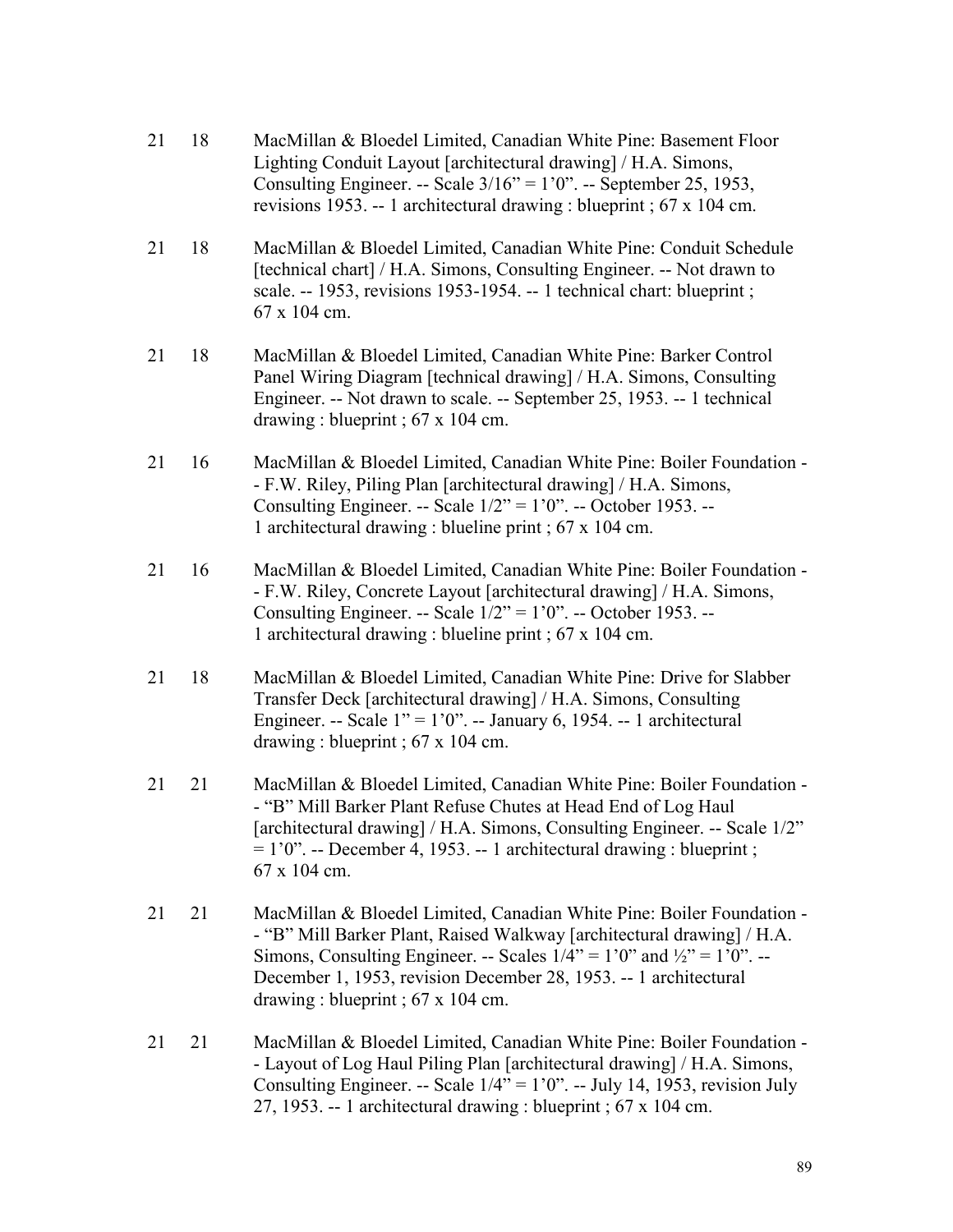- 21 19 MacMillan & Bloedel Limited, Canadian White Pine: "B" Mill Carriage Deck Structural Section On Line "E" [architectural drawing] / H.A. Simons, Consulting Engineer. -- Scale 1/2" = 1'0". -- June 18, 1953. -- 1 architectural drawing : blueline print ; 67 x 104 cm.
- 21 19 Canadian White Pine: "B" Mill Carriage Deck, Part of Dwg. D20131 [architectural drawing] / H. A. Simons, Consulting Engineer. Scale 1" = 1'0". -- July 24, 1953. -- 1 architectural drawing : blueline print ; 52 x 60 cm.
- 21 19 MacMillan & Bloedel Limited, Canadian White Pine: Transfer Deck to Slabber, Plan & Sections (B Mill Barking Plant) [architectural drawing] / H.A. Simons, Consulting Engineer. -- Scale 1/2" = 1'0". -- December 2, 1953, revision December 16, 1953. -- 1 architectural drawing : blueline print ; 67 x 104 cm.
- 21 21 MacMillan & Bloedel Limited, Canadian White Pine: Transfer Deck to Slabber, Plan & Sections (B Mill Barking Plant) [architectural drawing] / H.A. Simons, Consulting Engineer. -- Scale 1/2" = 1'0". -- December 2, 1953, revision December 16, 1953. -- 1 architectural drawing : blueprint ; 67 x 104 cm.
- 21 21 MacMillan & Bloedel Limited, Canadian White Pine: Transfer Deck to Slabber, Section & Details [architectural drawing] / H.A. Simons, Consulting Engineer. -- Scales  $1/2$ " = 1'0" and  $1$ " = 1'0". -- December 11, 1953, revision December 16, 1953. -- 1 architectural drawing : blueprint ; 67 x 104 cm.
- 21 20 MacMillan & Bloedel Limited, Canadian White Pine: Barker Pump Drive Loading Diagram [architectural drawing] / H.A. Simons, Consulting Engineer. -- Scale 1/2" = 1'0". -- October 1953. -- 1 architectural drawing : blueline print ; 67 x 104 cm.
- 21 20 MacMillan & Bloedel Limited, Canadian White Pine: Barker Pump Drive -- Piling Plan with Capping Structure [architectural drawing] / H.A. Simons, Consulting Engineer. -- Scale 1/2" = 1'0". -- October 1953, revision November 4, 1953. -- 1 architectural drawing : blueline print ; 65 x 104 cm.
- 21 20 MacMillan & Bloedel Limited, Canadian White Pine: Barker Pump Drive -- Concrete Details [architectural drawing] / H.A. Simons, Consulting Engineer. -- Scale  $1/2$ " = 1'0". -- November 1953. -- 1 architectural drawing : blueline print ; 65 x 104 cm.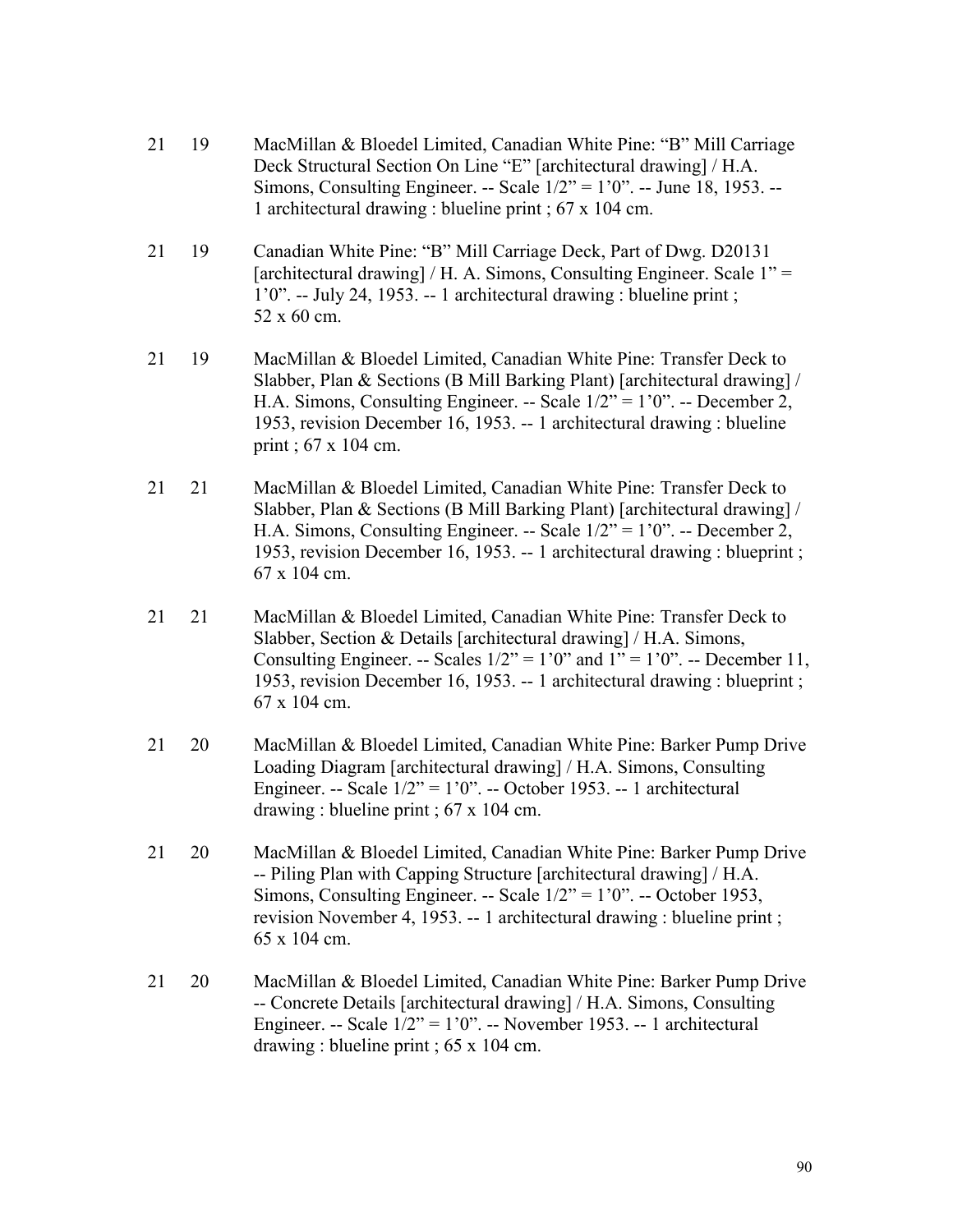- 21 20 MacMillan & Bloedel Limited, Canadian White Pine: Barker Pump Drive -- Concrete Upper Floor & Sections [architectural drawing] / H.A. Simons, Consulting Engineer. -- Scale  $1/2$ " =  $1'0$ ". -- November 1953. --1 architectural drawing : blueline print ; 65 x 104 cm.
- 21 20 MacMillan & Bloedel Limited, Canadian White Pine: Reinforcing Layout & Sections, Structure above Lower Floor -- Piling Plan with Capping Structure [architectural drawing] / H.A. Simons, Consulting Engineer. -- Scale  $1/2$ " = 1'0". -- November 1953. -- 1 architectural drawing : blueline print ; 65 x 104 cm.
- 21 20 MacMillan & Bloedel Limited, Canadian White Pine: Barker Pump Drive -- Reinforcing Details Structure Above Lower Floor [architectural drawing] / H.A. Simons, Consulting Engineer. -- Scale  $1/2$ " = 1'0" and 1"  $= 1'0''$ . -- November 7, 1953. -- 1 architectural drawing : blueline print ; 65 x 104 cm.
- 21 21 MacMillan & Bloedel Limited, Canadian White Pine: "B" Mill Barker Plant, Operating Floor Deck Plan [architectural drawing] / H.A. Simons, Consulting Engineer. -- Scale  $1/4$ " = 1'0". -- November 6, 1953. --1 architectural drawing : blueprint ; 67 x 104 cm.
- 21 21 H.R. MacMillan Export Co., Ltd., Canadian White Pine: Barker D.C. Rollcase Schematic Diag. [technical drawing] / H.A. Simons, Consulting Engineer. -- Not drawn to scale. -- October 26, 1953, revisions 1953-1954. -- 1 technical drawing : blueprint ; 43 x 72 cm.
- 21 21 H.R. MacMillan Export Co., Ltd., Canadian White Pine: Hydraulic Barker Mill Lighting Schematic Diag. [architectural drawing] / H.A. Simons, Consulting Engineer. -- Not drawn to scale. -- October 27, 1953, revisions 1953-1954. -- 1 architectural drawing : blueprint ; 43 x 72 cm.
- 21 22 MacMillan & Bloedel Limited, Canadian White Pine: Penthouse for "B" Mill Barker [architectural drawing] / H.A. Simons, Consulting Engineer. - - Scale  $1/2$ " = 1'0". -- November 5, 1953. -- 1 architectural drawing : blueprint ;  $67 \times 104$  cm.
- 21 22 MacMillan & Bloedel Limited, Canadian White Pine: "B" Mill Rollcase Clean-Up Conveyor -- Details [architectural drawing] / H.A. Simons, Consulting Engineer. -- Scales  $3/8$ " = 1'0" and  $\frac{3}{4}$ " = 1'0". -- October 31, 1953. -- 1 architectural drawing : blueprint ; 67 x 104 cm.
- 21 24 H.R. MacMillan Export Co., Ltd., Canadian White Pine: Reinforcing Steel Schedule, Ref. Dwg. D-20238, file 1006-1, B-20890 [technical chart] / H.A. Simons, Consulting Engineer. -- Not drawn to scale. -- November 1953. -- 1 technical chart : blueline print ; 35 x 43 cm.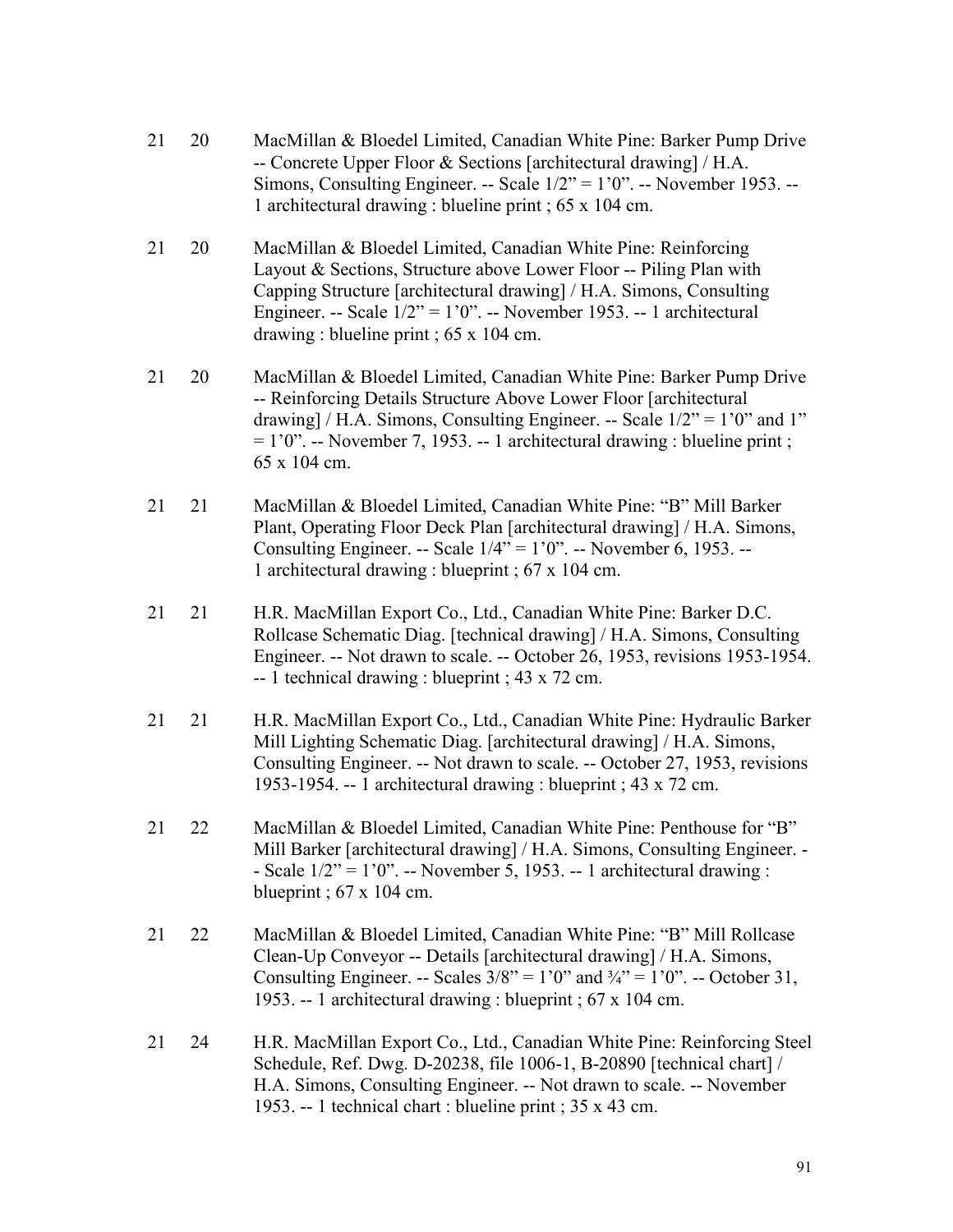- 21 22 MacMillan & Bloedel Limited, Canadian White Pine: "B" Mill Barker Plant Basement Floor Equipment Layout [architectural drawing] / H.A. Simons, Consulting Engineer. -- Scale 3/16" = 1'0". -- November 18, 1953. -- 1 architectural drawing : blueprint ; 67 x 104 cm.
- 21 22 MacMillan & Bloedel Limited, Canadian White Pine: Flat Home Truss-Line F, B Mill Extension [architectural drawing] / H.A. Simons, Consulting Engineer. -- Scales differ. -- [October 1953]. -- 1 architectural drawing : blueprint ; 67 x 104 cm.
- 21 24 MacMillan & Bloedel Limited, Canadian White Pine: Roof Trusses, B-Mill Extension, Sheet 1 [architectural drawing] / H.A. Simons, Consulting Engineer. -- Scales  $1/2$ " = 1'0" and 1" = 1'0". -- October 9, 1953, revision October 21, 1953. -- 1 architectural drawing : blueline print ; 67 x 104 cm.
- 21 22 MacMillan & Bloedel Limited, Canadian White Pine: Addition to "B" Mill Plot plan [architectural drawing] / H.A. Simons, Consulting Engineer. -- Scale 1" = 40'0". -- October 14, 1953. -- 1 architectural drawing : blueprint ; 67 x 104 cm.
- 21 23 MacMillan & Bloedel Limited, Canadian White Pine: "B" Mill Barker Plant, Electrical Center [architectural drawing] / H.A. Simons, Consulting Engineer. -- Scale not given. -- November 27, 1953. -- 1 architectural drawing : blueprint ; 67 x 104 cm.
- 21 23 MacMillan & Bloedel Limited, Canadian White Pine: "B" Mill Barker Plant, Limit Switch Arrangement, Infeed Section of Rollcase [technical drawing] / H.A. Simons, Consulting Engineer. -- Scale  $3/4$ " = 1'0". --December 1, 1953. -- 1 technical drawing : blueprint ; 67 x 104 cm.
- 21 24 MacMillan & Bloedel Limited, Canadian White Pine: One Gate Barkerhead Control Circuit [technical drawing] / H.A. Simons, Consulting Engineer. -- Not drawn to scale. -- October 16, 1953. -- 1 technical drawing : blueline print ; 67 x 104 cm.
- 21 23 MacMillan & Bloedel Limited, Canadian White Pine: Layout of Rollcase Drives [technical drawing] / H.A. Simons, Consulting Engineer. -- Scale  $3/4$ " = 1'0". -- October 16, 1953. -- 1 technical drawing : blueprint ; 67 x 104 cm.
- 21 23 MacMillan & Bloedel Limited, Canadian White Pine: Framing Hardware & Side Plates at Operating Floor [architectural drawing] / H.A. Simons, Consulting Engineer. -- Scale not given. -- November 4, 1953. -- 1 architectural drawing : blueprint ; 67 x 104 cm.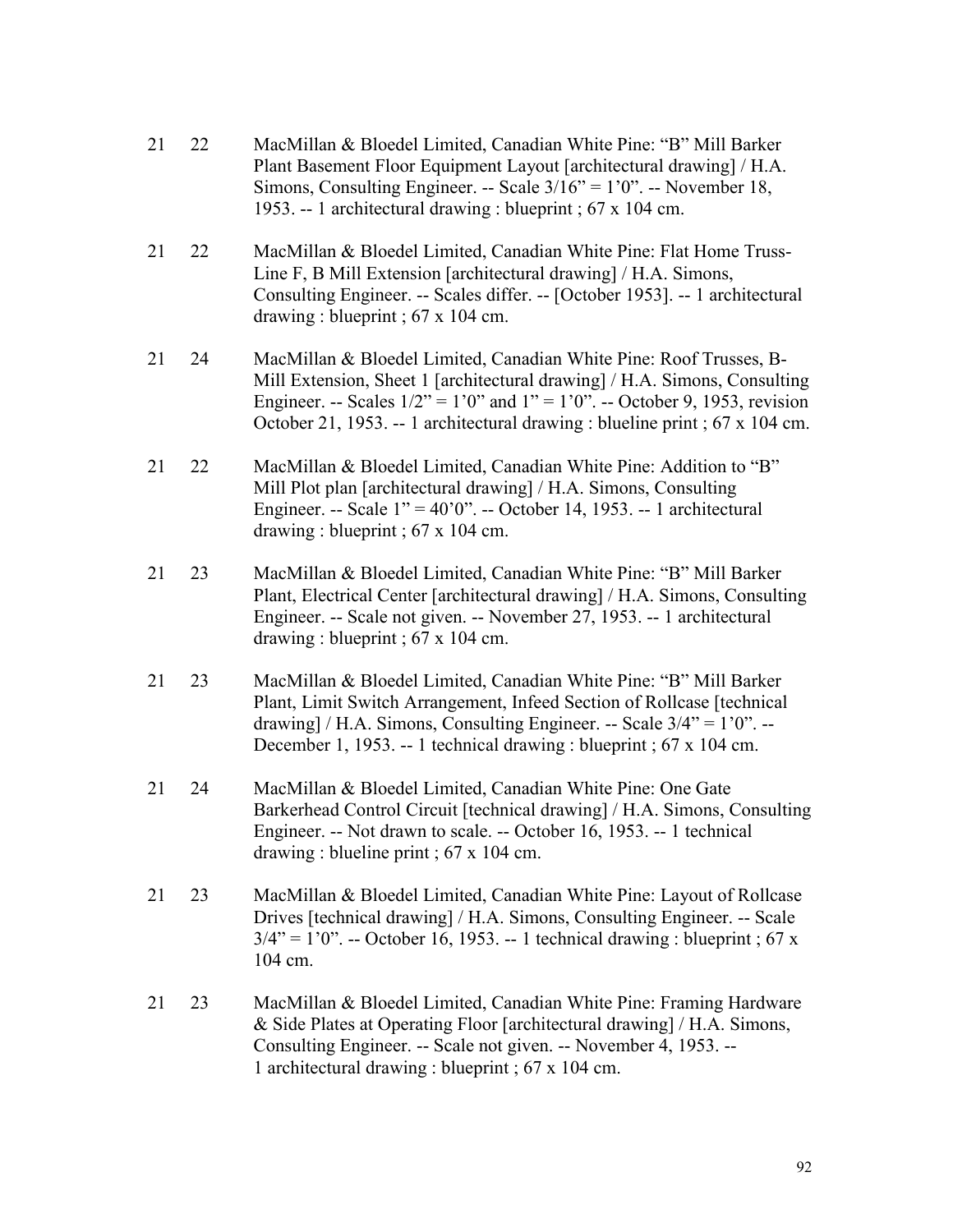- 21 23 MacMillan & Bloedel Limited, Canadian White Pine: "B" Mill Revision, Log Hoist Temporary Receiving Structure & Details [architectural drawing] / H.A. Simons, Consulting Engineer. -- Scales  $1/2$ " = 1'0" and  $1" = 1'0"$ . -- June 15, 1953. -- 1 architectural drawing : blueprint ; 67 x 104 cm.
- 21 25 MacMillan & Bloedel Limited, Canadian White Pine: "B" Mill: Layout of New Piles for Barker Plant, File 1006-1, D-20124-A [architectural drawing] / H.A. Simons, Consulting Engineer. -- Scale  $1/4$ " = 1'0". -- July 13, 1953, revision July 23, 1953. -- 1 architectural drawing : blueprint ; 67 x 104 cm.
- 21 25 MacMillan & Bloedel Limited, Canadian White Pine: "B" Mill: Layout of New Piles for Barker Plant, File 1006-1, D-20124-F [architectural drawing] / H.A. Simons, Consulting Engineer. -- Scale  $1/4$ " =  $1'0$ ". -- July 13, 1953, revisions 1953. -- 1 architectural drawing : blueprint ; 67 x 104 cm.
- 21 25 MacMillan & Bloedel Limited, Canadian White Pine: Cross Refuse Conveyor Details [technical drawing] / H.A. Simons, Consulting Engineer. -- Scale  $3/4$ " = 1'0". -- September 11, 1953. -- 1 architectural drawing : blueprint ; 67 x 104 cm.
- 21 25 MacMillan & Bloedel Limited, Canadian White Pine: "B" Mill: Barker Plant -- General Arrangement, De-Watering Screens [architectural drawing] / H.A. Simons, Consulting Engineer. -- Scales differ. -- September 17, 1953. -- 1 architectural drawing : blueprint ; 67 x 104 cm.
- 21 25 MacMillan & Bloedel Limited, Canadian White Pine Div.: Mill Layout Scheme for Hydraulic Barker at "B" Mill [architectural drawing] / H.A. Simons, Consulting Engineer. -- Scale 3/32" = 1'0". -- October 6, 1953. -- 1 architectural drawing : blueprint ; 67 x 104 cm.
- 21 25 MacMillan & Bloedel Limited, Canadian White Pine Div.: Mill Layout Scheme for Hydraulic Barker at "B" Mill [architectural drawing] / H.A. Simons, Consulting Engineer. -- Scale  $3/32$ " = 1'0". -- October 6, 1953, revision August 10, 1954. -- 1 architectural drawing : blueline print ; 67 x 104 cm.
- 21 24 MacMillan & Bloedel Limited, Canadian White Pine: "B" Mill Twin Refuse Conv'r Chute Details, Sheet 2 [architectural drawing] / H.A. Simons, Consulting Engineer. -- Scale  $3/8$ " = 1'0" and  $\frac{3}{4}$ " = 1'0". --September 4, 1953. -- 1 architectural drawing : blueprint ; 67 x 104 cm.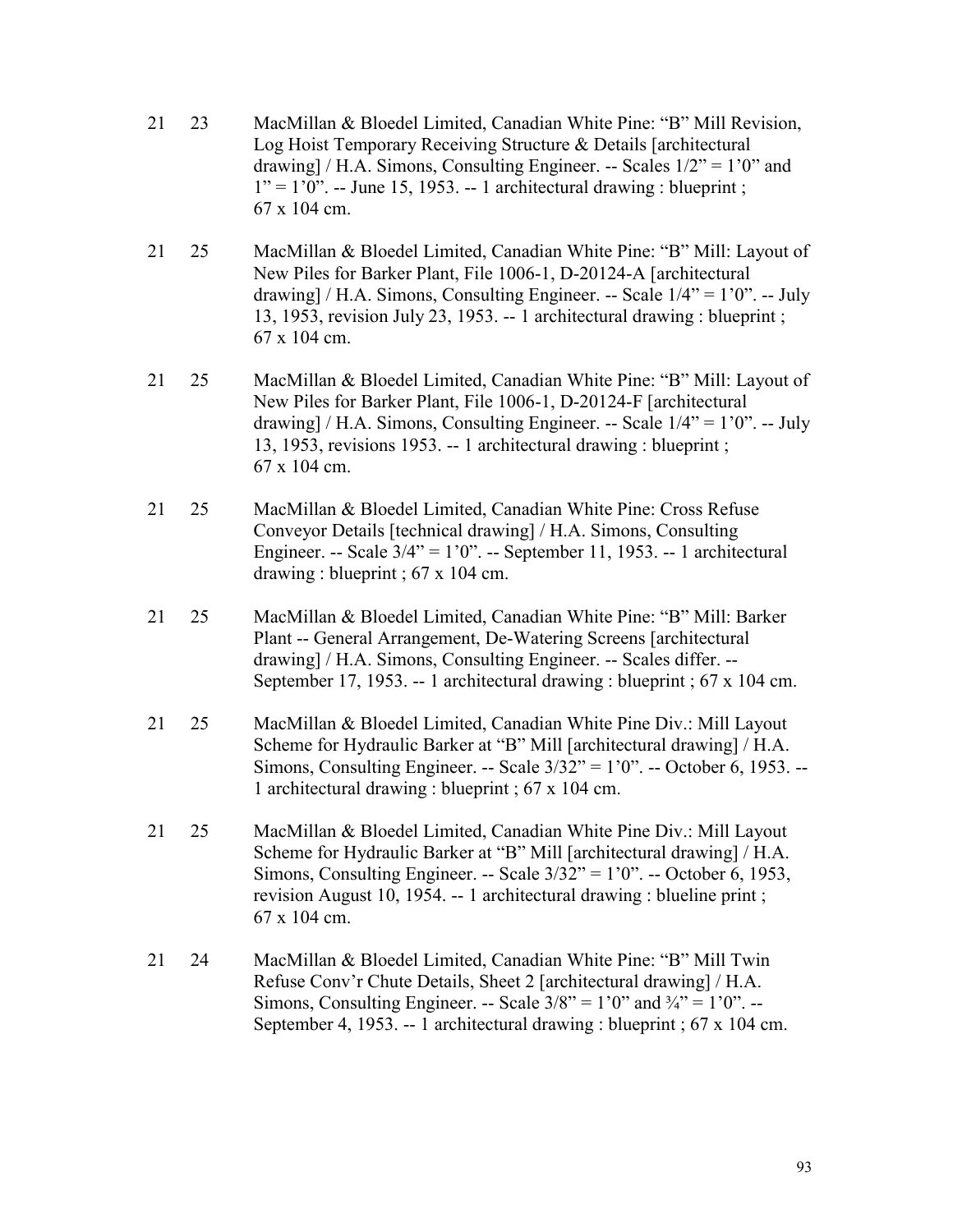| 21 | 26 | MacMillan & Bloedel Limited, Canadian White Pine: "B" Mill Twin<br>Refuse Conv'r Chute Details, Sheet 2 [architectural drawing] / H.A.<br>Simons, Consulting Engineer. -- Scale $3/8$ " = 1'0" and $\frac{3}{4}$ " = 1'0". --<br>September 4, 1953. -- 1 architectural drawing : blueprint ; $67 \times 104$ cm.                              |
|----|----|-----------------------------------------------------------------------------------------------------------------------------------------------------------------------------------------------------------------------------------------------------------------------------------------------------------------------------------------------|
| 21 | 24 | MacMillan & Bloedel Limited: Barker Pump Drive -- Bolt Schedule<br>[technical drawing] / H.A. Simons, Consulting Engineer. -- Not drawn to<br>scale. -- September 14, 1953. -- 1 technical drawing : blueline print;<br>36 x 44 cm.                                                                                                           |
| 21 | 24 | H.R. MacMillan Export Co. Ltd. Pulp Division: Barker Pump Drive --<br>Foundation Flanges for Alternator Ventilating Ductwork [architectural<br>drawing] / H.A. Simons, Consulting Engineer. -- Scales $1'' = 1'0''$ and $\frac{1}{2}$<br>full size. -- September 14, 1953. -- 1 architectural drawing : blueline<br>print; $36 \times 44$ cm. |
| 21 | 24 | MacMillan & Bloedel Limited, Canadian White Pine: General Layout of<br>Foundation [architectural drawing] / H.A. Simons, Consulting Engineer. --<br>Scale $1/2$ " = $1'0$ ". -- September 11, 1953. -- 1 architectural drawing :<br>blueline print; $67 \times 104$ cm.                                                                       |
| 21 | 26 | MacMillan & Bloedel Limited, Canadian White Pine: Schematic Diag. of<br>Barker Mill 440V Distribution [architectural drawing] / H.A. Simons,<br>Consulting Engineer. -- Scale $1/2$ " = $1'0$ ". -- September 15, 1953,<br>revisions 1953-1954. -- 1 architectural drawing : blueprint ; $67 \times 104$ cm.                                  |
| 21 | 26 | MacMillan & Bloedel Limited, Canadian White Pine: Layout of Log Haul<br>Piling Plan [architectural drawing] / H.A. Simons, Consulting Engineer. --<br>Scale $1/4$ " = 1'0". -- July 14, 1953, revision July 27, 1953. --<br>1 architectural drawing : blueprint ; 67 x 104 cm.                                                                |
| 21 | 26 | MacMillan & Bloedel Limited, Canadian White Pine: Supporting Steel for<br>Boiler Multiclones & Breeching [architectural drawing] / H.A. Simons,<br>Consulting Engineer. -- Scales $1/4$ " = 1'0" and $\frac{1}{2}$ " = 1'0". -- June 11,<br>1954. -- 1 architectural drawing : blueprint ; 67 x 104 cm.                                       |
| 21 | 24 | C.W.P. Project 1006-1: Barker Pump Turbine Condenser Distance<br>Piece [technical drawing] / H.A. Simons, Consulting Engineer. Scale<br>$1'' = 1'0''$ . -- November 3, 1953. -- 1 technical drawing : blueline print;<br>36 x 44 cm.                                                                                                          |
| 21 | 24 | H.R. MacMillan Export Co. Ltd., Canadian White Pine Division: Base<br>Bolt Plan of Two LS 429CR Limit Switches In Line [technical drawing] /<br>H.A. Simons, Consulting Engineer. -- Scale $\frac{1}{4}$ " = 1'0". -- November 4,<br>1953. -- 1 technical drawing : blueline print ; 36 x 44 cm.                                              |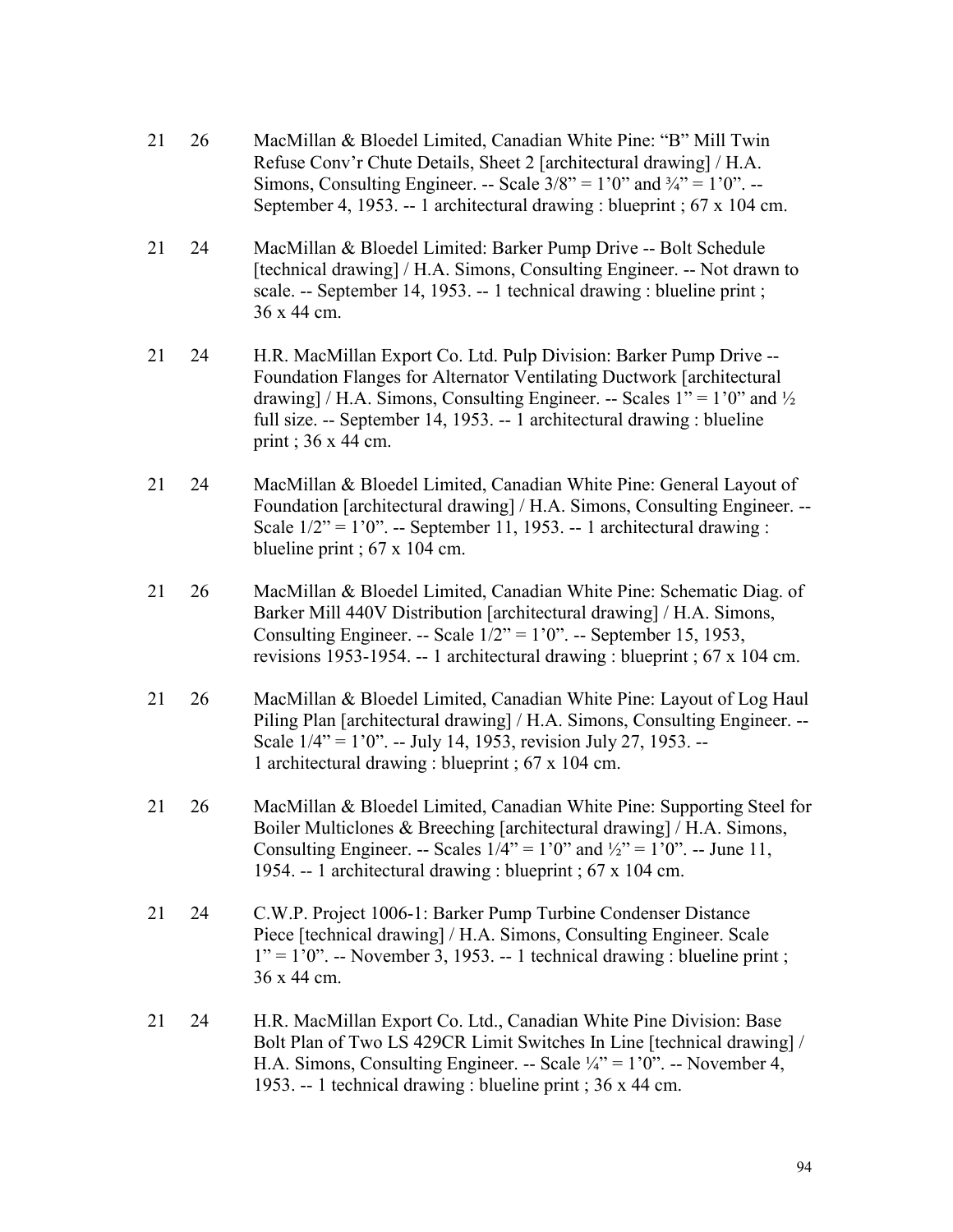| 21 | 27 | Std. Flooring, Lining, Roofing & Siding Used on Freight Cars [technical]<br>drawing] / Canadian National Railways, Mechanical Department,<br>Montreal. -- No scale given. -- May 10, 1920, revisions 1922-1928. --<br>1 technical drawing : blueline print ; 33 x 53 cm. |
|----|----|--------------------------------------------------------------------------------------------------------------------------------------------------------------------------------------------------------------------------------------------------------------------------|
| 21 | 27 | Planer and matcher [technical drawing] / Stetson-Ross Machine Co.,<br>Seattle, Wash. -- Scale $6$ " = 1'0". -- June 28, 1927. -- 1 technical drawing:<br>photocopy; $90 \times 106$ cm.                                                                                  |
| 21 | 27 | Std. Sections of Car Lumber, Freight Equipment [technical drawing] /<br>Canadian National Railways, Mechanical Department, Montreal. -- No<br>scale given. -- July 31, 1930, revisions 1933-1935. -- 1 technical drawing :<br>blueprint; $45 \times 61$ cm.              |
| 21 | 27 | Standard Sections of Car Lumber [technical drawing] / The Eastern Car<br>Co., Limited, New Glasgow, N.S. -- No scale given. -- September 19,<br>1935. -- 1 technical drawing : blueprint ; 31 x 47 cm.                                                                   |
| 21 | 27 | Lumber for Connaught Bridge Deck [technical drawing] / City Engineer's<br>Office, Vancouver, BC. -- No scale given. -- August 15, 1938. --<br>1 technical drawing : blueprint ; 30 x 42 cm.                                                                              |
| 21 | 27 | Manufacturing Details for Lumber $2^{\prime\prime}$ -3" & 4" S-2-S Grooved for Splines<br>[technical drawing] / [?], Vancouver, BC. -- No scale given. -- [193-?]. --<br>1 technical drawing : blueprint ; 39 x 22 cm.                                                   |
| 21 | 27 | Trim Details [technical drawing] / Lyndon Y. MacIntosh, Architect,<br>Ontario. -- Full size. -- [193-?]. -- 1 technical drawing : blueprint ;<br>26 x 18 cm.                                                                                                             |
| 21 | 27 | Foundation Plan 4A4 Sizer & 7 Roll 504E Feed Table [technical drawing]<br>/ Stetson-Ross Machine Company, Seattle, Was. -- No scale given. --<br>January 16, 1948. -- 1 technical drawing : blueprint ; 46 x 148 cm.                                                     |
| 21 | 27 | Trojan Medium Duty Board Puller [technical drawing] / Robert Morse<br>Corporation Limited, Vancouver, BC. -- Not drawn to scale. -- January<br>1973. -- 1 technical drawing : photocopy ; 25 x 24 cm.                                                                    |
| 21 | 27 | Vancouver Plywood Division, MacMillan Bloedel Limited [architectural<br>drawing] / J.E. Bundy, Vancouver, BC. -- No scale given. -- 1976. --<br>1 architectural drawing : brownline print ; 56 x 86 cm.                                                                  |
|    |    |                                                                                                                                                                                                                                                                          |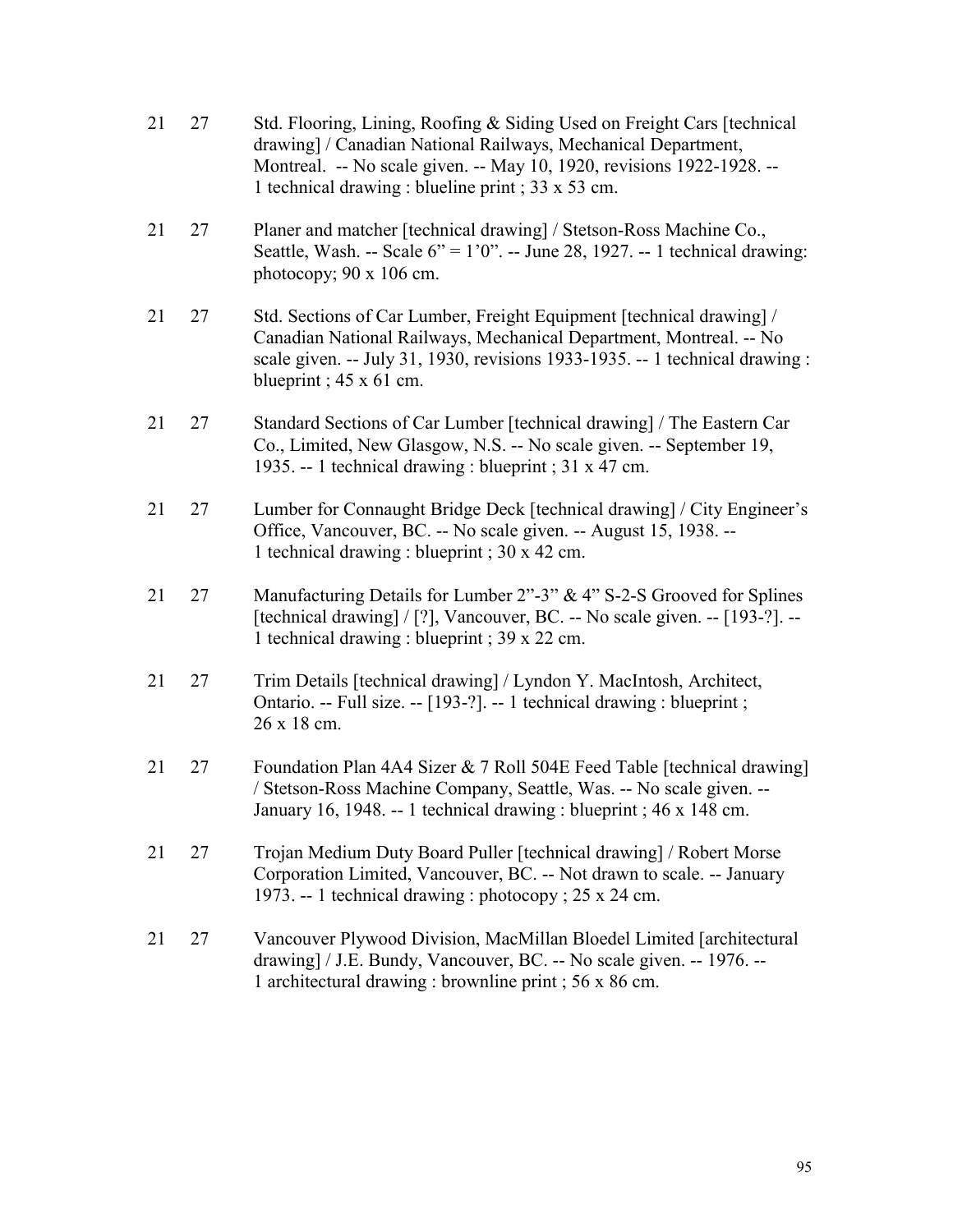#### PHOTOGRAPHS:

#### Photographs and slides from *Personnel Department records* series*:*

From file 2-(32-33) *Public Relations 1956-1958*:

| BC2006/1a                    | Attendees of Annual Meeting for MacMillan & Bloedel<br>Ltd. Fire Chiefs at Canadian White Pine, January 10,<br>1958                                                                       | 1958 |
|------------------------------|-------------------------------------------------------------------------------------------------------------------------------------------------------------------------------------------|------|
| BC2006/1b                    | Attendees of Annual Meeting for MacMillan & Bloedel<br>Ltd. Fire Chiefs at Canadian White Pine, January 10,<br>1958                                                                       | 1958 |
| BC2006/2a                    | Visit of Imperial Oil Limited Executives to Canadian<br>White Pine, Kinross St. Plant 1957 (J.S. Poyen (second<br>from left), W.R. Kedwell (middle), and R.T. Leah<br>(second from right) | 1957 |
| BC2006/2b                    | Visit of Imperial Oil Limited Executives to Canadian<br>White Pine, Kinross St. Plant 1957 (J.S. Poyen (second<br>from left), W.R. Kedwell (middle), and R.T. Leah<br>(second from right) | 1957 |
| BC2006/2c                    | Visit of Imperial Oil Limited Executives to Canadian<br>White Pine, Kinross St. Plant 1957, (1-r): W.R. Kedwell,<br>J.S. Poyen, R.T. Leah, and Capt. T.D. Kelly                           | 1957 |
| BC2006/2d                    | Visit of Imperial Oil Limited Executives to Canadian<br>White Pine, Kinross St. Plant 1957, (1-r): W.R. Kedwell,<br>J.S. Poyen, R.T. Leah, and Capt. T.D. Kelly                           | 1957 |
| From file 3-21 1959 Strikes: |                                                                                                                                                                                           |      |
| BC2006/3<br>$(a-ggg)$        | Timber and lumber stencilled "Hot Cargo" on scows at<br>New Westminster and Annacis Island                                                                                                | 1959 |
|                              | <u>From file 7-11 1964 P 1-a Public Relations – Tours, Visitors, etc.:</u>                                                                                                                |      |
| BC2006/9                     | Mr. P.H. Ham, Planer Foreman [receiving award]                                                                                                                                            | 1964 |
|                              | From file 7-29 1964 B 1-b BCLMA – Lumber Grading & Tallying:                                                                                                                              |      |
| BC2006/8(a)                  | 1964 Grading Trophy Presentation - Hank Even                                                                                                                                              | 1964 |
| BC2006/8(b)                  | 1964 Grading Trophy Presentation - Harold Lemke                                                                                                                                           | 1964 |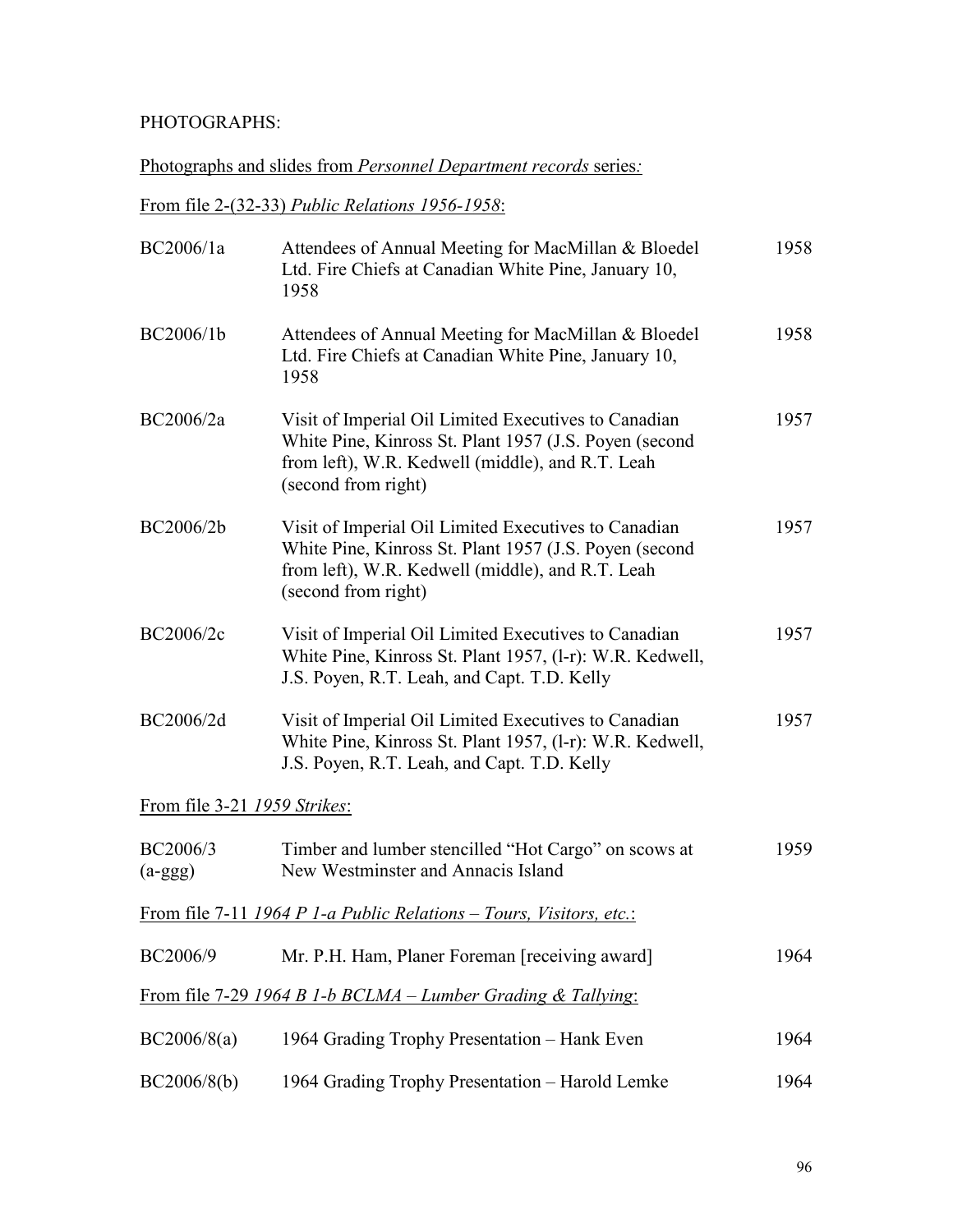| BC2006/8(c)  | 1964 Grading Trophy Presentation – Helmut Bender                                                                                                                                                                                                          | 1964 |
|--------------|-----------------------------------------------------------------------------------------------------------------------------------------------------------------------------------------------------------------------------------------------------------|------|
| BC2006/8(d)  | 1964 Grading Trophy Presentation $- (l-r)$ : Harold<br>Lemke, Hank Even, Helmut Bender                                                                                                                                                                    | 1964 |
|              | <u>From file 11-5 1967 Training – Grading:</u>                                                                                                                                                                                                            |      |
| BC2006/10(a) | 1968 Grading Class Dinner                                                                                                                                                                                                                                 | 1968 |
| BC2006/10(b) | 1968 Grading Class Dinner                                                                                                                                                                                                                                 | 1968 |
| BC2006/11(a) | P.A.G. Alley Presenting Cheque to Bob Holm for<br>BCLMA Grading Exam Banquet on June 10, 1967 at<br>Astor Hotel                                                                                                                                           | 1967 |
| BC2006/11(b) | P.A.G. Alley Presenting Cheque to Hank Even for<br>BCLMA Grading Exam Banquet on June 10, 1967 at<br><b>Astor Hotel</b>                                                                                                                                   | 1967 |
|              | <u>From file 11-14 1968 Employee Benefits – Twenty-five Year Club:</u>                                                                                                                                                                                    |      |
| BC2006/12    | Honoured C.W.P. Employees at Twenty-five Year Club<br>Presentation Ceremony, March 29, 1968                                                                                                                                                               | 1968 |
|              | From file 13-29 1971 Corporate Communications:                                                                                                                                                                                                            |      |
| BC2006/13    | Presentation of Journeyman Certificates to First Three<br>Apprentices to complete Apprenticeship Program, (l-r):<br>H.A. Smith, Electrical Department Foreman; Gerry Greb;<br>John Allen; Lawrence Mostovich; and D. Excell,<br>Mechanical Superintendent | 1971 |
| BC2006/14(a) | Swing Lift                                                                                                                                                                                                                                                | 1971 |
| BC2006/14(b) | Swing Lift                                                                                                                                                                                                                                                | 1971 |
|              | From file 14-6 1971 Personnel: 25-Year Club:                                                                                                                                                                                                              |      |
| BC2006/15    | [Presentation of 25 Year Watch to Employee]                                                                                                                                                                                                               | 1971 |
| BC2006/16(a) | [25-Year Club Presentation Ceremony 1971]                                                                                                                                                                                                                 | 1971 |
| BC2006/16(b) | [25-Year Club Presentation Ceremony 1971]                                                                                                                                                                                                                 | 1971 |
| BC2006/17    | 25-Year Watches Presented March 8, 1971 to A. Leither,<br>W. Maroni, and A.M. Chappell                                                                                                                                                                    | 1971 |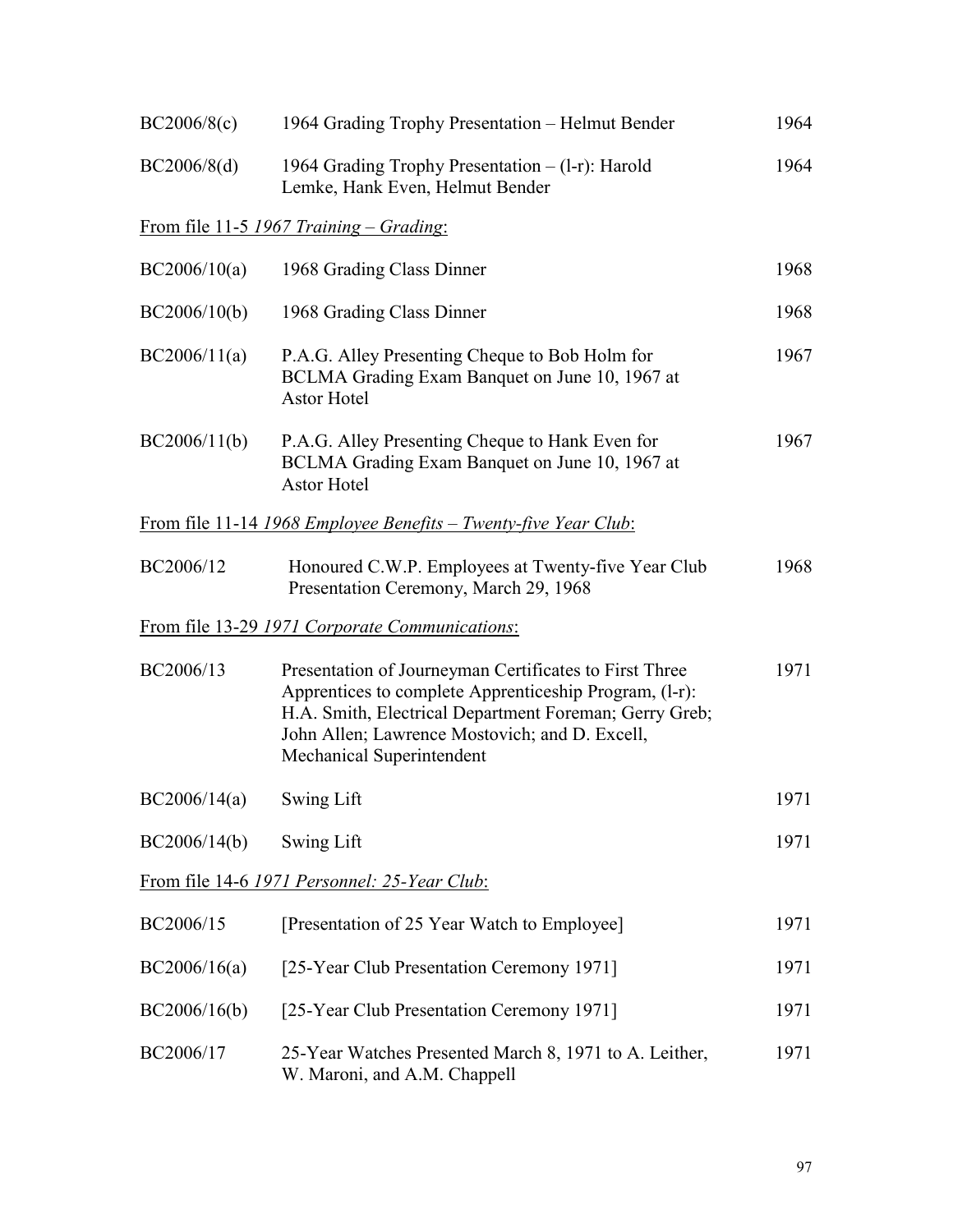From file 14-8 *Pensions – Retirements 1971*:

| BC2006/18(a) | [1971 Retirees: Jim McCart, Angus MacDonald, Mike<br>Kilbride, and Joe Kobetitsch]                                                                                                                 | 1971 |
|--------------|----------------------------------------------------------------------------------------------------------------------------------------------------------------------------------------------------|------|
| BC2006/18(b) | [1971 Retirees], (1-r): L.N. Lorimer, Production<br>Superintendent; Benjamin Fredericks, retiree; Chris<br>Nielson, retiree; E.A. Toebaert, "C" Mill Foreman; and J.<br>Lawrie, Planermill Foreman | 1971 |
|              | <u>From file 14-11 <i>Personnel</i> – 1972: Notices to Employees:</u>                                                                                                                              |      |
| BC2006/19    | Len Smith (center) Receiving Benchman Certificate of<br>Qualification from Arnold McLean, Head Filer, and Roy<br>Loendorf (right) Receiving Certificate of Qualification<br>for Circular Saw Filer | 1972 |
|              | <u>From file 14-12 Personnel – 1972: Twenty-five Year Club:</u>                                                                                                                                    |      |
| BC2006/20    | Presentation of Twenty-five Year Watch to Charlie<br>Harris                                                                                                                                        | 1972 |
| BC2006/21(a) | [Honoured Employees at 25 Year Club Presentation<br>Ceremony, September 1972]                                                                                                                      | 1972 |
| BC2006/21(b) | [Honoured Employees at 25 Year Club Presentation]<br>Ceremony, September 1972]                                                                                                                     | 1972 |
| BC2006/21(c) | [Honoured Employees at 25 Year Club Presentation]<br>Ceremony, February 1973]                                                                                                                      | 1973 |
|              | <u>From file 14-33 Personnel – 1973: Twenty-five Year Club:</u>                                                                                                                                    |      |
| BC2006/22(a) | [Honoured Employees at 25 Year Club Presentation]<br>Ceremony: C.W.P. and N.W. Divisions, February 1973]                                                                                           | 1973 |
| BC2006/22(b) | [Honoured Employees at 25 Year Club Presentation]<br>Ceremony: C.W.P., February 1973]                                                                                                              | 1973 |
|              | From file 14-34 Personnel: 25-Year Club Retirees, as of 1 January 1973:                                                                                                                            |      |
| BC2006/23    | 25 Year Watch Presentation [to] T. McMunn                                                                                                                                                          | 1973 |
|              | From file 14-36 Corporate Communications [Retirements] 1973:                                                                                                                                       |      |
| BC2006/24    | Retirement Presentation to John Nieborg and Frank<br>Quist, January 2, 1973 (1-r: E.L. Gibson, W. F. Larson,                                                                                       | 1973 |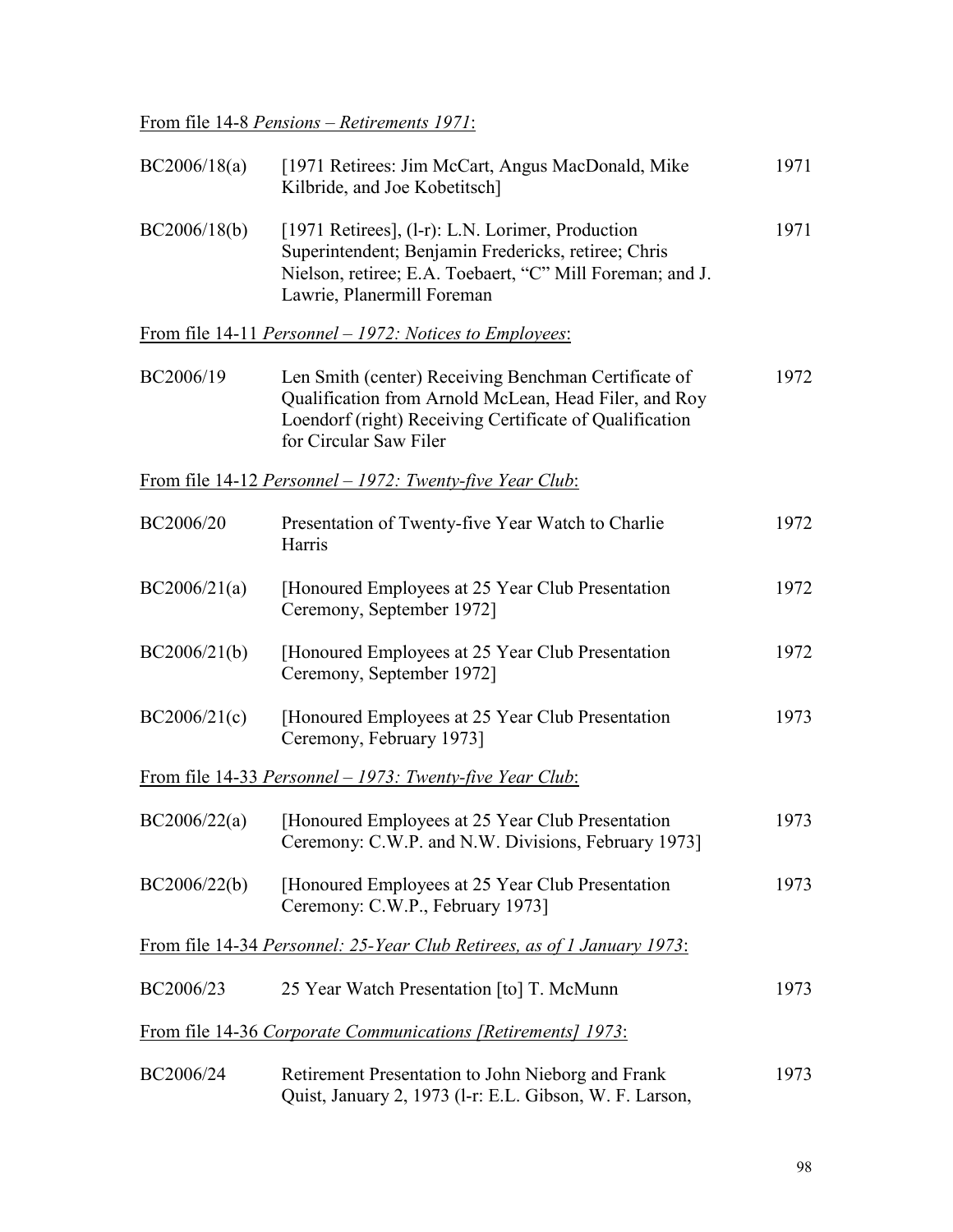|              | John Nieborg, Frank Quist, and Alex Eggie)                                                                |      |
|--------------|-----------------------------------------------------------------------------------------------------------|------|
| BC2006/25    | Retirement Presentation to Lee Murray, January 8, 1973<br>(1-r: W.F. Larson, Lee Murray, and E.L. Gibson) | 1973 |
| BC2006/26(a) | Employee Receiving Retirement Gift from D.W. St.<br>John, Manager, CWP, Nov. 1973                         | 1973 |
| BC2006/26(b) | Employee Receiving Retirement Gift from D.W. St.<br>John, Manager, CWP, Nov. 1973                         | 1973 |
|              | From file 16-4 Retirements 1975-1976:                                                                     |      |
| BC2006/27    | Presentation of retirement gift to C.L. Luchine (middle)<br>by Jim Smith (left) and Wally Black           | 1975 |
|              | From file 16-27 Grading & Tallying 1976:                                                                  |      |
| BC2006/28(a) | [Presentation of Grading Award to Employee]                                                               | 1976 |
| BC2006/28(b) | [Presentation of Grading Award to Employee]                                                               | 1976 |
| BC2006/28(c) | [Presentation of Grading Award to Employee]                                                               | 1976 |
| BC2006/28(d) | [Group photograph of employees receiving grading]<br>awards]                                              | 1976 |
| BC2006/28(e) | [Group photograph of employees receiving grading]<br>awards]                                              | 1976 |
| BC2006/28(f) | [Presentation of grading award to employee]                                                               | 1976 |
| BC2006/28(g) | [Presentation of grading award to employee by Ken<br>Voight]                                              | 1976 |
| BC2006/28(h) | [Presentation of grading award to employee by Ken]<br>Voight]                                             | 1976 |
| BC2006/28(i) | [Presentation of grading award to employee by Ken<br>Voight]                                              | 1976 |
| BC2006/28(i) | [Grading awards recipients with Ken Voight]                                                               | 1976 |
| BC2006/28(k) | [Presentation of grading award to employee by Ken<br>Voight]                                              | 1976 |
| BC2006/28(1) | Tally Award Presentation to C. Schneider, (1-r): Ken                                                      | 1976 |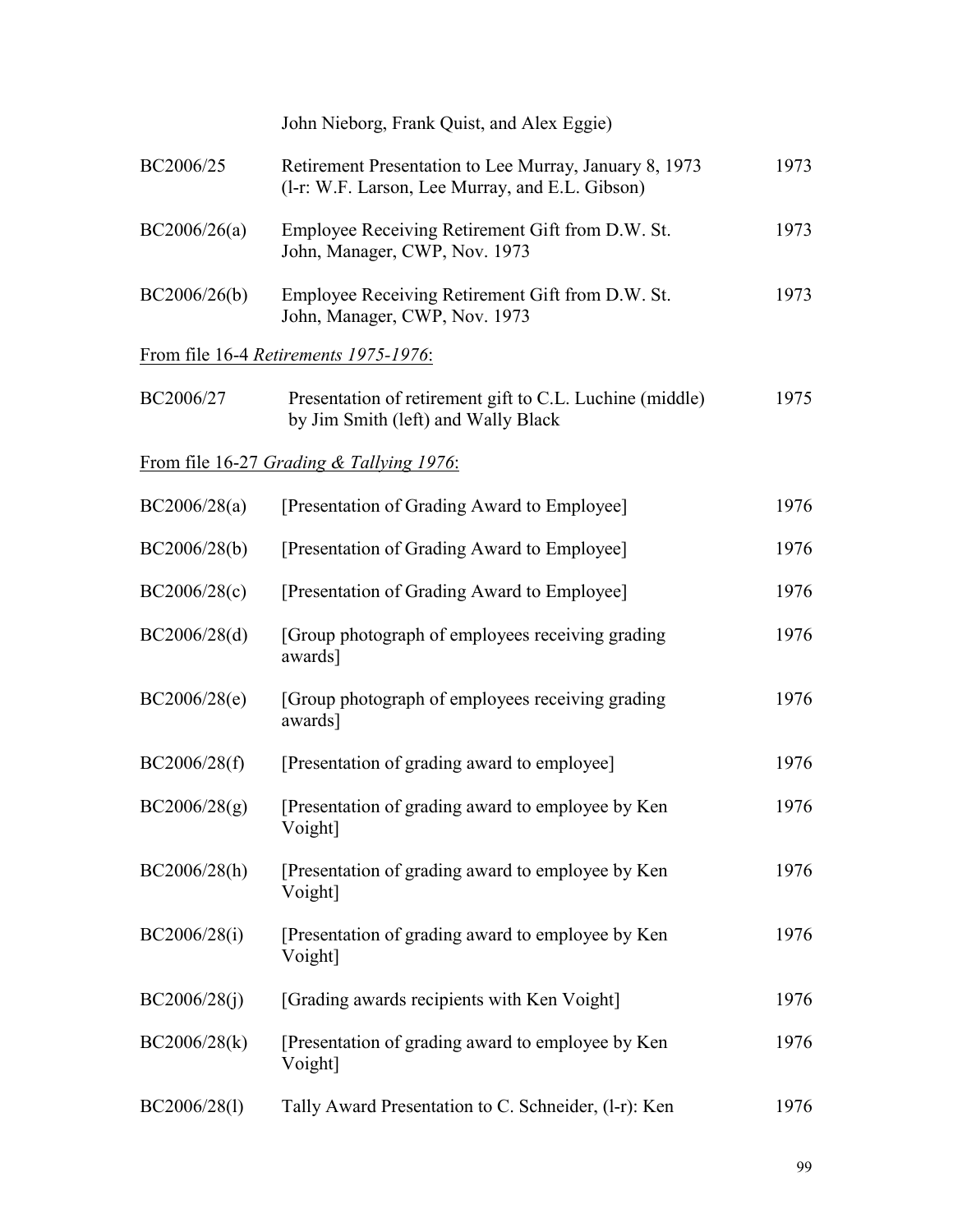# Voight, C. Schneider, Jim Lawrie

# File *1956: Photographs*:

| BC2006/31(a)<br>$BC2006/31(a)$ neg. | [2 young boys in cafeteria line-up]         | 1956 |
|-------------------------------------|---------------------------------------------|------|
| BC2006/31(b)                        | [Children with adults in cafeteria line-up] | 1956 |
| $BC2006/31(b)$ neg.<br>BC2006/31(c) | [Children sitting in cafeteria]             | 1956 |
| $BC2006/31(c)$ neg.                 |                                             |      |
| BC2006/31(d)<br>(neg.)              | [Man being served ice cream cones]          | 1956 |
| BC2006/31(e)<br>(neg.)              | [Piece of machinery in mill yard]           | 1956 |

# File *Grading and Tallying Class slides*:

| BC2006/86(a) | 1 [Coniferous Tree]        | $[198-]$ |  |
|--------------|----------------------------|----------|--|
| BC2006/86(b) | 2 [Coniferous Tree]        | $[198-]$ |  |
| BC2006/86(c) | 3 Forest                   | $[198-]$ |  |
| BC2006/86(d) | 4 Tree Food                | $[198-]$ |  |
| BC2006/86(e) | 5 End of Log               | $[198-]$ |  |
| BC2006/86(f) | 6 Wood Structure           | $[198-]$ |  |
| BC2006/86(g) | 7 Fibres                   | $[198-]$ |  |
| BC2006/86(h) | 8 Moisture in Fibres       | $[198-]$ |  |
| BC2006/86(i) | 9 Terminal Bud             | $[198-]$ |  |
| BC2006/86(j) | 10 Tree Growth             | $[198-]$ |  |
| BC2006/86(k) | 12 [Measurement of rings?] | $[198-]$ |  |
| BC2006/86(1) | 13 Log Breakdown           | $[198-]$ |  |
| BC2006/86(m) | 16 Side of Log             | $[198-]$ |  |
| BC2006/86(n) | 39 [Damaged Lumber]        | $[198-]$ |  |
| BC2006/86(o) | 59 Wane                    | $[198-]$ |  |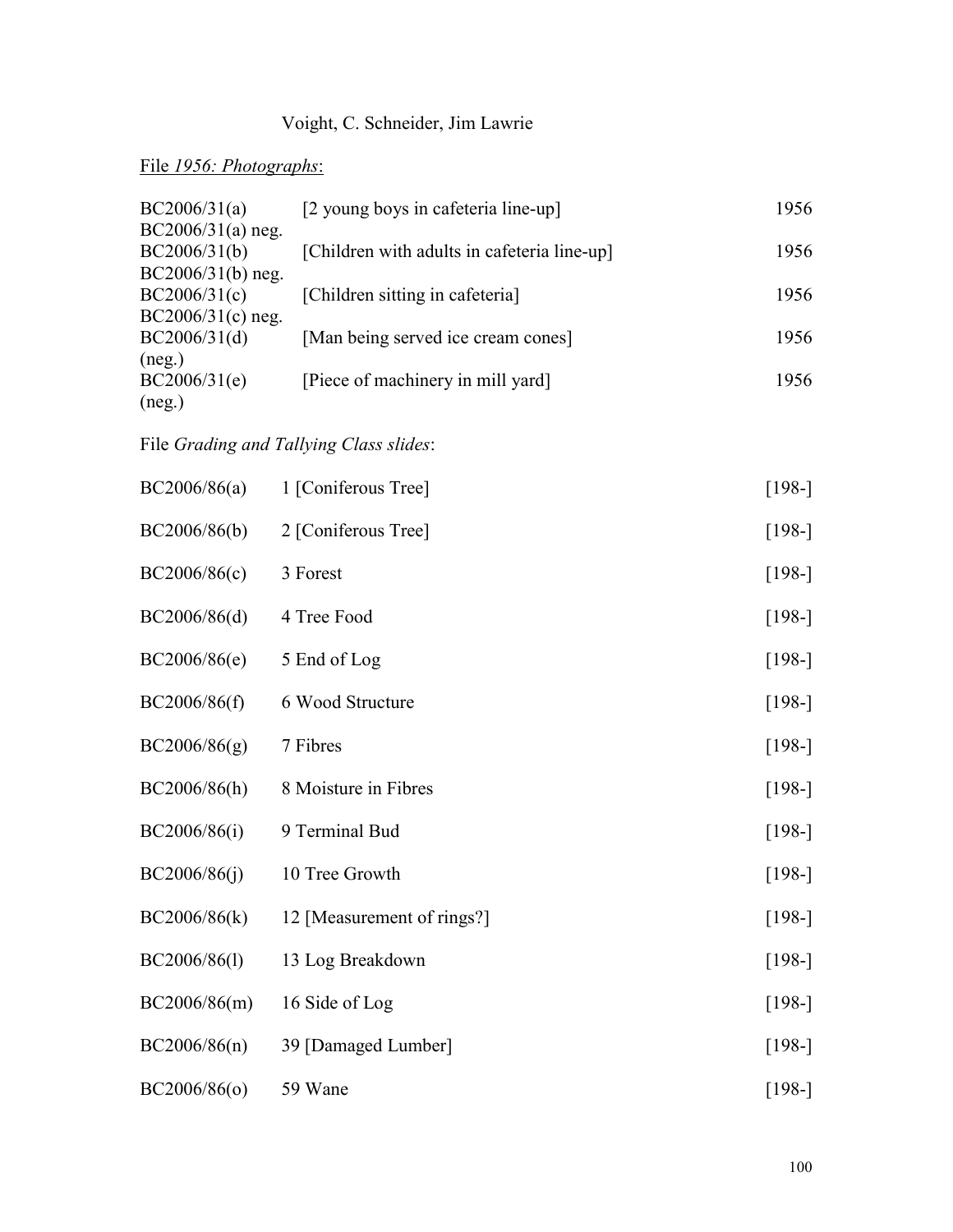| BC2006/87(a) | 16 [Cellular structure of wood] | $[198-]$ |
|--------------|---------------------------------|----------|
| BC2006/87(b) | 16A TBS Knots                   | $[198-]$ |
| BC2006/87(c) | 18 [Various knots]              | $[198-]$ |
| BC2006/87(d) | 19 Oval Knot                    | $[198-]$ |
| BC2006/87(e) | 20 Spike Knot                   | $[198-]$ |
| BC2006/87(f) | 21 [Damaged lumber]             | $[198-]$ |
| BC2006/87(g) | 22 Intergrown Knot              | $[198-]$ |
| BC2006/87(h) | $22$ [--] Knot                  | $[198-]$ |
| BC2006/87(i) | 23 Grain Distortion             | $[198-]$ |
| BC2006/87(i) | 24 NFF Knot                     | $[1979]$ |
| BC2006/87(k) | 25 Sound Knot                   | $[198-]$ |
| BC2006/87(1) | 26 NFF vs. SxT                  | $[198-]$ |
| BC2006/87(m) | 27 Unsound Knot                 | $[198-]$ |
| BC2006/87(n) | 27 Unsound Knot                 | $[198-]$ |
| BC2006/87(o) | 28 Star Checked Knot            | $[198-]$ |
| BC2006/87(p) | 28 Tight Knot                   | $[198-]$ |
| BC2006/87(q) | 29 Round Knot                   | $[198-]$ |
| BC2006/87(r) | 29 Knot Cluster                 | $[198-]$ |
| BC2006/87(s) | 33 Ring Shake                   | $[198-]$ |
| BC2006/87(t) | 35 Bark Pocket                  | $[198-]$ |
| BC2006/87(u) | 47 White Specked Heart          | $[198-]$ |
| BC2006/87(v) | 48 Honeycomb                    | $[198-]$ |
| BC2006/87(w) | 49 White Specks                 | $[198-]$ |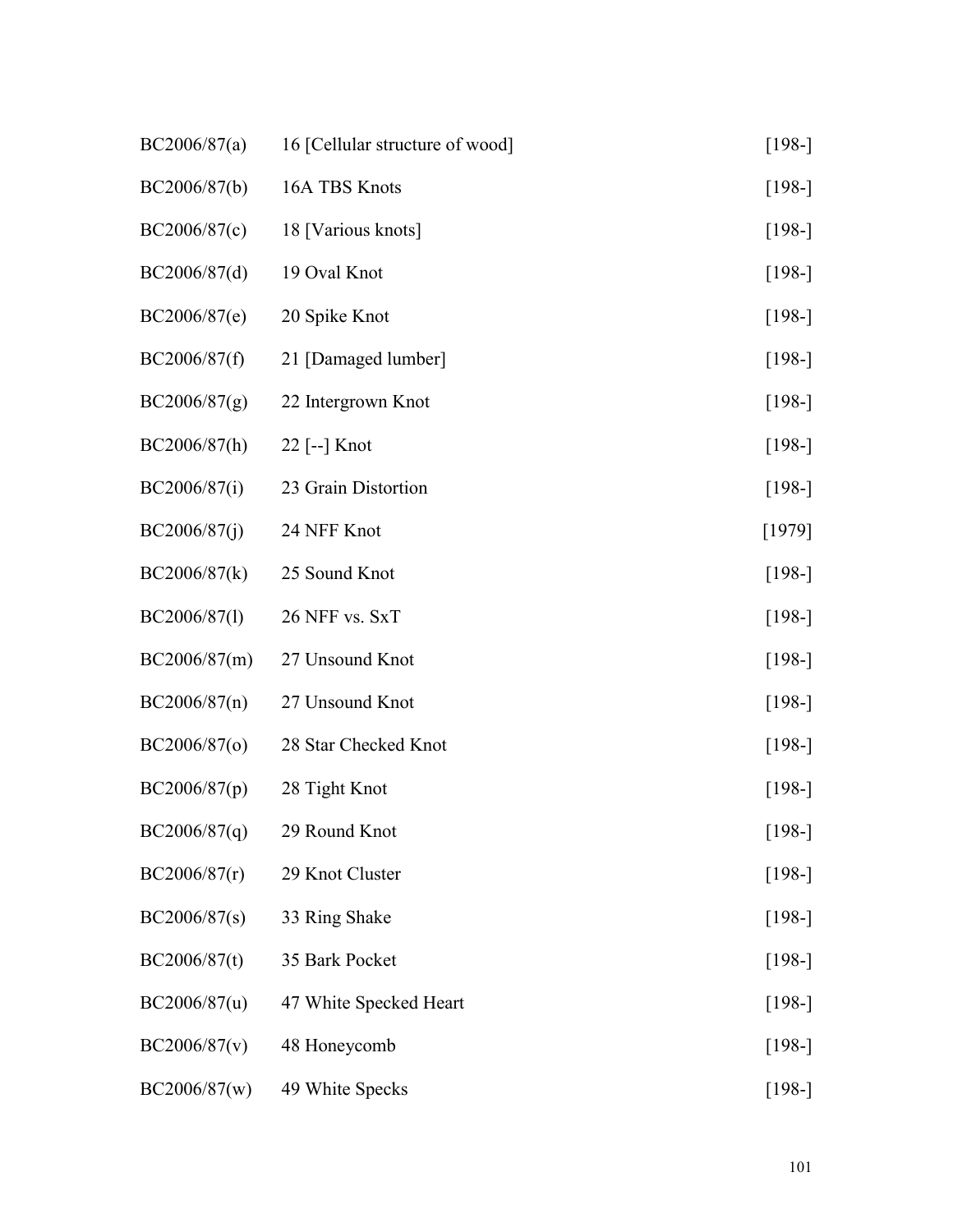| BC2006/87(x)  | 50 Honeycomb                                            | $[198-]$ |
|---------------|---------------------------------------------------------|----------|
| BC2006/87(y)  | 51 Torn Grain                                           | $[198-]$ |
| BC2006/87(z)  | 52 [Knots]                                              | $[198-]$ |
| BC2006/87(aa) | 54 Heart Shake                                          | $[198-]$ |
| BC2006/87(bb) | 56 Shake                                                | $[198-]$ |
| BC2006/87(cc) | 57 [Damaged / split lumber]                             | $[198-]$ |
| BC2006/87(dd) | 61 Wane                                                 | $[198-]$ |
| BC2006/87(ee) | 65 [Knot? Damage]                                       | $[198-]$ |
| BC2006/87(ff) | 69 [Section of lumber showing grain and uneven surface] | $[198-]$ |
| BC2006/87(gg) | 73 Improper Trimming                                    | $[198-]$ |
| BC2006/87(hh) | Pith Knot, Western Hemlock                              | $[198-]$ |
| BC2006/87(ii) | Watertight Knot                                         | $[198-]$ |
| BC2006/88(a)  | 7A Summer Wood vs. Spring Wood                          | $[198-]$ |
| BC2006/88(b)  | 11 [Measurement of Grain?]                              | $[198-]$ |
| BC2006/88(c)  | 36 Pitch Blister                                        | $[198-]$ |
| BC2006/88(d)  | 38 Sapwood, Heartwood                                   | $[198-]$ |
| BC2006/88(e)  | 38 Sapwood & Heartwood                                  | $[198-]$ |
| BC2006/88(f)  | 45 Flat Grain and Vertical Grain Faces                  | $[198-]$ |
| BC2006/88(g)  | 47 Cross Grain                                          | $[198-]$ |
| BC2006/88(h)  | 48 Spiral Grain                                         | $[198-]$ |
| BC2006/88(i)  | 50 Skips in Dressing                                    | $[198-]$ |
| BC2006/88(j)  | 52 Improper Trimming                                    | $[198-]$ |
| BC2006/88(k)  | 53 Machine Burn                                         | $[198-]$ |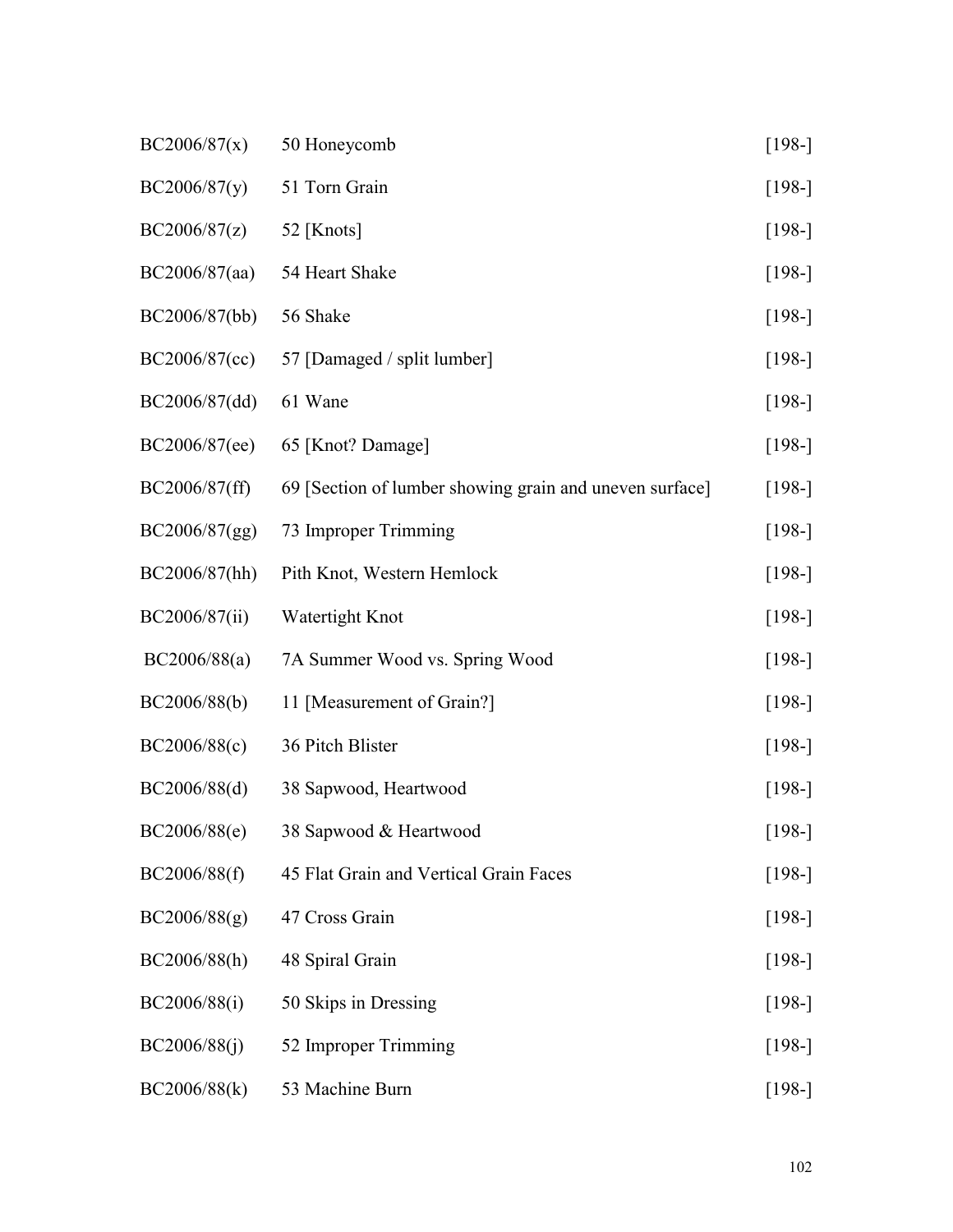| BC2006/88(1) | 54 Season & Check                  | $[198-]$ |
|--------------|------------------------------------|----------|
| BC2006/88(m) | 55 Split                           | $[198-]$ |
| BC2006/88(n) | 56 Collapse                        | $[198-]$ |
| BC2006/88(o) | 57 Warp                            | $[198-]$ |
| BC2006/88(p) | 60 [Holes in wood]                 | $[198-]$ |
| BC2006/88(q) | 61 Grub Holes                      | $[198-]$ |
| BC2006/88(r) | 62 Teredo Holes                    | $[198-]$ |
| BC2006/88(s) | 63 Picaroon Holes, Douglas Fir     | $[198-]$ |
| BC2006/88(t) | 63 Picaroon Holes                  | $[198-]$ |
| BC2006/88(u) | 64 Holes From Any Cause            | $[198-]$ |
| BC2006/89(a) | 30 Pitch Streak, Douglas Fir       | 1978     |
| BC2006/89(b) | 30 Heavy Pitch                     | $[198-]$ |
| BC2006/89(c) | 30 Pitch Blister                   | $[198-]$ |
| BC2006/89(d) | 30 Pitch Streak                    | $[198-]$ |
| BC2006/89(e) | 31 Shake                           | 1979     |
| BC2006/89(f) | 32 Through Shake                   | 1979     |
| BC2006/89(g) | 34 Pitch Pocket                    | $[198-]$ |
| BC2006/89(h) | 34 Bark Pocket                     | $[198-]$ |
| BC2006/89(i) | 37 Western Hemlock Characteristics | 1978     |
| BC2006/89(j) | 40 Stain                           | $[198-]$ |
| BC2006/89(k) | 41 White Specks                    | $[198-]$ |
| BC2006/89(1) | 41 White Specked Heart             | $[198-]$ |
| BC2006/89(m) | 42 Firm and Not Firm Honeycomb     | $[198-]$ |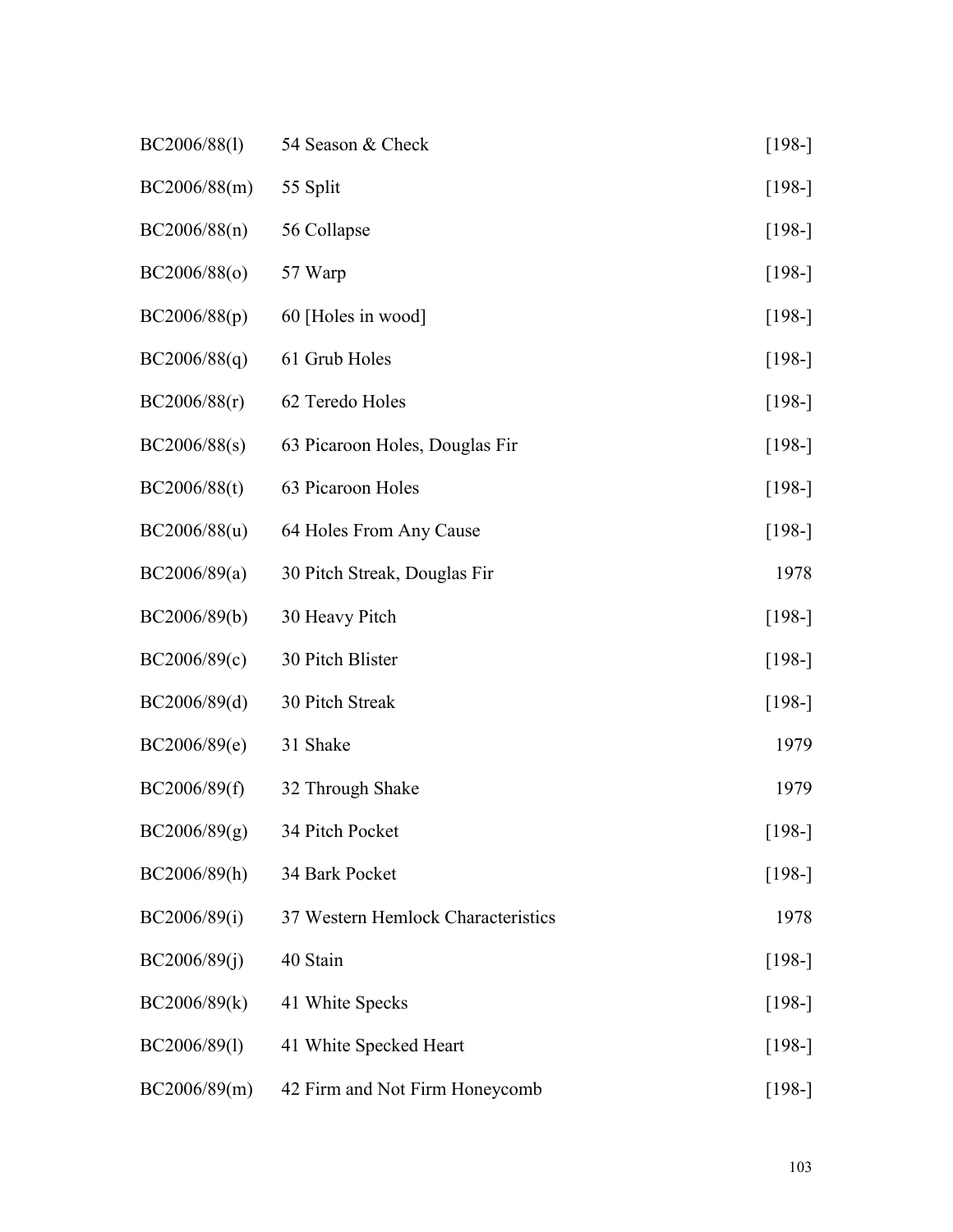| BC2006/89(n) | 43 Advanced Decay                                                              | $[198-]$ |
|--------------|--------------------------------------------------------------------------------|----------|
| BC2006/89(0) | 43 Advanced Decay                                                              | $[198-]$ |
| BC2006/89(p) | 43 Unsound Wood                                                                | $[198-]$ |
| BC2006/89(q) | 44 Unsound Wood in Timbers                                                     | $[198-]$ |
| BC2006/89(r) | 46 Resin Ducts, Douglas Fir                                                    | 1978     |
| BC2006/89(s) | 46 Resin Ducts                                                                 | 1978     |
| BC2006/89(t) | 46 Cross Grain (Spiral)                                                        | 1979     |
| BC2006/89(u) | 49 Falling Break, Western Hemlock                                              | 1978     |
| BC2006/89(v) | 49 Falling or Compression Break                                                | $[198-]$ |
| BC2006/90(a) | 42 Pitch Pocket                                                                | $[198-]$ |
| BC2006/90(b) | 43 Pitch Blister                                                               | $[198-]$ |
| BC2006/90(c) | 44 Pitch Streak                                                                | $[198-]$ |
| BC2006/90(d) | 45 Sap Stain                                                                   | $[198-]$ |
| BC2006/90(e) | 46 [Wood defect]                                                               | $[198-]$ |
| BC2006/90(f) | Pin Holes                                                                      | 1986     |
| BC2006/90(g) | Checks                                                                         | 1986     |
| BC2006/91(a) | 18 Flat Grain, Vertical Grain                                                  | 1986     |
| BC2006/91(b) | 20 Area of Intergrown Knots and Area of Sound, Tight,<br>Not Firmly Fixed Knot | 1986     |
| BC2006/91(c) | 21 [-] Scattered Knots                                                         | 1986     |
| BC2006/91(d) | 22 Star Checked Knot                                                           | 1986     |
| BC2006/91(e) | 24 Knot Cluster                                                                | $[198-]$ |
| BC2006/91(f) | 30 Knot Hole and Not Firmly Fixed Knot                                         | 1986     |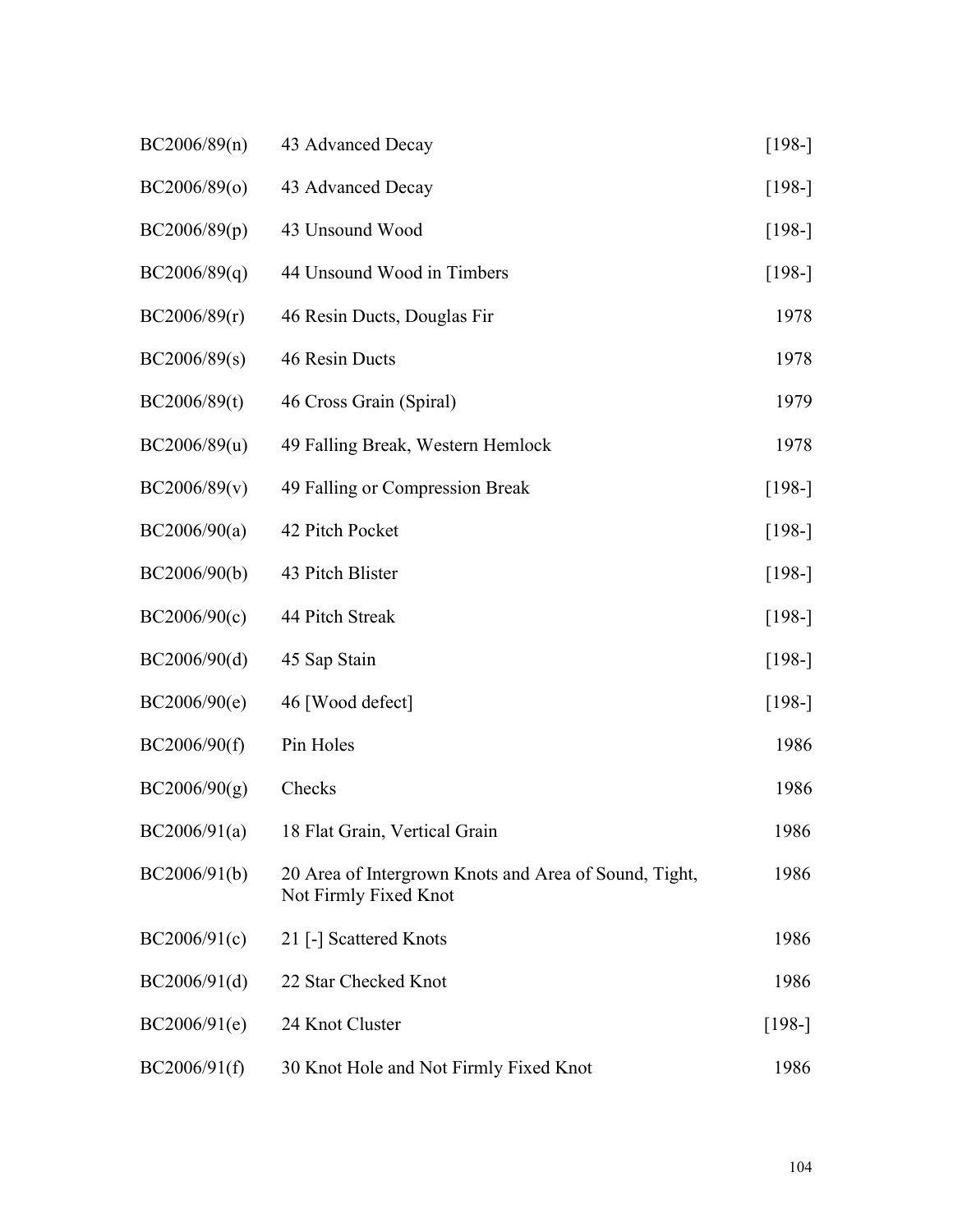| BC2006/91(g)                        | 36 Diagonal Grain                                                      | $[198-]$   |
|-------------------------------------|------------------------------------------------------------------------|------------|
| BC2006/91(h)                        | 46 Teredo Holes                                                        | 1986       |
| BC2006/91(i)                        | 47 Grub Holes                                                          | 1986       |
| BC2006/91(j)                        | 48 Slope of Grain                                                      | $[198-]$   |
| BC2006/91(k)                        | 49 Unsound Wood, Honeycomb                                             | 1986       |
| BC2006/91(1)                        | 52 Bark Pockets                                                        | 1986       |
| BC2006/91(m)                        | 58 Flat and Vertical Grain                                             | $[198-]$   |
| BC2006/91(n)                        | 59 Grub Hole                                                           | $[198-]$   |
| BC2006/91(o)                        | 61 Splits                                                              | $[198-]$   |
| BC2006/91(p)                        | 62 Teredo Holes                                                        | $[198-]$   |
| BC2006/91(q)                        | 64 Collapse                                                            | 1986       |
| BC2006/91(r)                        | 65 Dog Hole                                                            | $[198-]$   |
| BC2006/91(s)                        | 66 Skips in Dressing                                                   | $[198-]$   |
| BC2006/91(t)                        | 68 Offset                                                              | 1986       |
| BC2006/91(u)                        | 70 Picaroon Hole                                                       | 1986       |
| BC2006/91(v)                        | 70 [Staining]                                                          | $[198-]$   |
| BC2006/91(w)                        | 71 Torn Grain                                                          | 1986       |
|                                     | $BC2006/91(x)$ 74 Compression Break                                    | 1986       |
|                                     | Photographs from Safety Department records series:                     |            |
|                                     | <u>From file 21-35 1955 – Notices: Letters to All Employees:</u>       |            |
| BC2006/30                           | [Man receiving safety award]                                           | [ca. 1954] |
|                                     | From file 22-25 1960 A 1-c Accident Investigations:                    |            |
| BC2006/32(a)<br>$BC2006/32(a)$ neg. | Welding Rod Storage Box which Fell Against J.<br>McBride, July 8, 1960 | 1960       |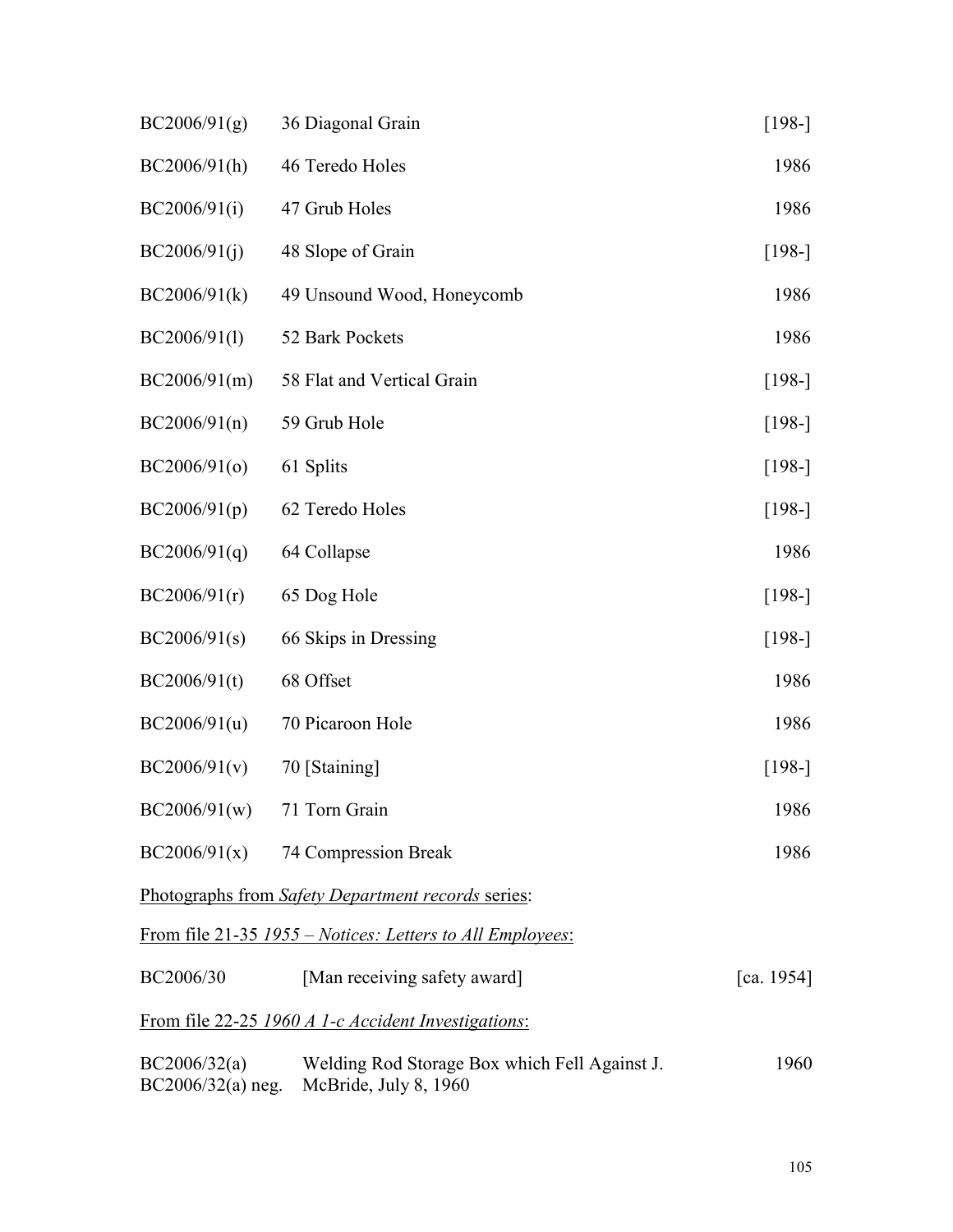| BC2006/32(b)<br>$BC2006/32(b)$ neg.                             | Welding Rod Storage Box which Fell Against J.<br>McBride, July 8, 1960 [close-up]                    | 1960 |
|-----------------------------------------------------------------|------------------------------------------------------------------------------------------------------|------|
| $BC2006/33(a)$ sm.<br>$BC2006/33(a)$ lg.<br>$BC2006/33(a)$ neg. | #1 Outfeed View [of Pony Edger]                                                                      | 1960 |
| $BC2006/33(b)$ sm.<br>BC2006/33(b) lg.<br>BC2006/33(b) neg.     | #2 Outfeed View [of Pony Edger]                                                                      | 1960 |
| BC2006/33(c)                                                    | #2 Outfeed View [of Pony Edger]                                                                      |      |
| $BC2006/33(d)$ sm.<br>$BC2006/33(d)$ lg.<br>$BC2006/33(d)$ neg. | Outfeed View [of Pony Edger]                                                                         | 1960 |
| $BC2006/33(e)$ sm.<br>BC2006/33(e) lg.<br>$BC2006/33(e)$ neg.   | #4 TopView [of Pony Edger]                                                                           | 1960 |
| BC2006/33(f)<br>$BC2006/33(f)$ neg.                             | [Pony Edger – Outfeed View]                                                                          | 1960 |
| BC2006/34                                                       | M. Jessome - Accident, Jan. 1960                                                                     | 1960 |
|                                                                 | Photographs from <i>Physical Plant and Maintenance Department records series</i> :                   |      |
|                                                                 | From file 24-29 Research & Development 1966-1968:                                                    |      |
| BC2006/35                                                       | Technical library of the Corporate Research and<br>Development Department, MacMillan Bloedel Limited | 1967 |
|                                                                 | From file 25-40 102 C.W.P. Chip Scow Berth 1971:                                                     |      |
| BC2006/36                                                       | Scow Berth Gallery Piles at M-Z with Broken 6 x 12<br>Support Timbers, September 15, 1971            | 1971 |
|                                                                 | From file 26-13 Edgers & Rippers 1950-1960:                                                          |      |
| BC2006/37                                                       | HEAPS Machinery Ltd. - Automatic Edger Layout                                                        | 1957 |
| BC2006/38(a)                                                    | Sumner 6" Edger                                                                                      | 1959 |
| BC2006/38(b)                                                    | Sumner 6" Edger                                                                                      | 1959 |
| BC2006/39                                                       | Schurman Edger with Banked Hydraulic Controls                                                        | 1956 |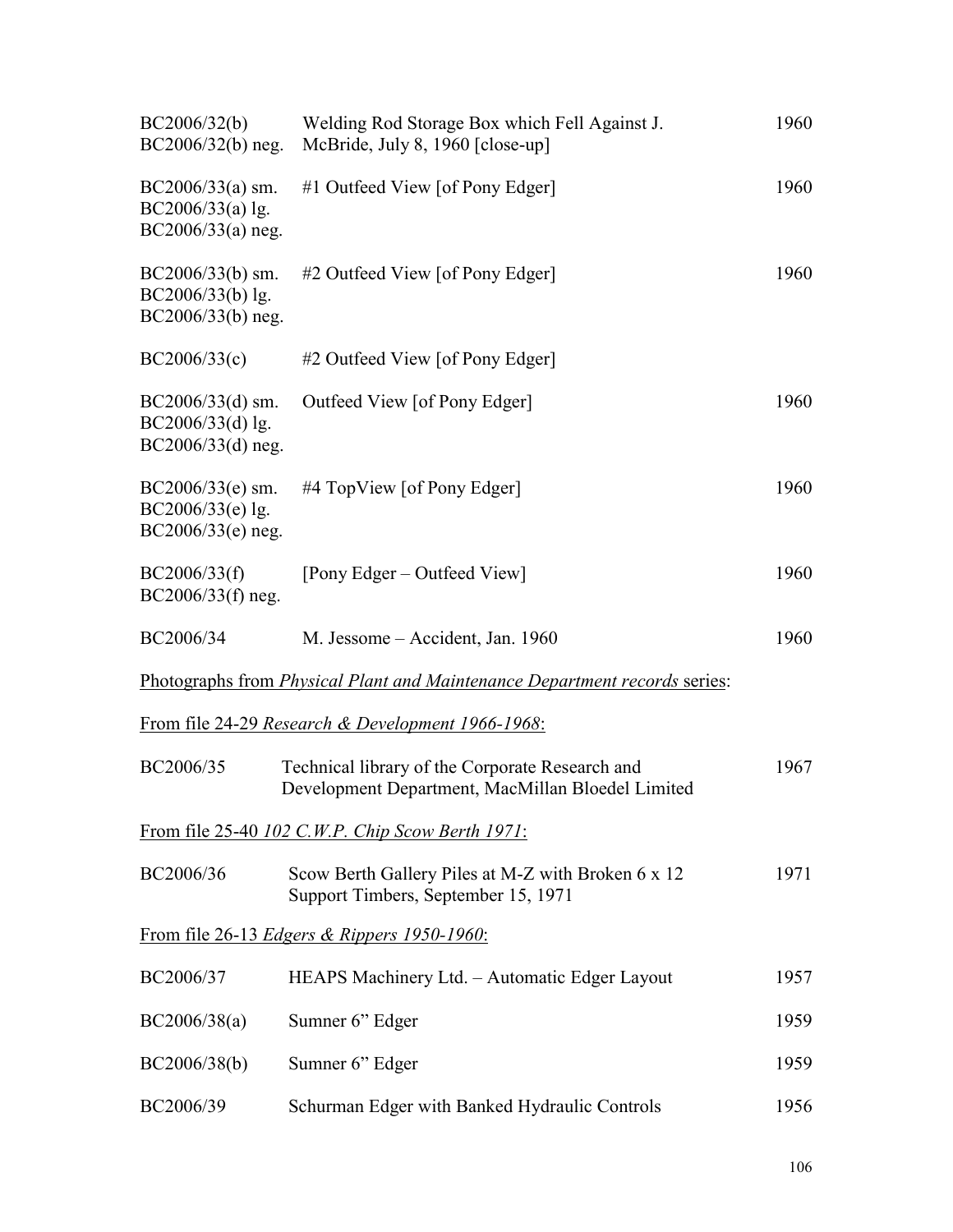| BC2006/40                             | Sumner C & D Edger Shifter – Control Panel                                               | 1958     |
|---------------------------------------|------------------------------------------------------------------------------------------|----------|
| BC2006/41                             | Sumner Edger                                                                             | 1960     |
| BC2006/42                             | <b>Sumner Edger Setworks</b>                                                             | 1960     |
| <u>From file 26-20 204 "B" Edger:</u> |                                                                                          |          |
| BC2006/43                             | Sumner 12" x 60" Heavy Duty 5 Saw Edger                                                  | 1965     |
| BC2006/44                             | Trojan Edger Setworks                                                                    | 1965     |
|                                       | From file 26-35 782 Power Plant – Steam:                                                 |          |
| BC2006/45(a)                          | "B" Power Stacks, photographed by Mr. O'Sullivan of<br>Clean Air Society, April 12, 1954 | 1954     |
| BC2006/45(b)                          | "B" Power Stacks, photographed by Mr. O'Sullivan of<br>Clean Air Society, April 12, 1954 | 1954     |
|                                       | From file 26(37-38) Concrete Chimney 1954-1957:                                          |          |
| BC2006/59(a)                          | St. Helens Pulp & Paper CoForerunner of Future<br>[Chimney] Damage                       | 1953     |
| BC2006/59(b)                          | St. Helens Pulp & Paper CoChimney exposed to<br>dampness too long and corrosion          | 1953     |
|                                       | BC2006/60(a-w) C.W.P. Concrete Chimney Damage, October 1954                              | 1954     |
|                                       | From file 27(2-3) "C" Mill Revision 1976-1978:                                           |          |
| BC2006/46                             | cae 6 ft. Setting Horizontal Bandwill c/w Slat Bed and<br><b>Slab Pressrolls</b>         | $[1976]$ |
|                                       | From file 27-11 253 "C" Carriage 1949-1963:                                              |          |
| BC2006/47                             | 36" 'Sumner' Pony Carriage Air Knee Assembly                                             | 1954     |
|                                       | From file 27-12 652 Hogs & Hog Fuel 1953-1969:                                           |          |
| BC2006/48(a)                          | #1 Walkway to Boom Area and "B" Mill Jackladder, May<br>8/69                             | 1969     |
| BC2006/48(b)                          | #2 Walkway to Boom Area and "B" Mill Jack Ladder,<br>May 8/69                            | 1969     |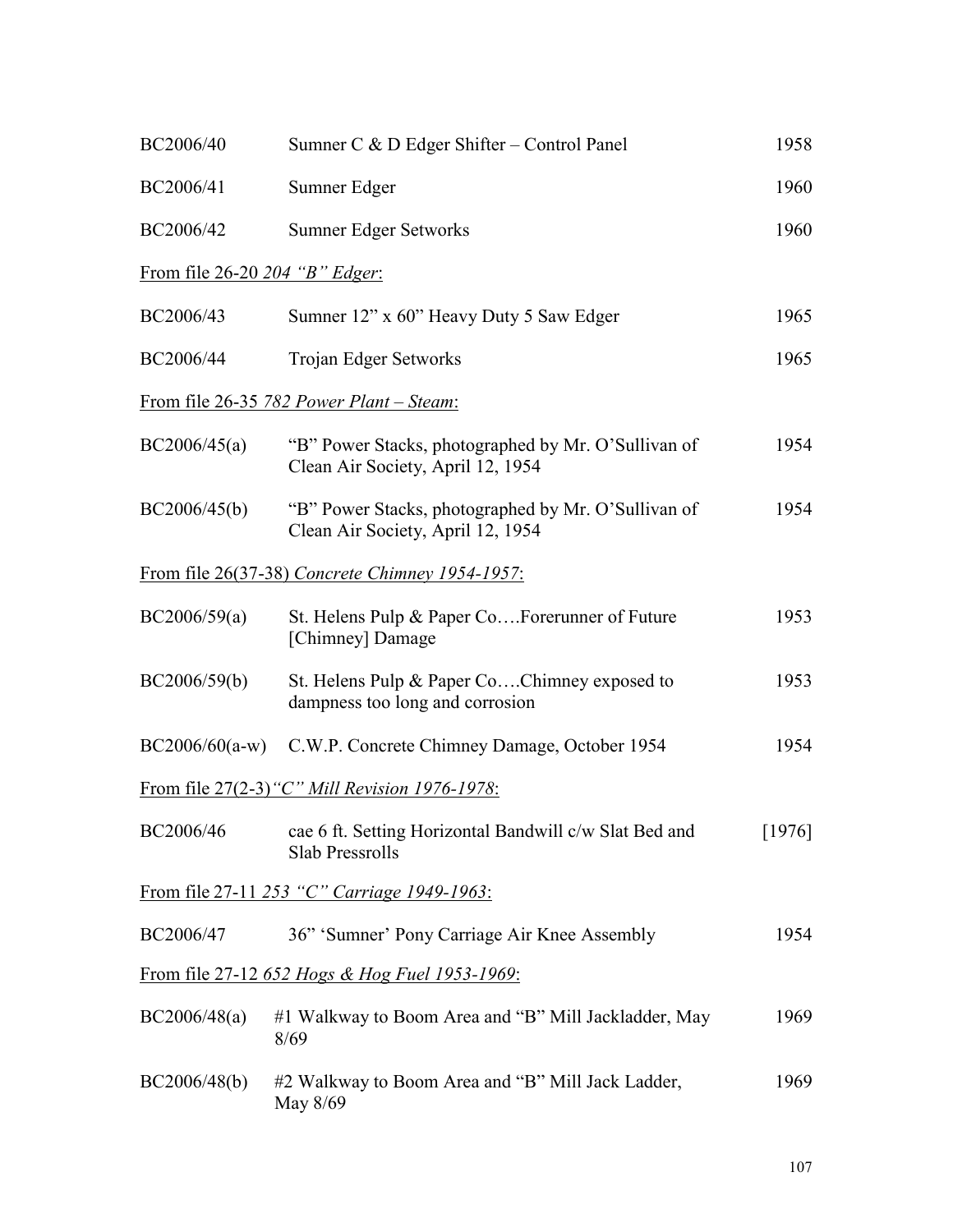| BC2006/48(c) | #3 1 <sup>st</sup> Floor, Between Hog Building and Fuel Storage<br>Area, May 8/69               | 1969 |
|--------------|-------------------------------------------------------------------------------------------------|------|
| BC2006/48(d) | #4 Ground Level, Between Hog Building and Fuel<br>Storage Area, May 8/69                        | 1969 |
| BC2006/48(e) | #5 Sample of Broken Piling, May 8/69                                                            | 1969 |
| BC2006/48(f) | #6 Where Cat Pushes Hog Into Conveyor to P/H, May<br>8/69                                       | 1969 |
|              | From file 27-21 Crane $-$ Log Sorting & Bundling 1971:                                          |      |
| BC2006/49    | 100'-0' Span 35 Ton Capacity Double Girder Bridge<br>Crane                                      | 1971 |
|              | From file 28(4-5) 207-01 Slasher Trimmer Infeed & Outfeed 1968-1969:                            |      |
| BC2006/50(a) | Long-handled Model CS3 Control Handle                                                           | 1969 |
| BC2006/50(b) | Long-handled Model CS3 Control Handle                                                           | 1969 |
|              | From file 28(6-8) 207 #2 Trimmer Noise Abatement ASE #559:                                      |      |
| BC2006/51(a) | "B" Mill Slasher – Roof Truss, August 17, 1974                                                  | 1974 |
| BC2006/51(b) | "B" Mill Slasher – General View, Looking West, August<br>16, 1974                               | 1974 |
| BC2006/51(c) | "B" Mill Slasher - View Looking West of Roof, Cylinder<br>Piping, August 17, 1974               | 1974 |
| BC2006/51(d) | "B" Mill Slasher – View Looking East of Roof, Roof<br>Truss Cylinders & Piping, August 17, 1974 | 1974 |
| BC2006/51(e) | "B" Mill Slasher – #1 Trimmer Glu-Lam and West End<br>Motor, August 17, 1974                    | 1974 |
| BC2006/51(f) | "B" Mill Slasher – West End Drive Shaft, August 17,<br>1974                                     | 1974 |
| BC2006/51(g) | "B" Mill Slasher – East End Wall & East Motor Base,<br>August 17, 1974                          | 1974 |
| BC2006/51(h) | "B" Mill Slasher – North Wall & Roof, August 17, 1974                                           | 1974 |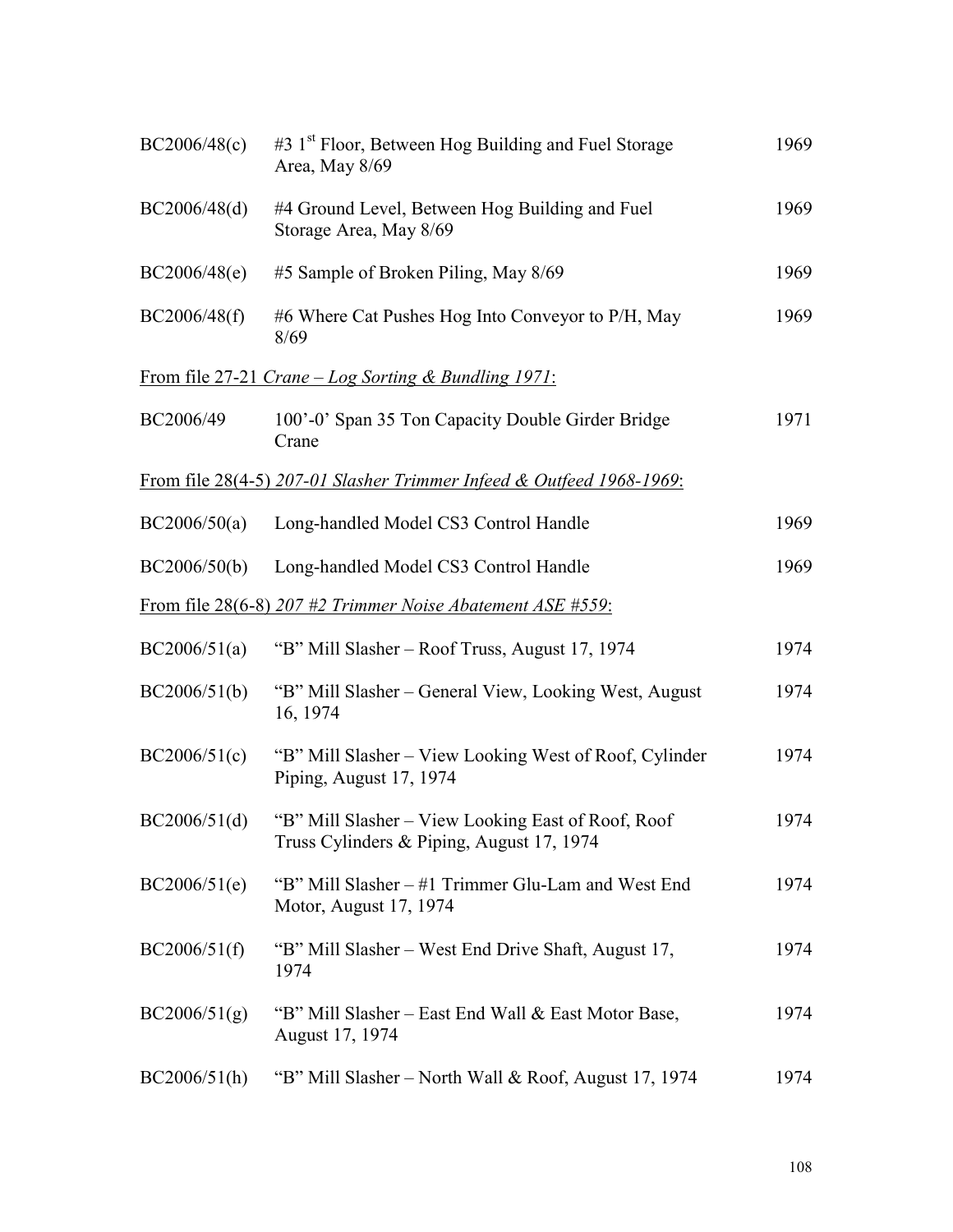## From file 28-19 *214 #3 Edger Infeed Mods. ASE 787*:

| "Servoset" Hydraulic Setworks for a 5-Saw Edger                                     | 1981   |
|-------------------------------------------------------------------------------------|--------|
| From file 28(22-23) 215-03 Horizontal Resaw SER 1020:                               |        |
| Old Horizontal Resaw                                                                | [1972] |
| Old Horizontal Resaw                                                                | [1972] |
| Old Horizontal Resaw                                                                | [1972] |
| New Horizontal Resaw Outfeed Camelback & Recycle<br>Trans.                          | [1972] |
| Recycle Transfer Dropping Into Recycle Rollcase                                     | [1972] |
| Recycle Rollcase                                                                    | [1972] |
| Recycle Rollcase Drive                                                              | [1972] |
| <u>From file 28-24 253 Head Rig #2 Evaluations:</u>                                 |        |
| Brunette – Salem 9' Standard Strain Bandmill                                        | 1975   |
| Brunette – Salem 6' High Strain Bandmill                                            | 1975   |
| From file 29-1 263-01 Installation of Beale Timber Sorter 1962-1963:                |        |
| Can-Car Photo[graph]s from Tahsis Prior to Timber Crane<br>Installation, April 1962 | 1962   |
| Can-Car Photo[graph] from Tahsis, April 1962                                        | 1962   |
| BC2006/55(c) Can-Car Photo[graph] from Tahsis, April 1962                           | 1962   |
| Can-Car Photo[graph] from Tahsis, April 1962                                        | 1962   |
| [Can-Car Beale Timber Sorter]                                                       | [1962] |
| From file 29(7-8) $Hogs - General$ 1966-1974:                                       |        |
| 5XFA Bark Shredder, Potlatch Forests Inc., Lewiston,<br>Idaho                       | [1974] |
| Bradson Machinery Ltd. - 60" Hammer Hog MB145                                       | 1973   |
|                                                                                     |        |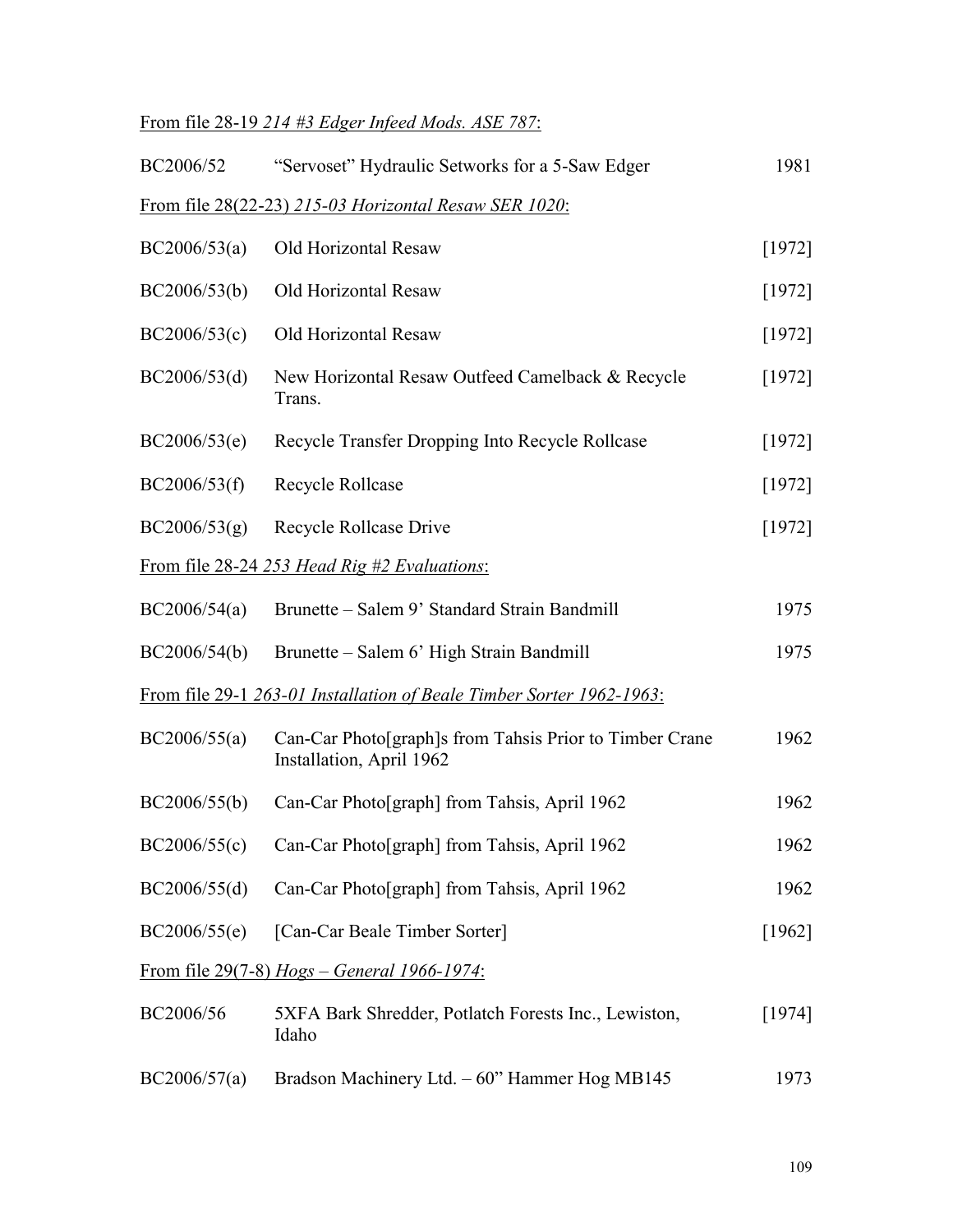| BC2006/57(b) | Bradson Machinery Ltd. - 60" Hammer Hog MB144                                  | 1973   |
|--------------|--------------------------------------------------------------------------------|--------|
| BC2006/57(c) | Bradson Machinery Ltd. - 60" Hammer Hog MB146                                  | 1973   |
|              | From file 29(19-20) 210-01 Modifications to Remanufacturing 1967-1968:         |        |
| BC2006/58(a) | Grinding fixture for maintaining knives for chipping edger                     | 1968   |
| BC2006/58(b) | Babbiting fixture for maintaining knives for chipping<br>edger                 | 1968   |
|              | From file 32(3-4) 410 Noise Abatement 6-16 Planer ASE $\#462$ :                |        |
| BC2006/61(a) | Enclosure Over Planer for Purpose of Reducing Noise<br>Level - Infeed Portion  | [1972] |
| BC2006/61(b) | Enclosure Over Planer for Purpose of Reducing Noise<br>Level - Outfeed Portion | [1972] |
| BC2006/61(c) | Enclosure Over Planer for Purpose of Reducing Noise<br>Level – Outfeed Portion | [1972] |
| BC2006/61(d) | Enclosure Over Planer for Purpose of Reducing Noise<br>Level – Interior        | [1972] |
|              | <u>From file 32-10 412 6-16 Anti-Stain 1982:</u>                               |        |
| BC2006/62(a) | 5 Probe Sensor                                                                 | 1982   |
| BC2006/62(b) | 5 Probe Sensor – Center Probe – Ground                                         | 1982   |
| BC2006/62(c) | 5 Probe Sensor [Components]                                                    | 1982   |
| BC2006/63(a) | Somass 1" Greenchain Anti-stain - Electrics, April 1982                        | 1982   |
| BC2006/63(b) | Somass 1" Greenchain Anti-stain – Controller, April 1982                       | 1982   |
|              | <u>From file 33-19 662-01 No. 1 Chipper 1958-1963:</u>                         |        |
| BC2006/66(a) | Sumner Norman Type Chipper                                                     | [1958] |
| BC2006/66(b) | Sumner Norman Type Chipper                                                     | [1958] |
|              | From file 33(20-21) 667 36" Chip Conveyor to Scows ASE #431:                   |        |
| BC2006/64(a) | 36' Belt Chip Conveyor – Elevation Lower Section Bent<br>Nos. 1 and $2$        | 1972   |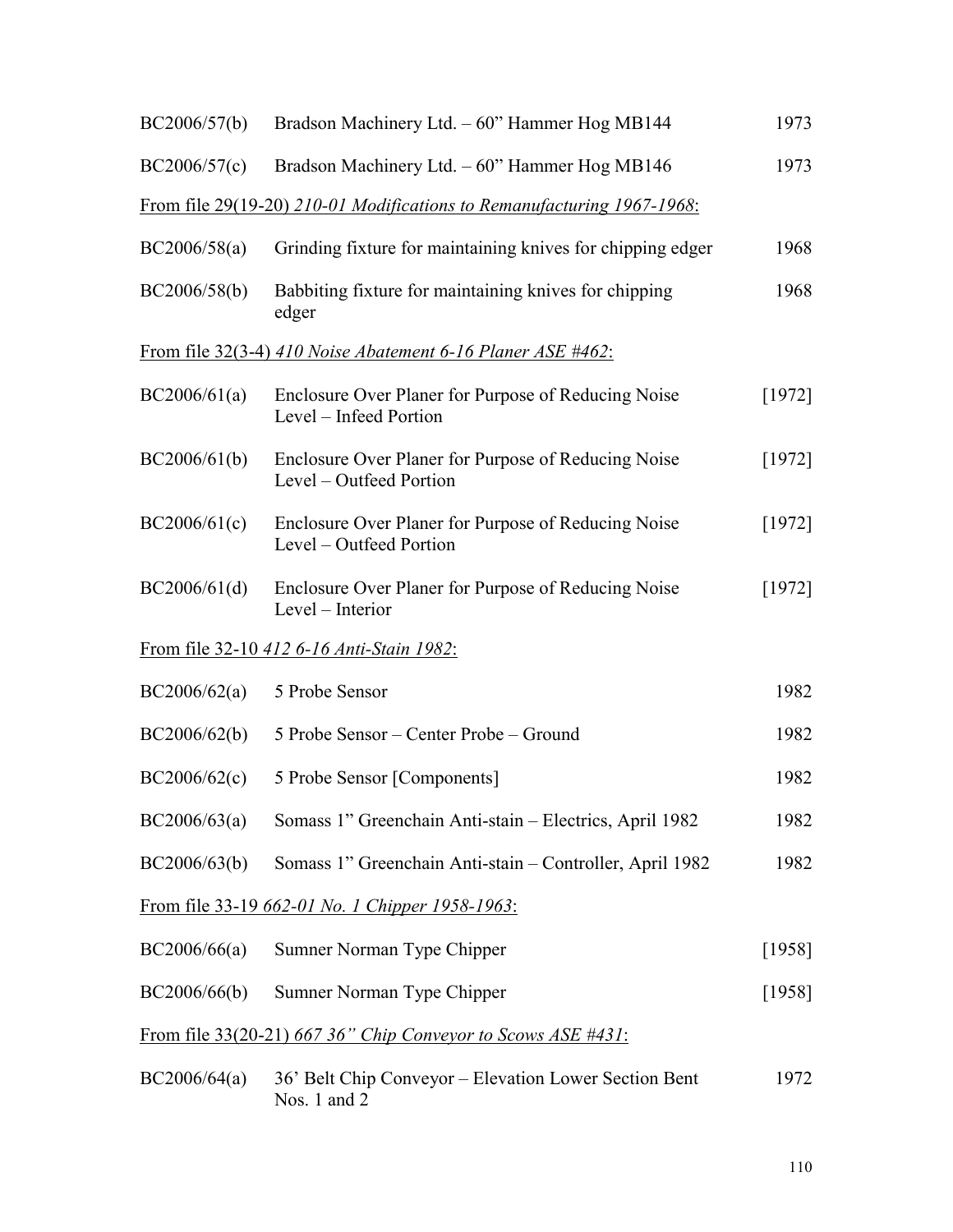| BC2006/64(b) | 36' Belt Chip Conveyor – Elevation Upper Section Bent<br>No. 3                                    | 1972 |
|--------------|---------------------------------------------------------------------------------------------------|------|
| BC2006/64(c) | 36' Belt Chip Conveyor – Bent No. 3: 1970 Repairs                                                 | 1972 |
| BC2006/64(d) | 36' Belt Chip Conveyor - Bent No. 2: Middle Piles Add<br>Little to Stability                      | 1972 |
| BC2006/64(e) | 36' Belt Chip Conveyor – Bent No. 2: Note Deteriorated<br><b>Condition of Brace</b>               | 1972 |
|              | From file 33-22 667 24" Chip Conveyor ASE #432 1972-1974:                                         |      |
| BC2006/65(a) | 24" Belt Chip Conveyor – North Truss Lower Chord,<br>West End. Note crushing.                     | 1972 |
| BC2006/65(b) | 24" Belt Chip Conveyor – North Truss Upper Chord,<br>West End. Note projection of bolt and plate. | 1972 |
|              | From file 34(2-3) [Timber Sizer] 1950:                                                            |      |
| BC2006/67(a) | Stetson-Ross 4A4 Motorized Ball Bearing Four Side<br><b>Timber Sizer</b>                          | 1950 |
| BC2006/67(b) | Stetson-Ross 4A4 Motorized Ball Bearing Four Side<br>Timber Sizer Showing Feed Motor              | 1950 |
| BC2006/67(c) | Stetson-Ross 504 E Automatic Feeding Table                                                        | 1950 |
| BC2006/67(d) | Tallman No. 604-E Unloader Installed Before Feed Table<br>and Stetson-Ross 4A4 Timber Sizer       | 1950 |
| BC2006/67(e) | Stetson-Ross Travelling Apron Deck Conveyor and 603E<br><b>Tilting Unloader Hoist</b>             | 1950 |
| BC2006/67(f) | An Assortment of Modern Cutterheads for Stetson-Ross<br>4A4 Ball Bearing Timber Sizer             | 1950 |
| BC2006/67(g) | [Variable Speed Drive]                                                                            | 1950 |
| BC2006/67(h) | Stetson-Ross #2100 Smooth-End Trimmer                                                             | 1950 |
| BC2006/67(i) | [Moulder]                                                                                         | 1950 |
| BC2006/67(i) | Stetson-Ross #126B High Production Six-head 12"<br>Moulder                                        | 1950 |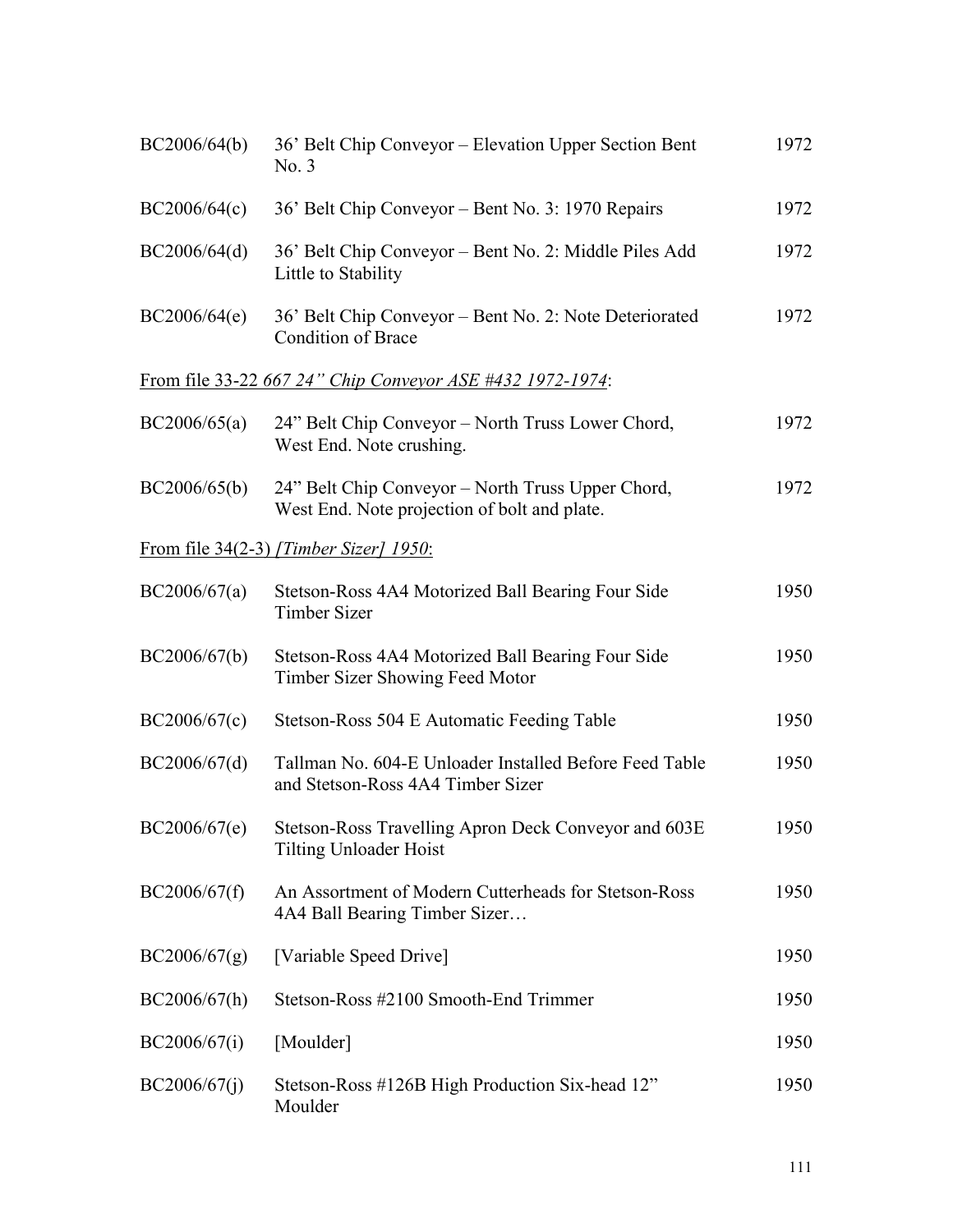| BC2006/67(k) | Stetson-Ross R100 High Speed, Selective, Self-Feeding<br>Ripsaw                                  | 1950 |
|--------------|--------------------------------------------------------------------------------------------------|------|
| BC2006/67(1) | WT65 Smooth-end Bundle Trimmer                                                                   | 1950 |
| BC2006/67(m) | [Stetson-Ross Timber Sizer]                                                                      | 1950 |
| BC2006/67(n) | Stetson-Ross R-100 High Speed Selective Ripsaw with<br>WF98 Jump Return Roll Table               | 1950 |
| BC2006/67(0) | Stetson-Ross T-67 Square End Bundle Trimmer Featuring<br>Air Activated Stop plates               | 1950 |
| BC2006/67(p) | Stetson-Ross #3150 Automatic Bundle Trimmer                                                      | 1950 |
| BC2006/67(q) | [Sorting racks]                                                                                  | 1950 |
| BC2006/67(r) | Stetson-Ross T-64 Moulding Bundle Trimmer                                                        | 1950 |
| BC2006/67(s) | Stetson-Ross 126B, 12" Moulder-Matcher, with Built-in<br>Surfacing Cylinders Ahead of Side Heads | 1950 |
| BC2006/67(t) | The Stetson-Ross T-67 Trimmer with Bundle in Outfeed<br><b>Trim Position</b>                     | 1950 |
| BC2006/67(u) | [Stetson-Ross T-64 Moulding Bundle Trimmer]                                                      | 1950 |
|              | <u>From file 34-24 Stetson-Ross 6-16-A Planer and Matcher:</u>                                   |      |
| BC2006/68(a) | Stetson-Ross Jig for Gang Grinding of Ground to Pattern<br>Knives                                | 1951 |
| BC2006/68(b) | Stetson-Ross 6-16-A Planer & Matcher – Side Spindle                                              | 1951 |
| BC2006/68(c) | Stetson-Ross 6-16-A Planer & Matcher - Section Thru<br>Top & Bottom Cylinder                     | 1951 |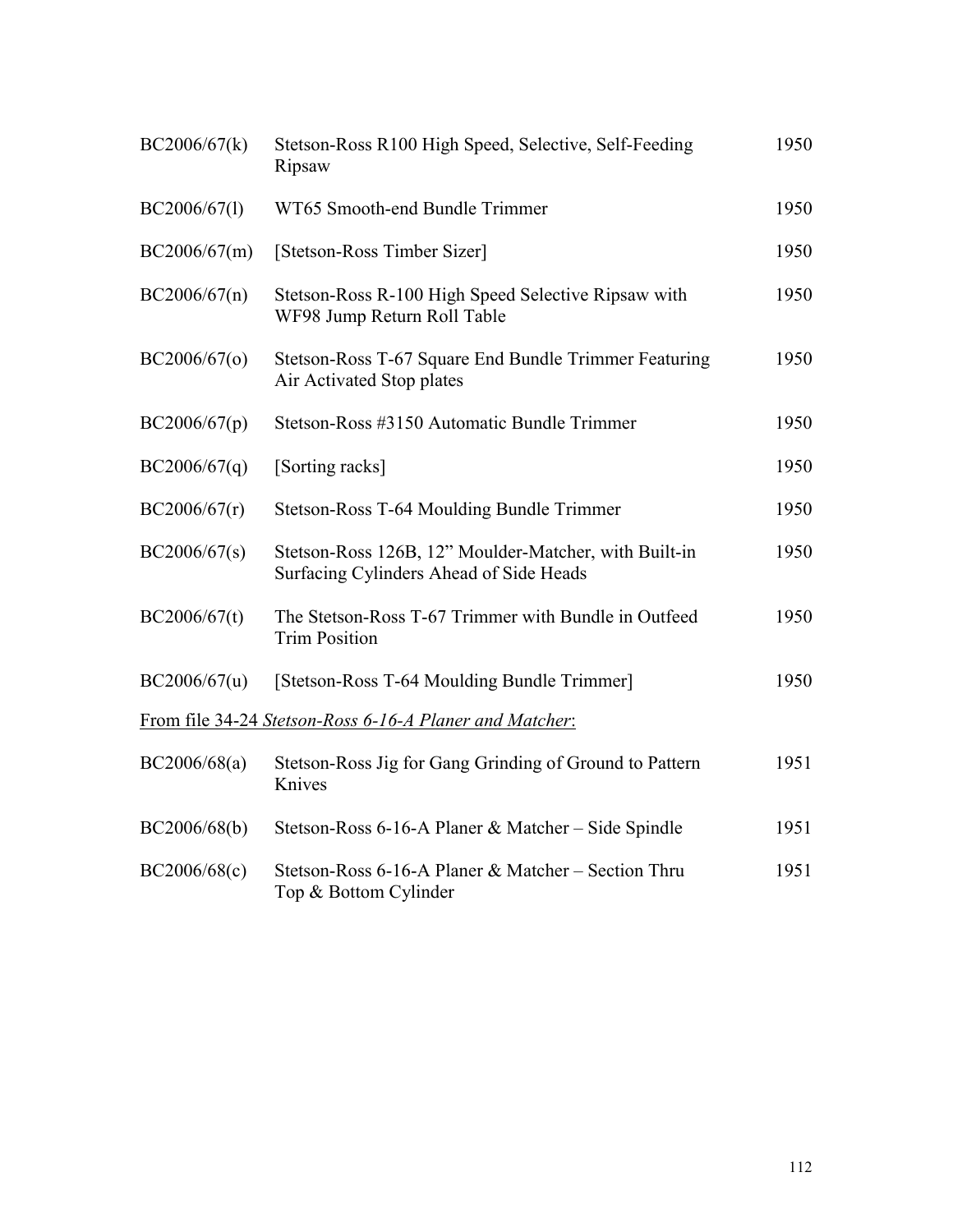## General photographs series

## File 34-35 *Photocopies of Photographs [193-?]-1958*:\*

\*Dates given are those of the original photograph

| 34 | 35           | C.W.P. – 1958: Percy Smith (left) and his foreman,<br>Arnold McLean, checks wear and tear on chipsaw he<br>helped develop (photocopy)                        | 1958                |
|----|--------------|--------------------------------------------------------------------------------------------------------------------------------------------------------------|---------------------|
| 34 | 35           | C.W.P. – 1958: 6:16 Planer: George Northcott (Chief<br>Electrician) checks flaking machine which he helped<br>invent and install for planer mill (photocopy) | 1958                |
| 34 | 35           | [Mill Office?] (photocopy)                                                                                                                                   | $[193-?]$           |
| 34 | 35           | Construction of "C" Mill 1944 (photocopy)                                                                                                                    | 1944                |
| 34 | 35           | Trimsaws – November 1954 (photocopy)                                                                                                                         | 1954                |
| 34 | 35           | C.W.P. Green Chain $-1958$ (photocopy)                                                                                                                       | 1958                |
| 34 | 35           | C.W.P. – November 1954: Headrig; Pictured left is the<br>Setter "Setting the Dogs" (photocopy)                                                               | 1954                |
| 34 | 35           | $C.W.P. - 1958$ Forklift (photocopy)                                                                                                                         | 1958                |
| 34 | 35           | Manager, C.W.P. – 1958: Ed McDonald (photocopy)                                                                                                              | 1958                |
| 34 | 35           | [C.W.P. Parking Lot] (photocopy)                                                                                                                             | [1958]              |
| 34 | 35           | C.W.P. - 1958: "C" Mill Foreman Bob Wilson (left) and<br>Chief Millwright Hans Luttger (photocopy)                                                           | 1958                |
|    |              | File 34-36 Photocopies of aerial photographs of C.W.P.:                                                                                                      |                     |
| 34 | 36           | Aerial photographs of C.W.P. (photocopies)                                                                                                                   | $[198-?]$<br>(copy) |
|    | BC2006/69(a) | Heaps Engineering Machinery                                                                                                                                  | 1940                |
|    | BC2006/69(b) | Heaps, Waterous Limited Machinery                                                                                                                            | [1940]              |
|    | BC2006/69(c) | Heaps, Waterous Limited Machinery                                                                                                                            | [1940]              |
|    | BC2006/70(a) | $MB - C.W.P.: 16" x 16" 85' Long Space for United$<br>Kingdom 1944 – Carriage and Trailer, Carriage "A" Mill                                                 | 1944                |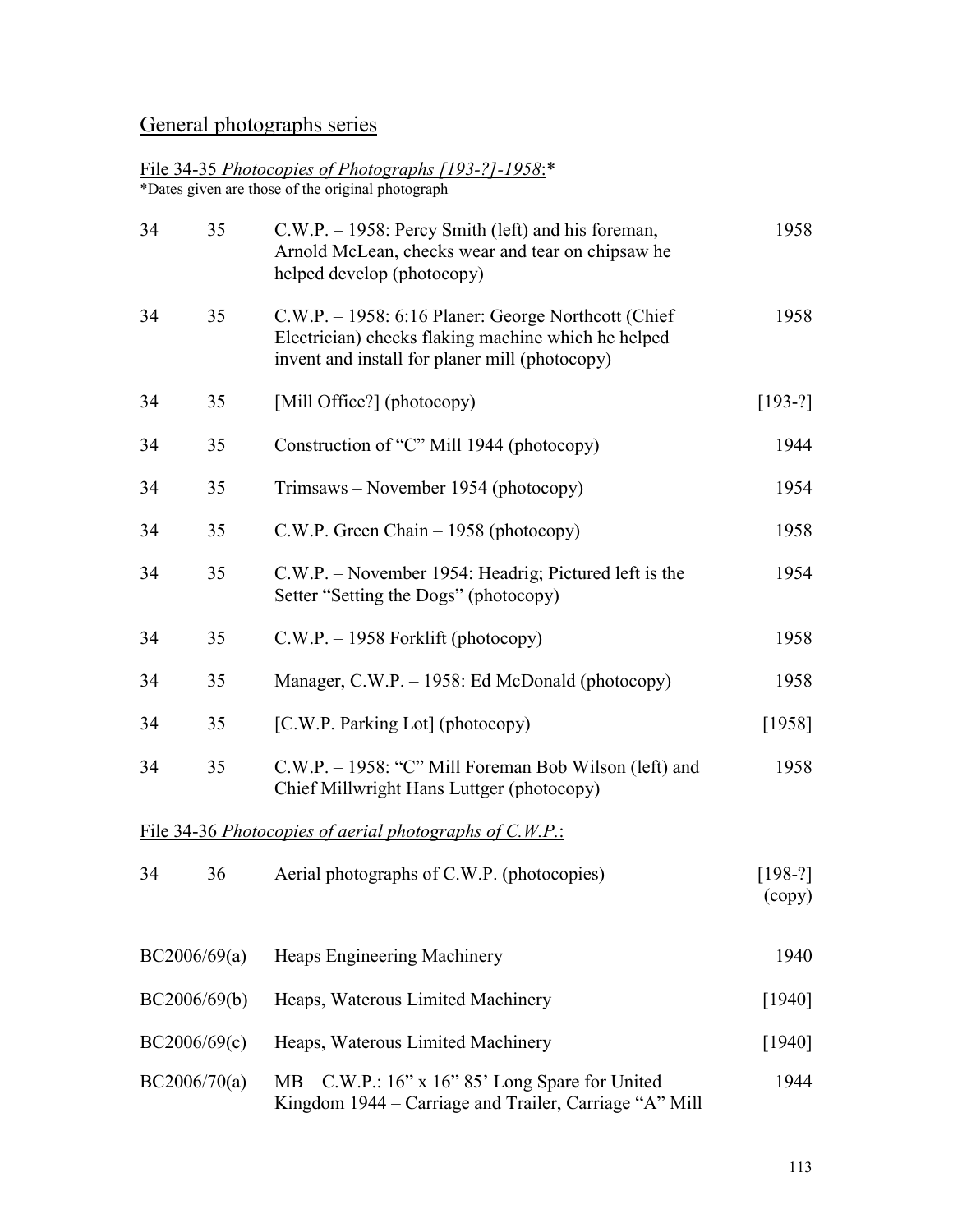| BC2006/70(b)         | MB – C.W.P.: Round Log Gang or Swedish Gang Saw –<br>2" Lumber for 2 x 4 through 2 x 12 General Purpose -<br>"A" Mill, Jack Chambers and Kris Neilson | [1944]     |
|----------------------|-------------------------------------------------------------------------------------------------------------------------------------------------------|------------|
| BC2006/70©           | MB – C.W.P.: October 1944, Swedish Gang – "A" Mill,<br>Jack Chambers and Kris Neilson                                                                 | 1944       |
| BC2006/70(d)         | "B" Mill Electric Carriage: Foreman: Chambers / Sawyer:<br>Henry                                                                                      | [1944]     |
| BC2006/70(e)         | Carrier Crew with "B" Powerhouse in the Background,<br>December 1947                                                                                  | 1947       |
| BC2006/70(f)         | New Type Ross Carrier Put Into Operation at C.W.P.,<br>March 1948                                                                                     | 1948       |
| BC2006/70(g)         | $C.W.P. - Planet Mill$                                                                                                                                | $[195-?]$  |
| BC2006/70(h)         | Log Cut-Off Saw                                                                                                                                       | [ca. 1950] |
| BC2006/70(i)         | Strapped Bundles for a Ramco Order                                                                                                                    | [ca. 1950] |
| BC2006/70(j)         | Diners at Gai Paree Supper Club, April 25, 1952                                                                                                       | 1952       |
| BC2006/70(k)         | C.W.P. 1957: Ed McDonald, Manager (2 <sup>nd</sup> left) and Jack<br>Forrest, Superintendent                                                          | 1957       |
| BC2006/71            | Large photograph of mill                                                                                                                              | [ca. 1950] |
| BC2006/29<br>$(a-k)$ | [Presentation of safety awards to employees]                                                                                                          | 1954       |
| BC2006/85(a)         | West side of load [of lumber]                                                                                                                         | $[196-?]$  |
| BC2006/85(b)         | South end of load [of lumber]                                                                                                                         | $[196-?]$  |
| BC2006/85(c)         | Southwest view [of dangerous load of lumber]                                                                                                          | $[196-?]$  |
| BC2006/85(d)         | Southwest view [of dangerous load of lumber]                                                                                                          | $[196-?]$  |
| BC2006/85(e)         | North end of [dangerous] load [of lumber]                                                                                                             | $[196-?]$  |
| BC2006/85(f)         | Southwest view [of dangerous load of lumber]                                                                                                          | $[196-?]$  |
| BC2006/85(g)         | Top of [dangerous] load [of lumber] as delivered                                                                                                      | $[196-?]$  |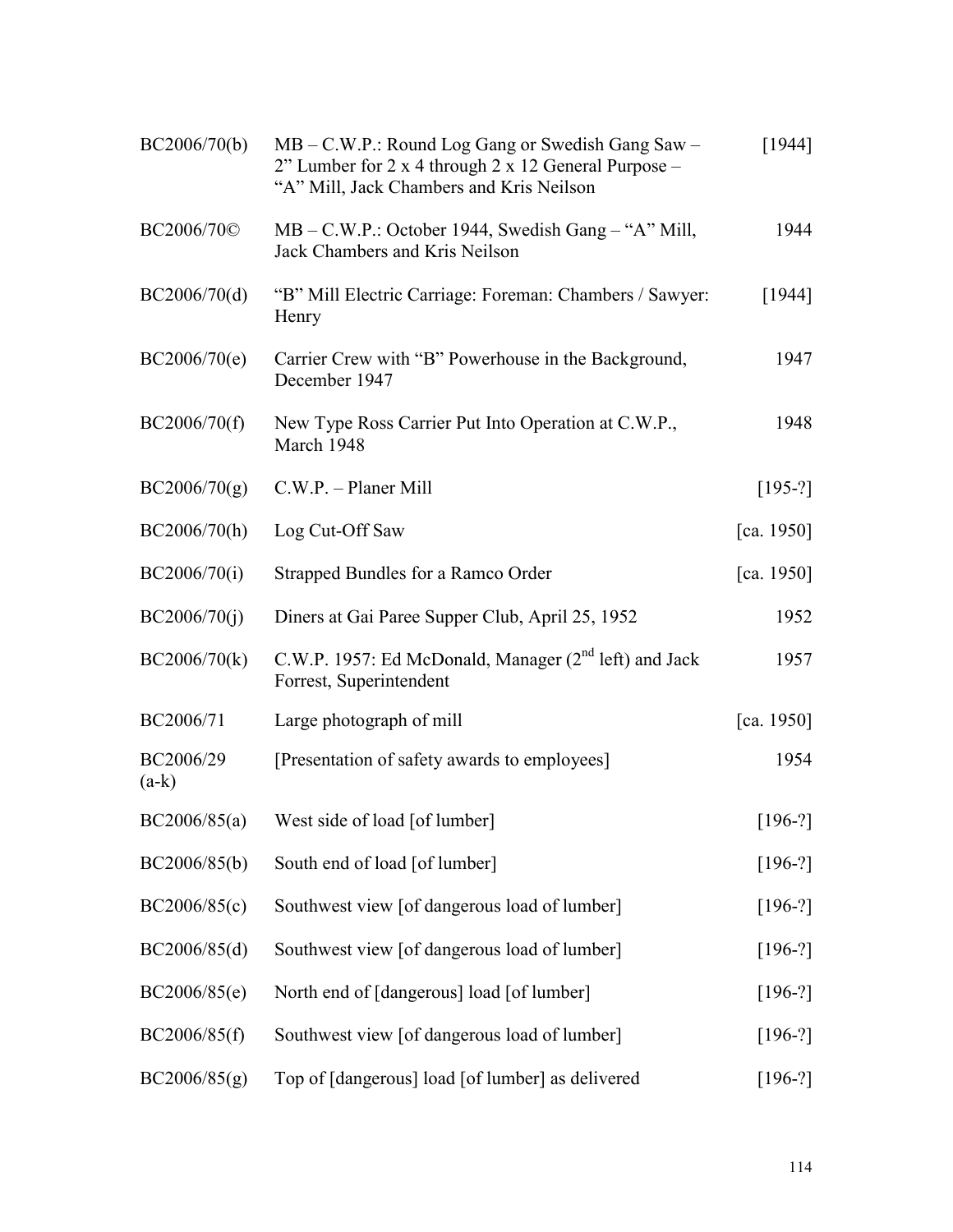| BC2006/72(a) | [Workshop]                                              | $[196-?]$ |
|--------------|---------------------------------------------------------|-----------|
| BC2006/72(b) | [Outdoor Storage Area]                                  | $[196-?]$ |
| BC2006/72(c) | [Mill Equipment]                                        | $[196-?]$ |
| BC2006/72(d) | [Jack Ladder]                                           | $[196-?]$ |
| BC2006/72(e) | [Mill Equipment]                                        | $[196-?]$ |
| BC2006/73(a) | #10 Sawyer's Controls $-$ "B" Mill                      | $[197-?]$ |
| BC2006/73(b) | #16 Coffee Time – Tallsawyer – "B" Mill                 | $[197-?]$ |
| BC2006/73(c) | #51 Hog Fuel Pit                                        | $[197-?]$ |
| BC2006/73(d) | #6 Barker Outfeed - "B" Mill                            | $[197-?]$ |
| BC2006/73(e) | #2 Cut-off Saw                                          | $[197-?]$ |
| BC2006/73(f) | #52 Fireman at Controls – Power House                   | $[197-?]$ |
| BC2006/73(g) | #29 Sorting Table – "B" Mill                            | $[197-?]$ |
| BC2006/73(h) | #12 Headrig - "B" Mill                                  | $[197-?]$ |
| BC2006/73(i) | #47 Hammer Head Crane                                   | $[197-?]$ |
| BC2006/73(j) | #9 Sawyer $-$ "B" Mill                                  | $[197-?]$ |
| BC2006/73(k) | $#21$ Edger Operator – "B" Mill                         | $[197-?]$ |
|              | $BC2006/73(1)$ #45 Painter – Planer Mill                | $[197-?]$ |
| BC2006/73(m) | #44 Wireman - Planer Mill                               | $[197-?]$ |
| BC2006/73(n) | #26 Gangsaw – Saw Blades Being Adjusted                 | $[197-?]$ |
| BC2006/73(o) | #23 Gangsaw Infeed – "B" Mill                           | $[197-?]$ |
| BC2006/73(p) | #41 Planer                                              | $[197-?]$ |
| BC2006/73(q) | $#25$ Gangsaw – Saw Blades – "B" Mill                   | $[197-?]$ |
| BC2006/73(r) | #17 Remains of Bandsaw After Hitting a Stone – "B" Mill | $[197-?]$ |
| BC2006/73(s) | #27 Trimmer - "B" Mill                                  | $[197-?]$ |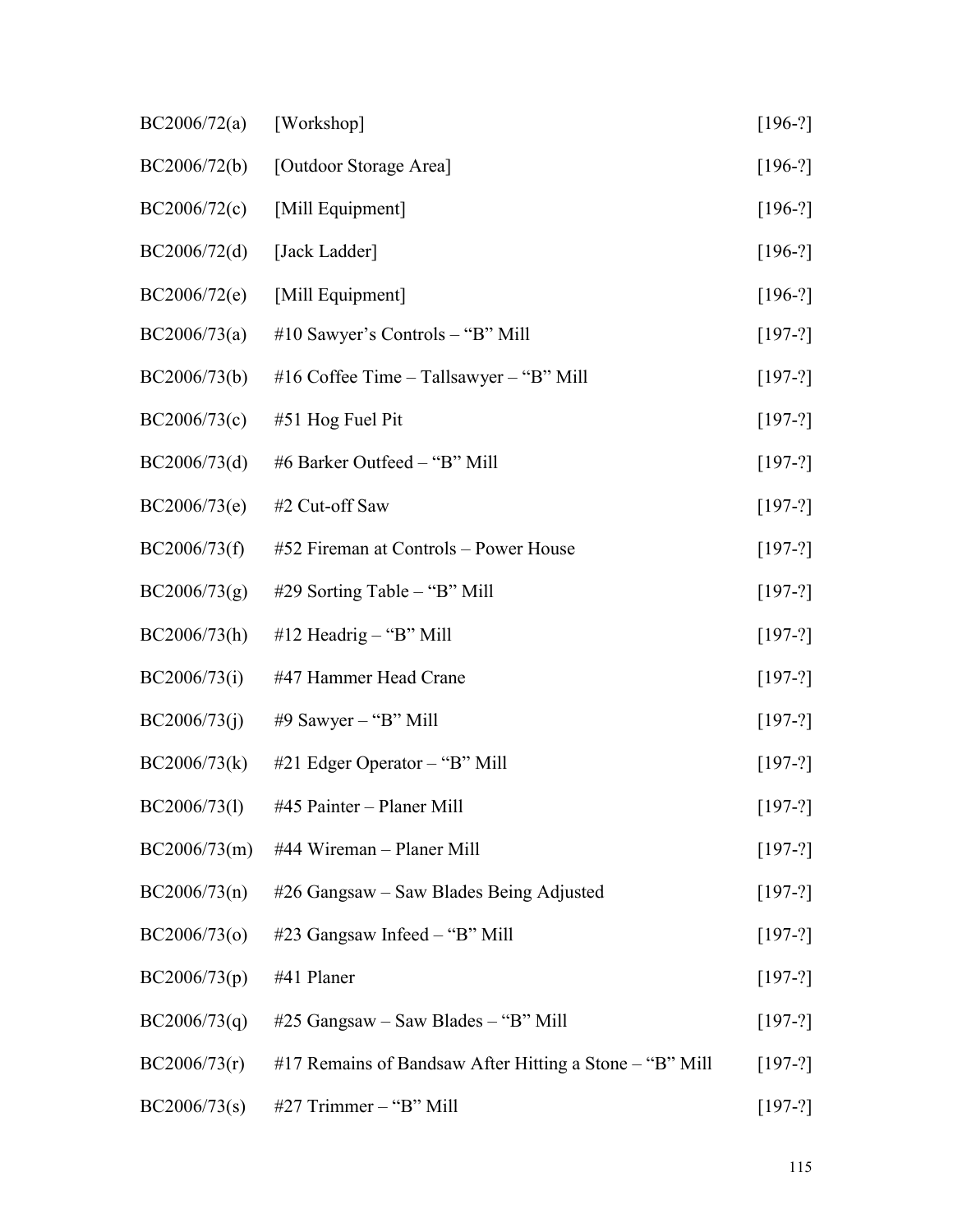| BC2006/73(t)      | #53 Steam Turbine – Power House                   | $[197-?]$ |
|-------------------|---------------------------------------------------|-----------|
| BC2006/73(u)      | #15 Carriage $-$ "B" Mill                         | $[197-?]$ |
| BC2006/73(v)      | #35 Greenchain                                    | $[197-?]$ |
| BC2006/73(w)      | #36 Export Chain                                  | $[197-?]$ |
| BC2006/73(x)      | #11 Sawyer $-$ "B" Mill"                          | $[197-?]$ |
| BC2006/73(y)      | #14 Carriage $-$ "B" Mill                         | $[197-?]$ |
| BC2006/73(z)      | #37 Carrier                                       | $[197-?]$ |
|                   | $BC2006/73(aa)$ #32 Timber Crane                  | $[197-?]$ |
|                   | $BC2006/73(bb)$ #1 Boom Grounds                   | $[197-?]$ |
| BC2006/73(cc)     | #39 Kiln                                          | $[197-?]$ |
|                   | BC2006/73(dd) #13 Headrig - "B" Mill              | $[197-?]$ |
| BC2006/73(ee)     | #5 Barker Infeed – "B" Mill                       | $[197-?]$ |
| BC2006/73(ff)     | #4 Jack Ladder – "B" Mill                         | $[197-?]$ |
| BC2006/73(gg)     | #22 Edger Outfeed – "B" Mill                      | $[197-?]$ |
|                   | $BC2006/73(hh)$ #24 Gangsaw Outfeed – "B" Mill    | $[197-?]$ |
| BC2006/73(ii)     | #49 Hammerhead Crane                              | $[197-?]$ |
|                   | BC2006/73(jj) #54 Chiploading                     | $[197-?]$ |
| BC2006/73(kk)     | [Sawyer]                                          | $[197-?]$ |
| BC2006/73(ll)     | [Sawyer]                                          | $[197-?]$ |
| BC2006/73<br>(mm) | [Sawyer]                                          | $[197-?]$ |
|                   | $BC2006/73$ (nn) [Man repairing saw blade]        | $[197-?]$ |
|                   | BC2006/73(00) Gangsaw – Saw blades being adjusted | $[197-?]$ |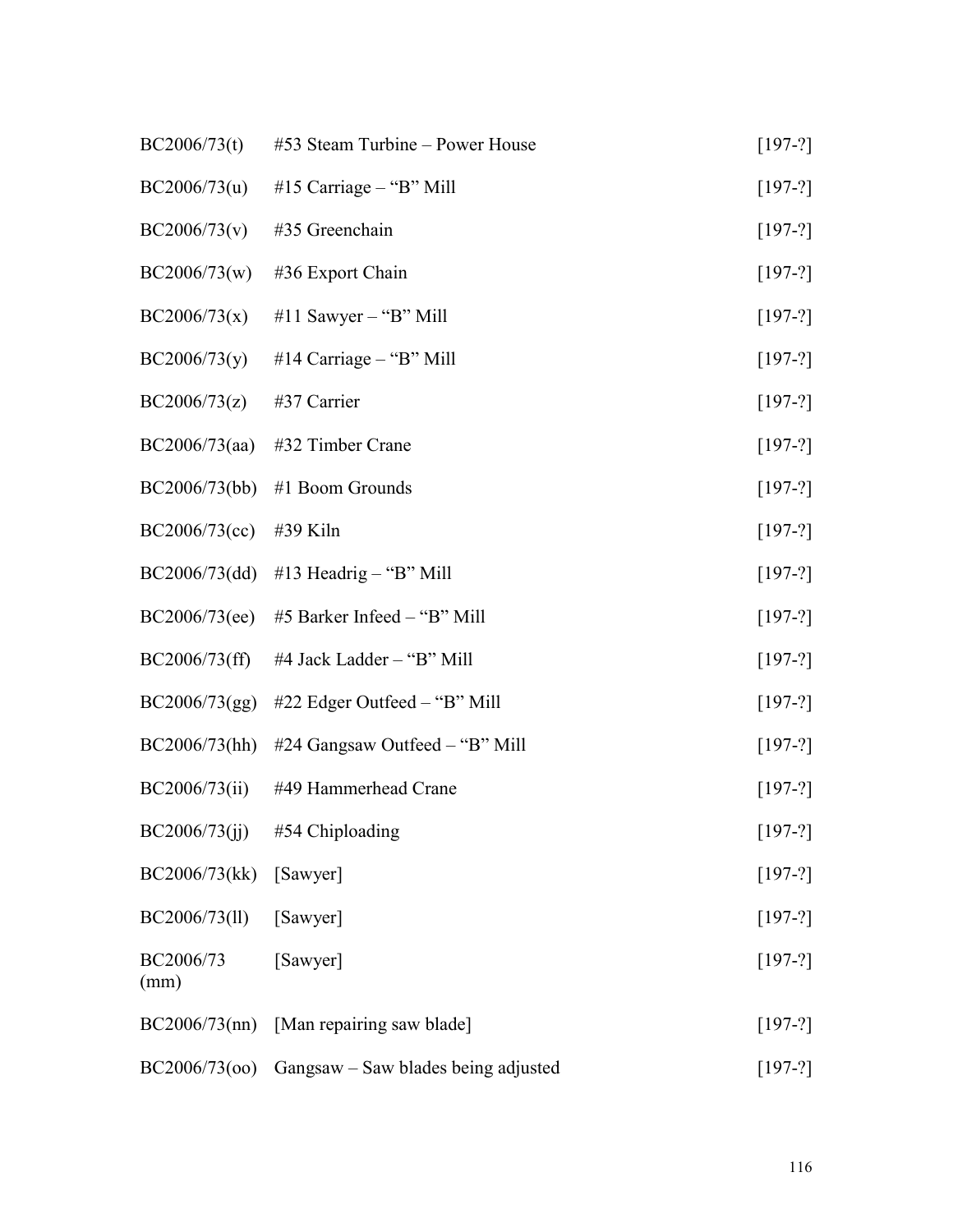| BC2006/73(pp)                   | Gangsaw – Saw blades being adjusted                                    | $[197-?]$ |
|---------------------------------|------------------------------------------------------------------------|-----------|
| BC2006/73(qq)                   | [Sorting table]                                                        | $[197-?]$ |
| BC2006/73(rr)                   | [Sawyer]                                                               | $[197-?]$ |
| BC2006/73(ss)                   | [Sawyer]                                                               | $[197-?]$ |
| BC2006/73(tt)                   | [Sawyer]                                                               | $[197-?]$ |
| BC2006/73(uu)                   | Cut-off Saw                                                            | $[197-?]$ |
| BC2006/73(vv)                   | [Man operating equipment]                                              | $[197-?]$ |
| BC2006/73<br>(ww)               | <b>Barker Outfeed</b>                                                  | $[197-?]$ |
| BC2006/73(xx)                   | [Large control panel]                                                  | $[197-?]$ |
| BC2006/73(yy)                   | Steam Turbine - Power House                                            | $[197-?]$ |
| BC2006/73<br>negs. (161 images) | Negatives of BC2006/73 photographs and related images<br>not developed | $[197-?]$ |
| BC2006/74<br>$(a-ii)$ negs.     | Various images of mill equipment, employees, and<br>activities         | $[197-?]$ |
| BC2006/75                       | Panoramic View of Canadian White Pines [sic] Sawmill                   | $[197-?]$ |
| BC2006/76<br>(neg.)             | Neg. [25 Year Award Recipients]                                        | $[197-]$  |
| BC2006/77(a)                    | [Interior view of mill]                                                | $[198-?]$ |
| BC2006/77(b)                    | [Lumber Chart]                                                         | $[198-?]$ |
| BC2006/77(c)                    | [Interior View of Mill]                                                | $[198-?]$ |
| BC2006/77(d)                    | [Lumber Stacking in Yard]                                              | $[198-?]$ |
| BC2006/78                       | [Worker sorting logs]                                                  | $[198-]$  |
| BC2006/79                       | [C.W.P. Plymac Tug]                                                    | $[198-]$  |
| BC2006/80(a)                    | [Worker in front of gangsaw sawblades]                                 | $[198-]$  |
| BC2006/80(b)                    | [Worker on transfer chains]                                            | $[198-]$  |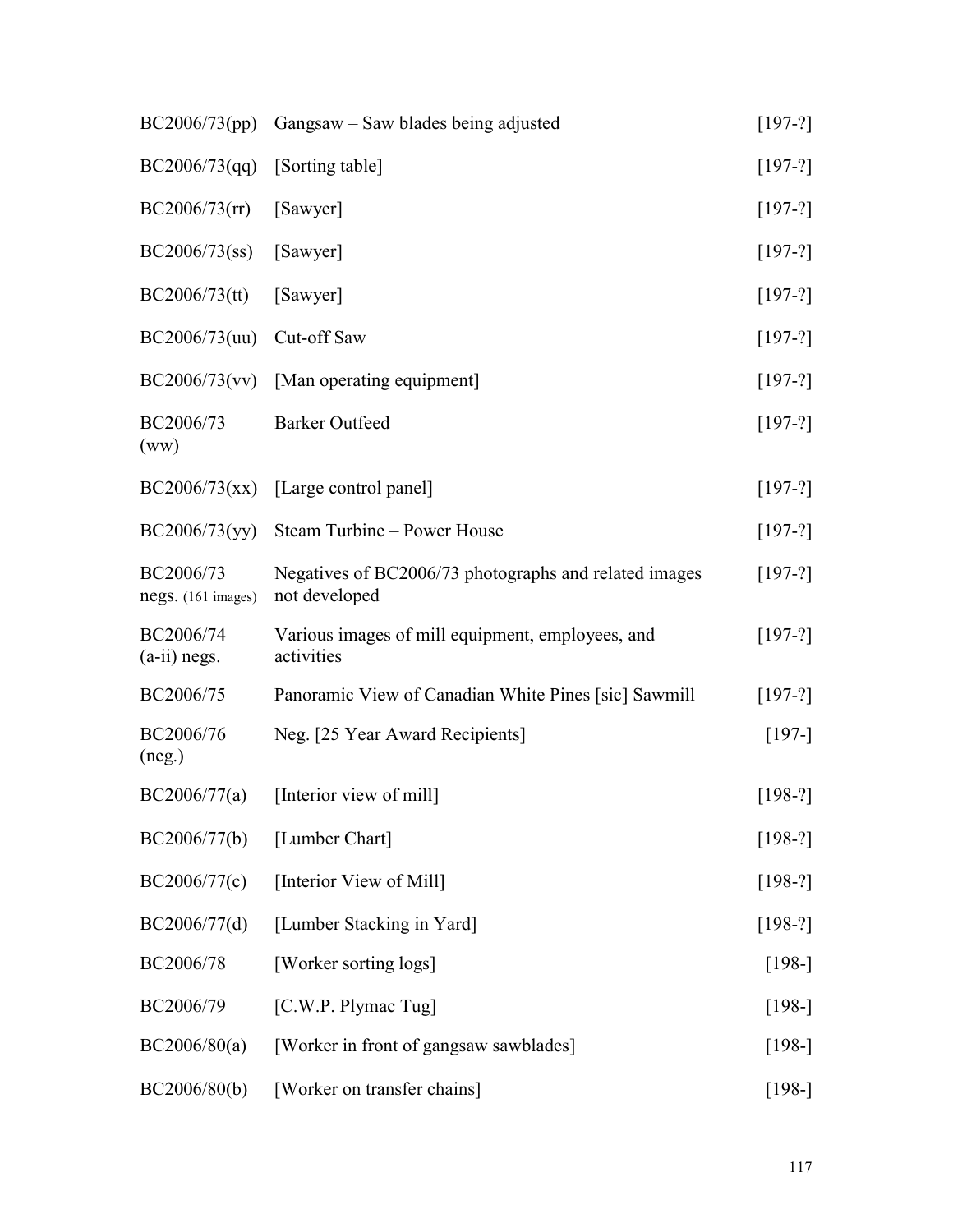| BC2006/80(c) | [Worker on transfer chains]                     | $[198-]$ |
|--------------|-------------------------------------------------|----------|
| BC2006/80(d) | [Cut-off Saw Operator]                          | $[198-]$ |
| BC2006/80(e) | [Sawyer]                                        | $[198-]$ |
| BC2006/80(f) | [Cut-off Saw]                                   | $[198-]$ |
| BC2006/80(g) | [Barker]                                        | $[198-]$ |
| BC2006/80(h) | Pulp Chip Scow                                  | $[198-]$ |
| BC2006/81(a) | [Man working on large circular saw blade]       | $[198-]$ |
| BC2006/81(b) | [Close-up view of machinery]                    | $[198-]$ |
| BC2006/81(c) | [Man working on barker]                         | $[198-]$ |
| BC2006/81(d) | [ Transfer chains to automatic trimmer]         | $[198-]$ |
| BC2006/81(e) | [Mill machinery – edger]                        | $[198-]$ |
| BC2006/81(f) | [Close-up view of mill machinery]               | $[198-]$ |
| BC2006/81(g) | [Interior mill view]                            | $[198-]$ |
| BC2006/81(h) | [Sorting table]                                 | $[198-]$ |
| BC2006/81(i) | [Mill equipment]                                | $[198-]$ |
| BC2006/81(j) | [Mill equipment]                                | $[198-]$ |
|              | $BC2006/81(k)$ [Automatic trimmer?]             | $[198-]$ |
| BC2006/81(l) | [Employee with equipment]                       | $[198-]$ |
| BC2006/81(m) | [Employee standing in front of mill]            | $[198-]$ |
| BC2006/81(n) | [Log carriage]                                  | $[198-]$ |
| BC2006/81(o) | [Man operating equipment in mill]               | $[198-]$ |
| BC2006/81(p) | [Booming ground with jack ladder in background] | $[198-]$ |
| BC2006/81(q) | [Log carriage]                                  | $[198-]$ |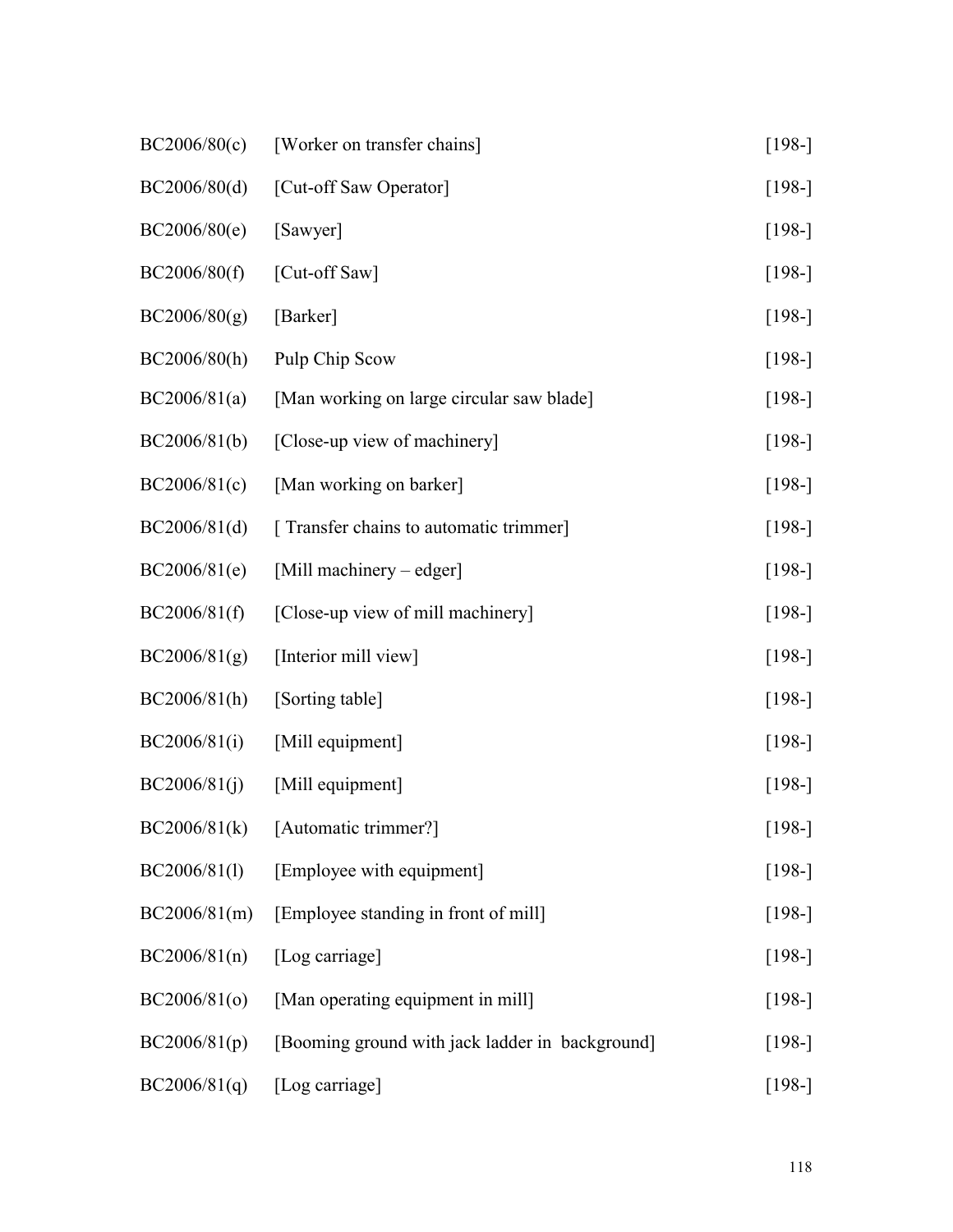| BC2006/81(r)      | [Close-up view of machinery]                      | $[198-]$ |
|-------------------|---------------------------------------------------|----------|
| BC2006/81(s)      | [Close up view of machinery]                      | $[198-]$ |
| BC2006/81(t)      | [Workers sorting lumber off of green chain]       | $[198-]$ |
| BC2006/81(u)      | [Close-up view of machinery]                      | $[198-]$ |
| BC2006/81(v)      | [View of pulp chip scow]                          | $[198-]$ |
| BC2006/81(w)      | [Interior view of mill]                           | $[198-]$ |
| BC2006/81(x)      | [London Farm, Richmond, BC]                       | $[198-]$ |
| BC2006/81(y)      | [Man working on equipment]                        | $[198-]$ |
| BC2006/81(z)      | [Log carriage]                                    | $[198-]$ |
| BC2006/81(aa)     | [Log carriage]                                    | $[198-]$ |
| BC2006/81(bb)     | [View of mill from water, showing pulp chip scow] | $[198-]$ |
| BC2006/81(cc)     | [Man operating piece of equipment]                | $[198-]$ |
| BC2006/81(dd)     | [Man in mill workshop]                            | $[198-]$ |
| BC2006/81(ee)     | [Man adjusting lumber load on semi-truck trailer] | $[198-]$ |
| BC2006/81(ff)     | [Man welding]                                     | $[198-]$ |
| BC2006/81(gg)     | [Man working on piece of equipment]               | $[198-]$ |
|                   | BC2006/81(hh) [Man in mill workshop]              | $[198-]$ |
| BC2006/81(ii)     | [Man welding]                                     | $[198-]$ |
| BC2006/81(ij)     | [Man welding with other man looking on]           | $[198-]$ |
| BC2006/81(kk)     | [Lumber being loaded onto semi-truck trailer]     | $[198-]$ |
| BC2006/81(ll)     | [Forklift loads of lumber]                        | $[198-]$ |
| BC2006/81<br>(mm) | [Forklift loaded with lumber]                     | $[198-]$ |
|                   | $BC2006/81$ (nn) [Man on log in boom area]        | $[198-]$ |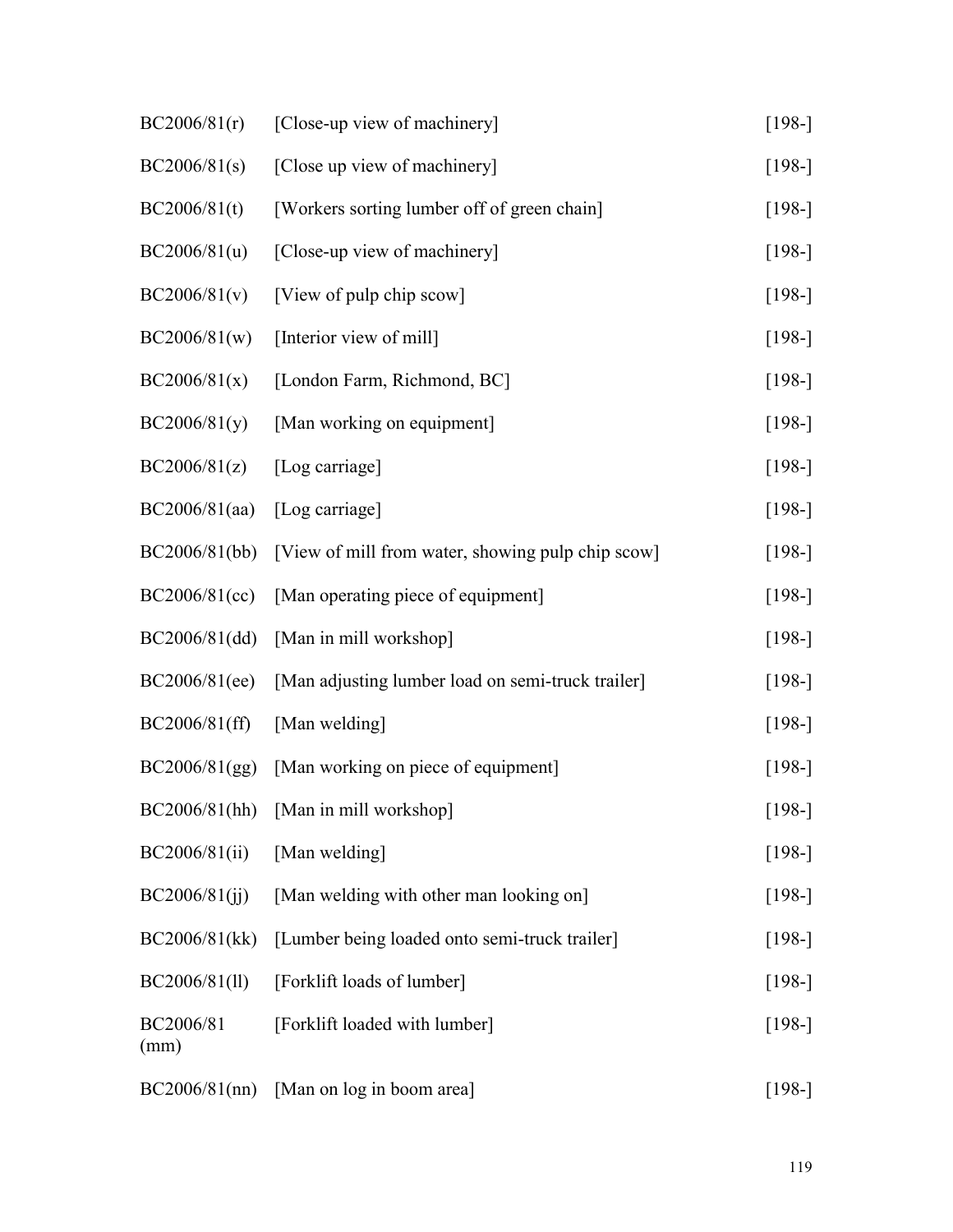|                              | BC2006/81(00) [C.W.P. Safe Days and Lost Time Sign]                            | [ca. 1980] |
|------------------------------|--------------------------------------------------------------------------------|------------|
| BC2006/81(pp)                | [Employees grading and sorting]                                                | $[198-]$   |
| BC2006/81(qq)                | [Man moving logs in boom area]                                                 | $[198-]$   |
| BC2006/81(r)                 | [Small tug in booming area]                                                    | $[198-]$   |
| $BC2006/81$ (ss)             | [Swedish Gangsaw]                                                              | $[198-]$   |
| BC2006/81<br>(tt-gggg) negs. | Negatives of several BC2006/81 photographs and related<br>images not developed | $[198-]$   |
| BC2006/82(a)                 | [Barker]                                                                       | $[198-?]$  |
| BC2006/82(b)                 | [Barker]                                                                       | $[198-?]$  |
| BC2006/82(c)                 | [Employees working on belts to Scow Berth]                                     | $[198-?]$  |
| BC2006/82(d)                 | [Employees working on belts to Scow Berth]                                     | $[198-?]$  |
| BC2006/82(e)                 | [Employees working on belts to Scow Berth]                                     | $[198-?]$  |
| BC2006/82(f)                 | [Employees working on belts to Scow Berth]                                     | $[198-?]$  |
| BC2006/82(g)                 | Scow loading                                                                   | $[198-?]$  |
| BC2006/82(h)                 | Timber crane                                                                   | $[198-?]$  |
| BC2006/82(i)                 | Timber crane                                                                   | $[198-?]$  |
| BC2006/82(j)                 | Hammerhead crane                                                               | $[198-?]$  |
| BC2006/82(k)                 | Chip loading                                                                   | $[198-?]$  |
| BC2006/83(a)                 | #4 Shed Employee Walkway                                                       | 1981       |
| BC2006/83(b)                 | Lack of Safety Interest [around fire hydrant]                                  | 1981       |
| BC2006/83(c)                 | A Classic Abuse of a Danger Information Sign                                   | 1981       |
| BC2006/83(d)                 | A Classic Abuse of a Danger Information Sign                                   | 1981       |
| BC2006/83(e)                 | Oil Storage Power House                                                        | 1981       |
| BC2006/83(f)                 | This Side of Road is Another Storage Area, For All                             | 1981       |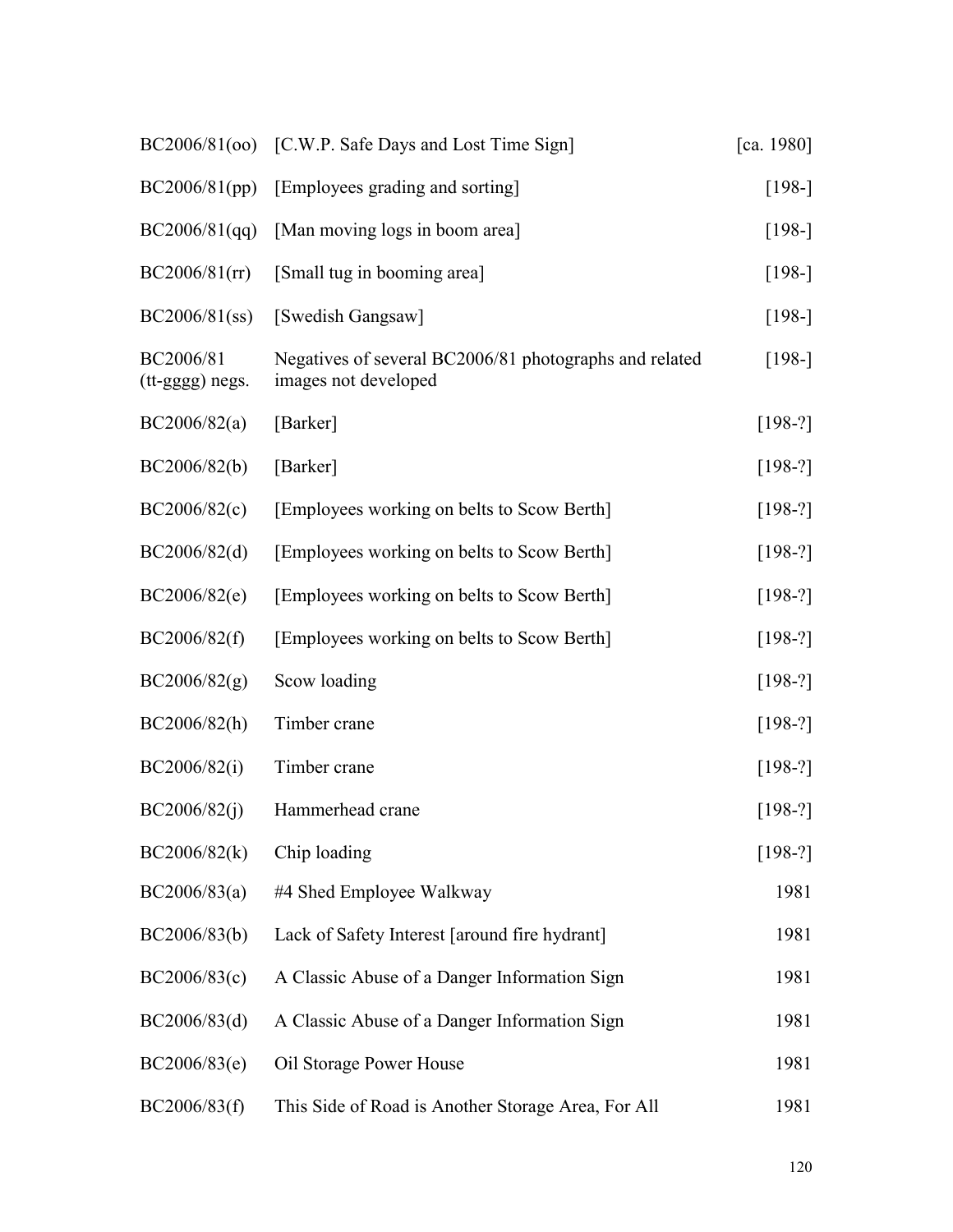Manner of New and Scrap Material BC2006/83(g) [Empty Job Safety Procedures Board] "B" Mill Auto-**Trimmers** 1981 BC2006/83(h) [Empty Job Safety Procedures Board] Reman Sorting Table 1981 BC2006/83(i) Under "B" Mill Chipper – Dirty, Barely Legible Safety Signs that Become Part of the Woodwork 1981 BC2006/83(j) Poor Placement of Conflicting Signs 1981 BC2006/83(k) Poor Piling in Front of Yard Foreman's Office 1981 BC2006/83(1) Packaging Unit – There is a Fine 1981 BC2006/83(m) Danger Signs: Two Examples of the Lack of Safety Interest in the Packaging Unit 1981 BC2006/83(n) Danger Signs: Two Examples of the Lack of Safety Interest in the Packaging Unit 1981 BC2006/83(o) Good Example of a Safety Board: Planer Mill, C.W.P. 1981 BC2006/83(p) Bad Example of a Safety Board: "B" Mill, V.P.D. 1981 BC2006/83(q) Back Door, C.W.P. Canteen – Complaints of Shipping Hazard 1981 BC2006/83(r) [No Parking Sign]: No Attention Paid to this Sign 1981 BC2006/83(s) Disregard [of Fire Hydrant], Local Sales C.W.P. Yard – In Flood Condition Nearly Year Round 1981 BC2006/83(t) An Example of Poor Placing of Safety Material – Kilns Office (C.W.P.) 1981 BC2006/83(u) C.W.P. Machine Shop – Stains to Machine Shop Used as a Storage Place for Spare Parts 1981 BC2006/83(v) Under "B" Barker, C.W.P.: Oil Slick Under Hydraulic Unit of "B" Barker 1981 BC2006/83(w) Oil on Heavily-Used Walkway – (Two Slips and One Fall Directly Attributed to this Oil 1981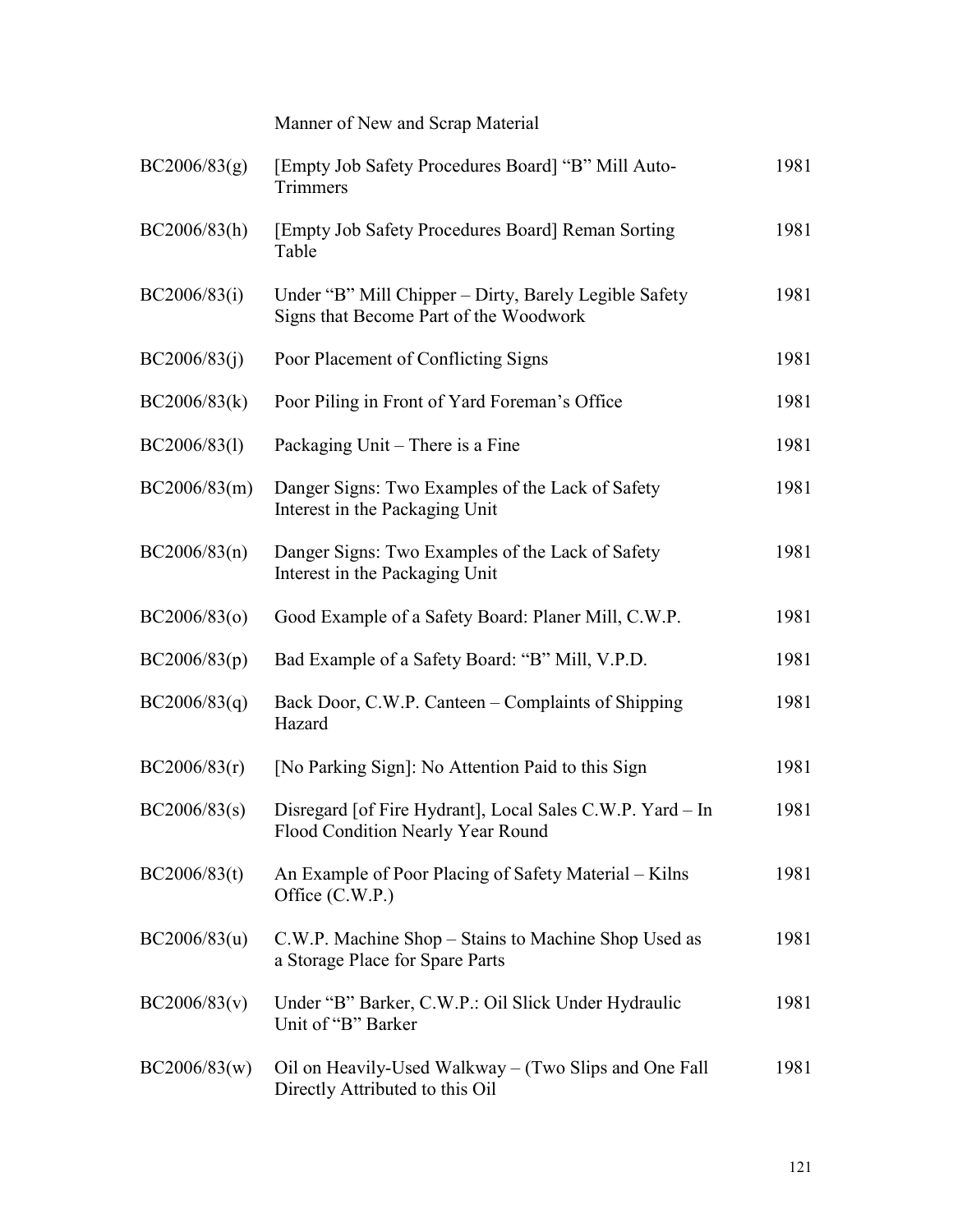| BC2006/83(x)      | Southeast Side of Steam Plant in Front of High Voltage<br>Transformers                                                           | 1981 |
|-------------------|----------------------------------------------------------------------------------------------------------------------------------|------|
| BC2006/83(y)      | "B" Mill #1 Head Rig – Extremely Poorly Kept Safety<br>Board Over a Set of Stains                                                | 1981 |
| BC2006/83(z)      | "B" Mill #1 Head Rig – Poorly Kept Safety Materials                                                                              | 1981 |
| BC2006/83(aa)     | C.W.P. Power House – Disregarded Sign                                                                                            | 1981 |
| BC2006/83(bb)     | C.W.P. Power House – Graffiti on Equipment and Safety<br>Sign                                                                    | 1981 |
| BC2006/83(cc)     | 1 1/2 ft. dia. Oil Slick on Walkway in Heavily Used Area<br>Caused by Leakage From Overhead Hydraulic Unit, "B"<br><b>Barker</b> | 1981 |
| BC2006/83(dd)     | C.W.P. Carrier Garage, East Side – Complaints of Scrap<br>Metals                                                                 | 1981 |
| BC2006/83(ee)     | C.W.P. Carrier Garage, West Side – Complaints of Scrap<br>Metals                                                                 | 1981 |
| BC2006/83(ff)     | C.W.P. Carrier Garage, East Side – Complaints of Scrap<br>Metals                                                                 | 1981 |
| BC2006/83(gg)     | Lack of Safety Interest: Export Chain                                                                                            | 1981 |
| BC2006/83(hh)     | Safety Board on Door Opening Out                                                                                                 | 1981 |
| BC2006/83(ii)     | Example of the Lack of Safety Interest in the Packaging<br>Unit: Job Breakdowns on Staff Room Counter                            | 1981 |
| BC2006/83(ij)     | Example of the Lack of Safety Interest in the Packaging<br>Unit: Top of a Set of Stairs                                          | 1981 |
| BC2006/83(kk)     | Export Chain, West Side – Graffiti                                                                                               | 1981 |
| BC2006/83(11)     | Export Chain, West Side – Graffiti                                                                                               | 1981 |
| BC2006/83<br>(mm) | Export Chain, East Side – Graffiti                                                                                               | 1981 |
| $BC2006/83$ (nn)  | Export Chain, West Side – Graffiti                                                                                               | 1981 |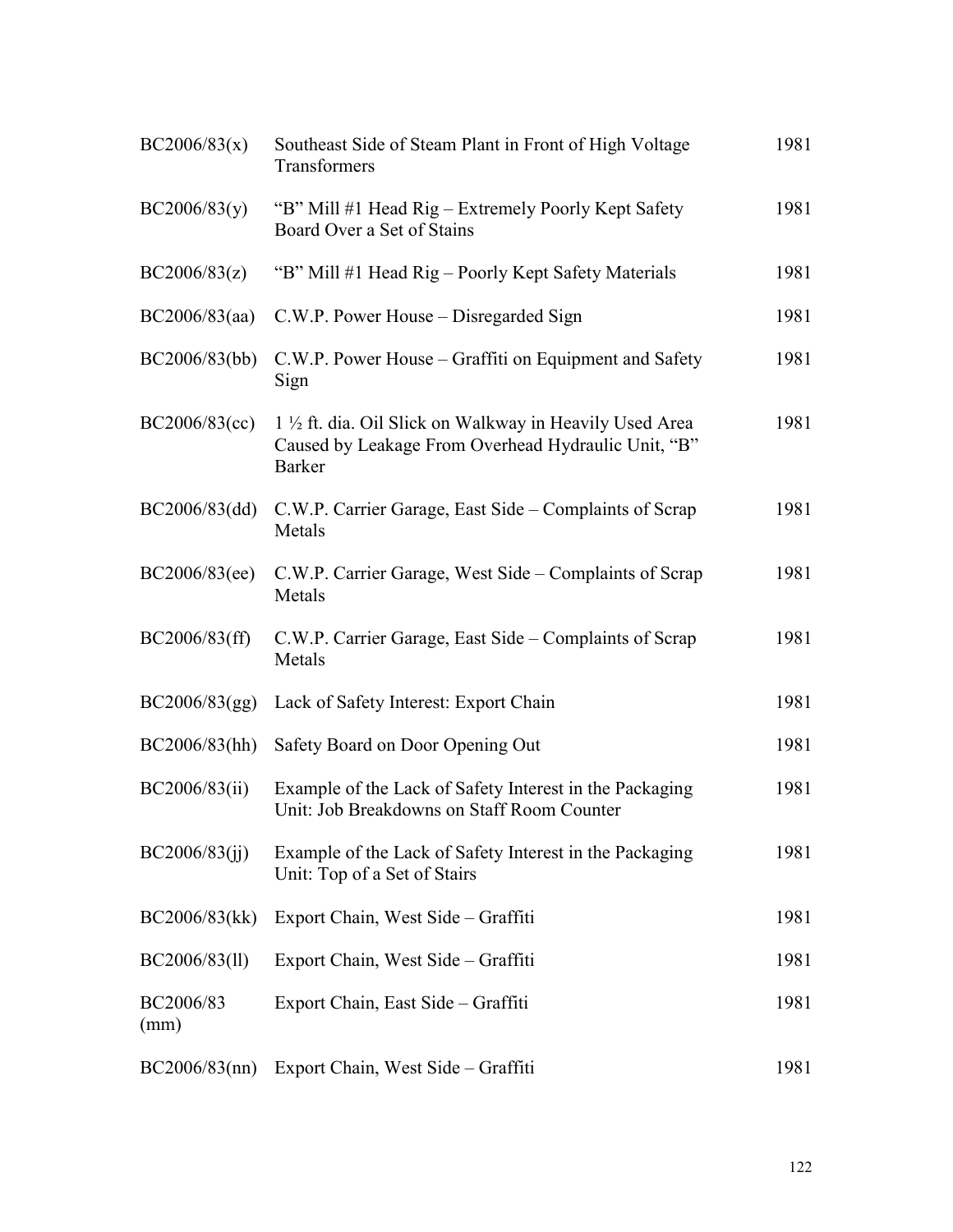|                  | BC2006/83(00) Export Chain, South Side – Graffiti                                                                                               | 1981 |
|------------------|-------------------------------------------------------------------------------------------------------------------------------------------------|------|
| BC2006/83(pp)    | Ladder to Upper Steam Plant at $#3$ Induction Fan (East<br>Side) – A Favorite Site to Store All Types of Scrap Metal                            | 1981 |
| BC2006/83(qq)    | "B" Millwright's Lunch Room – In the Wet Weather This<br>Area is Constantly Muddy and Very Slippery                                             | 1981 |
| BC2006/83(rr)    | "B" Millwright's Lunch Room – In the Wet Weather This<br>Area is Constantly Muddy and Very Slippery – Needs<br>Expanded Metal to Stop the Leaks | 1981 |
| $BC2006/83$ (ss) | Power House Main Entrance - They Tend to Place These<br>Compressors Very Close to the Bottom of the Stairs                                      | 1981 |
| $BC2006/83$ (tt) | Power House Main Entrance – A Serious Accident in this<br>Very Spot, Yet Here Is a Danger Sign Lying Under a<br>Walkway                         | 1981 |
| BC2006/83(uu)    | Under "B" Reman – This Walkway Has Been A Constant<br>Tripping Hazard For Years                                                                 | 1981 |
| BC2006/84(a)     | "B" Mill #1 Head Rig Job Safety Board                                                                                                           | 1981 |
| BC2006/84(b)     | [Fire Station Inside Mill]                                                                                                                      | 1981 |
| BC2006/84(c)     | [Safety and Noise Protection Boards]                                                                                                            | 1981 |
| BC2006/84(d)     | [Plant Fire Alarm No. 6]                                                                                                                        | 1981 |
| BC2006/84(e)     | [Removed Safety Signs]                                                                                                                          | 1981 |
| BC2006/84(f)     | [Safety Board Outside Building]                                                                                                                 | 1981 |
| BC2006/84(g)     | [Safety Sign Covered by Fallen Sheet of Wood]                                                                                                   | 1981 |
| BC2006/84(h)     | [Neglected Safety Sign]                                                                                                                         | 1981 |
| BC2006/84(i)     | [Water Damaged Safety Sign]                                                                                                                     | 1981 |
| BC2006/84(i)     | [Oil Covered Walkway]                                                                                                                           | 1981 |
| BC2006/84(k)     | [Planer and Safety Production Information Board]                                                                                                | 1981 |
| BC2006/84(1)     | [Danger and Job Safety Procedures Boards]                                                                                                       | 1981 |